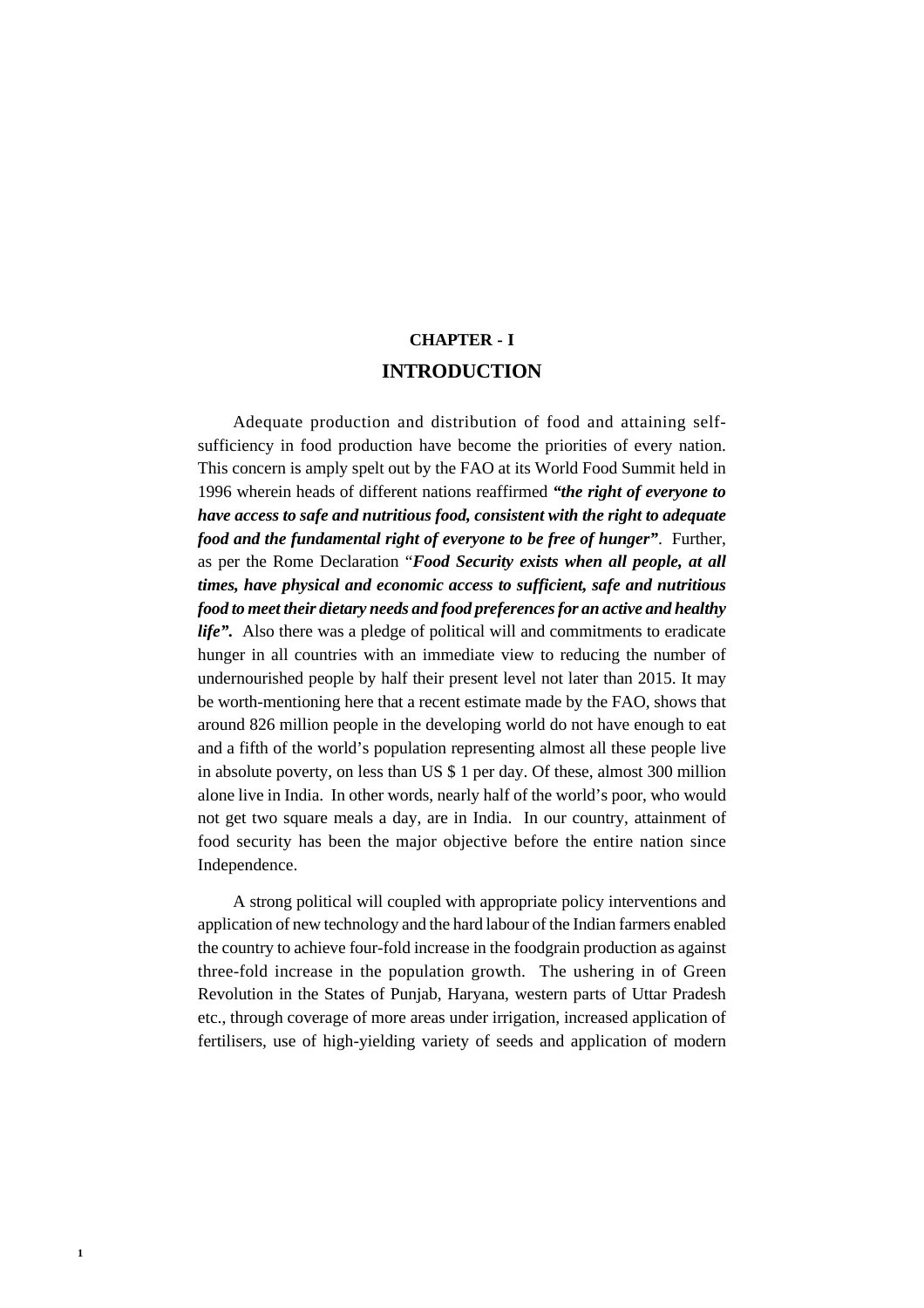technology led to the Green Revolution which enabled the country to stand on its own feet.

We reached a record of food production of 211 million tonnes during 2001-02. These developments resulted in distinct gains in actual household consumption leading to both qualitative and quantitative improvement in our food consumption.

Although we attained self-sufficiency in the food front, affordability and accessibility to food still remains a problem. The question of food as per equity and entitlement are also issues that are to be attended to on priority.

The problem of malnutrition among children is still more alarming. We failed to ensure enough nutrition for our children suffering from protein energy, malnutrition and other micro-nutrient deficiencies. The concentration of children requiring nutritional care is estimated to be around 80 million. We also have the maximum number of anaemic pregnant women. Should we, therefore, not worry and do something tangible to combat these diseases of poverty? Notwithstanding, we seem to be living in a much poorer and degraded world today than our forefathers. It is our bounden duty to provide a much better environment to our children.

Hunger remains invisible, as one does not see people die visibly of starvation. But their food insecurity is reflected in the high maternal and infant mortality rates, low life expectancy and poor health status in general. According to the National Family Health Survey (1998-99), 47 per cent of boys and girls in the age group of 0-4 years are malnourished. Child mortality rate was at 88 in the year 2000. Among adults, 48.5 per cent are malnourished (National Nutrition Monitoring Bureau, 93-94). Between 60-80 per cent of women continuously suffer from silent hunger or micro-nutrient deficiencies such as anaemia.

It is projected that a growing and urbanising population with rising incomes will increase global demand for cereals by 35 per cent between 1997 and 2020 amounting to 2,497 million tonnes and other types of food will amount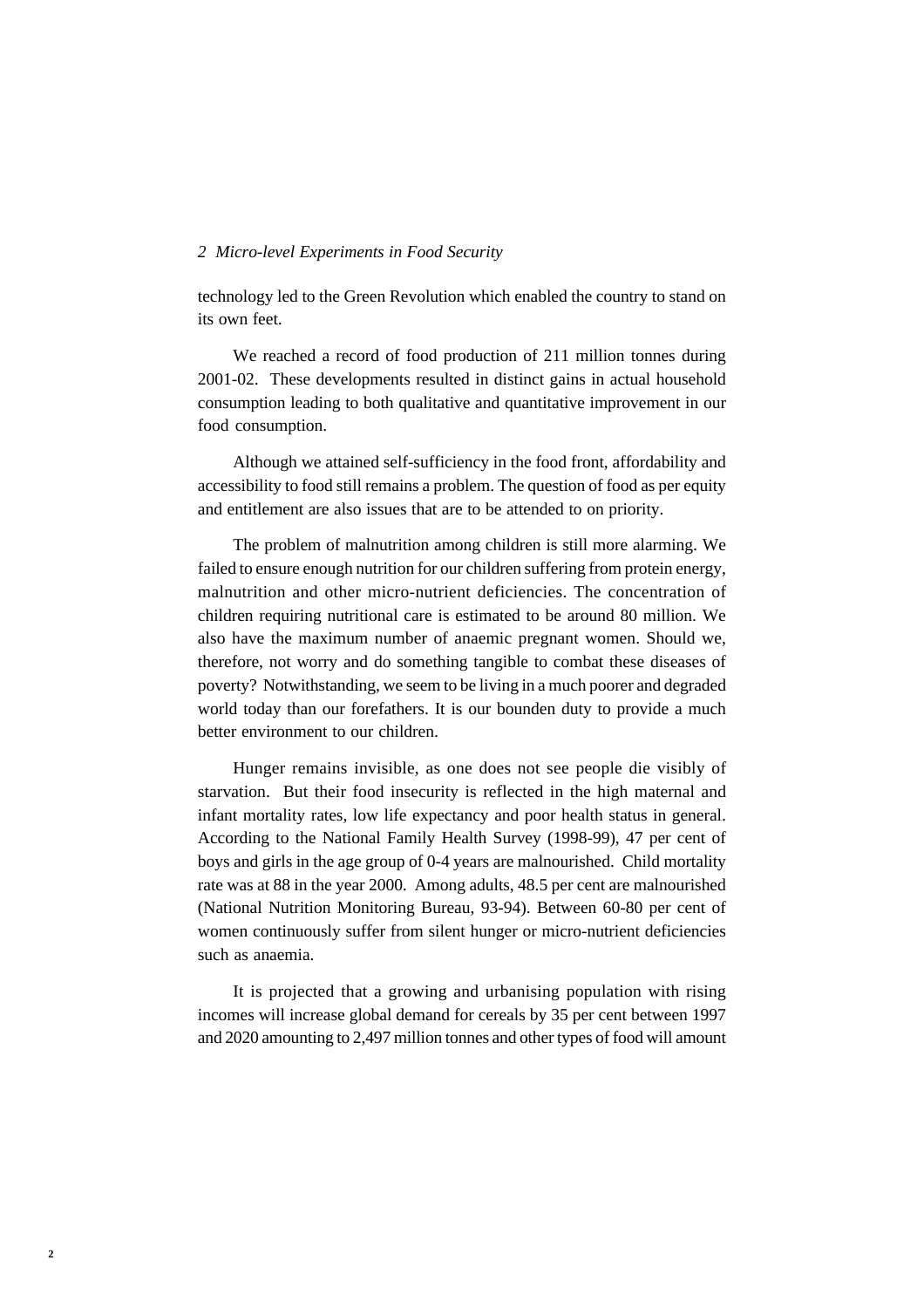#### *3 Introduction*

to 327 million tonnes. However, growth in cereal yields is slowing down in both the developed and developing countries and is projected to further slow down in the coming decades. The net cereal imports by the developing countries are forecast to be almost double by 2020, with maximum absolute increase expected in East Asia and the largest relative increase in South Asia indicating the doubt about the food sufficiency of our country.

Food Security is basically understood in terms of food availability, stability and accessibility. Ensuring availability of food implies efficient domestic production and internal trade to make enough food available for the entire population. It calls for taking appropriate preemptive measures to ensure stability during harmful seasonal and inter-annual instability of food supplies. However, despite food being abundantly available, it may not be within easy access to certain sections of society. Hence, enhancing people's purchasing power to buy food where it is not produced or making it available at subsidised rates through the public distribution system and employment programmes provides a safety-net and ensures accessibility to adequate and safe food. Given the ironical situation in India, food security needs to be understood also in terms of vulnerability of certain sections of society who are physically and mentally preoccupied with getting the next meal. It entails intervening sensitively to make opportunities available to such sections so that they can overcome exploitation, injustice and discrimination and gain access to the basic necessities of human existence with dignity.

In this background, the basic question that arises is how could one think of providing food and nutrition security to one and all? Any civil society must guarantee the birth right of everyone on this planet i.e. enough food to sustain healthy and protected life.

Further, the per capita availability of cereals and pulses indicates an overall improvement in the per capita availability of foodgrains from about 419 gm per day during 1950-51 to 1955-56 to 480 gms during 1996-97 and 1999- 2000. This indicates nearly 15 per cent increase in the per capita availability of food during the 50-year period (1950-51 to 1999-2000). During the five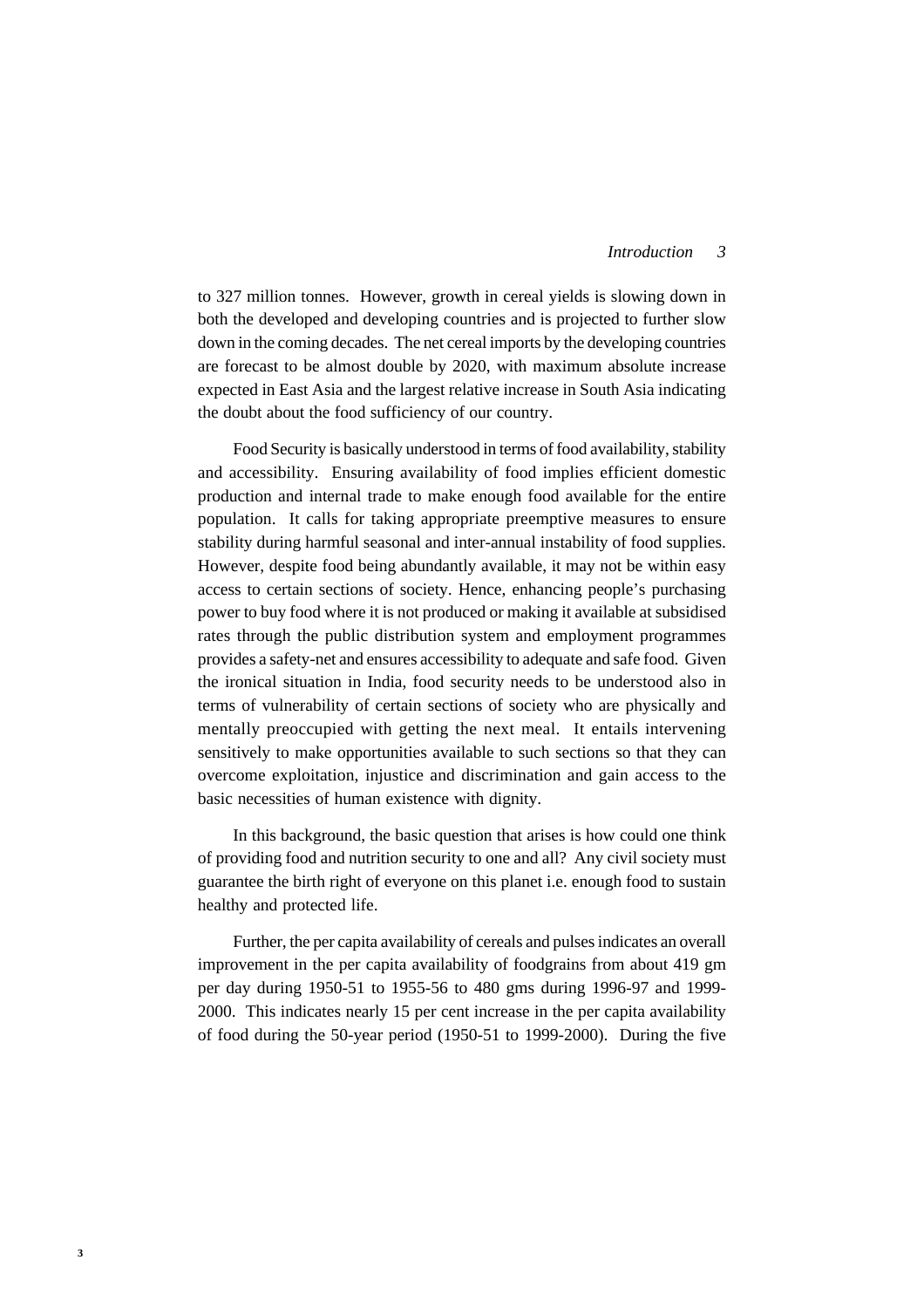decades, the per capita availability of pulses declined (64.7 gm per day from 1950-51 to 35.9 gms during 1999-2000). The per capita availability of coarse grains also declined over the years. This situation led to reduction in protein and calorie intake among the weaker sections of the society indicating that while moving towards food security, India succeeded in terms of fine cereals but failed to increase the production of pulses and coarse cereals consistent with the needs of growing population.

There are several reasons why people face hunger and are unable to exercise their right to food. These are powerlessness and politics, violence and militarism, poverty, rapid growth of population exerting strain on environment, over-consumption and gender discrimination, vulnerability and age. A programme to overcome hunger and food insecurity must include among other things, measures for enhancement of economic growth, expansion of employment, diversification of production, enhancement of medical health care, management of special access to food on the part of poor people and spread of basic education and literacy, strengthening democracy, media focus on hunger and reduction in gender based inequality.

But the country has not conquered the problem of hunger and not been able to guarantee a right to food for all our people. The agricultural growth which averaged 4.04 per cent per annum during 1981-91 has come down to 2.3 per cent per annum during 1991-99 despite uninterrupted series of good monsoons. Additionally, it is a serious matter that the area under foodgrains and oilseeds remained unchanged or nearly so at around 150 million hectares. But the number of people dependent on land increased as against increase in the agriculture. The implication is that a major slow down in agricultural growth of real incomes and wages in the rural sector has taken place. Such slowing down in agricultural growth rate freeze in the area under foodgrain and oilseeds, against growing population, only indicates lower availability of food in the system for the people to access. The slower agricultural production had impact on rising prices also. The average annual price rise during the last decade has been 5.6 per cent for rice, 5 per cent for wheat, and 11.2 per cent for pulses. During this decade the price rise has been much steeper, 10.2 per cent for rice, 9.5 per cent for wheat and 11.4 per cent for pulses.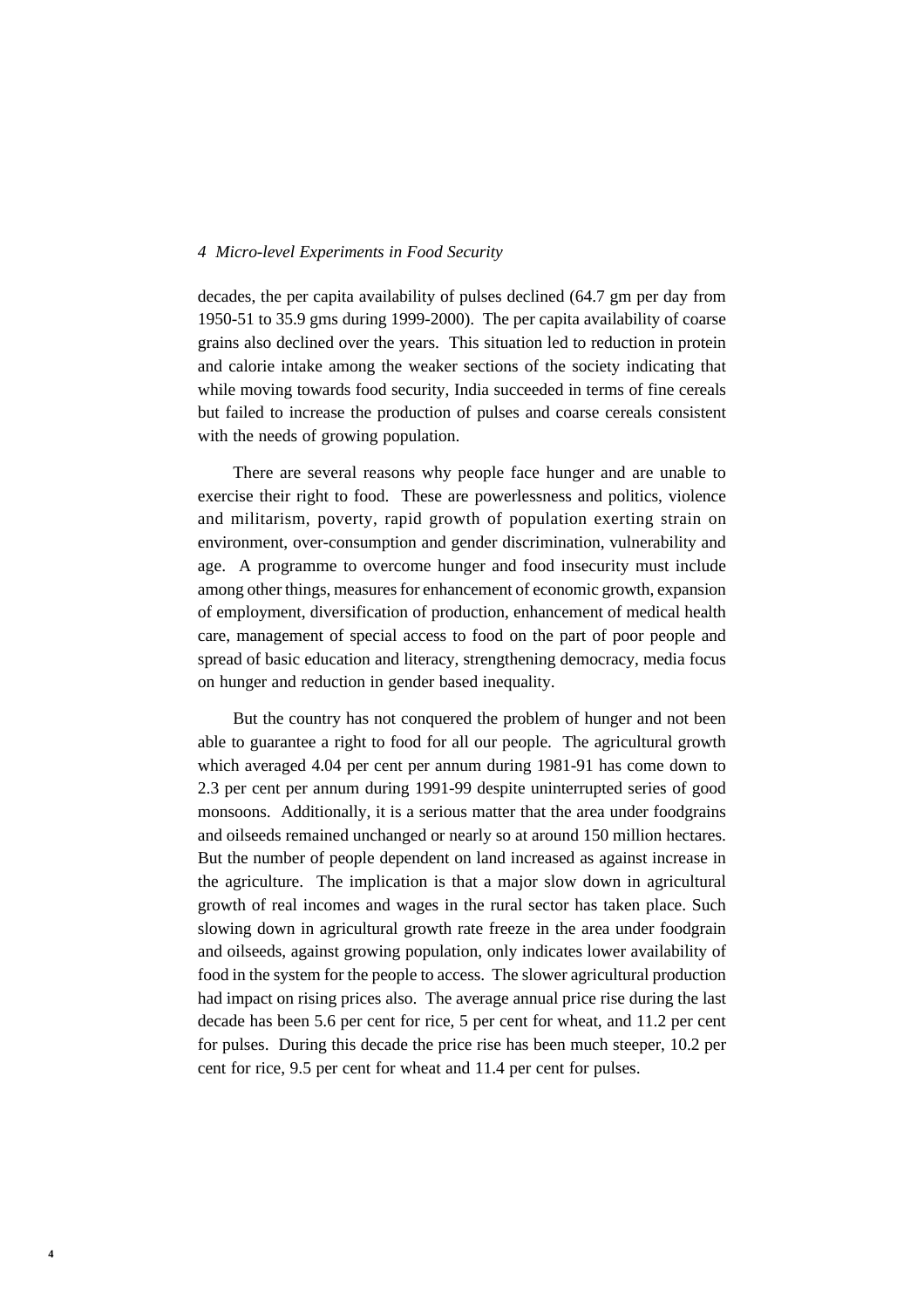The annual average growth rate of wages of unskilled agricultural male workers in the eighties was about 4.5 per cent as opposed to a paltry 2.5 per cent in the nineties. In the period 1991-2000, the Wholesale Price Index (WPI) rose by about 8.8 per cent annually as against 6.9 per cent during the corresponding period in the last decade. Employment generation in the organised sector was growing at 1.6 per cent in the eighties. It is 0.8 per cent in the nineties, exactly half the rate of eighties. Both these have a strong bearing on the economic access of people to have food.

Food security and elimination of hunger is an issue that requires a concerted national attention and effort. In ensuring food security while formulating the national perspective, the perception of the communities which suffer from the pains of hunger (poor communities, small and marginal farmers, women, poor people, landless labourers and the tenants) have to be examined in order to know the factors that cause hunger and evolve strategies to mitigate the pains of hunger.

The views of the communities are critical both in understanding the problem of food insecurity and hunger and in working out the policies and strategies most appropriate to solve the problem. It is widely known that even in a vast country like India, decisions which affect the lives of millions are often taken at central location without consulting them. There is no institutional mechanism to consult the people on this vital matter. PRIs as local institutions can play a major role in this regard. But PRIs are not provided with functions and resources to become an effective instrument of the state. Perspectives of the community on livelihood, hunger and food security together with the perspectives of the policy makers on hunger and food insecurity should be in conformity with the felt needs of the community.

The role of civil societies and NGOs perspective on hunger needs also to be taken seriously as they are better placed to know the reasons for people's food insecurity and access to food. This will help in planning for micro level food security involving poor people themselves which is beneficial for the rural poor.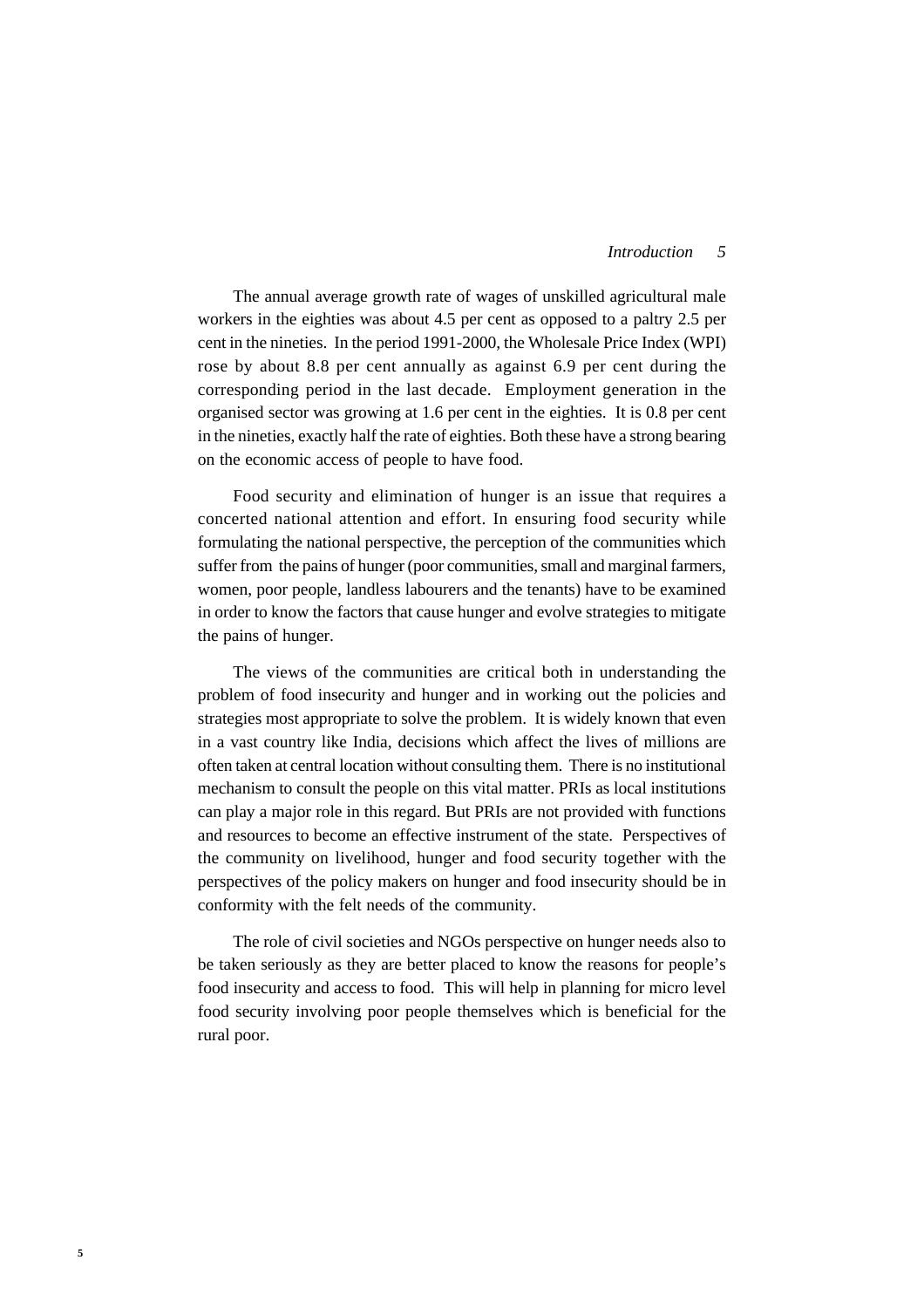Assessing India's food security status from its food production levels does not depict a comfortable situation. Survey reports show that agricultural production in India has been decelerating. The growth rates based on crop output data show that growth rate of foodgrain production declined from 3.54 per cent per annum during 1979-90 to 1.80 per cent per annum during 1989- 99 (Economic Survey 1999-2000). Very specifically, in the post-reform period, foodgrain production dipped in 1991-92, but the rate of growth picked up and then it started decelerating from 1993-94. Between 1995-96 it showed a negative growth of -0.46 per cent (Economic Survey 1995-96). Even the growth rate of non-foodgrains has been lower in the nineties. Although the government is in possession of bulk of foodgrains, these figures are discouraging considering its long-term implications on national food security. It needs to be pointed out here that bulk foodgrains with the Food Corporation of India does not imply food availability at the household or community level. Most of these foodgrains come from the green revolution belt. Small farmers and landless labourers outside the green revolution belt who own dryland have to face persistent food insecurity.

The reasons for such food insecurity lie in our lopsided agricultural policies that have suffered from several biases as a result of ignoring the diversities in the Indian agrarian community. Since the launch of the Green Revolution in the sixties, one sees a distinct bias in favour of capital-intensive farming, large irrigated landholdings, fine cereal and non-foodgrain cultivation. In the bargain, subsistence farming on rainfed/ dryland which supports almost two-thirds of the agrarian community in India has been ignored. Encouraging the use of machinery, extensive irrigation, chemical fertilisers, pesticides, hybrid seeds and extensive use of diesel and electric power through policy directives, has empowered the capitalist farmers.

Majority of Indian farmers who depend on monsoon for irrigating their small landholdings, and have poor finances or credit worthiness for investing in agriculture have been marginalised and gradually alienated from agriculture. These farmers who found production and consumption of coarse cereals affordable were able to atleast manage household food security and thereby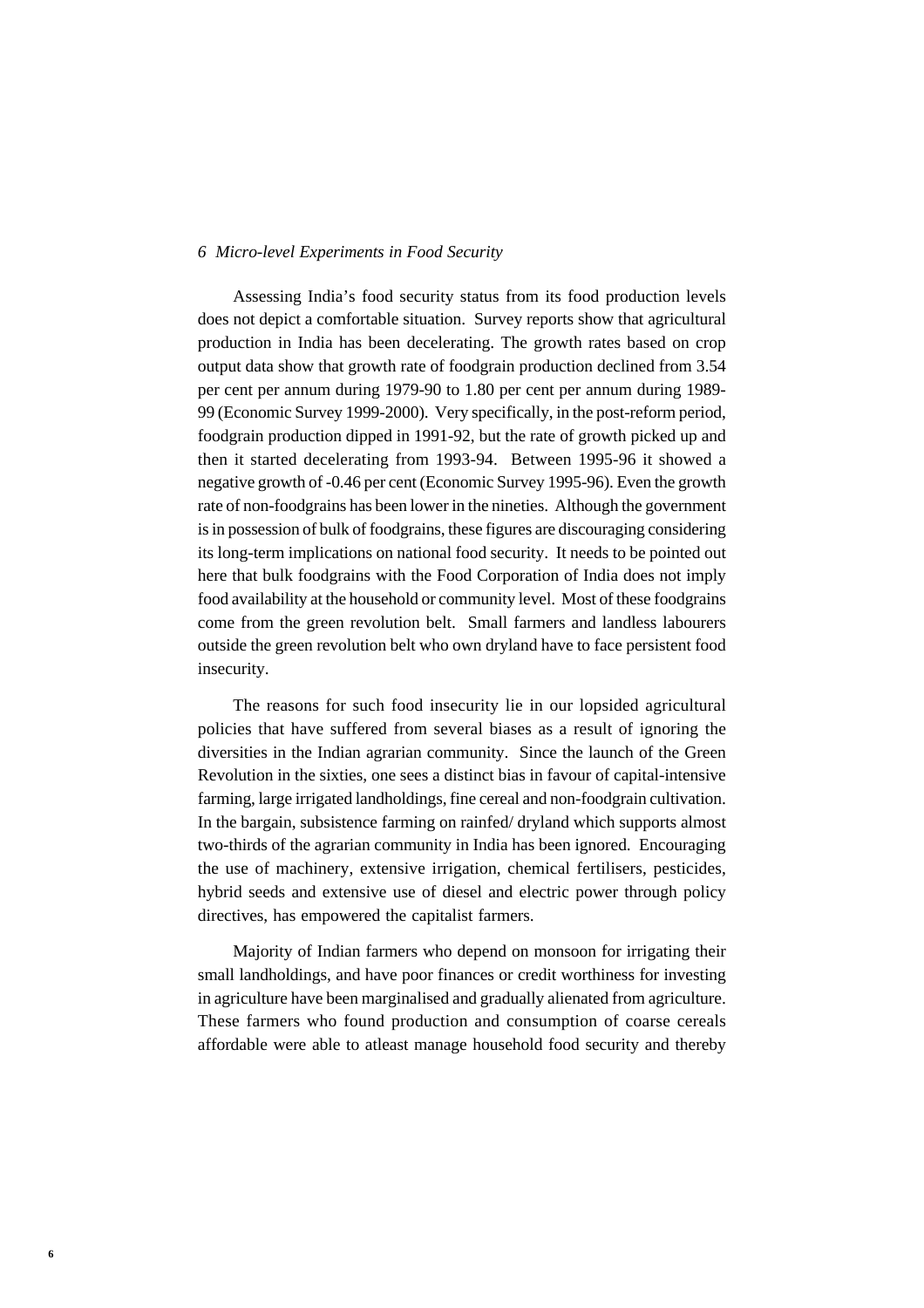#### *7 Introduction*

ensure self-sufficiency. Promotion of cash crops and fine cereals (rice and wheat) has made the small farmers who own rainfed land become insecure. In the process, they have lost out to rich farmers in terms of credit worthiness. In other cases they have lost their land to moneylenders or sold them off or just left it fallow because cultivation is not affordable. With poor access to resources and inputs for cultivation, they seek financial support from local moneylenders. Trapped in perpetual indebtedness, they find themselves cultivating only to repay debt year after year. The situation worsens when there is a drought or in case of a crop failure. When this is frequent being a labourer is a better option as it provides some income security as against being a cultivator.

Looking into the accessibility factor of food security, food can be made accessible to these sections by subsidising it through the public distribution system, food for work programmes and employment guarantee schemes. While the former is to protect against adverse market forces and fluctuating food prices, the latter enhances the purchasing power of the poor. The introduction of the Targeted Public Distribution System in 1997, as a reform measure has made a policy initiative for the poor to access the food. But due to the faulty criteria and lax attitude of the bureaucracy in identifying households below the poverty line, most of the poor have been pushed into the category of above poverty line.

Landless labourers and small farmers generally comprise poor households who have irregular income and are often unable to have enough money, to purchase their entire month's food quota at the fair price shop, all at once. They prefer making daily or weekly purchases of small quantities of food that they can afford, given their wage pattern. Those who migrate seasonally, and most of the rural poor do, lose out on their entitlements for up to six to eight months in a year. Thus, the section of society that is "targeted" for subsidised food ends up purchasing food from the open market. This reduces the offtake from the ration shops and adds to the food stocks in the godowns, eventually increasing the cost of subsidising food. This gets interpreted as lack of demand for subsidised food and serves as a distorted rationale to cut food subsidy in budgetary allocations.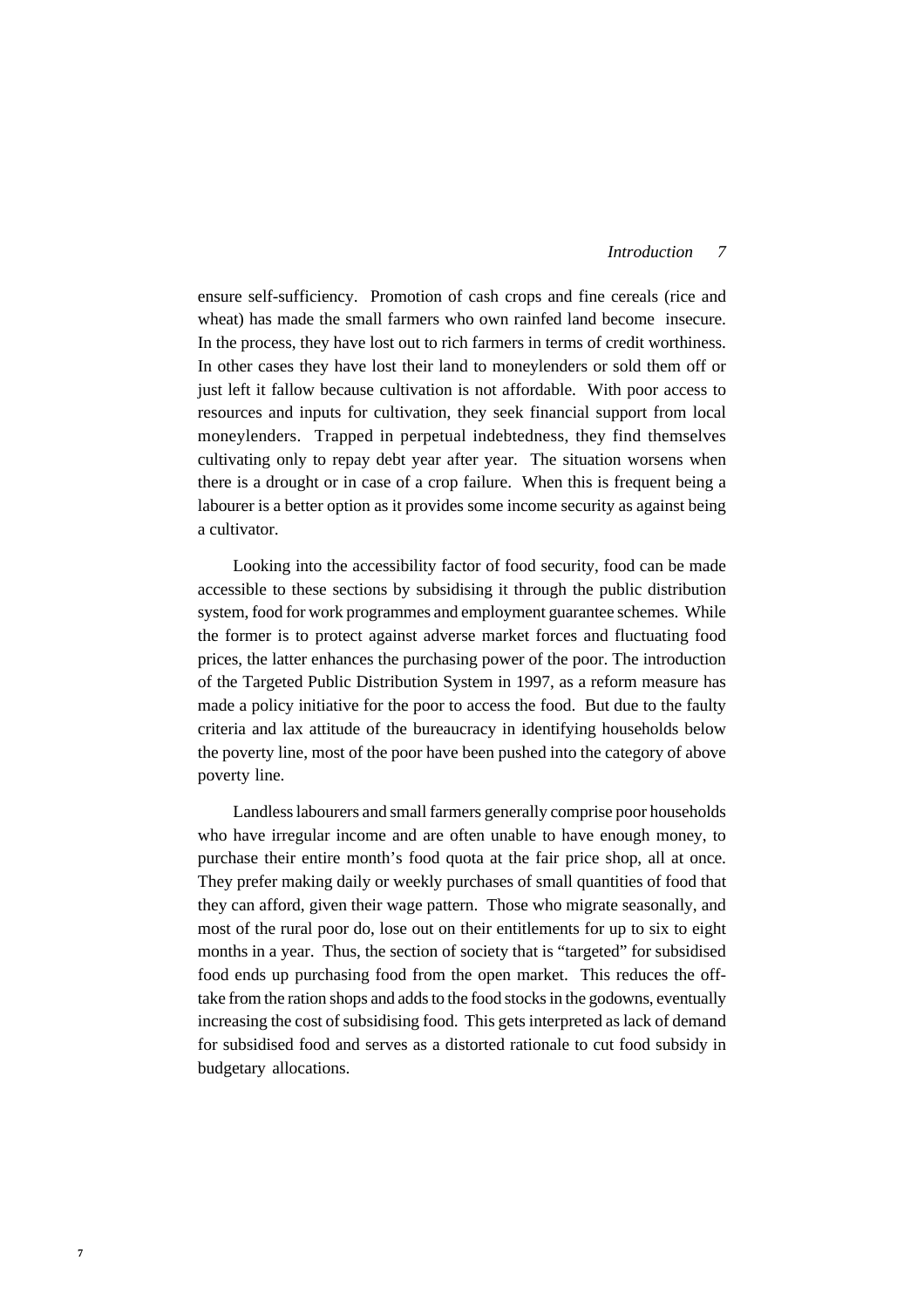At the macro level, there are issues of incurring heavy cost due to centralised procurement of foodgrains. With the FCI involved in procurement, storage and distribution of foodgrains, the overhead costs are very high, mainly due to double housekeeping, transportation costs and maintaining a huge administration. Inefficiency in the operation of FCI only adds to the economic cost of the foodgrains operation. According to some estimates, more than a third of the foodgrains and sugar and over half of the edible oil get diverted to the open market. One of the basic objectives of the PDS is to insulate the poor from the rising prices. However, in the recent past, PDS prices were raised by 80 per cent. While on the one hand food prices are increasing, on the other, local employment opportunities are diminishing. Employment guarantee programmes, meant to provide employment to the rural poor, and thereby curtail migration while enhancing their purchasing power are not properly targeted and implemented at local level.

Food problem remained because incidence of poverty and unemployment continued to be high despite the early successes of planned economic development. Over the years benefits were not equally shared by all classes of the society. Inter-regional inequalities among big, small and marginal farmers increased. Dryland areas gained little in terms of green revolution. It is relevant to note that output per head of wheat and rice expanded, those of coarse cereals and pulses declined. This has had implications for the pattern of consumption and nutrition among the lower classes in agriculturally background areas of the country.

# **TPDS**

The TPDS introduced in 1997 to focus more on poor has also several deficiencies. The CAG report (1999-2000) indicated that inefficient targeting affected targeted PDS and in majority of states identification process was not completed and ration cards were not provided to a significant number of people. According to an observation of Government of India, 35 per cent of foodgrains meant for PDS were diverted to open market.

A study by NIRD (2000) shows that identification of BPL families with the help of local bodies has not been able to bring down the problem of bogus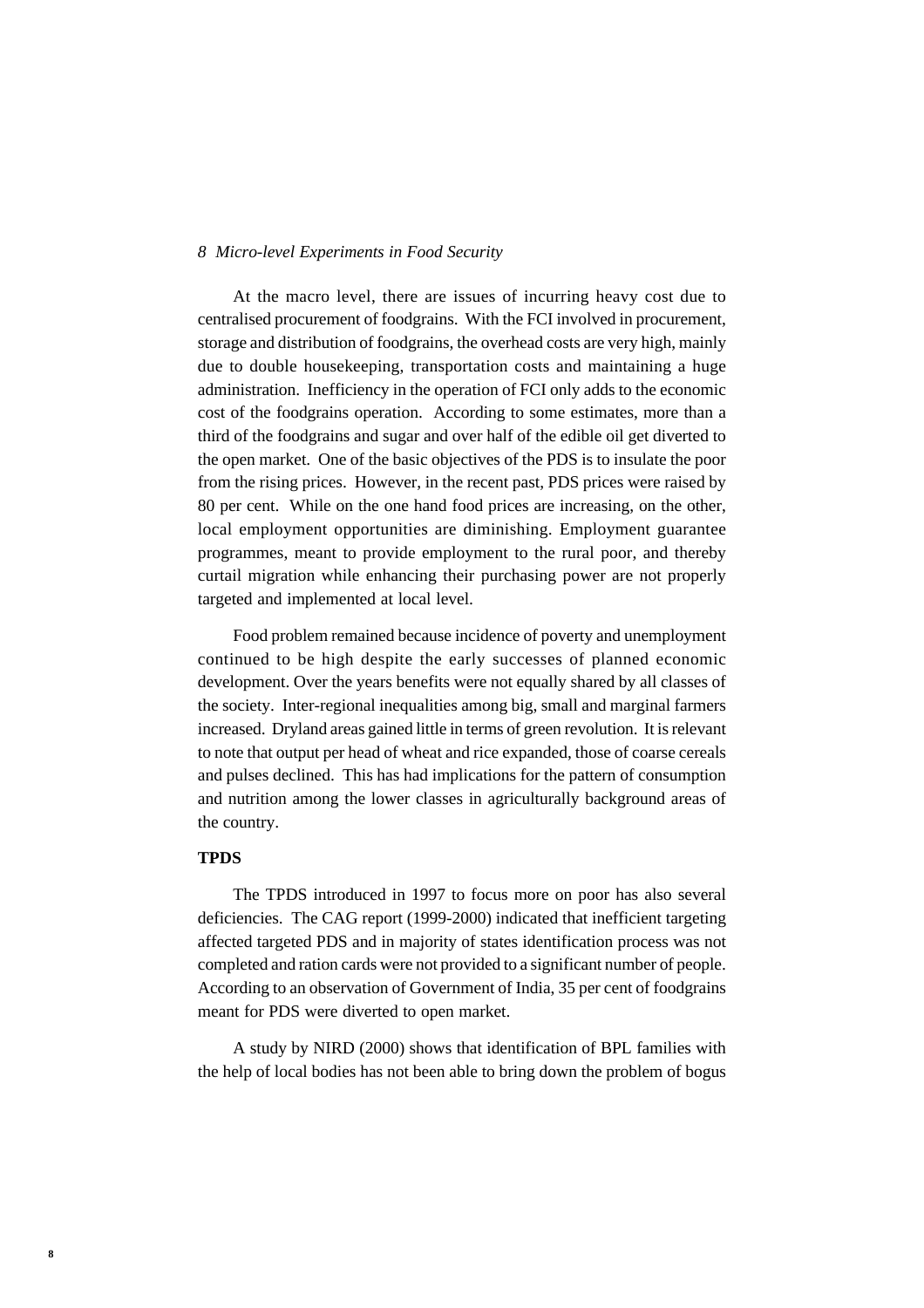cards. Most of the beneficiaries are still in dark about their entitlement of ration and the price of the ration articles. Functioning of Vigilance Committee is also not seen to be working satisfactorily. The quality of the foodgrains distributed is found to be poor. The margin given to the retailer has been reduced under implementation of TPDS schemes, as the exclusion of the APL families affected the PDS business. Though TPDS rice has reached the beneficiaries, its impact on the requirement of food of the BPL families is minimal (It meets only one-sixth of their requirement). As the identification is based on the income criteria, many deserving people just above the poverty line are affected, because the new scheme has deprived the benefit of food security they were enjoying under the old PDS system. There is a mismatch between Planning Commission Poverty Figure and the States' identified BPL families. As the allocation comes from Government of India based on the Planning Commission Poverty Figure the States have to meet the expenditure for additional identified BPL families by them. The study found a need for further review and action of the present policy.

Another study by NIRD (2002) found that there are several reasons for declining of off-take and PDS beneficiaries not lifting their entitled quota which in turn contributes to the leakages. They are : Under-weighment, poor quality inadequate supply, lack of money or purchasing power, irregular supply, dealer did not distribute, no stock available and lack of information about availability, dealers not lifting the full quota, cardholders are lifting a little in case of certain commodities, poor financial conditions of the cardholders, existence of a large number of bogus cards, low margin of FPS dealers, connivance of officials and the FPS dealers, lack of proper inspection, lack of awareness about the entitlement, etc.

Of the foodgrains meant for distribution under PDS only 55 per cent of rice and 39 per cent of wheat are reaching the cardholders. Of the foodgrains meant for BPL, about 32 per cent of rice and 56 per cent of wheat are not reaching them.

Despite a steep increase in the annual food subsidy, from Rs. 2450 crore in 1990-91 to Rs. 9200 crore in 1999-00 and to Rs. 21,200 crore in 2002-03,

**9**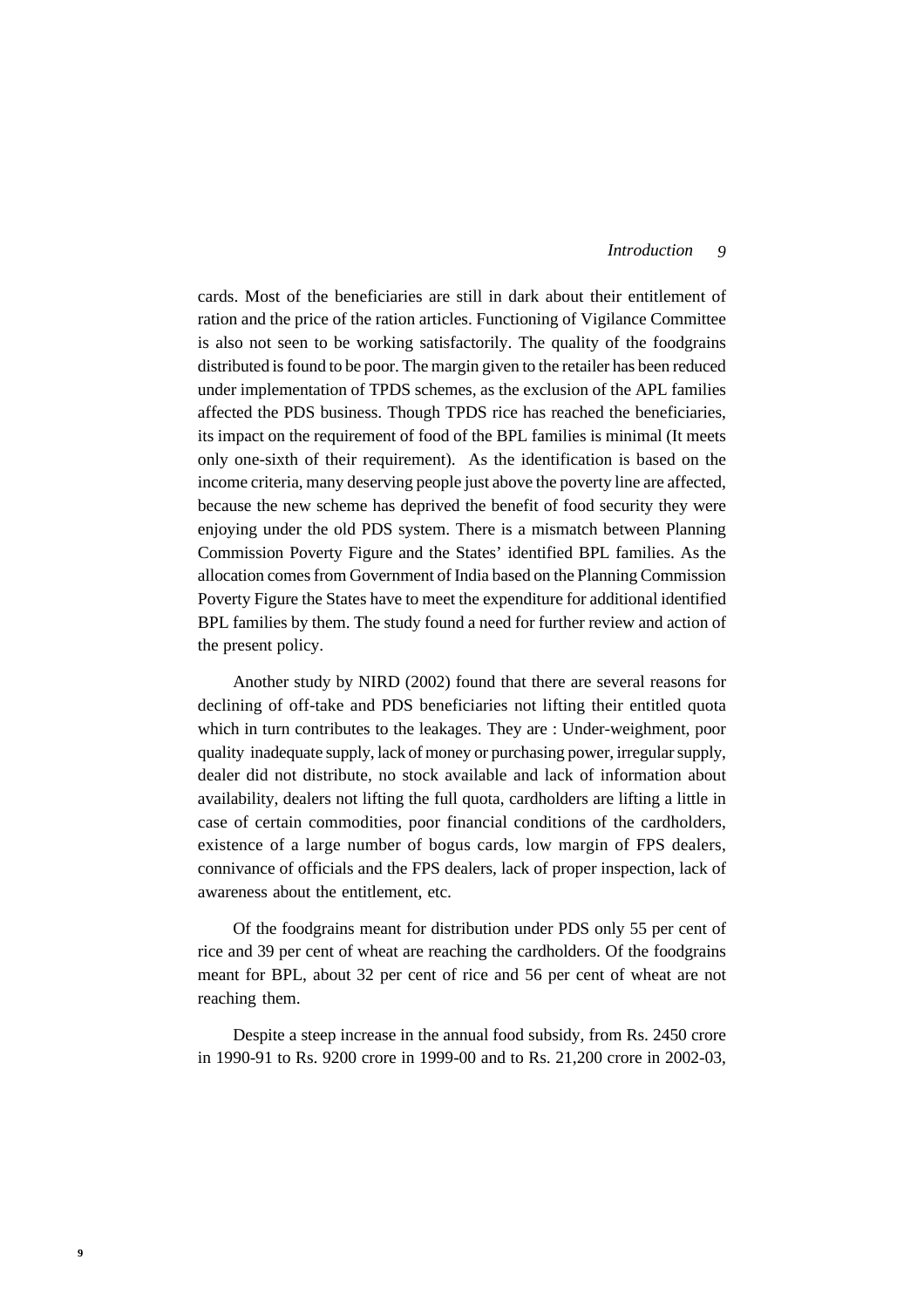all is not well with the Targeted Public Distribution System (TPDS) in India. There is 36 per cent diversion of wheat, 31 per cent diversion of rice and 23 per cent diversion of sugar from the system at the national level. TPDS does not seem to be working in the poorest north and north-eastern states. The allocation for the poorest states such as UP, Bihar and Assam was more than doubled, as a result of shifting to TPDS in 1997, yet due to poor off-take by the states and even poorer actual lifting by the BPL families, the scheme has not made any impact on the nutrition levels in these states.

There is lack of infrastructure and shortage of funds with government in most states except the few in west and south. Some other problems associated with the scheme besides illegal diversion are (i) The poor do not have cash to buy 35 kg at a time, and often they are not permitted to buy in instalments (ii) low quality of foodgrains, (iii) weak monitoring, lack of transparency and inadequate accountability of officials implementing the scheme, (iv) price charged exceeds the official price by 10 to 14 per cent at local level.

Research studies also quote three reasons why the TPDS does not deliver food subsidies effectively: (1) Targeting errors (income transfer to non-target groups); (2) Excessive cost of procurement, storage and distribution (relative to private sector); (3) Leakage (illegal diversion).

There is also a criticism that the new policy of decentralised procurement of foodgrains has caused new problems and hurdles in the effective implementation of the PDS. Due to paucity of adequate storage facilities, the state governments are not able to procure foodgrains from the farmers who are willing to part with the foodgrains. State governments with their weak financial resources, are not able to divert adequate resources for procurement of foodgrains locally. Criticisms have also been raised about the undue benefit derived by millers in the process of local level procurements.

The increased burden by way of sustaining all the BPL families identified by the states over and above what is allowed by the Government of India, will be a formidable task for state governments with their resource base weakening day by day.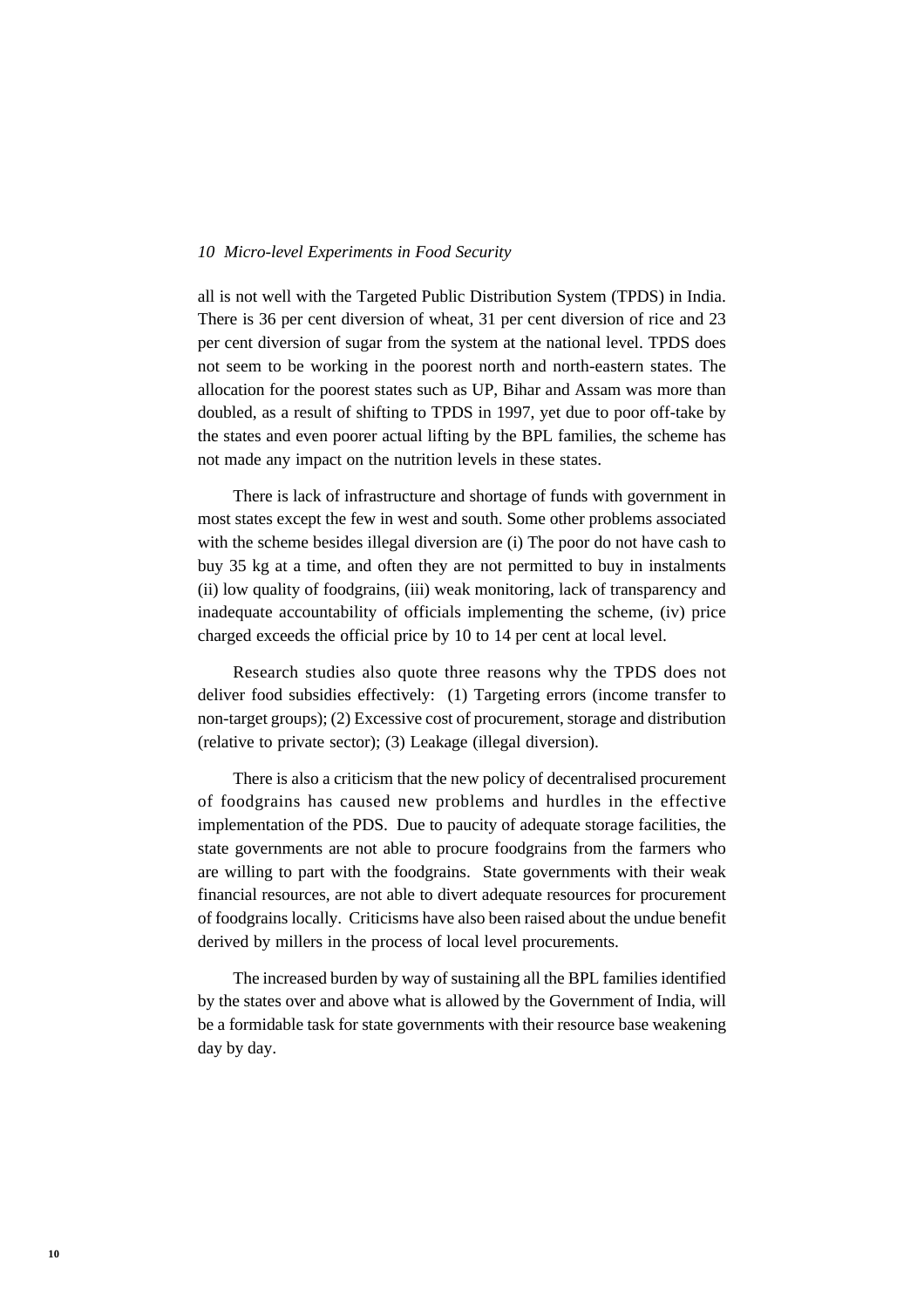### *11 Introduction*

While advocacy for minimum subsidy limited to the most needy sections of the society is definitely an unquestionable proposition, over the years several times government has the changed prices and the quantum of foodgrains to be distributed to the beneficiaries. This created some kind of confusion in implementation of TPDS scheme resulting to declining in off-take.

It is now realised that availability of foodgrains is not a sufficient condition to ensure food security to the poor. It is also necessary that poor have sufficient means to purchase food. You can either raise the level of income to the poor or you can supply foodgrains to the poor at subsidised prices. Employment generation programmes for the poor try to ensure that poor have sufficient purchasing power.

With a network of five lakh Fair Price Shops distributing annually commodities worth more than Rs. 30,000 crore to about 16 crore families, it is the largest network of its type in the world. The huge network can play a more meaningful role only if the system translates the macro level self-sufficiency in foodgrains into a micro-level food security for the poor households.

While the above efforts continue to improve the purpose of TPDS, some micro experiments in food security in some remote rainfed/dryland areas, seek for supplementary or complementary food security system at the local level. Over the years it is observed that the production of coarse grains like line millet, jowar etc., declined. By encouraging coarse grain production and utilising it locally have contributed more to the nutrition status of the rural poor and local population.

 But the farmers who grow coarse grain on their dryland/rainfed farms have no assured irrigation, and do not have any subsidy. These farmers use farm yard manure and their crops are not covered by insurance and have to depend on market forces which continue to be hostile to their produce. The PDS concentrates only on two grains, rice and wheat and provides for a regular and continued intake of rice and wheat from the market for distribution and assures a steady price for rice crop insurance etc. The PDS, by cheap rice and wheat, weans away the traditional grain users of these coarse grains and leaves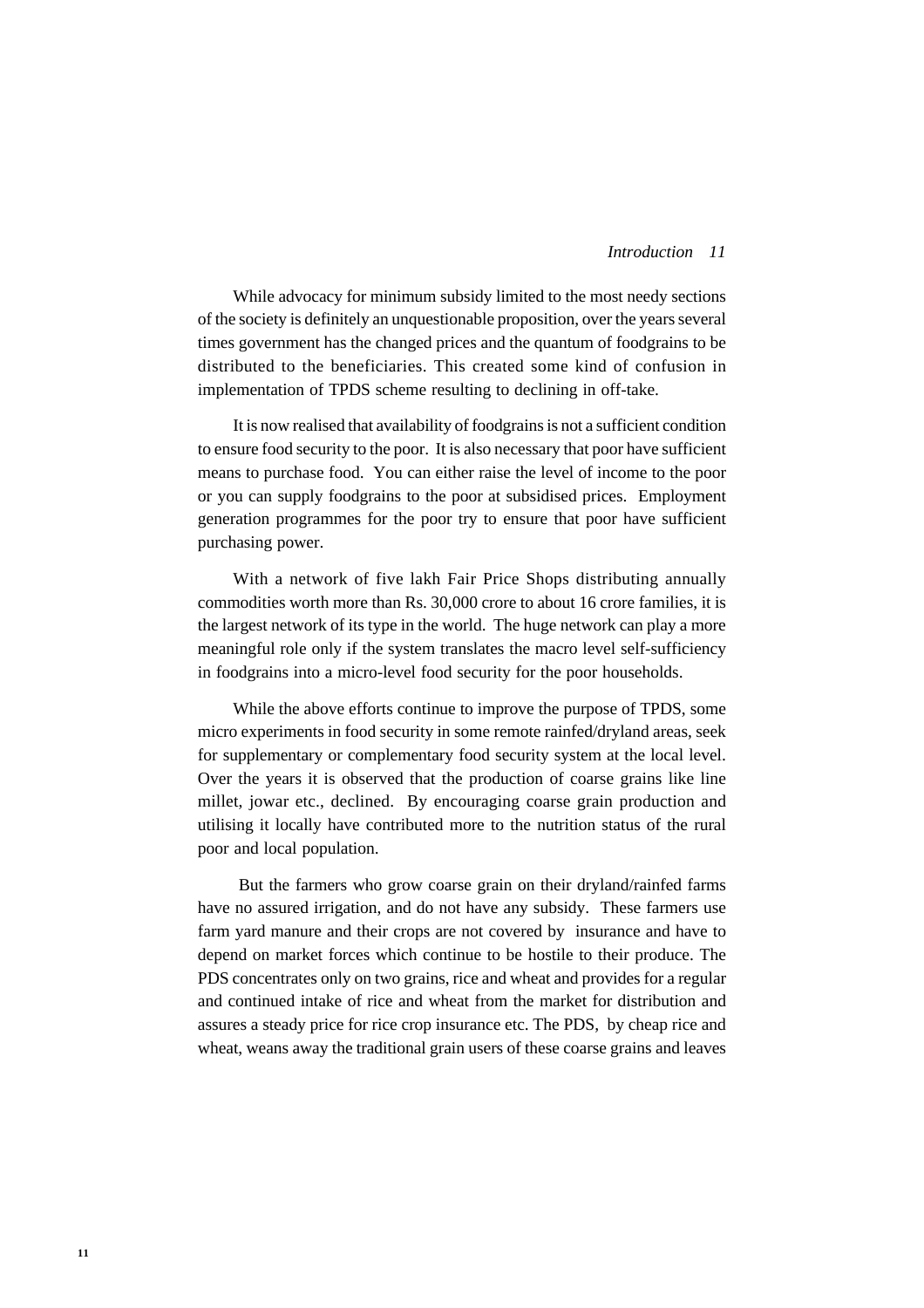the coarse grains unbuffered. This makes the coarse grain farmers nervous and consequently many farms in rainfed/dryland area are turning into fallows. As coarse grains contribute more in terms of nutrition value to the rural poor and at low prices, there seems no additional need to supply them through the PDS and bring them under the cover of food subsidy. Some studies show that there is a correlation between fallowisation of coarse grain producing lands in the dryland/rainfed land and the supply of rice and wheat by the PDS.

Poorer sections spend most of their income on foodgrains. For example, at the all India level, people spend on an average about 63 per cent of their total expenditure on food in the rural areas. The bottom 30-40 per cent of the population spend more than 75 per cent of their total expenditure on food. Any price hike on the food items will affect these groups. Therefore, an appropriate system of food distribution becomes an essential element of food security. Sustainable practices should be followed for food production at local level which makes food secure at present and in future. The challenge is to curtail the food subsidy to the minimum necessary level through the system of targeting without affecting the subsidy benefit reach to the poorest. Due to an increase in cost of subsidy and leakages, the government can evolve their food and agricultural policy keeping in mind the food habits of the people of the various states. For hilly, tribal and drought-prone food-deficit areas, the central system of food procurement and distribution will have to be continued. For other states, decentralisation of local food procurement and distribution is helpful.

Despite the TPDS and employment programmes, mid-day meal programmes and other social welfare programmes which are under implementation in the rural areas, still many people are facing the threat of hunger and mal-nutrition because these programmes could not properly reach at the local level.

In this context, it becomes imperative to look at micro level distribution systems that have been successfully attempted in various parts of the country, so that viable and successful models could be considered for supplementation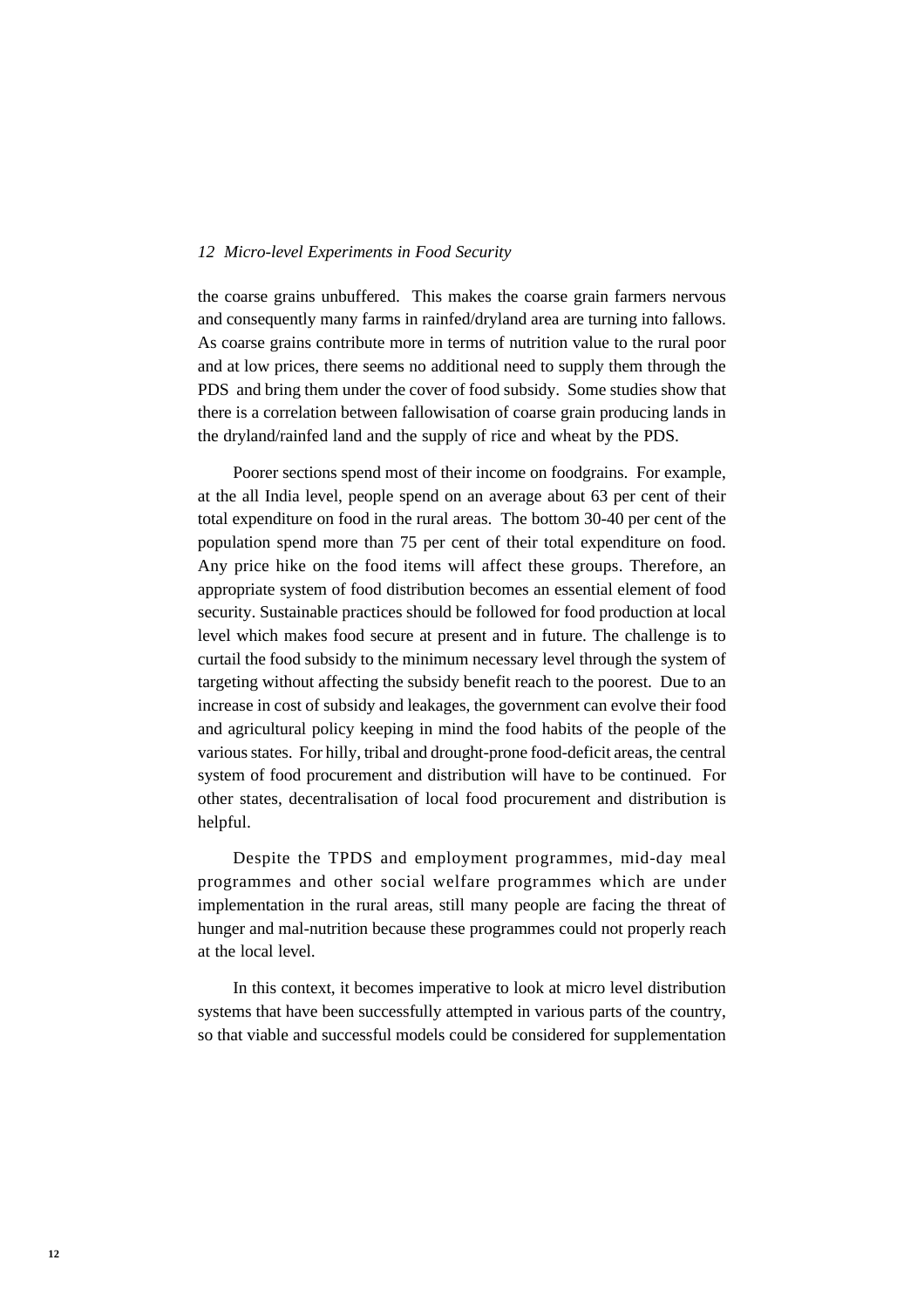### *13 Introduction*

on bigger scales in addition to the existing PDS. The grain banks experiment that are implemented in the tribal areas of the country is a good example and in some states, some NGOs are experimenting on ensuring food security to the poor.

Setting up of a community grain bank through local production and effort is a new idea and experiments across the country have been carried out over last few years. For example, DDS in Andhra Pradesh, PREPARE in Orissa, some women groups in MP and Chhattisgarh have been successfully experimenting with local food security system by using fallow lands, waste lands, degraded lands and other available local resources and producing coarse grains for local consumption and by contributing to the common grain bank, which ensures their food security.

The Government of India, in order to prevent malnutrition and starvation deaths in the remote tribal areas, launched a village grain bank scheme since 1996-97. Besides, the Andhra Pradesh government under food assurance scheme is experimenting rice credit line scheme for the purpose of consumption during critical months in remote drought and tribal areas. This scheme is implemented by the Society for Elimination of Rural Poverty (SERP), an autonomous body set up by the Government of Andhra Pradesh. The scheme is self-managed by the local communities to ensure their food security. Elsewhere, several national level NGOs are experimenting grain bank schemes/ micro-level experiments of food security by encouraging local production, procurement, storage and distribution. In addition, these groups are also encouraging local seed and gene banks for the purpose. Besides, they are also promoting organic farming, coarse cereal cultivation and bio-diversity for the purpose of ensuring community-oriented food security system at the grassroots level.

In the wake of the globalisation and the resource crunch the country is facing today, there are possibilities that the coverage and scope of the PDS is further reduced. In the context of Government of India encouraging local level procurement and distribution system, such experiments have gained more relevance. As an apex institute, NIRD treats food security area as an important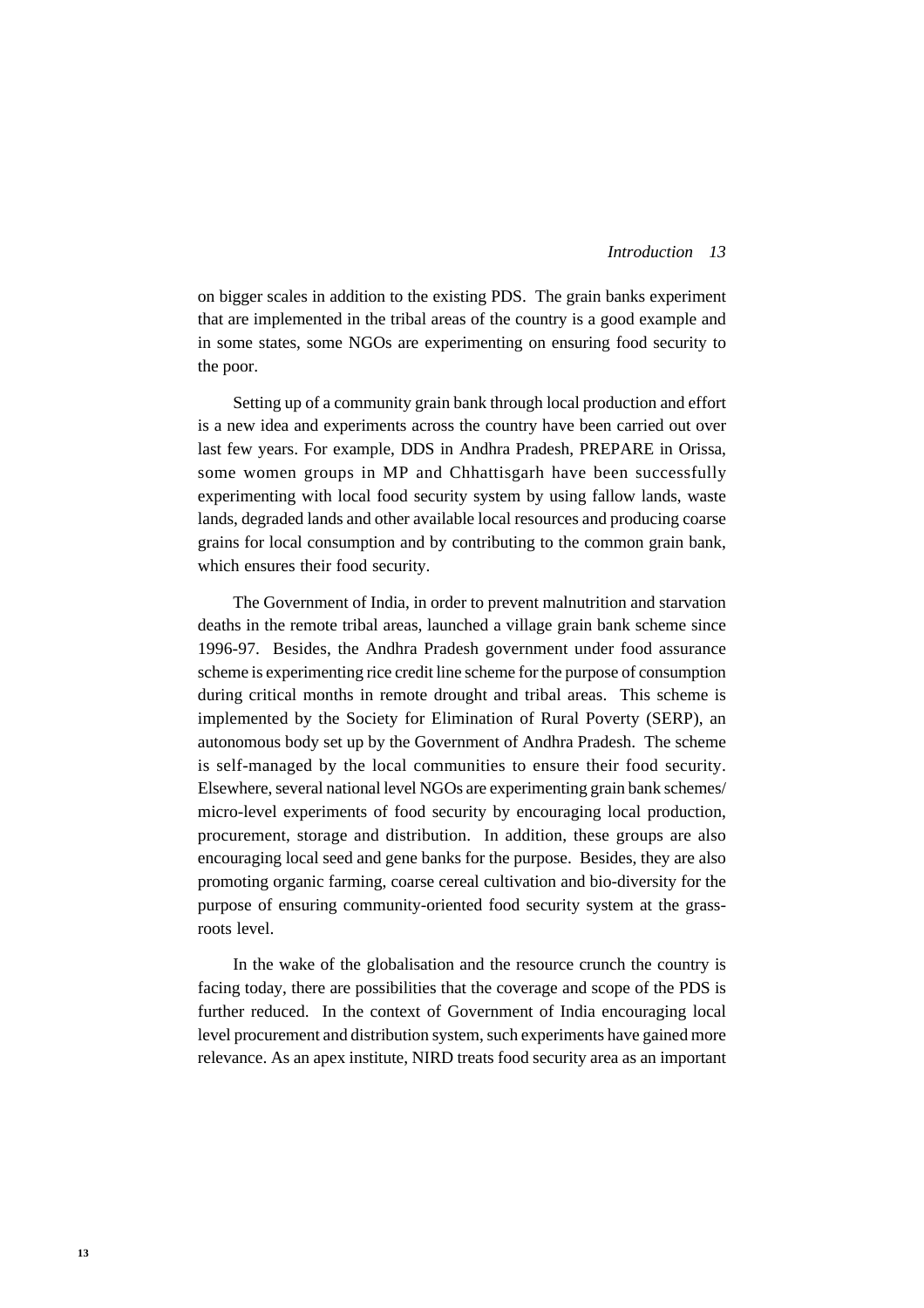theme for the research of the Institute. NIRD has studied various states on the theme of food security and PDS. This year it was thought proper to study the micro-level experiments in food security. The purpose of the study is, therefore, to see whether micro level distribution systems for ensuring household food security can be considered wherever possible, which will not only bring down the cost of the present level distribution systems, but also be more cost-effective and delivery-oriented and self-sustained food security system. In the above backdrop the objectives of the study are:

- 1. To document the various experiments on micro-level food security efforts;
- 2. To identify the factors responsible for the success or failure of such micro-level efforts.
- 3. To explore the replicability of such experiment as a supplementary programme to the existing PDS.

The study was conducted in four states *viz*., Orissa, Chhattisgarh, Maharashtra and Andhra Pradesh where some NGOs are experimenting the food security for the poor.

### **Methodology**

The study is exploratory in nature. As this kind of study involves microlevel experiments initiated by some NGOs and other agencies, the area of the study was selected based on the location of the experiments with consultation of various state governments and NGOs keeping in view food-surplus and food-deficit states. The units of the study were selected on the basis of coverage of such experiments. The study is essentially village-based. Three villages in each state in the area of operation by the respective NGOs were selected for the purpose of the study. In addition, to study how the grain banks supplement the existing system of PDS in the villages, 25 households were selected in each village which were already covered under grain bank system by NGOs. The households were selected representing different socio-economic brackets *viz.,* SC, ST, OBC and OC groups and also different occupational groups/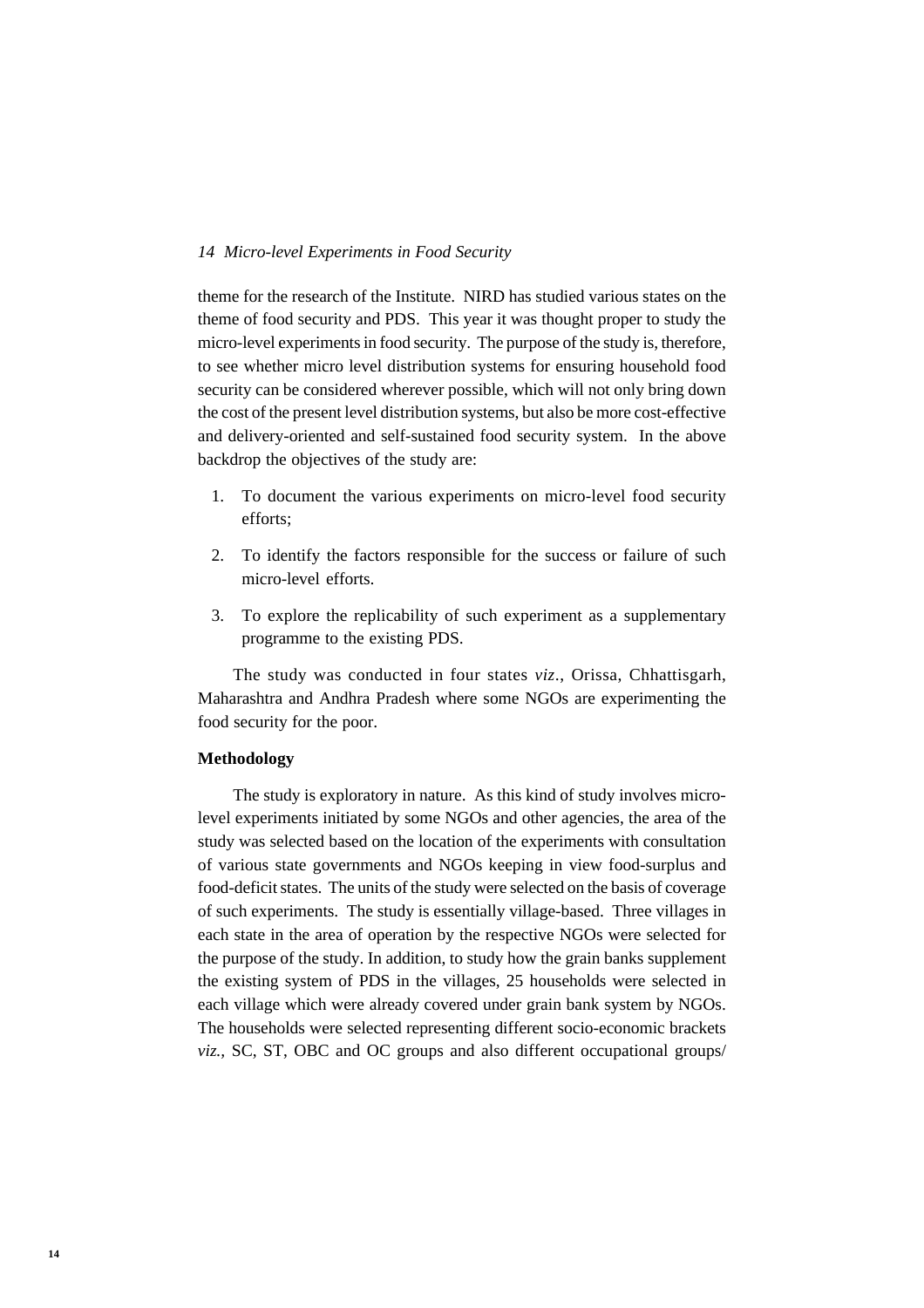| <b>State</b> | District    | Name of the<br>Organisation | <b>Block</b>     | Village                                     | Sample<br>Respondents |
|--------------|-------------|-----------------------------|------------------|---------------------------------------------|-----------------------|
| Orissa       | Rayagada    | <b>PREPARE</b>              | Kolnara<br>1.    | Minajhola<br>1.                             | 25                    |
|              |             |                             |                  | Sanakhilapadar<br>2.                        | 25                    |
|              |             |                             |                  | 3.<br>Chitikapanga                          | 25                    |
| Chhattisgarh | Dhamtari    | <b>RUPANTAR</b>             | Magarlod<br>2.   | Kekarakholi<br>1.                           | 25                    |
|              |             |                             |                  | Kasarwahi<br>2.                             | 25                    |
|              |             |                             | Nagari<br>3.     | Rayatwari<br>1.                             | 25                    |
| Andhra       | Medak       | (DDS)                       |                  |                                             |                       |
| Pradesh      |             | Deccan                      | Nyalkal<br>1.    | Miryampur<br>1.                             | 25                    |
|              |             | Development                 | Raikod<br>2.     | Huligera<br>1.                              | 25                    |
|              |             | Society                     | 3.<br>Jarasangam | Pyalaram<br>1.                              | 25                    |
| Maharashtra  | Raigad      | (ADS)                       | 1. Karjat        | Tadwadi<br>1.                               | 25                    |
|              |             | Academy                     |                  | Bhopliwadi<br>2.                            | 25                    |
|              |             | of Develop-                 |                  | Chohuchiwadi<br>$\mathcal{F}_{\mathcal{L}}$ | 25                    |
|              |             | ment Sciences               | Nagewadi<br>4.   |                                             |                       |
| 4 States     | 4 Districts |                             | 7 Blocks         | 12 Villages                                 | 300                   |

**Table 1 : The Study Area and the Sample Respondents**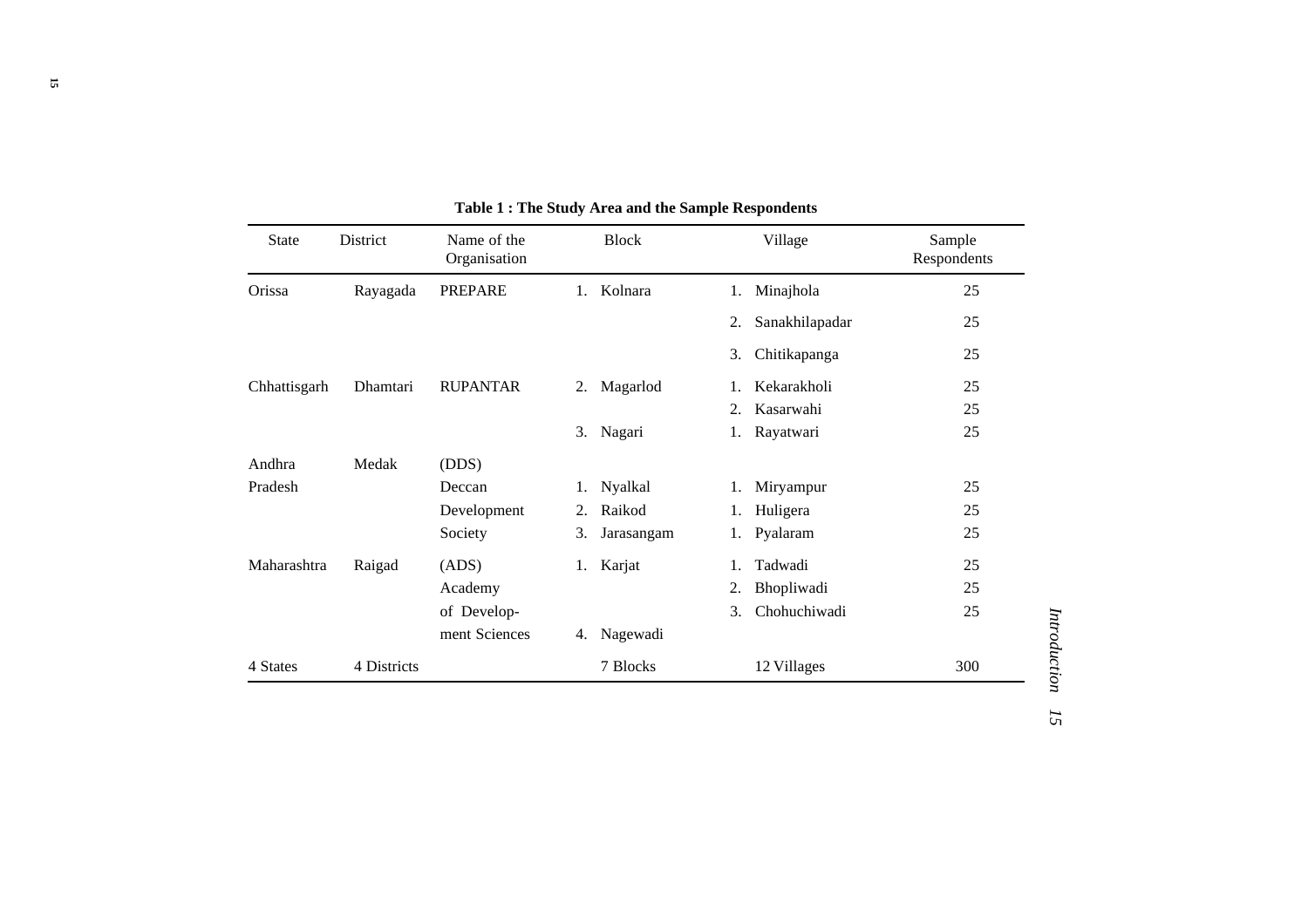classes from the list of the card holders/beneficiaries. A structured schedule was prepared to elicit information from the sample respondents. Some select case studies were also collected to have further indepth inputs. Apart from this, secondary data were gathered at various levels. PRA methods were also followed. Focussed group discussion with beneficiaries and discussions were held with key informants involving officials, PRIs, leaders and women groups about the success or problems of local level food security efforts in suggesting remedial measures and lessons learnt out of such experiments.

In all, the study covered four states, four districts, seven blocks and twelve villages and three hundred households. Effectively the study covered four NGO organisations which are working in the food security area. Details of the study area are presented in Table 1.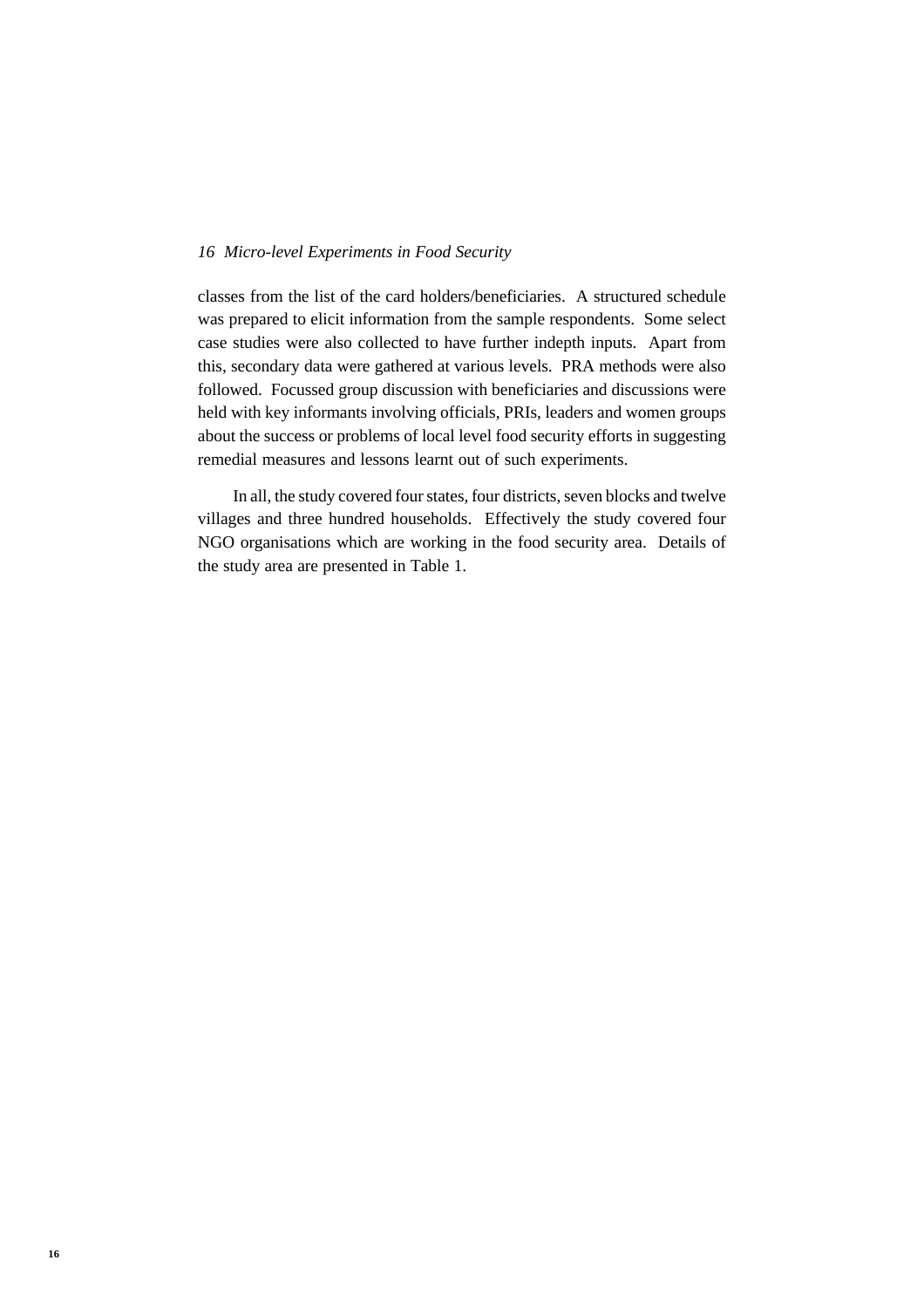### **CHAPTER - II**

# **SOCIO-ECONOMIC FEATURES AND PERFORMANCE OF FOOD SECURITY SYSTEM**

To study the micro-level experiments in food security, the survey was conducted atleast in three or more villages from each State. From each village 25 respondents were selected randomly and thus obtained 75 sample respondents from each State. The study was conducted in four States, namely, Andhra Pradesh, Chhattisgarh, Maharashtra and Orissa in the area of operation of the four national level NGOs. The socio-economic features obtained from the respondents are analysed below to have better appreciation of involvement of the beneficiaries in the micro-level experiments. The chapter discusses the socio-economic features of the respondents and food availability, access and functioning of PDS as perceived by the respondents.

| Age in years        |            | <b>State</b> |             |        |             |  |  |
|---------------------|------------|--------------|-------------|--------|-------------|--|--|
|                     | Orissa     | Chhattisgarh | Maharashtra | A.P.   | Total       |  |  |
| $Age > 25$ years    | 6<br>(8.0) | 5<br>(6.7)   | 7<br>(9.3)  |        | 18<br>(6.0) |  |  |
| $25-35$ years       | 39         | 21           | 35          | 9      | 104         |  |  |
|                     | (52.0)     | (28.0)       | (46.7)      | (12.0) | (34.7)      |  |  |
| $35-35$ years       | 26         | 35           | 28          | 54     | 143         |  |  |
|                     | (34.7)     | (46.7)       | (37.3)      | (72.0) | (47.7)      |  |  |
| $50 + \text{years}$ | 4          | 14           | 5           | 12     | 35          |  |  |
|                     | (5.3)      | (18.7)       | (6.7)       | (16.0) | (11.7)      |  |  |
| Total               | 75         | 75           | 75          | 75     | 300         |  |  |
|                     | (100)      | (100)        | (100)       | (100)  | (100)       |  |  |

**Table 2 : Age-wise Distribution of Respondents in the Study Area**

#### **Age**

Most of the respondents were in the age group of 35-50 years (47.7 per cent) followed by 34.7 per cent in the age group of 25 to 35 years, 11.7 per cent in the age group of more than 50 years and 6.0 per cent in the age group of 25 years and below (Table 2).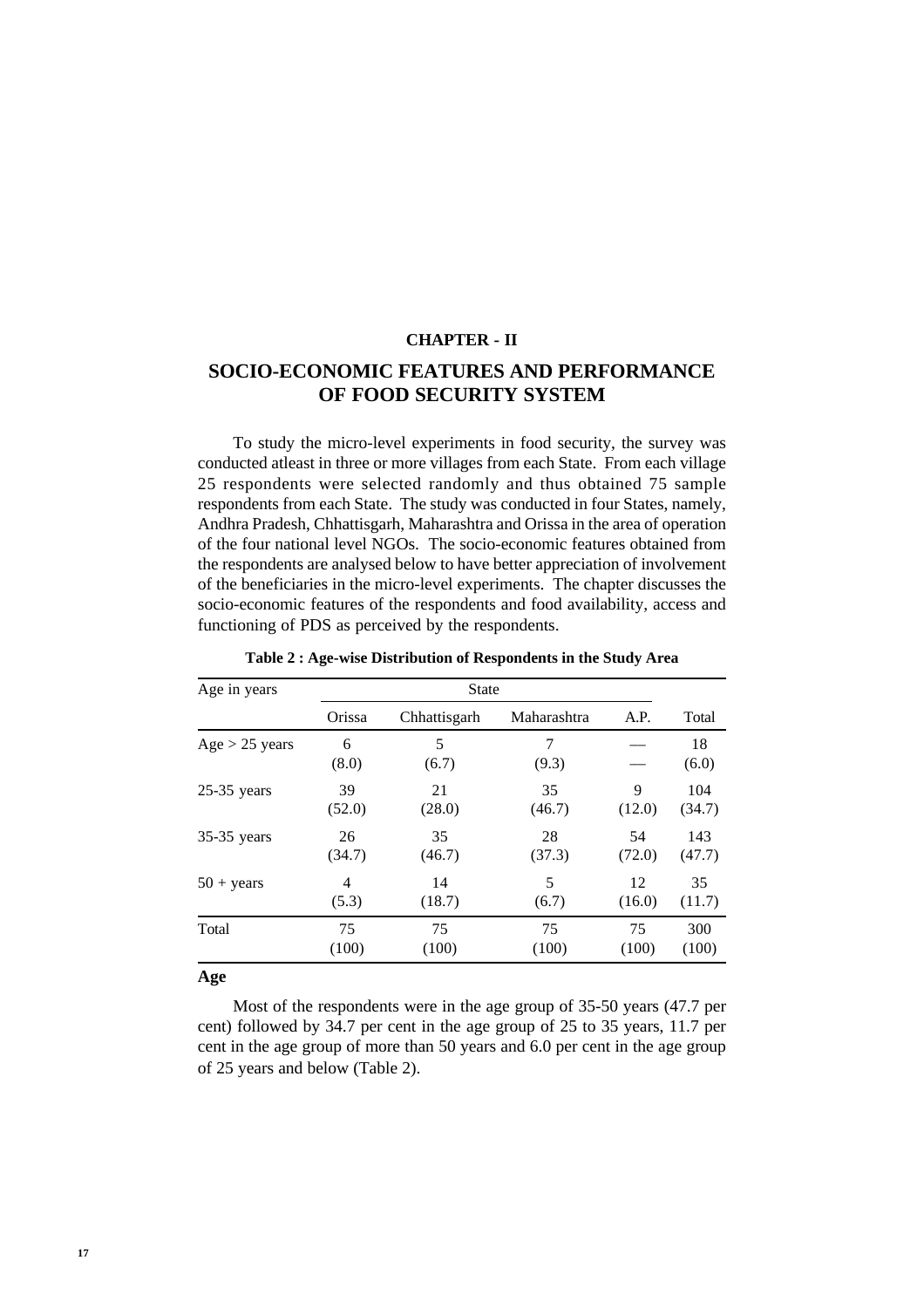### **Sex**

About 54 per cent of the respondents were males while 46 per cent were females among the sample households. If one looks at state-wise picture, a majority of the respondents were males in Chhattisgarh and Maharashtra while majority of them were females in Orissa and Andhra Pradesh (Table 3)

| <b>Sex</b> |        | <b>State</b> |             |        |        |  |  |  |
|------------|--------|--------------|-------------|--------|--------|--|--|--|
|            | Orissa | Chhattisgarh | Maharashtra | A.P.   | Total  |  |  |  |
| Male       | 31     | 52           | 56          | 24     | 163    |  |  |  |
|            | (41.3) | (69.3)       | (74.7)      | (32.0) | (54.3) |  |  |  |
| Female     | 44     | 23           | 19          | 51     | 137    |  |  |  |
|            | (58.7) | (30.7)       | (25.3)      | (68.0) | (45.7) |  |  |  |
| Total      | 75     | 75           | 75          | 75     | 300    |  |  |  |
|            | (100)  | (100)        | (100)       | (100)  | (100)  |  |  |  |

**Table 3 : Sex-wise Distribution of Respondents in the Study Area**

# **Caste and Religion**

Majority of the respondents in Orissa, Chhattisgarh and Maharashtra belong to tribal community while majority of the respondents in Andhra Pradesh belong to scheduled caste (Table 4).

| Caste     |              | <b>State</b> |             |              |               |  |  |  |
|-----------|--------------|--------------|-------------|--------------|---------------|--|--|--|
|           | Orissa       | Chhattisgarh | Maharashtra | A.P.         | Total         |  |  |  |
| <b>ST</b> | 62<br>(82.7) | 72<br>(96.0) | 75<br>(100) | (1.3)        | 210<br>(70.0) |  |  |  |
| <b>SC</b> | 3<br>(4.0)   | 2<br>(2.7)   |             | 65<br>(86.7) | 70<br>(23.3)  |  |  |  |
| BC        | 4<br>(5.3)   |              |             | 8<br>(10.7)  | 12<br>(4.0)   |  |  |  |
| OC        | 6<br>(8.0)   | (1.3)        |             | (1.3)        | 8<br>(2.7)    |  |  |  |
| Total     | 75           | 75           | 75          | 75           | 300           |  |  |  |
|           | (100)        | (100)        | (100)       | (100)        | (100)         |  |  |  |

**Table 4 : Caste-wise Distribution of Respondents in the Study Area**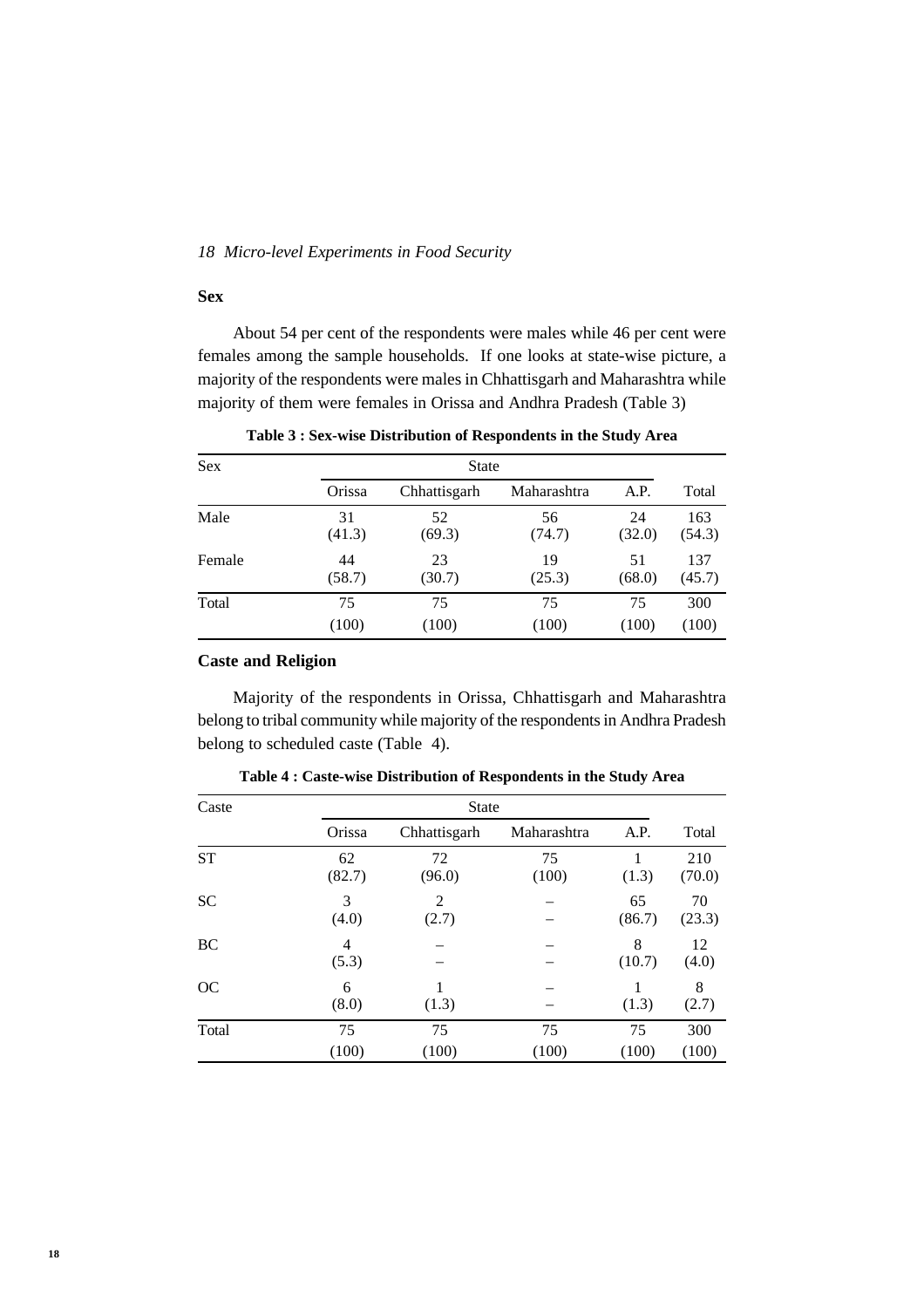Religion-wise, about 93 per cent believe in Hindu faith and 6 per cent belong to Christianity. In Andhra Pradesh, about 75 per cent are Hindus and about 24 per cent belong to Christianity and 1 per cent belong to Muslim community (Table 5).

| Religion  | <b>State</b>  |               |              |              |               |  |  |
|-----------|---------------|---------------|--------------|--------------|---------------|--|--|
|           | Orissa        | Chhattisgarh  | Maharashtra  | A.P.         | Total         |  |  |
| Hindu     | 75<br>(100.0) | 75<br>(100.0) | 74<br>(98.7) | 56<br>(74.7) | 280<br>(93.3) |  |  |
| Christian |               |               | 1<br>(1.3)   | 18<br>(24.0) | 19<br>(6.3)   |  |  |
| Muslim    |               |               |              | (1.3)        | 1<br>(.3)     |  |  |
| Total     | 75<br>(100)   | 75<br>(100)   | 75<br>(100)  | 75<br>(100)  | 300<br>(100)  |  |  |

**Table 5 : Religion-wise Distribution of Respondents in the Study Area**

### **Education**

As per the educational background of the respondents, it was found that about 67 per cent were illiterate while 21 per cent were literate and about 8 per cent studied up to primary and only 4 per cent studied secondary and more. Among the States in Orissa and Maharashtra, more illiteracy among the respondents was observed as compared to Chhattisgarh and Andhra Pradesh (Table 6).

**Table 6 : Education-wise Distribution of Respondents in the Study Area**

| Education     |              | <b>State</b> |              |              |               |  |  |  |
|---------------|--------------|--------------|--------------|--------------|---------------|--|--|--|
|               | Orissa       | Chhattisgarh | Maharashtra  | A.P.         | Total         |  |  |  |
| (1)           | (2)          | (3)          | (4)          | (5)          | (6)           |  |  |  |
| Illiterate    | 56<br>(74.7) | 40<br>(53.3) | 60<br>(80.0) | 46<br>(61.3) | 202<br>(67.3) |  |  |  |
| Literate      | 9<br>(12.0)  | 22<br>(29.3) | 6<br>(8.0)   | 26<br>(34.7) | 63<br>(21.0)  |  |  |  |
| Up to Primary | 6<br>(8.0)   | 9<br>(12.0)  | 6<br>(8.0)   | 2<br>(2.7)   | 23<br>(7.7)   |  |  |  |
|               |              |              |              |              | (Cond.,)      |  |  |  |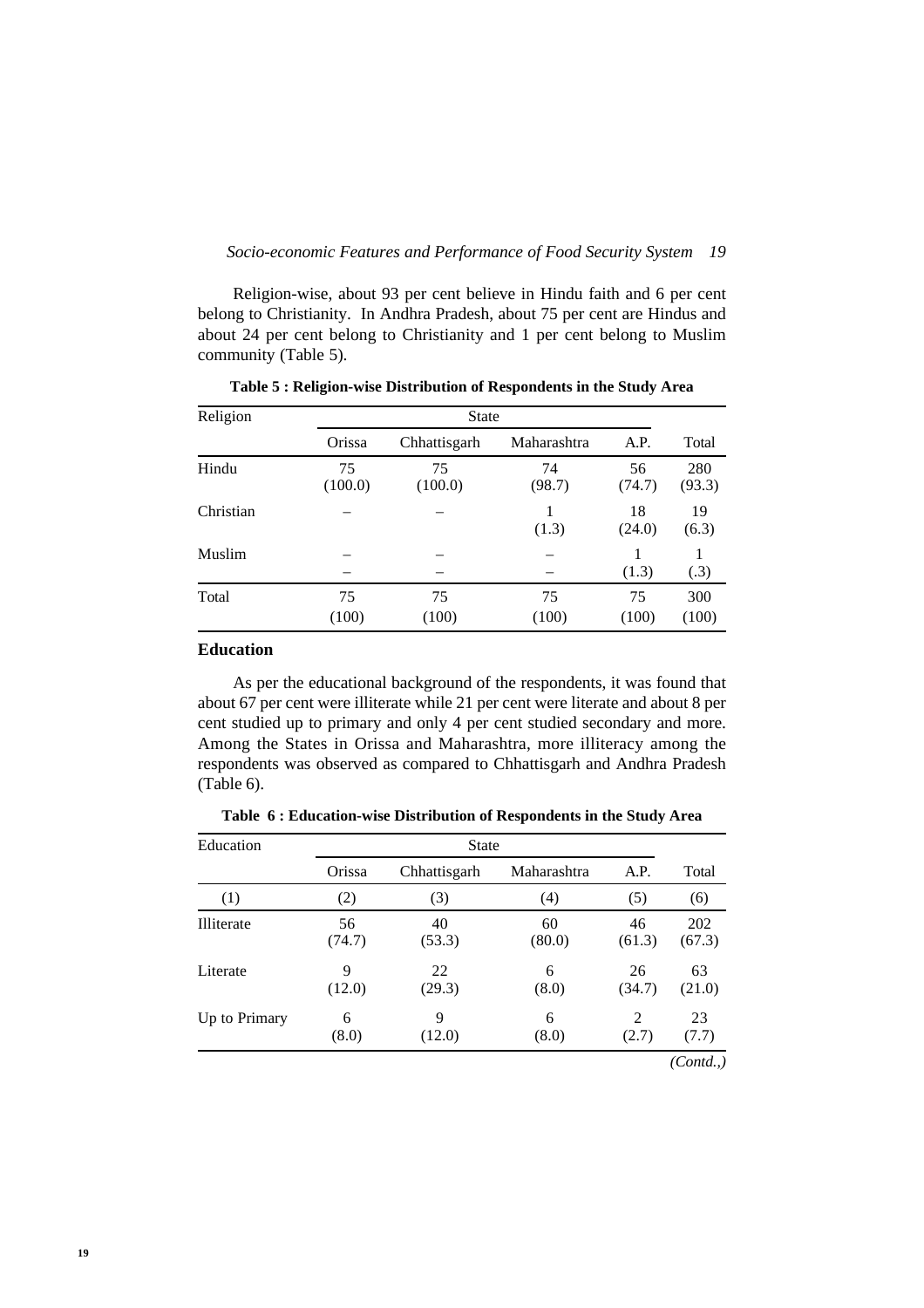| (1)                    | (2)         | (3)         | (4)         | (5)         | (6)          |
|------------------------|-------------|-------------|-------------|-------------|--------------|
| Secondary              | 4<br>(5.3)  | 3<br>(4.0)  | 3<br>(4.0)  | (1.3)       | 11<br>(3.7)  |
| Technical/Vocational – |             | (1.3)       |             |             | (1.3)        |
| Total                  | 75<br>(100) | 75<br>(100) | 75<br>(100) | 75<br>(100) | 300<br>(100) |

### **Table 6 :** *(Contd.)*

### **Family Size**

On an average, the family size in the study area was found to be about 5.65. Among the study States in Andhra Pradesh, where scheduled caste respondents were more, average family size was found to be about 6.15. This is followed by 5.73 in Maharashtra, 5.25 in Orissa and 5.17 in Chhattisgarh where majority of them belong to tribal community.

# **Occupation**

Most of the respondents belong to BPL category, majority i.e., 75 per cent of them were in farm sector while about 18 per cent were in non-farm activities. Among them, majority were agricultural labourers followed by marginal farmers, small farmers and non-farm workers. State-wise, if we examine, in Orissa, majority of the respondents were either agricultural labourer or non-agricultural labour. In Chhattisgarh, majority, about 72 per cent, belong to marginal or small farmer category. In Maharashtra, majority of the respondents were agricultural labourers followed by non-agricultural labour, marginal and small farmers. In case of Andhra Pradesh, majority of the respondents were marginal and small farmers. Therefore, food security interventions were examined with regard to the most vulnerable sections of the society. Details are analysed in Table 7.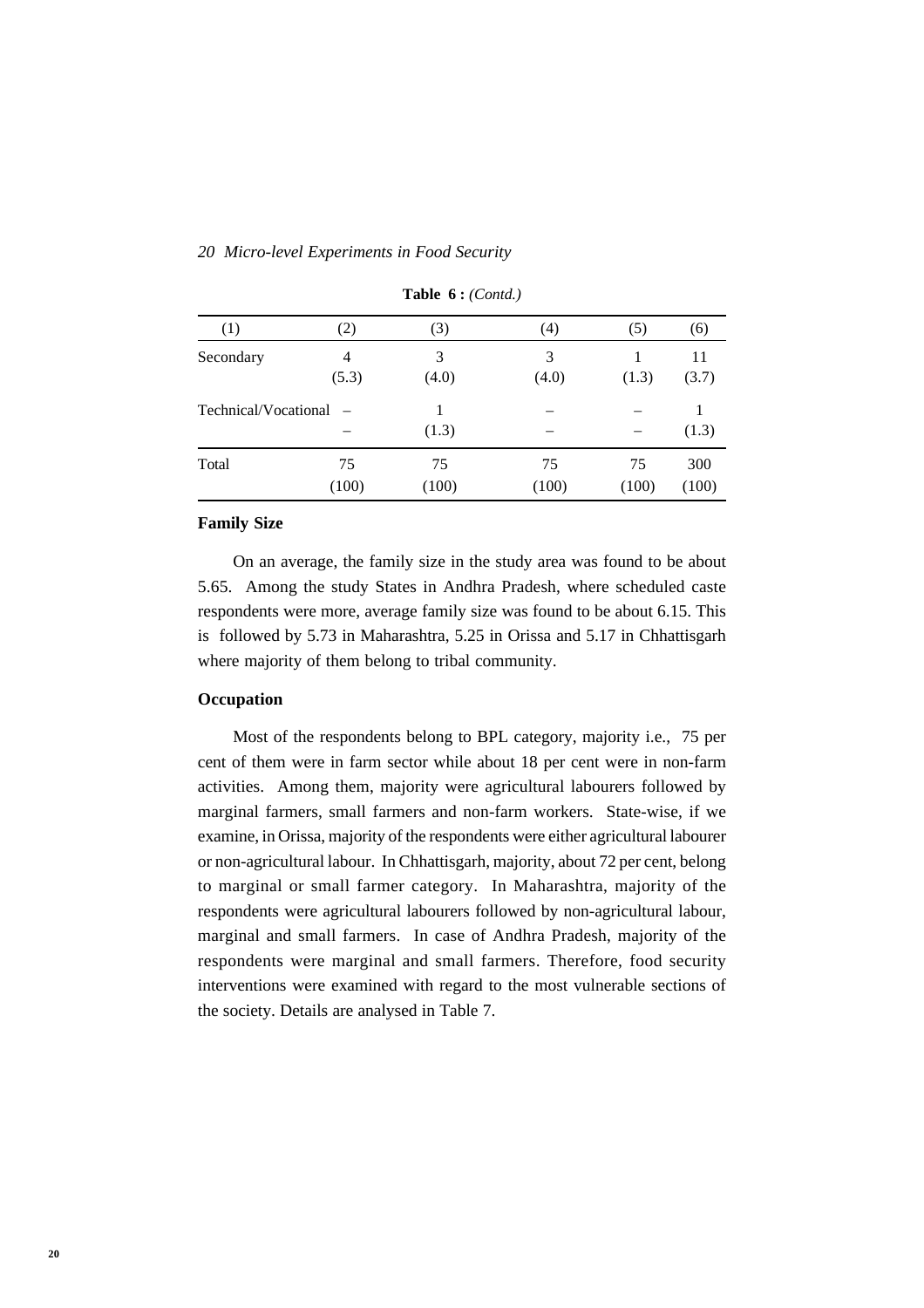|  |  | Socio-economic Features and Performance of Food Security System 21 |  |
|--|--|--------------------------------------------------------------------|--|

| Occupation        |                | State        |                |                |                |  |
|-------------------|----------------|--------------|----------------|----------------|----------------|--|
|                   | Orissa         | Chhattisgarh | Maharashtra    | A.P.           | Total          |  |
| Agrl. labourer    | 31             | 10           | 33             | 3              | 77             |  |
|                   | (41.3)         | (13.3)       | (44.0)         | (4.0)          | (25.7)         |  |
| Non-Agrl. labour  | 30             | 9            | 13             | $\mathfrak{2}$ | 54             |  |
|                   | (40.0)         | (12.0)       | (17.3)         | (2.7)          | (18.0)         |  |
| Marginal farmer   | 6              | 27           | 8              | 33             | 74             |  |
|                   | (8.0)          | (36.0)       | (10.6)         | (44.0)         | (24.7)         |  |
| Small farmer      | $\overline{4}$ | 27           | $\tau$         | 33             | 71             |  |
|                   | (5.3)          | (36.0)       | (9.3)          | (44.0)         | (23.7)         |  |
| Medium/big farmer | $\,1\,$        | $\mathbf{2}$ | 6              | 3              | 12             |  |
|                   | (1.3)          | (2.7)        | (8.0)          | (4.0)          | (4.0)          |  |
| Rural artisan     |                |              | 5              |                | 5              |  |
|                   |                |              | (6.7)          |                | (1.7)          |  |
| Trade/business    | $\overline{2}$ |              |                |                | $\overline{2}$ |  |
|                   | (2.7)          |              |                |                | (.7)           |  |
| Services          |                |              | $\mathbf{1}$   |                | $\mathbf{1}$   |  |
|                   |                |              |                |                | (1.3)          |  |
| Others            | $\mathbf{1}$   |              | $\overline{2}$ | $\mathbf{1}$   | $\overline{4}$ |  |
|                   | (1.3)          |              | (2.7)          | (1.3)          | (1.3)          |  |
| Total             | 75             | 75           | 75             | 75             | 300            |  |
|                   | (100)          | (100)        | (100)          | (100)          | (100)          |  |

**Table 7 : Occupation-wise Distribution of Respondents in the Study Area**

# **Poverty**

Among the respondents majority of them i.e. 83 per cent were identified as BPL while 17 per cent were APL. Among the families selected in Andhra Pradesh, about 97 per cent of them were BPL followed by 87 per cent BPL in Maharashtra and 83 per cent BPL in Orissa and 65 per cent BPL in Chhattisgarh (Table 8).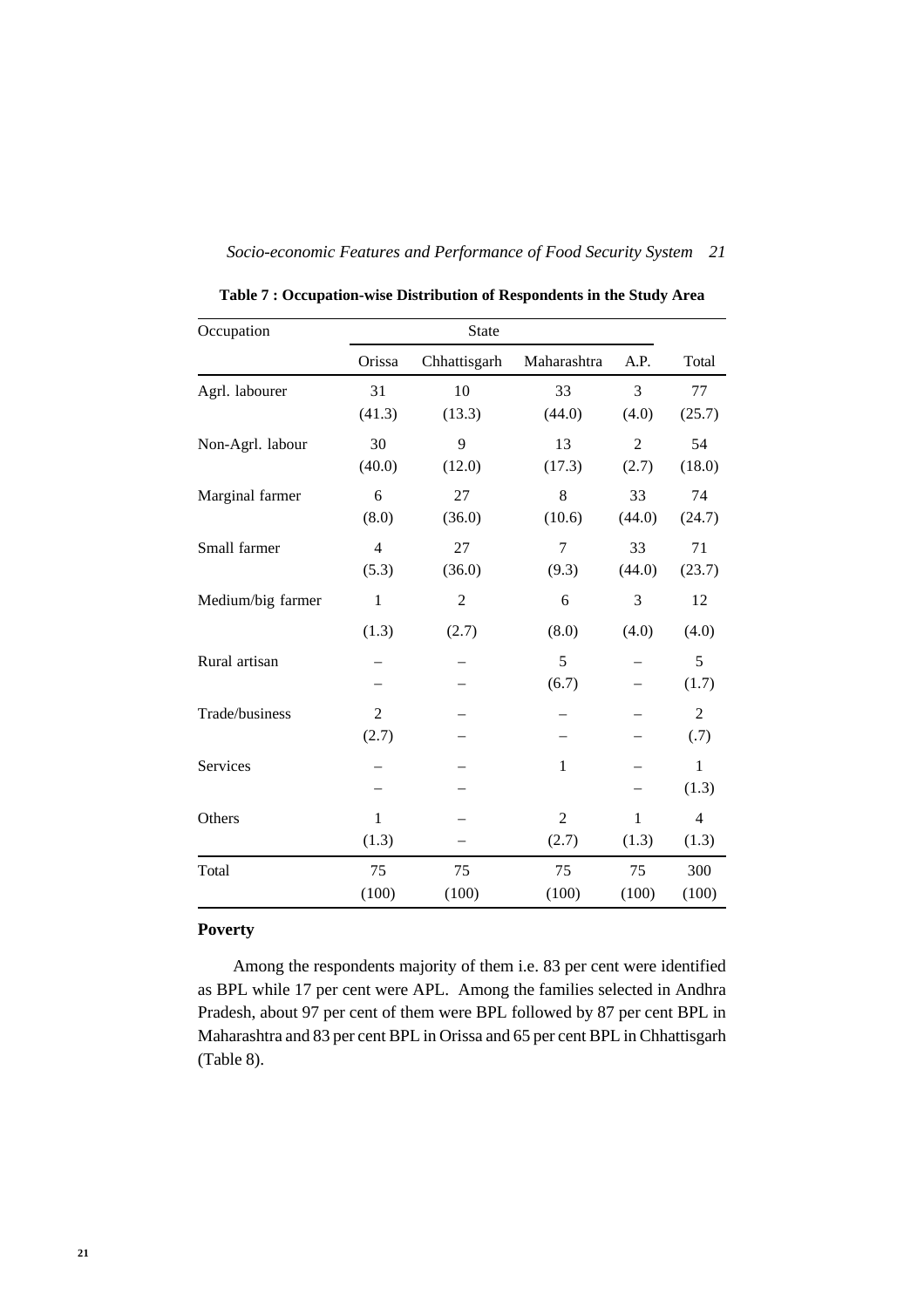| Category   |        | <b>State</b> |             |        |        |  |
|------------|--------|--------------|-------------|--------|--------|--|
|            | Orissa | Chhattisgarh | Maharashtra | A.P.   | Total  |  |
| <b>BPL</b> | 62     | 49           | 65          | 73     | 249    |  |
|            | (82.7) | (65.3)       | (86.7)      | (97.3) | (83.0) |  |
| APL        | 13     | 26           | 10          | 2      | 51     |  |
|            | (17.3) | (34.7)       | (13.3)      | (2.7)  | (17.0) |  |
| Total      | 75     | 75           | 75          | 75     | 300    |  |
|            | (100)  | (100)        | (100)       | (100)  | (100)  |  |

**Table 8 : Distribution of Respondents as per BPL and APL in the Study Area**

### **Availability and Access to Food**

Further, their condition in the background of the food availability through PDS was examined. Their asset base, liabilities, income and expenditure pattern give the actual picture of their standing in the society.

The food security problems are intricate as majority of them were living in very remote villages depending on meagre landholdings, wage employment and sometimes on forest produce to earn their livelihoods. The PDS through grain banks, working in these villages as traditional and revised, were newly introduced interventions, catering to the demands of the food needs. Though the PDS is working in these villages, about one-fourth of the respondents did not avail of due to obvious reasons. However, in Andhra Pradesh, more than 95 per cent could avail of PDS ration items while in other States, 22-40 per cent could not avail of the ration items (Table 9).

The reasons might be that they might have the alternative sources to meet their food needs. If we keenly probe, most of their food sources are met on their own. Again, their own sources might be wage labour, forest produce wherever forest is accessible and grain banks in all the study villages. The grain banks are in some places traditional and in some places the voluntary agencies have started for their benefit. In some places the traditional wisdom was revived with the help of the NGOs working in their places. Therefore, to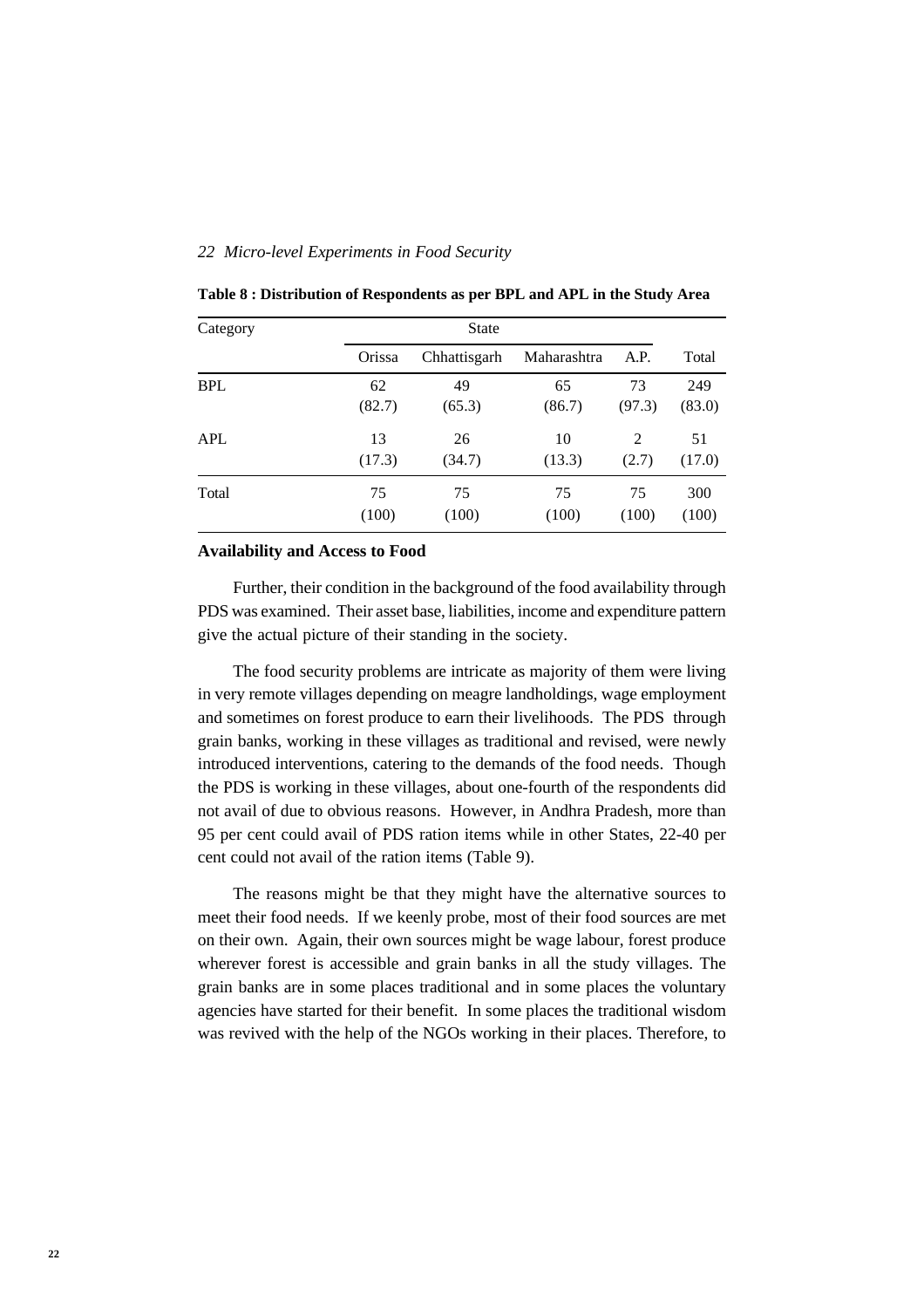our surprise, food was available to majority of the respondents in the study area.

| Kgs             | Orissa<br>$(N=45)$ | $(N=46)$ | $(N=59)$ | Chhattisgarh Maharashtra Andhra Pradesh<br>$(N=72)$ | Total<br>$(N=222)$ |
|-----------------|--------------------|----------|----------|-----------------------------------------------------|--------------------|
| Rice            | 18                 | 27       | 15       | 20                                                  | 19                 |
| Wheat           | -                  |          | 14       |                                                     |                    |
| Sugar           | ۰                  | 4.6      | ۰        | 1.2                                                 |                    |
| Kerosene (Ltrs) | 4.4                | 8.2      | 10.7     | 2.4                                                 | 6.6                |

**Table 9 : State-wise Monthly Average Food and Ration Items Availed of Through PDS by an Average Family in the Study Area (in Kg.)**

On an average, monthly an average family could procure as much as 111 kg. of rice (food) in Chhattisgarh followed by 105 kg. in Andhra Pradesh, 95 kg. in Orissa and 71 kg. in Maharashtra. Except in Orissa, in other three states, wheat was also availed of i.e. 24 kg. in Maharashtra and 9 kg. in Andhra Pradesh and Chhattisgarh (Table 10).

|             | Orissa |     | Chhattisgarh Maharashtra | Andhra Pradesh | All      |
|-------------|--------|-----|--------------------------|----------------|----------|
| (1)         | (2)    | (3) | (4)                      | (5)            | (6)      |
| Rice        |        |     |                          |                |          |
| <b>TPDS</b> | 18     | 26  | 15                       | 19             | 19       |
| Own Source  | 59     | 85  | 49                       | 67             | 66       |
| Market      | 18     |     | 7                        | 19             | 16       |
| Total       | 95     | 111 | 71                       | 105            | 101      |
| Wheat       |        |     |                          |                |          |
| <b>TPDS</b> |        | 9   | 14                       |                | 13       |
| Own Source  |        |     | 10                       | 5              | 7        |
| Market      |        | 9   |                          | 4              | 1        |
| Total       |        | 9   | 24                       | 9              | 21       |
|             |        |     |                          |                | (Cond.,) |

**Table 10 : Average Monthly Quantity of Foodgrain Met Through Various Sources by an Average Family in the Study Area (in kg.)**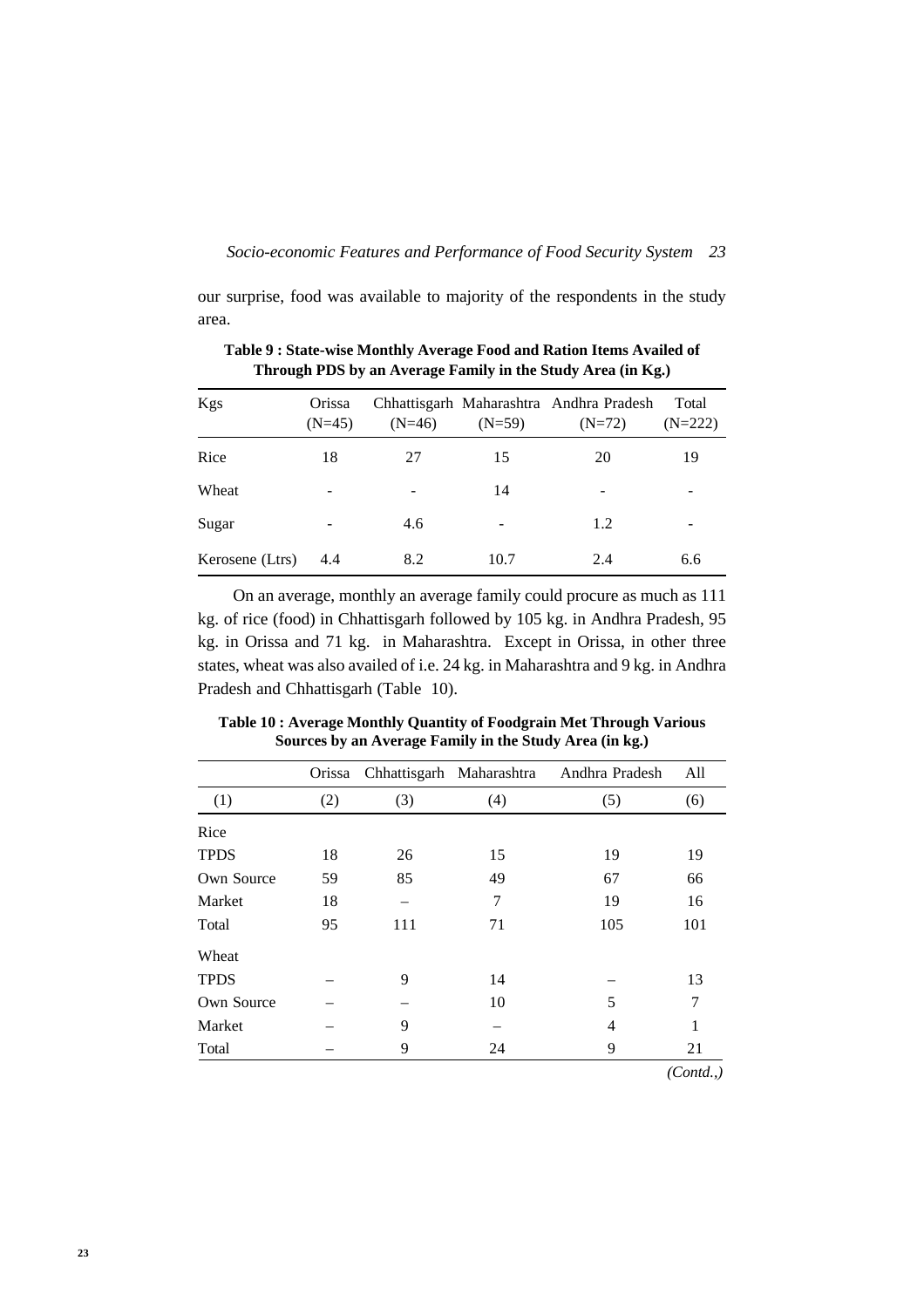| (1)         | (2) | (3) | (4) | (5)            | (6)            |
|-------------|-----|-----|-----|----------------|----------------|
| Sugar       |     |     |     |                |                |
| <b>TPDS</b> |     |     | 4.0 |                |                |
| Own Source  |     | 4.6 | 6   |                | 3.0            |
| Market      | 3   | 4   | -   | 2              | $\overline{4}$ |
| Total       | 3   | 4.0 | 4.0 | $\mathfrak{D}$ | 3.5            |

**Table 10 :** *(Contd.)*

# **Functioning of PDS**

As observed, 15 to 20 per cent of the foodgrain requirement was met through the PDS. Its functioning has mixed responses (Table 11).

|    |                             |      | Orissa Chhattisgarh Maharashtra A.P. |      |      | All      |
|----|-----------------------------|------|--------------------------------------|------|------|----------|
|    | (1)                         | (2)  | (3)                                  | (4)  | (5)  | (6)      |
|    | <b>Location of FPS</b>      |      |                                      |      |      |          |
| 1. | FPS is within 1.2 km        |      | 8.0                                  | 48.0 | 2.7  | 14.7     |
| 2. | FPS is more than 2 km       | 60.0 | 86.7                                 | 46.7 | 32.0 | 56.3     |
| 3. | FPS is opening              | 48.0 | 42.7                                 | 89.3 | 76.0 | 64.0     |
|    | regularly                   |      |                                      |      |      |          |
| 4. | FPS timings are             | 42.7 | 32.0                                 | 85.3 | 69.3 | 57.3     |
|    | convenient                  |      |                                      |      |      |          |
| 5. | Within the village          | 1.3  | 4.0                                  | 4.0  | 94.7 | 26.0     |
| 6. | Within the panchayat        | 98.7 | 96.0                                 | 96.0 | 5.3  | 74.0     |
| 7. | FPS is accessible           | 50.7 | 49.3                                 | 17.3 | 36.0 | 38.3     |
| 8. | Aware of entitlement of     | 60.0 | 22.7                                 | 70.7 | 88.0 | 60.3     |
|    | PDS items                   |      |                                      |      |      |          |
| 9. | FPS supplies entitled quota | 48.0 | 38.7                                 | 82.7 | 92.0 | 65.3     |
|    |                             |      |                                      |      |      | (Cond.,) |

**Table 11 : Functioning of PDS in the Study Area**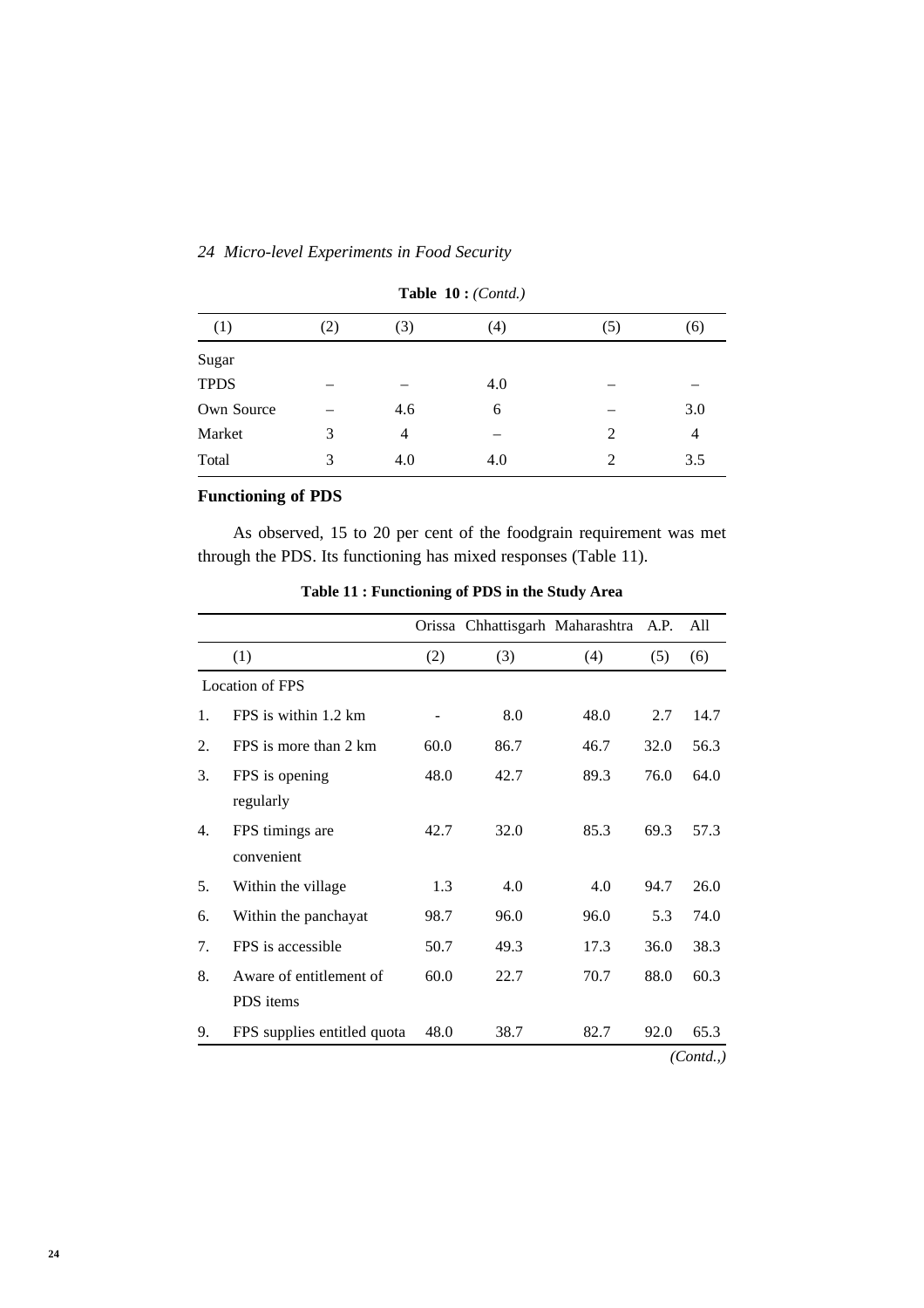|     | (1)                                                           | (2)  | (3)  | (4)  | (5)  | (6)  |
|-----|---------------------------------------------------------------|------|------|------|------|------|
| 10. | Drawing entitled quota of<br>PDS items                        | 41.3 | 28.0 | 72.0 | 76.0 | 54.3 |
| 11. | Satisfied with PDS items                                      | 50.7 | 49.3 | 84.0 | 92.0 | 69.0 |
| 12. | No stock was available                                        | 28.0 | 50.7 | 12.0 | 6.7  | 24.3 |
| 13. | Lack of information<br>about the availability of<br>PDS items | 33.3 | 48.0 | 10.7 | 5.3  | 24.3 |
| 14. | Lack of purchasing power                                      | 25.3 | 50.7 | 9.3  | 8.0  | 23.3 |
| 15. | Irregular supply of<br>PDS items                              | 17.3 | 45.3 | 6.7  | 4.0  | 18.3 |
| 16. | Inadequate supply of<br>PDS items                             | 26.7 | 34.7 | 4.0  | 6.7  | 18.0 |
| 17. | Drawing monthly quota<br>of PDS items                         | 21.3 | 36.0 | 6.7  | 8.0  | 18.0 |
| 18. | Quality of PDS grains<br>is not good                          | 17.3 | 34.7 | 1.3  | 10.7 | 16.0 |
| 19. | FPS dealer did not<br>distribute PDS items                    | 18.7 | 34.7 | 2.7  | 6.7  | 15.7 |
| 20. | Under-weighment                                               | 6.7  | 21.3 | 4.0  | 5.3  | 9.3  |
| 21. | Leakages do occur<br>(chapping) at PDS                        | 4.0  | 62.7 | 20.0 | 16.0 | 25.7 |
| 22. | Leakages can<br>be curbed                                     | 2.7  | 53.3 | 25.3 | 12.0 | 23.5 |

**Table 11 :** *(Contd.)*

Majority of the respondents have to go beyond 2 km. sometimes 7 to 10 km to avail of the ration items, which hampers their wage labour. However, more than half of the respondents have availed of the ration food items. Among the people who have not availed of ration, majority of them were aware of entitlement. They could not avail of the ration items due to lack of purchasing power at a time, and sometimes lack of information about the availability of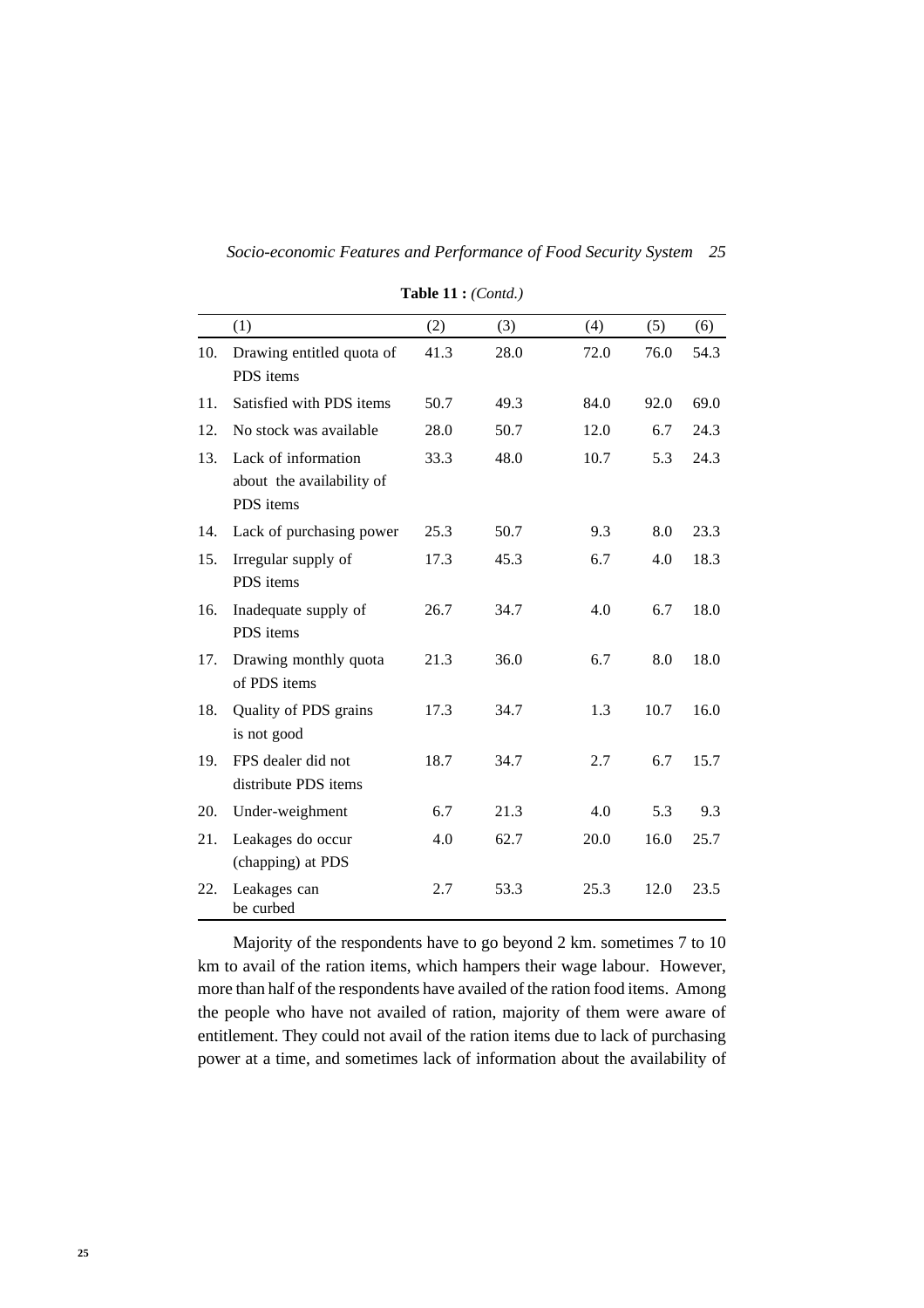ration items at fair price shop or sometimes sufficient stocks were not available at the fair price shops. Besides the above, bad quality of the foodgrains, underweighment, leakages, inadequate and irregular supply of foodgrains at the fair price shops could not ensure food security to these less privileged people. Therefore, alternative systems of distribution emerged and catered to the food security needs in the study area.

# **Assets**

For any individual, asset base can provide affordability and capability for food security and true worth of the person. On an average, the average asset worth per family was estimated Rs.53,670 as in the study area. If statewise average family assets are observed, an average respondent family in Andhra Pradesh possesses about Rs.84,467, followed by Rs. 58, 020 in Orissa, Rs. 42,461 in Chhattisgarh, and Rs.26,847 in Maharashtra (Table 12). Among all the states, the asset position of the respondents in Maharashtra was found to be extremely bad.

### **Liabilities**

On an average, the average liability of the family of the respondents in the study area was found to be Rs.14,422. In AP, an average respondent family has a liability of Rs. 17,979, followed by Rs. 11,364 in Maharashtra, Rs. 5083 in Orissa and Rs. 3522 in Chhattisgarh. Therefore, with meagre asset base and heavy burden of liability, an average family in the study areas was found to be living in high risk situation of food insecurity.

### **Income**

On an average, the average respondent family annually earns an income of Rs. 12,638. This is much lower than the cut-off income of BPL family. Therefore, the respondent families are living much below the cut-off income of average BPL family. In Andhra Pradesh, an average family in the study area could earn an income of Rs.17,020, followed by Rs.11,978 in Maharashtra, Rs. 11,486 in Orissa and Rs. 10,065 in Chhattisgarh. Comparatively, the average respondent family in Orissa, Chhattisgarh and Maharashtra has less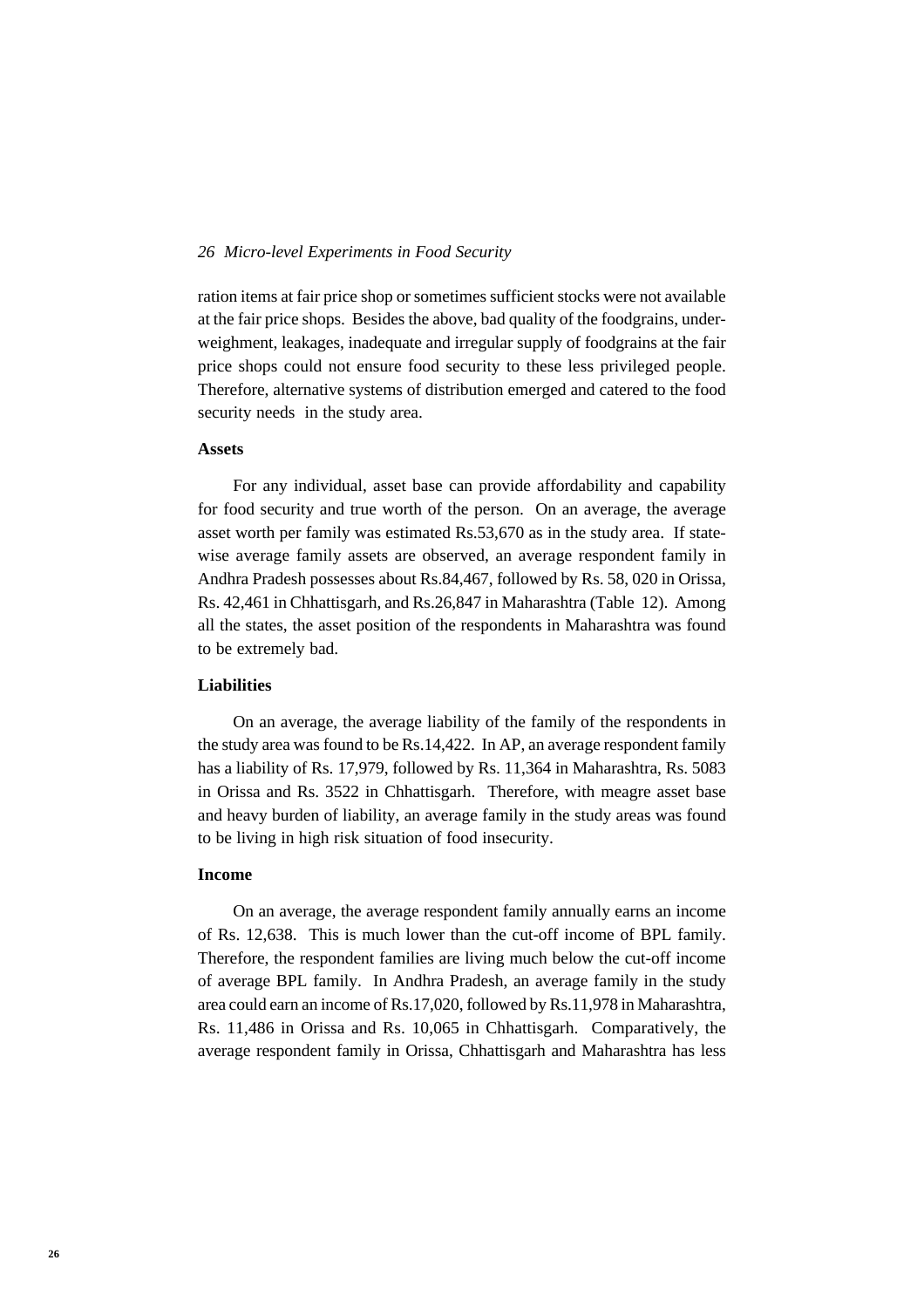average family income than the average family income of the respondents in Andhra Pradesh. In other words, even in poverty situation, average BPL family in Andhra Pradesh was better than the average family in other states in respect of earning income and asset position.

|              |                      | Orissa        | Chhattisgarh  | Maharashtra   | A.P.          | Average        |
|--------------|----------------------|---------------|---------------|---------------|---------------|----------------|
|              | Assets               | 58020<br>(75) | 42691<br>(75) | 26847<br>(75) | 85467<br>(75) | 53670<br>(300) |
|              | Liabilities          | 5083<br>(54)  | 3522<br>(41)  | 11364<br>(17) | 17979<br>(74) | 14422<br>(186) |
|              | Income               | 11486<br>(75) | 10065<br>(75) | 11978<br>(75) | 17020<br>(75) | 12638<br>(300) |
|              | Expenditure          | 11226         | 10001         | 13053         | 21901         | 14904          |
|              | $(a+b+c+d+e+f+g)$    |               |               |               |               |                |
| a)           | Children's education | 873<br>(48)   | 723<br>(50)   | 803<br>(38)   | 3589<br>(61)  | 11591<br>(197) |
| b)           | Health               | 885<br>(74)   | 499<br>(75)   | 1449<br>(75)  | 2789<br>(74)  | 1809<br>(248)  |
| $\mathbf{c}$ | Liquor/tobacco       | 779<br>(72)   | 493<br>(74)   | 998<br>(72)   | 2272<br>(51)  | 1421<br>(269)  |
| d)           | Fuel                 | 363<br>(39)   | 254<br>(58)   | 783<br>(75)   | 1007<br>(40)  | 603<br>(212)   |
| e)           | Cloth                | 1368<br>(75)  | 1561<br>(75)  | 2106<br>(75)  | 4184<br>(75)  | 2800<br>(300)  |
| f)           | Others               | 1858<br>(72)  | 1467<br>(72)  | 1238<br>(72)  | 1850<br>(68)  | 1100<br>(284)  |
| g)           | Food                 | 5100<br>(75)  | 5004<br>(75)  | 5676<br>(75)  | 6180<br>(75)  | 5580<br>(300)  |

**Table 12 : State-wise Average Assets, Liabilities, Income and Expenditure of an Average Respondent Family in the Study Area (Rs.)**

\* Figures in parantheses indicate number of respondents out of sample households.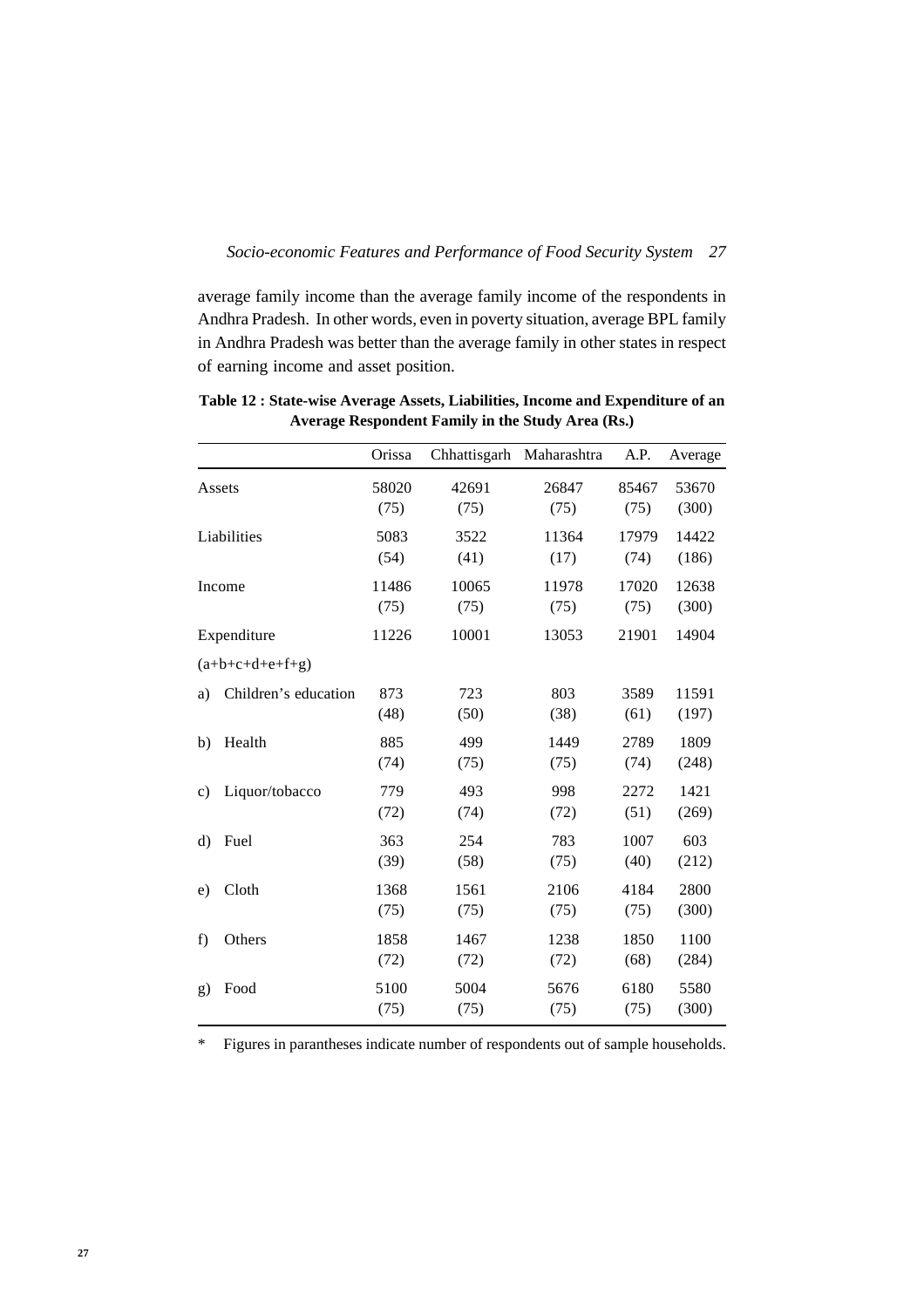### **Expenditure**

For the average respondent family, an average expenditure was estimated by taking only the basic items such as expenditure on food, clothes, children's education, health care, fuel and other miscellaneous items. It is estimated as Rs.14,904 per family per year in the study area as a whole. On an average the respondent family in Andhra Pradesh is estimated to have incurred an annual expenditure of Rs.21,901, followed by Rs.13,053 in Maharashtra, Rs. 11,226 in Orissa and Rs.10,001 in Chhattisgarh. Among all the expenditure, the expenditure on food was estimated as major one compared to other items. However, it is less than half of the total expenditure of the family. The details are given in Table 12.

### **Food Security and Month-wise Availability of Food**

To analyse the food security, the monthly expenditure of food by an average respondent family was estimated. Among the states, on an average, a family could draw food items to the tune of 17 kgs in Andhra Pradesh through PDS whereas in other states only 7-16 kgs was drawn by an average family. The quantity of drawals of food items from various sources are presented in Table 13.

In sum, majority of the respondents belong to the productive (82 per cent) age group. A majority of them (54 per cent) were males and 46 per cent were females. About 93 per cent of them belong to scheduled tribe and scheduled caste groups and socially and economically backward groups. A majority of them were illiterate (67 per cent). The average family size was 5.65. About 92 per cent of the respondents belong to agricultural labourer, non-agricultural labourer, marginal and small farmer category. Around 90 per cent of the families belong to landless and marginal farmer category owning below 2.5 acres of landholdings. Most of them (83 per cent) belong to BPL category.

In remote, hilly, tribal and dryland areas, a majority of households depend on their meagre own landholdings, wage employment and forest to earn their livelihood. The PDS and Grain Banks were catering to the demands of the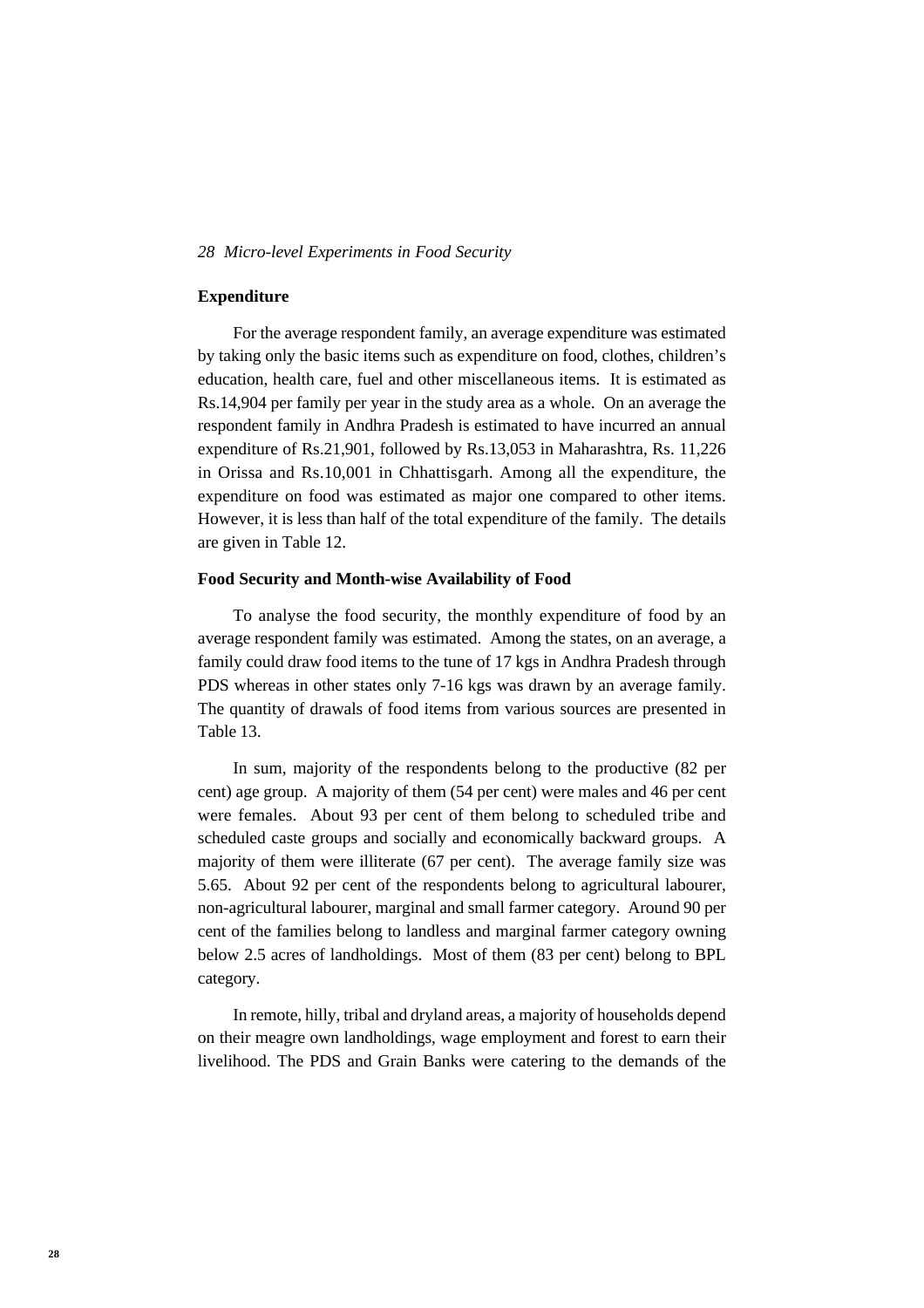|                | Jan.                     | Feb.                     | March                    | April                    | May                      | June                     | July                     | Aug.                     | Sept.                    | Oct.                     | Nov.  | Dec.                     |
|----------------|--------------------------|--------------------------|--------------------------|--------------------------|--------------------------|--------------------------|--------------------------|--------------------------|--------------------------|--------------------------|-------|--------------------------|
| Orissa         |                          |                          |                          |                          |                          |                          |                          |                          |                          |                          |       |                          |
| <b>TPDS</b>    | 7.0                      | 6.0                      | 7.0                      | 7.0                      | $\ \, 8.0$               | 8.0                      | 8.0                      | 6.0                      | 6.0                      | 5.0                      | 5.0   | 5.0                      |
| Own Source     | 22.0                     | 14.0                     | 14.0                     | 14.0                     | 11.0                     | 10.0                     | 10.0                     | 11.0                     | 10.0                     | 10.0                     | 11.0  | 11.0                     |
| CGB            | 3.0                      | $\overline{\phantom{m}}$ | $\overline{\phantom{0}}$ |                          | $\overline{\phantom{0}}$ | $\overline{\phantom{0}}$ | $\qquad \qquad -$        |                          | $\overline{\phantom{m}}$ |                          |       | $\overline{\phantom{m}}$ |
| Market         | 23.0                     | 19.0                     | 20.0                     | 20.0                     | 20.0                     | 20.0                     | 20.0                     | 20.0                     | 20.0                     | 20.0                     | 20.0  | 20.0                     |
| Chhattisgarh   |                          |                          |                          |                          |                          |                          |                          |                          |                          |                          |       |                          |
| <b>TPDS</b>    | 7.0                      | 7.0                      | 11.0                     | 16.0                     | 16.0                     | 12.0                     | 10.0                     | 7.0                      | 6.0                      | 16.0                     | 8.0   | 7.0                      |
| Own Source     | 40.0                     | 36.0                     | 24.0                     | 18.0                     | 16.0                     | 16.0                     | 15.0                     | 14.0                     | 13.0                     | 10.0                     | 33.0  | 33.0                     |
| CGB            | $\equiv$                 | 2.0                      | 2.0                      | 4.0                      | 5.0                      | 7.0                      | 16.0                     | 15.0                     | 11.0                     | 6.0                      | 2.0   | 5.0                      |
| Market         | 1.0                      | 2.0                      | 2.0                      | 7.0                      | 6.0                      | 9.0                      | 5.0                      | 5.0                      | 5.0                      | 8.0                      | 4.0   | $1.0\,$                  |
| Maharashtra    |                          |                          |                          |                          |                          |                          |                          |                          |                          |                          |       |                          |
| <b>TPDS</b>    | 16.0                     | 15.0                     | 10.0                     | 9.0                      | 9.0                      | 10.0                     | 10.0                     | 10.0                     | 10.0                     | 10.0                     | 34.0  | 73.0                     |
| Own Source     | 13.0                     | 2.0                      | $\overline{\phantom{0}}$ | $\overline{\phantom{m}}$ | $\overline{\phantom{m}}$ | $\overline{\phantom{m}}$ | $\overline{\phantom{0}}$ | $\overline{\phantom{m}}$ | 20.0                     | 114.0                    | 255.0 | 84.0                     |
| CGB            | 1.0                      | $\qquad \qquad -$        | $\overline{\phantom{0}}$ | 2.0                      | 16.0                     | 51.0                     | 6.0                      | $\overline{\phantom{0}}$ |                          | $\qquad \qquad -$        |       | 8.0                      |
| Market         | 6.0                      | $\overline{\phantom{m}}$ | $\overline{\phantom{0}}$ | $\overline{\phantom{m}}$ | 8.0                      | 20.0                     | 8.0                      | 1.0                      | $\overline{\phantom{m}}$ | $\overline{\phantom{0}}$ | 7.0   | 9.0                      |
| Andhra Pradesh |                          |                          |                          |                          |                          |                          |                          |                          |                          |                          |       |                          |
| <b>TPDS</b>    | 17.0                     | 17.0                     | 17.0                     | 17.0                     | 17.0                     | 17.0                     | 17.0                     | 17.0                     | 17.0                     | 17.0                     | 17.0  | 17.0                     |
| Own Source     | 31.0                     | 31.0                     | 31.0                     | 31.0                     | 31.0                     | 31.0                     | 31.0                     | 31.0                     | 31.0                     | 31.0                     | 31.0  | 31.0                     |
| CGB            | 26.0                     | 24.0                     | 24.0                     | 24.0                     | 24.0                     | 24.0                     | 24.0                     | 24.0                     | 24.0                     | 24.0                     | 24.0  | 24.0                     |
| Market         | $\overline{\phantom{0}}$ |                          |                          |                          |                          |                          |                          |                          |                          |                          |       |                          |

**Table 13 : Monthly Availing of Quantities of Food by an Average Respondent Family in the Study Area**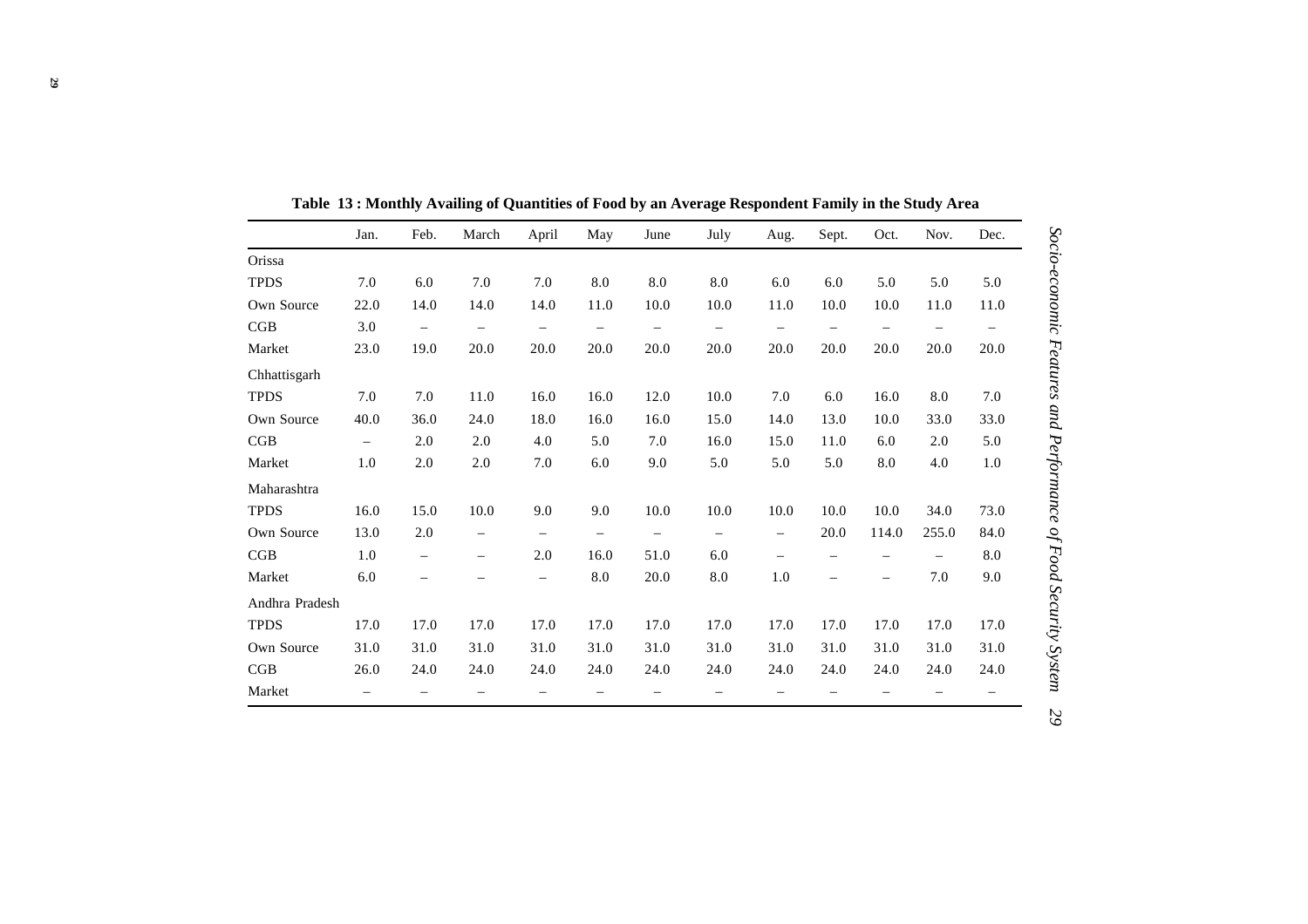food needs. Around 26 per cent of the households do not avail of the foodgrains from PDS. In Andhra Pradesh, more than 95 per cent have availed of PDS items whereas in other states 22 to 40 per cent of the households could not avail of the ration items from PDS. In a month, on an average, a family draws 111 kg of rice from various sources in Chhattisgarh, 105 kg in Andhra Pradesh, 95 kg in Orissa and 71 kg in Maharashtra. Except in Orissa, the wheat availed was 24 kg per month in Maharashtra and 9 kg each in respect of Chhattisgarh and Andhra Pradesh. Around 15 to 20 per cent of requirement was met through PDS. About 54 per cent of the respondents availed of the foodgrains from the PDS and nearly 46 per cent were not drawing their entitled quota. Though they are aware of their entitlement of PDS, they did not avail of due to locational factor and geographical accessibility of fair price shops, due to lack of purchasing power at a time, lack of information and availability, bad quality of grains, irregular supply, improper and under-weighment, and leakages at the fair price shops. The asset positions of the respondents was found to be extremely bad. With meagre asset base and with heavy burden of liability, the households were living in a high risk situation of food insecurity. The annual income level was around Rs.12,638 per family indicating much lower than the cut-off national income level of a BPL family. The expenditure on food was higher when compared to other items. It was less than fifty per cent of the total expenditure of the family. With this meagre asset and income base, the average family could draw food items through PDS to the tune of 17 kg in Andhra Pradesh and 7-16 kg in other states. Mostly, the months May, June, July and August are, being the lean period scarcity months during a year. The community grain banks come to their rescue in providing food during this period. In subsequent chapters discussion on various models of community grain banks will follow.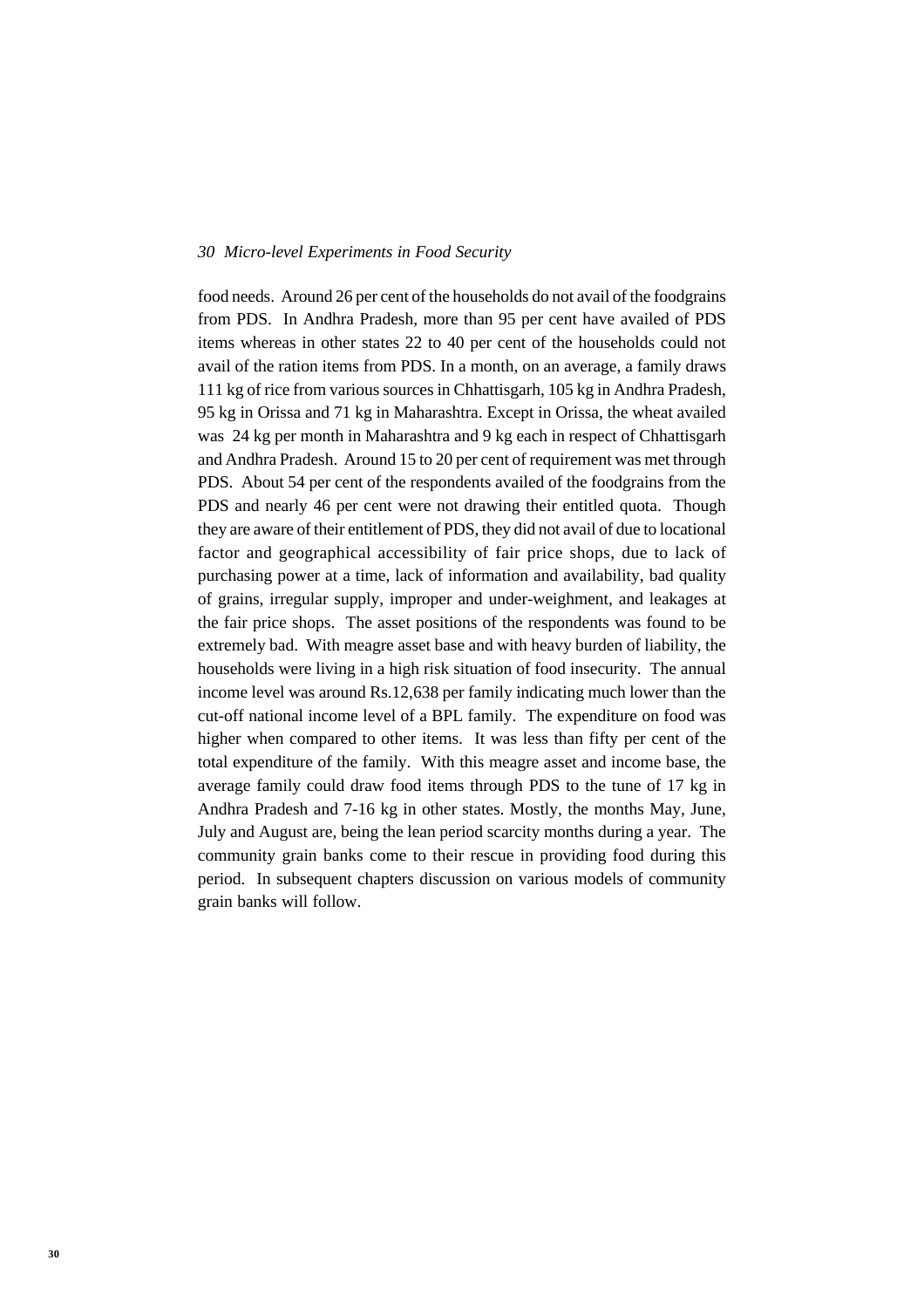### **CHAPTER - III**

# **THE ADS GRAIN BANK AND FOOD SECURITY MODEL, MAHARASHTRA**

### **Introduction**

The Academy of Development Science (ADS) is a registered public trust and charitable society. Designed by the University of Mumbai as a part of graduate volunteer scheme, it was established as an autonomous organisation in 1980.

ADS as a people-oriented science and technology organisation is primarily concerned with the problems faced by village communities, particularly the tribals, the landless and small and marginal farmers.

It sees the rural environment as relatively more balanced than the urban industrial environment. The Academy is committed to rural work based on an appreciation of many positive features of rural life and society. It sees a big challenge in revitalisation of the rural economy while strengthening its ecological base.

One of the constant endeavours of the Academy is to motivate 'knowledge' as a social function (as represented by individuals and knowledge-oriented institutions) to serve the needs of ordinary *"shramik"* people in rural areas. This has become necessary today on account of distortions in the social order as a result of which we find 'knowledge' largely serving power and wealth and minimum needs of millions not being met.

It draws inspiration from the rich and diverse indigenous cultures and knowledge systems. At the same time it believes that it is necessary to assimilate western S & T wherever it is relevant to the national needs.

The major thrust areas of the organisation are (1) Traditional medicine and primary health care, (2) Conservation of genetic resources, (3) Food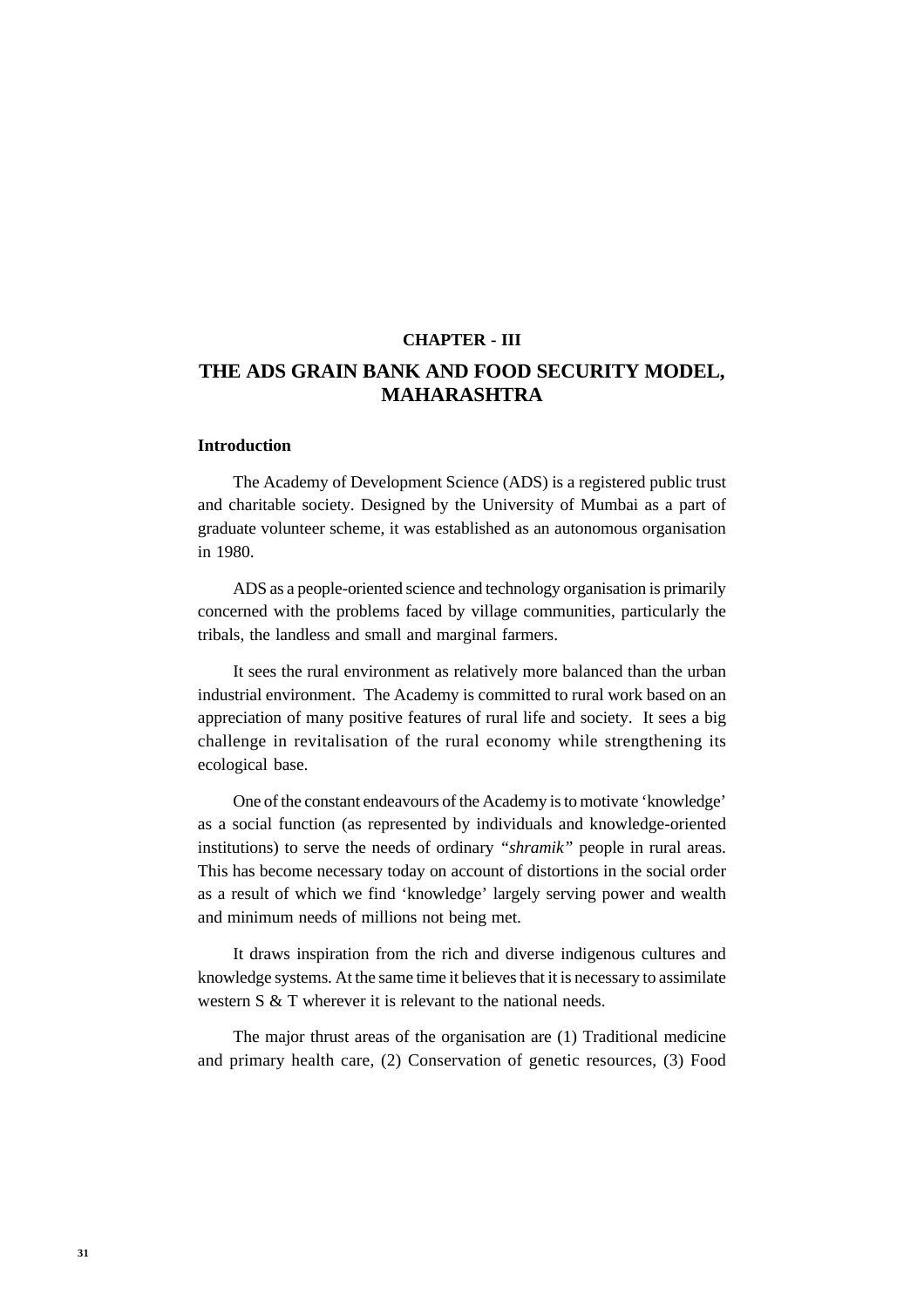Security, (4) Village technologies for employment and self-reliance, (5) Watershed Development, (6) Activity-based education, (7) Self-Help Groups of women.

The ADS campus, with simple infrastructural facilities is situated on 25 acres, near Kashele village in the heart of Karjat tribal block, Raigad district, Maharashtra, India. It covers two tribal blocks in Raigad and Thane districts of Maharashtra.

### **Food Security Issues in a Tribal Region**

Tribal communities in Raigad and Thane districts of Maharashtra face food shortages for three to four months in a year. Lack of adequate food has an adverse effect on the health and well being of tribals. Women and children are the worst affected.

Livelihoods of tribals are woven around hunting/gathering and subsistence farming. Forests provide a wide range of foods (uncultivated vegetables, fruits, tubers/ rhizomes, fish, crabs, animals, birds, etc.) and are an important part of the food security of tribals. However, availability of forest produce declined considerably due to widespread deforestation. Foodgrain yields from subsistence-based farming are low and cannot meet the food needs of the family for the whole year. Tribal families thus face shortages of food for 3-4 months in a year. The periodic cycle of food shortage represents the "lean period" for tribal families. This is a period of starvation and hardships for tribals.

State schemes like the PDS, ICDS, etc. which are aimed at providing food security to the poor and needy, do not work satisfactorily. As a result, tribal families do not have access to food during the lean period. They have been traditionally borrowing foodgrains from *Sahukars* or moneylenders to tide over the periodic food scarcity. Moneylenders charge an exorbitant interest rate on the grain loan and force tribals to work on their fields as bonded labour. The fields of tribal people get neglected in the process; resulting in lower yields, further marginalisation and a continuing cycle of exploitation.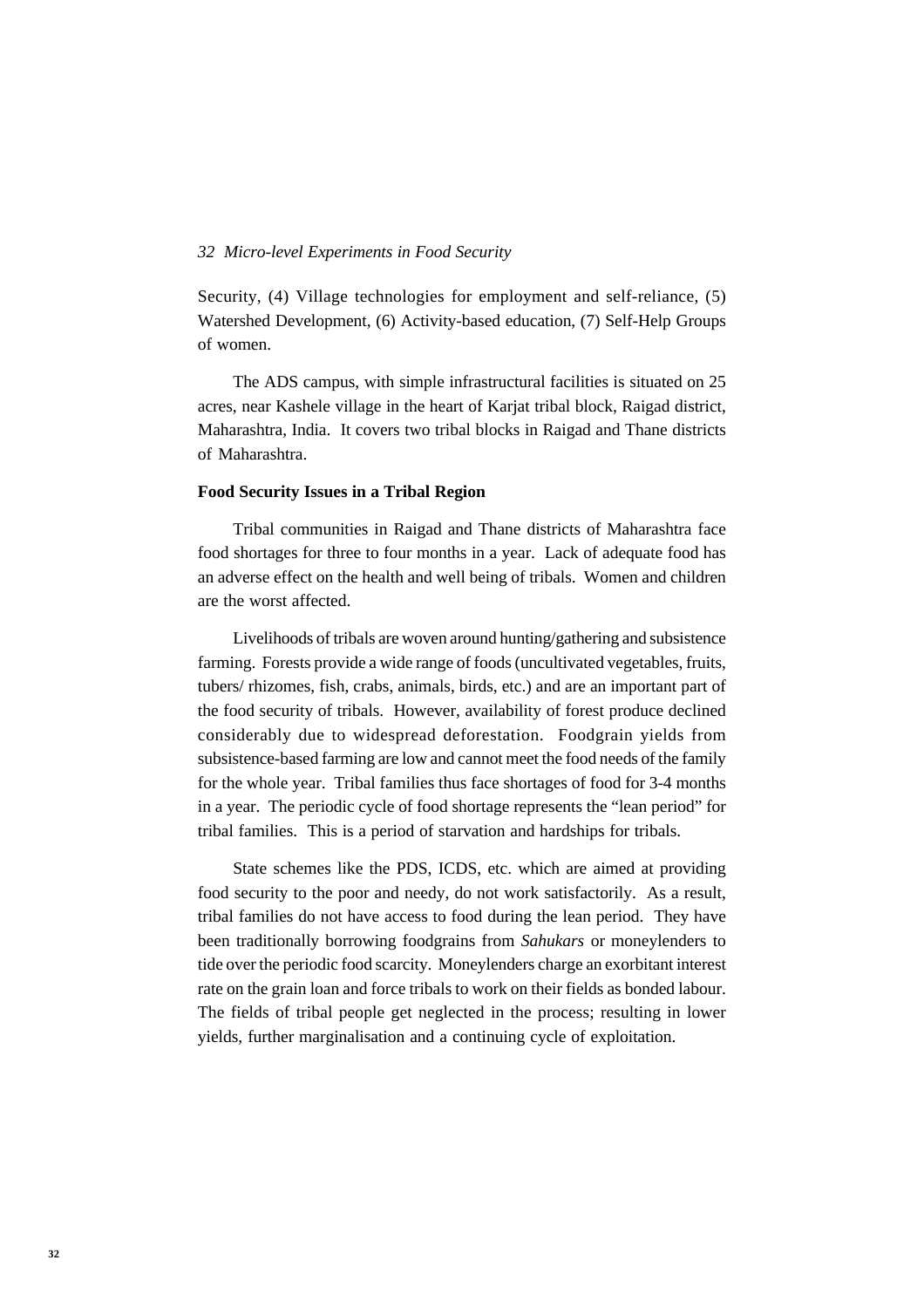# *33 The ADS Grain Bank And Food Security Model, Maharashtra*

The explicit thrust of the ADS grain bank programme is to encourage food security at the community level in tribal villages by ensuring timely availability of grains to the socio-economically weak, small and marginal farmers, agricultural labourers and the landless people. Any village interested in setting up a grain bank is given a certain quantity of grain in the form of loan by ADS, on the basis of household requirement of members. Each member repays this loan over a period of four years. The repaid grain is used as revolving fund to extend the programme to other villages, desirous of initiating a grain bank. At the end of four years, the village would have repaid 100 per cent of its loan to ADS and the village then fully owns the stock of grain in their grain bank. From fifth year onwards, interest repayment from members adds to the grain buffer stock of the village. At the implicit level, the objective is to overcome the exploitation of the local moneylenders. The ADS model incorporates a decentralised structure for managing the grain banks at the village level through Panch Committees and a block level federation, *Swayampurna Gavki Vikas Samiti.* Specific rules and regulations are set in order to regulate and streamline their functioning.

### **Philosophy**

Empowerment of the powerless should facilitate democratic decentralisation of power and resource sharing, so that they are enabled to overcome their basic preoccupation with food security and actively participate in the governance of their communities.

# **Principles**

- ★ Democratic decentralisation should pervade every level of society.
- ★ People's participation should achieve broad basing of social, economic and political power sharing.
- ★ Basic food security concerns should be addressed through mutual help to enable participation of every section of society in its development process.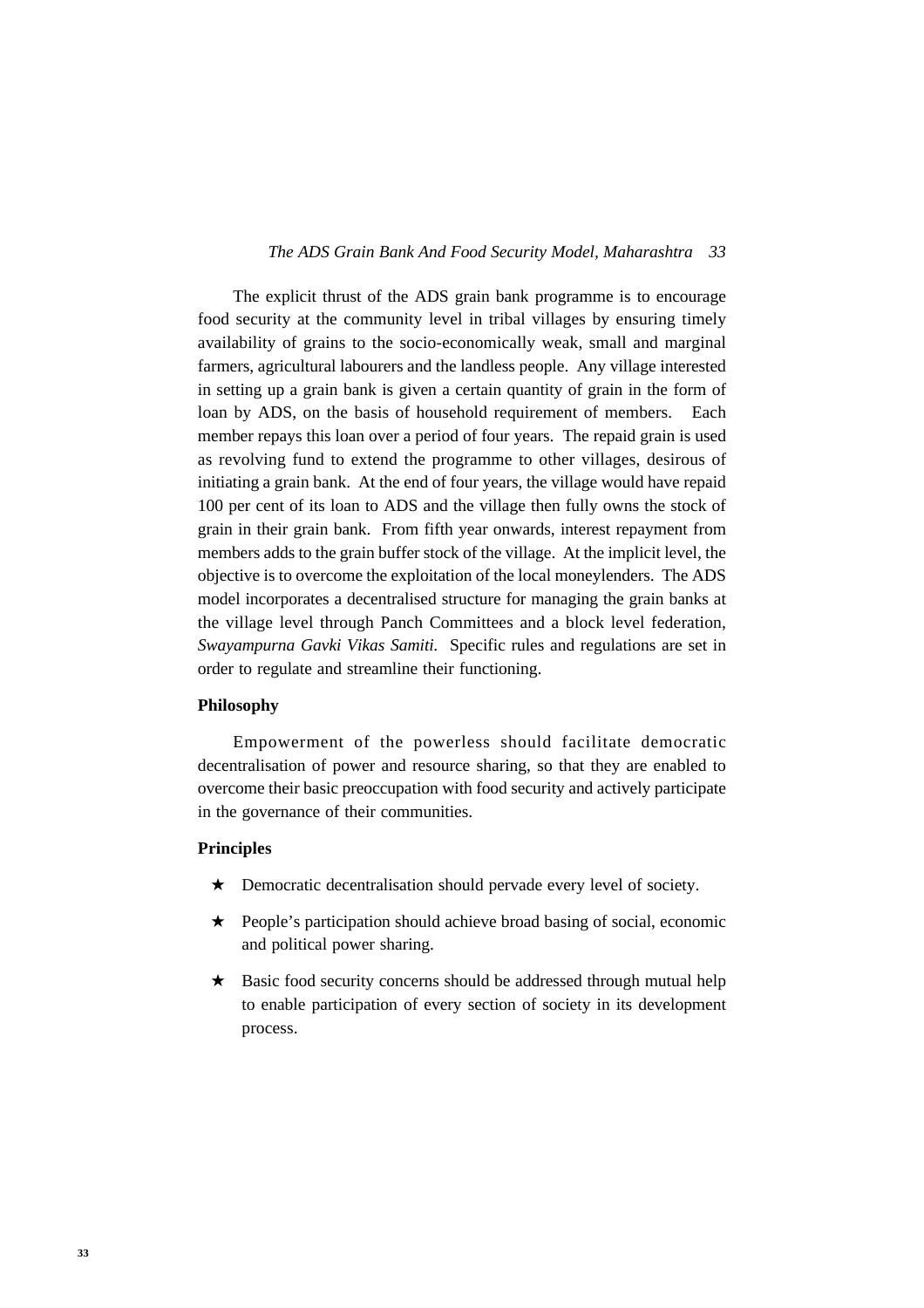# **Objectives**

- ★ Promote food security of tribal and other backward communities by setting up decentralised and self-sufficient village-level grain banks.
- ★ Enable poor households to release themselves from the clutches of moneylenders.
- $\star$  Facilitate a process of participation and mutual cooperation among participating members.

# **Strategies**

- ★ Organise groups of men and women at the village level to facilitate participation and mutual cooperation.
- ★ Build capacities of groups and their leaders for resource management and decision-making.
- ★ Network among village grain banks for exchange and resource sharing.
- ★ Federate for decentralised monitoring, pressure groups and conflict resolution.

# **Structure**

# *Members*

- ★ Members are individuals who represent their household in the village grain bank.
- ★ Membership is guided by rules and regulations lay down by the agency. While forming the grain bank, all representatives do a basic screening in terms of the member's ability/readiness to abide by rules and regulations of the grain bank. For instance, in Nagewadi, the villagers deliberately excluded one member for his laziness and non-repayment of loans. They were sure that he would be the only one who would not repay the grain loan. Later when his brother pledged on his behalf, he was given the loan.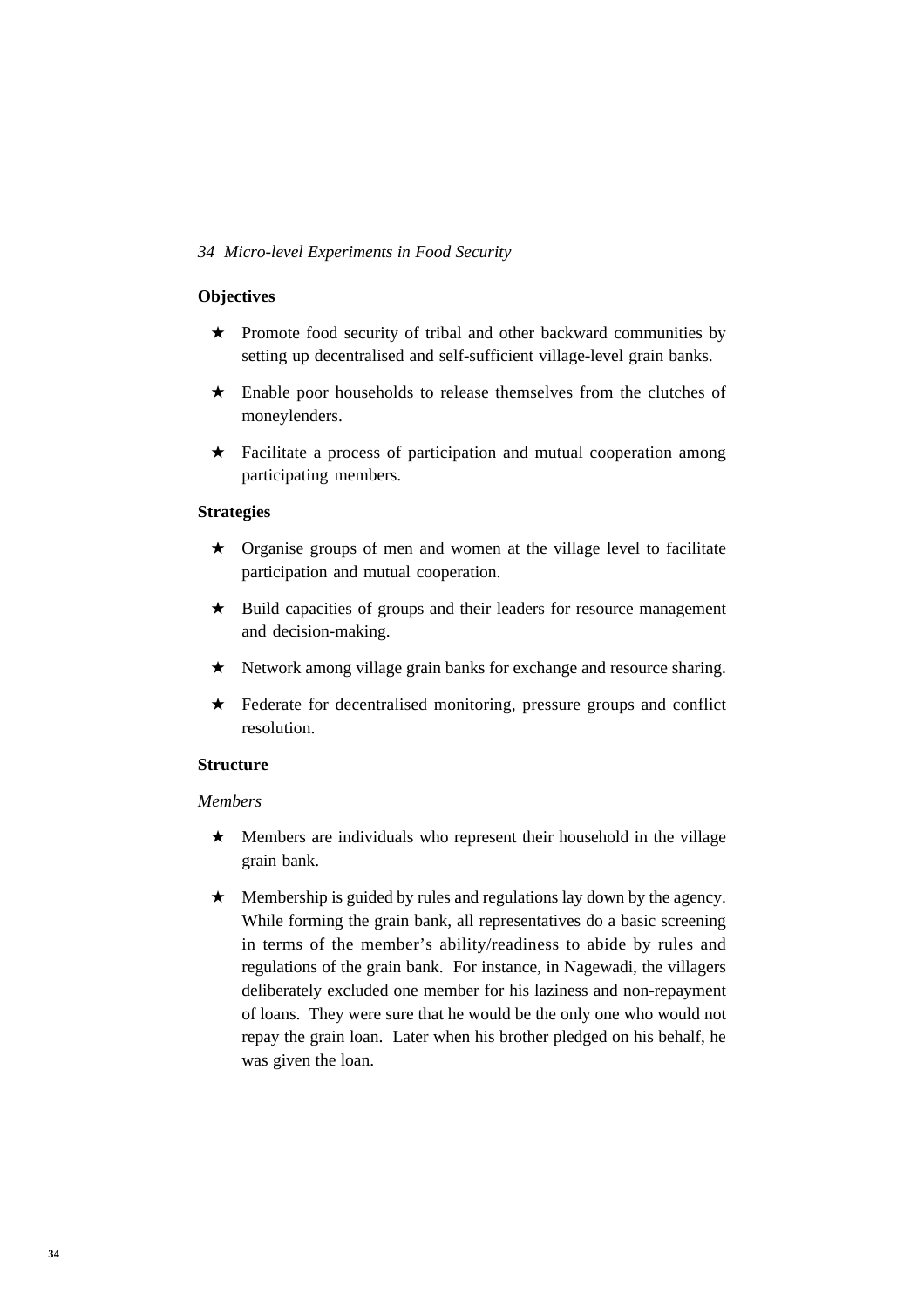- ★ Members constitute the *Panch* Committee and reconstitute it, if necessary.
- ★ Each member states her/his household requirement for foodgrains that (s)he will borrow from the grain bank.
- ★ Members are expected to participate in each of the three or more meetings held in a year. In these meetings, members share responsibilities and seek clarification regarding the grain bank. They also contribute money and labour towards the construction and repair of bamboo storage bins *(kanga).*
- ★ Members enjoy the same rights as *Panchas* expect for conflict resolution, where the final decision is made by the *Panch* Committee. Members can pose questions to the *Panch* Committee.
- ★ In case of defaulting members, all members collectively decide on the penalty to be assigned.

# *Panch* **Committee**

- ★ *Panch* Committee is the coordinating body of the village grain bank. It comprises five elected representatives, or *'Panchas'* from the village.
- ★ Members of the grain bank constitute the *Panch* Committee and they have a right to reconstitute it in case there are any problems with its functioning.
- $\star$  The Committee is responsible for the final selection of members, distribution of grain, collection or repayment of grain and interest, storage of grain, record keeping, conflict resolution and for all other matters related to the effective management of grain banks.
- ★ The Committee and members collectively have the right to revise the rate of interest or to decide the utilisation of surplus grain once the grain bank becomes self-sufficient.
- ★ The Committee is responsible for management of the Village Cash Fund, which is generated through sale of surplus grain.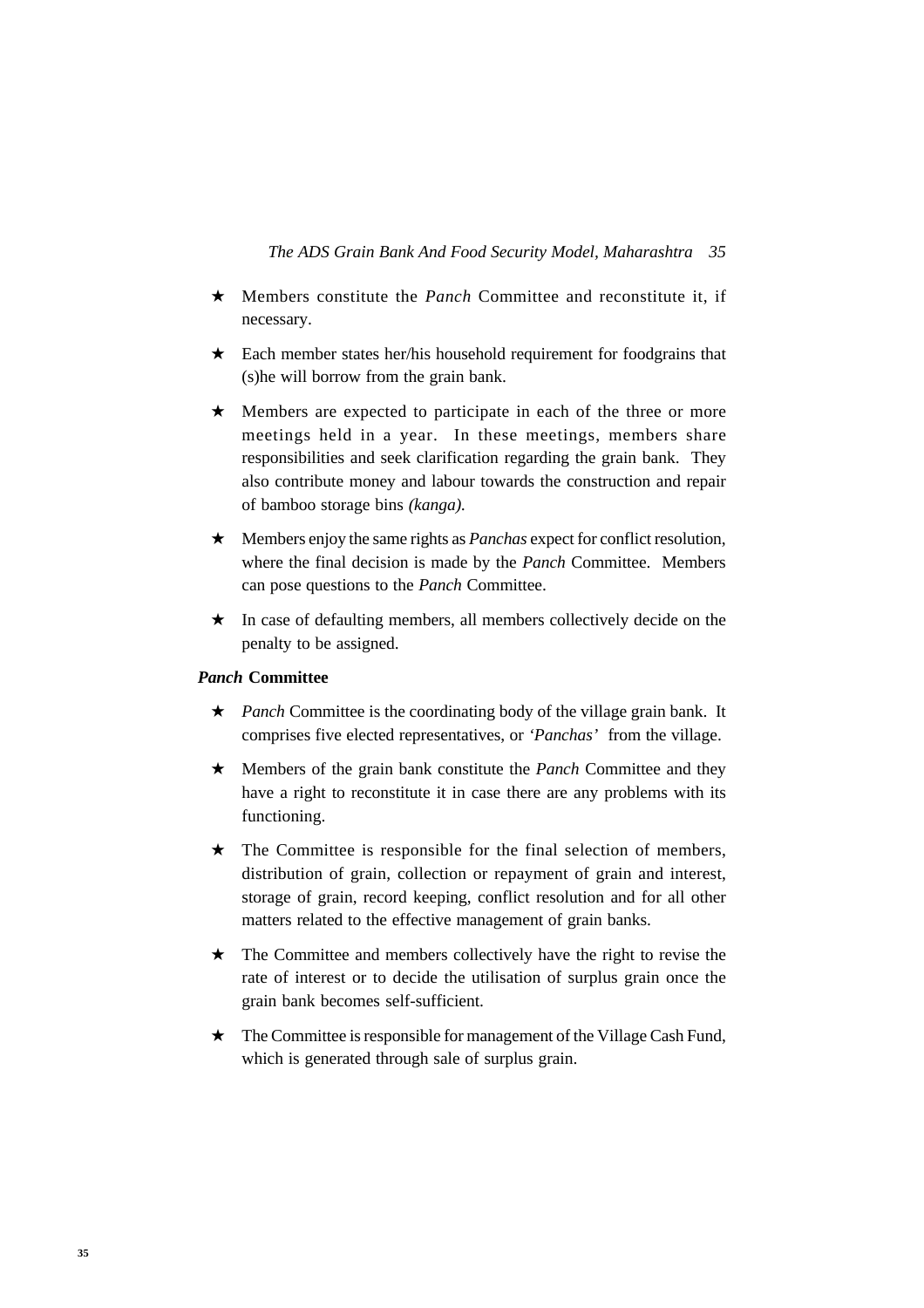- ★ The Committee meets at least five times in a year. It meets before and after grain distribution and grain repayment to plan and monitor distribution and recovery. It also meets once to plan storage of grain.
- ★ The *Panch* Committee has no fixed tenure. Changes are considered if members raise objections, when any *Panch* moves to another village or in the case of demise of a *Panch.*

# *Swayampurna Gavki Vikas Samiti*

- ★ The five *Panchas* from each village are members of the taluka-level federation *viz., Swayampurna Gavki Vikas Samiti* (commonly called *Gavki Vikas Samiti* or GVS).
- ★ GVS is responsible for the overall management and implementation of the grain bank programme. It takes stock of individual grain banks, monitors progress and ensures their proper functioning. GVS also acts as pressure group to deal with defaulting grain banks. It is authorised to take action against defaulting grain banks.
- ★ GVS meets twice a year in April and September/October, so as to coincide with the distribution and repayment periods, respectively.
- ★ GVS monitors the work of *Karyakartas* (ADS field staff)

# **Coordination Committee**

- ★ The GVS elects a Coordination Committee consisting of eleven members. Of these, nine members are from amongst the village *Panchas* representing nine regional divisions. There are two permanent members from ADS.
- ★ The Coordination Committee has a five-year term.
- ★ The Coordination Committee meets regularly to take stock of the grain bank programme and discuss issues pertaining to them. It also selects the villages for the Village Cash Fund Programme. It is also responsible for resolving conflicts and sorting out problems at the macro level.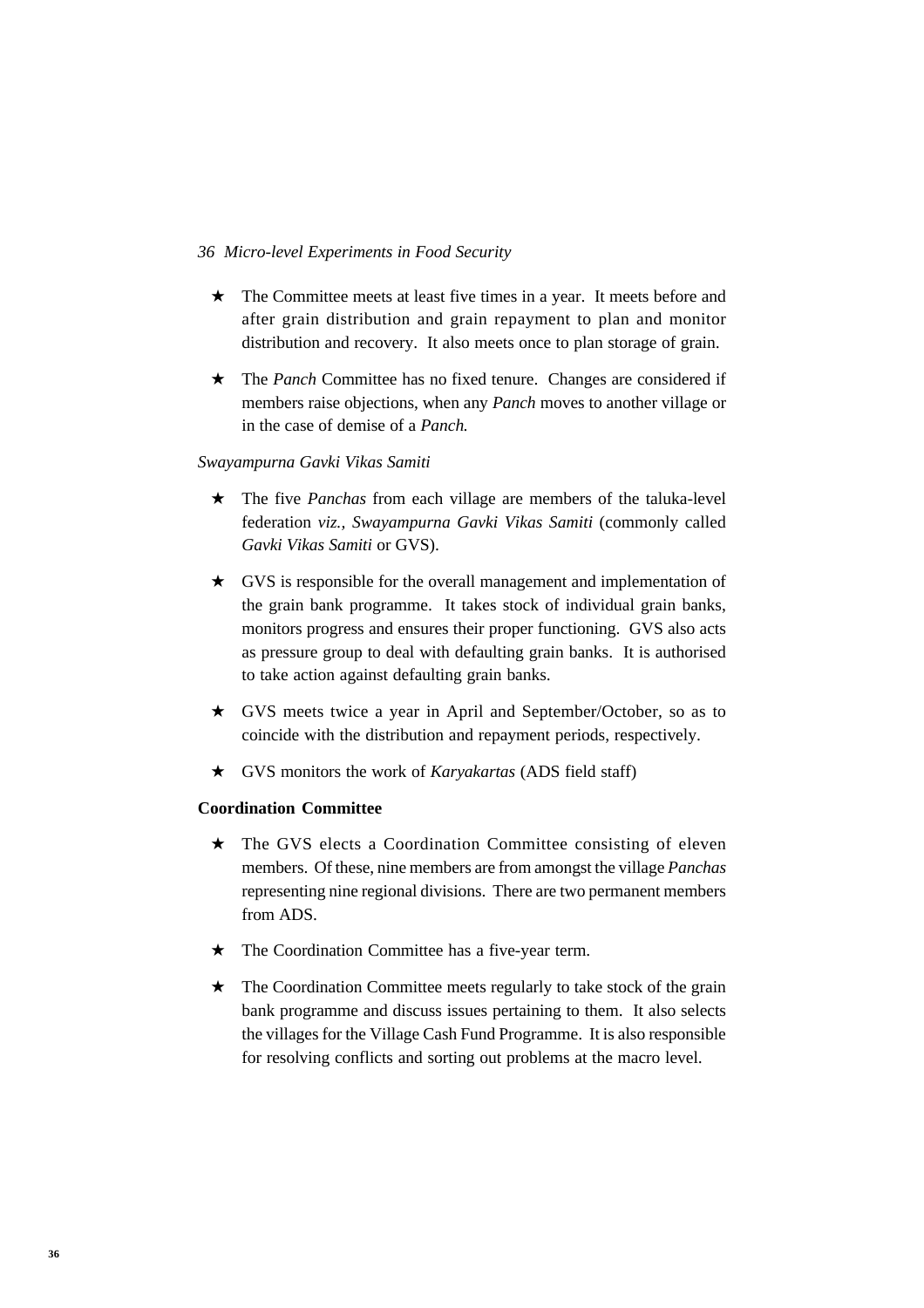#### *37 The ADS Grain Bank And Food Security Model, Maharashtra*

- ★ The Coordination Committee meets four to six times in a year. It meets before and after the GVS meetings. Their two important meetings are the ones before grain distribution and after repayment.
- ★ The Coordination Committee is now playing a pro-active role in other developmental activities such as the Forest Protection Fund. For instance, the committee is responsible for management of the Forest Protection Fund. The Fund is aimed at curbing distress sale of private forests to forest contractors. The Fund provides credit to small and marginal farmers who are forced to sell off their private forests to meet emergency credit requirements. In return, farmers undertake to provide long-term protection to their forest. The Fund amount is deposited in a separate bank account in the name of *Swayampurna Gavki Vikas Samiti.* The Coordination Committee is responsible for framing rules and regulations for the programme, selection of needy farmers, disbursement of money, record and account keeping, operation of the bank account, recovery of loans and settling disputes.

#### **Process**

Any village interested in setting up a grain bank can get involved by first enroling members. A representative from each family seeking membership is a member of the grain bank. Members select the *Panch* Committee and the Committee then puts in a formal request to ADS for a grain loan based on the requirement of individual members. Members decide the quantity and quality or type of foodgrain required. ADS provides grain loan to the village during April-May. The grain is then redistributed to individual members. Members repay the loan with 25 per cent interest to the grain bank immediately after the harvesting season, which is between October-November. The 25 per cent interest paid by each member goes back to ADS while the capital amount remains within the village. The capital amount is redistributed to members every year in the month of May and recollected after the loan to ADS over a period of four years. This grain is used by ADS as revolving fund to extend the programme to other needy villages. From the fifth year onwards, the grain bank is self-sufficient and the repayment of interest from members adds to the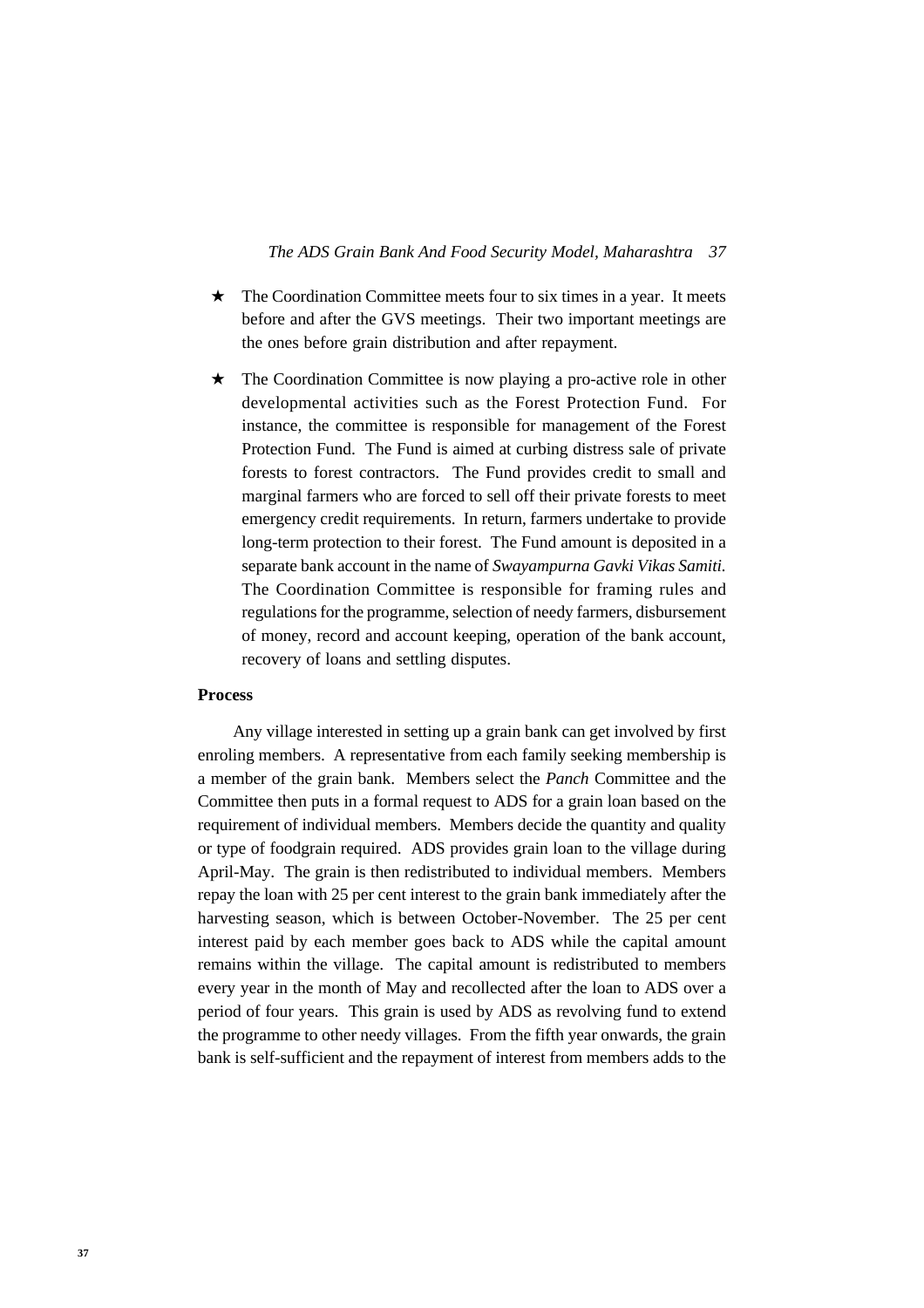grain stock. Grain banks often sell surplus grain to generate a Village Cash Fund or to support other development activities in the village. They also reduce the rate of interest once adequate grain stocks are built up in the village.

*Stage one : Groundwork :* The Programme Coordinator and *'Karyakartas'* of ADS initiate contacts with villagers. They rarely take up the grain bank programme for discussion with them in the initial meetings. This is unless, the villagers themselves have approached ADS to initiate a grain bank programme in their village after being exposed to one in neighbouring villages. In such cases, the groundwork is easier, as villagers have seen a functional grain bank programme and are convinced about its benefits. In other villages, the programme could appeal to villagers after they are told about it in village meetings. However, villagers often have doubts regarding practical operational difficulties and the intentions of ADS to provide full autonomy once the loan is repaid. Their experience with credit and subsidies from government programmes is associated with corruption and exploitation. This association is often transferred to the grain bank programme. At other times, influential village leaders whose vested interests are threatened by the grain bank programme intimidate the villagers.

In order to deal with these bottlenecks, agency personnel avoid contact with prominent leaders in the initial stages, unless villagers regard them. Respected elders are contacted to gain confidence of the villagers. At times ADS organises exposure visits in nearby villages where grain banks are operating. Here they interact with grain bank members and clarify their doubts. The interaction with people from another village carries more conviction than a question/answer session with agency personnel. This is often followed by a meeting among villagers to consider initiating the programme in their village.

If there is willingness to initiate the programme, members submit a preliminary application to ADS. Following this, ADS organises another meeting in which villagers select their *Panch* Committee members. At this point, some members are likely drop out from the programme. ADS *Karyakartas* attend this meeting. Details of the programme, rules and regulations, responsibilities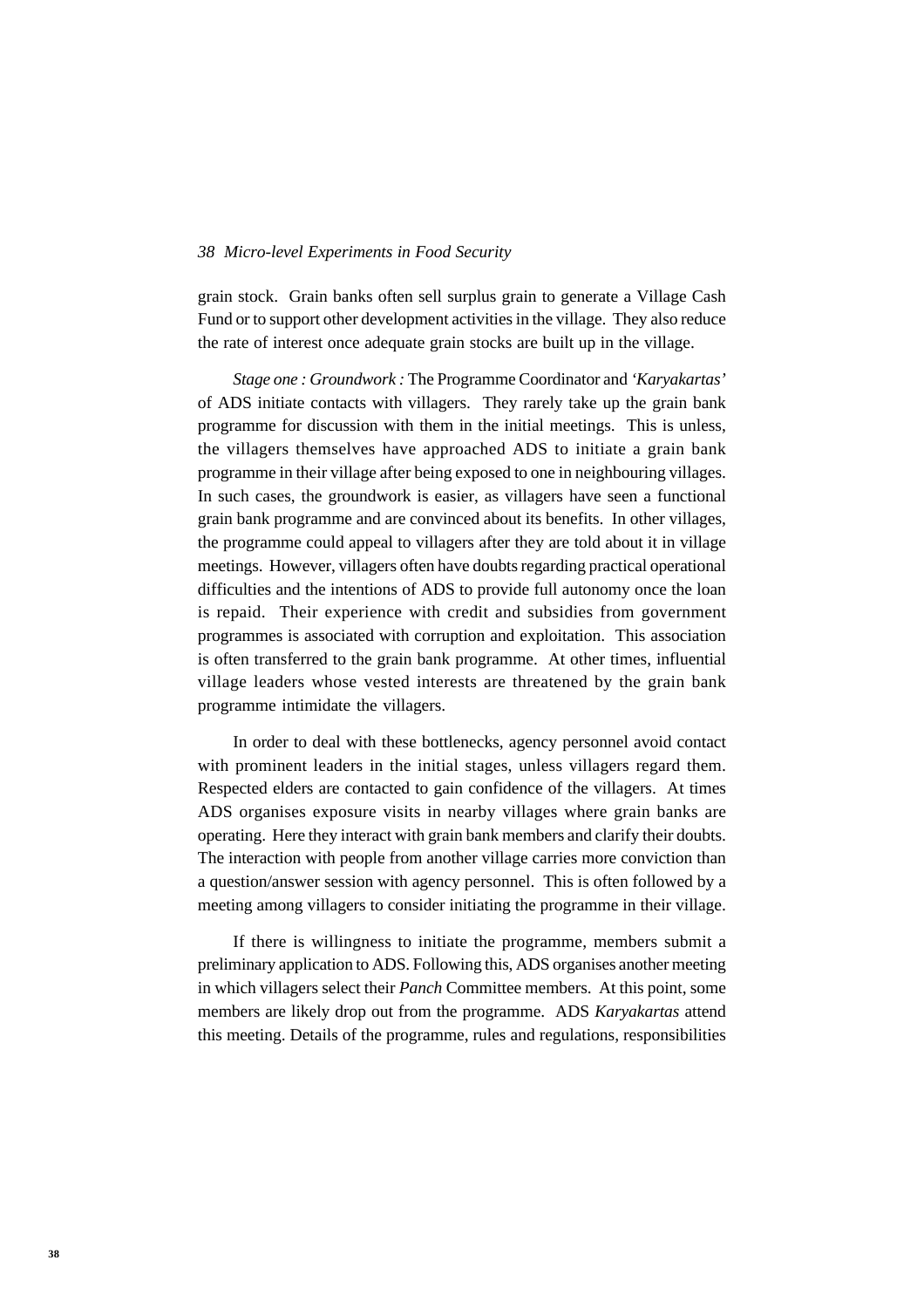of members, functions of the *Panch* Committee and *Gavki Vikas Samiti* etc., are explained to members. Rules and regulations are read out and a copy is handed over to the members. *Karyakartas* clarify doubts raised by members. The grain bank can decide on setting an upper limit for the grain loan or allocate a uniform or need-based quota for members. A socio-economic profile of the members is prepared by ADS.

The grain bank group screens each member for her/his ability to repay the loan. However, this does not mean that only members with land and other resources are given membership. Households without land assets, working as agricultural labourers, are also given membership.

The membership fee of Rs.15 per member is collected and deposited in the Grain Bank Development Fund as a member's commitment to actively participate in the grain bank programme. Household foodgrain requirement of each member is recorded and the quota for the village is decided. A formal application for the grain loan is submitted to ADS, giving details of the loan requirement of each member, the Panch Committee signs the formal application.

*Stage Two : Grain Distribution* : Grain distribution is carried out between April-May, well before the onset of monsoon. On the basis of the application letter, ADS provides grain loan to the village in the month of April-May. ADS either supplies grain purchased from farmers after the harvesting season or rotates the grain returned by another grain bank. Members fix a date for grain distribution in their village and ADS is notified. The grain is distributed in the presence of the Panch Committee and all the members. At this time a written bond is prepared by the members on a ten rupee stamp paper stating the quantity of grain allocated to each member. Members sign the bond.

*Stage Three : Storage :* Before collection of the grain capital and interest from members, arrangements are made for its storage, protection and record keeping. This is undertaken between October-November. Arrangements for bamboo storage bins *(kangas),* storage place, measures, pest control and a register for account keeping have to be made. The Grain Bank members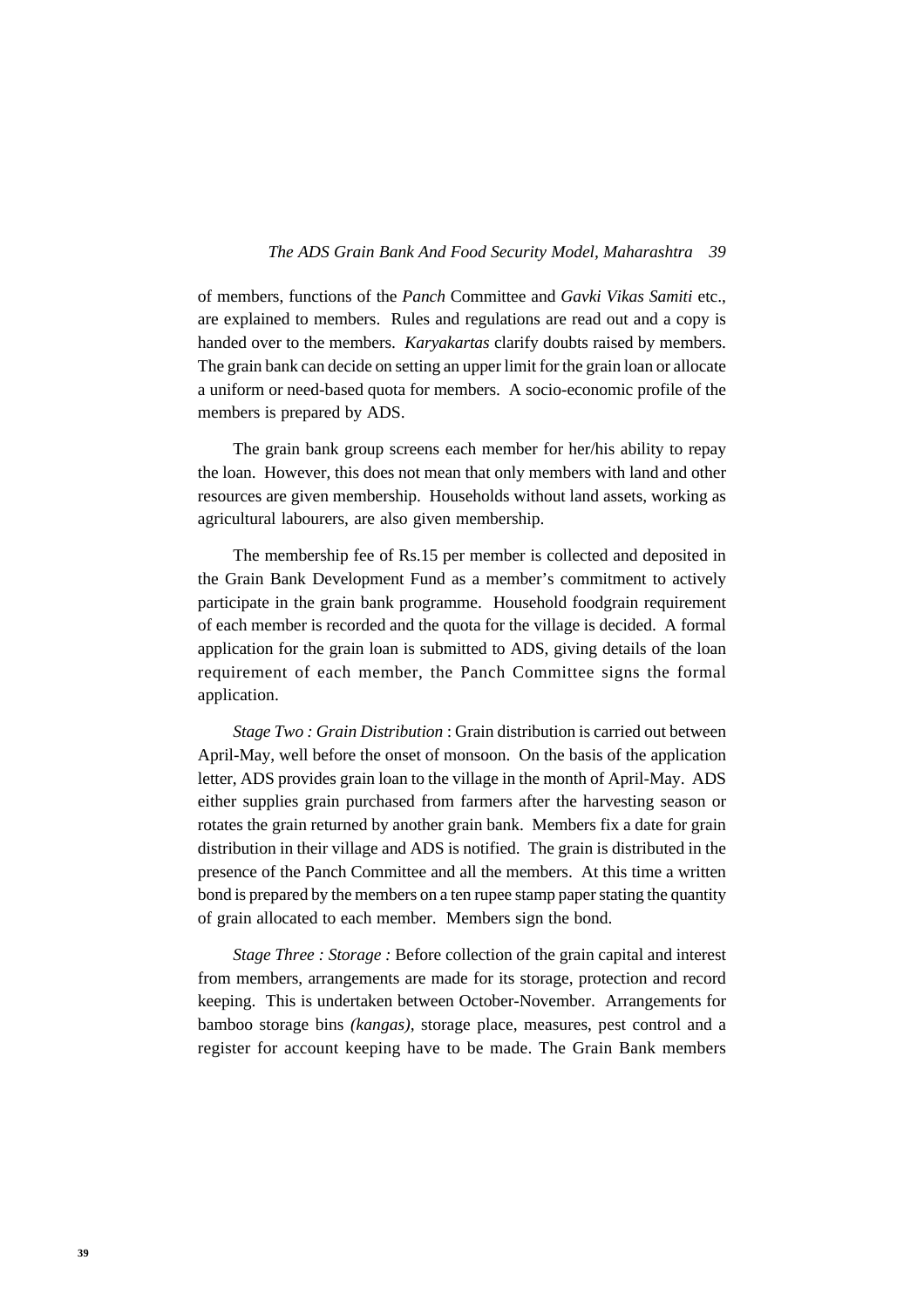organise a meeting with *Karyakartas* to work out details of grain storage. The number and size of *kangas* are decided. A local artisan is given responsibility to make the *kanga.* The expenses are collectively borne by members. Sometimes members themselves contribute the raw material and labour for making the *kanga.* Some of the members offer to place the *kanga* in their house with the understanding that they are responsible for the grain stock. Locally available herbs and leaves are used to protect grains from pests. Once the grain is formally disbursed to the village grain bank, the *Panch* Committee signs a confirmation note.

*Stage Four : Repayment :* In the post-harvest period between November-December, members return their grain with interest. Members meet and fix a date for loan repayment. ADS is informed of this date. The grain bank collects an interest of 25 per cent from each member on the capital borrowed by the member. The 25 per cent amount is given to ADS while the capital remains in the village grain bank. So a member who has borrowed 100 kgs from ADS has to put back 100 kgs in the Village Grain Bank and return 25 kgs to ADS after the harvesting season. Next year (s)he will again be entitled to a grain loan of 100 kgs from the grain bank. Every year members repay 25 per cent of the loan amount to ADS. Members thus repay the entire loan from ADS over a period of four years. The grain bank becomes fully self-sufficient from the fifth year onwards and interest recovery from members adds to the grain bufferstock in the village. The grain bank then has the right to revise the rate of interest or to sell off the surplus grain.

In the formative years of a grain bank, ADS *karyakartas* remain present in the meeting to facilitate the process of repayment but later as the grain bank gains in experience, presence of ADS personnel is not necessary. The recovered gains are stored in the ADS godown. This is a dynamic period as activities are at a peak. Differences and conflicts are likely to arise with respect to repayment during this period. The *Panch* Committee has to play a crucial role in making decisions based on consensus in the larger interest of grain banks. The agency personnel play an active role in this phase by helping grain bank members and *Panch* Committees fulfil their responsibilities and resolve conflicts.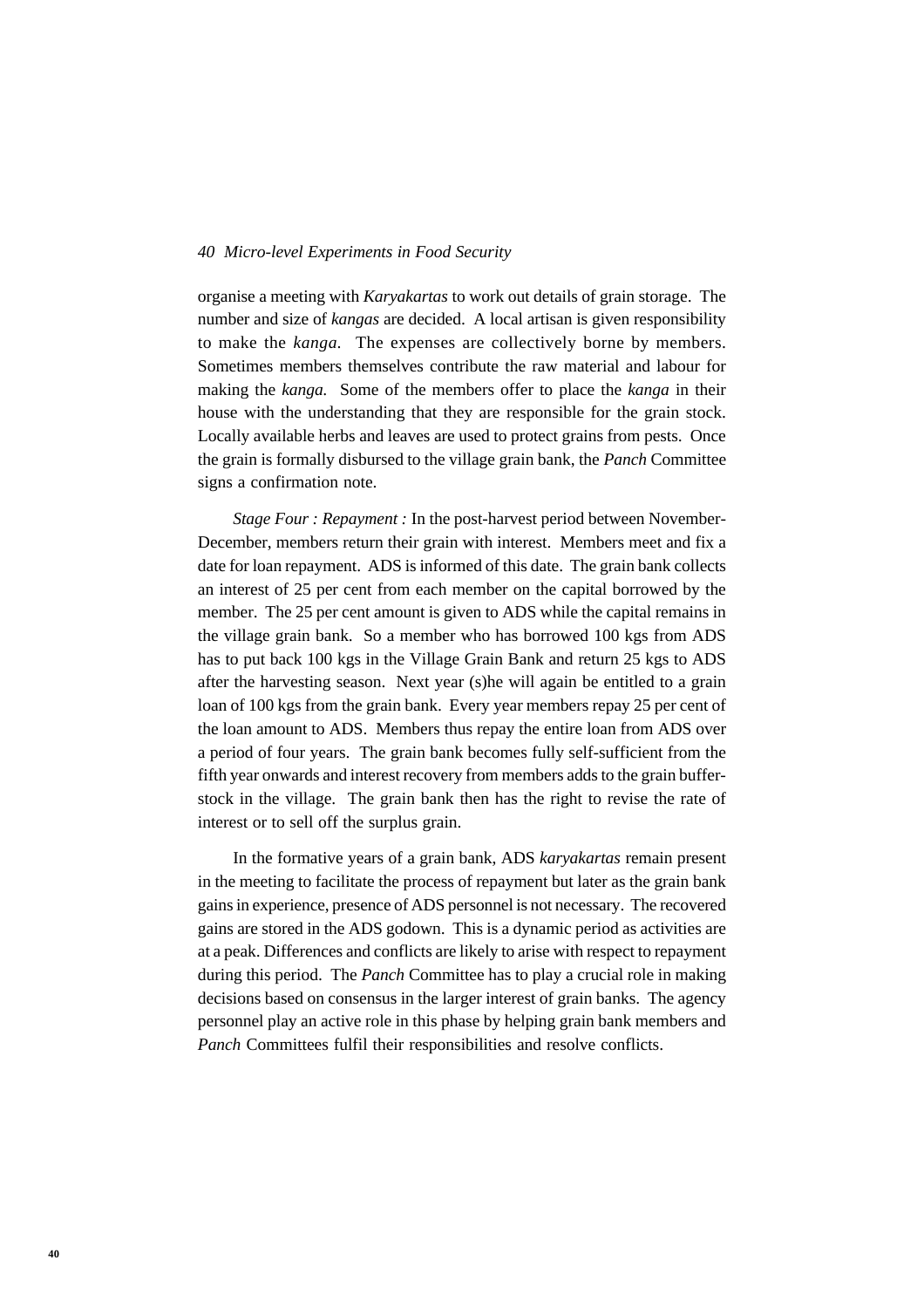#### *41 The ADS Grain Bank And Food Security Model, Maharashtra*

If a member returns poor quality grain and is unable to, or refuses to, replace them with better quality grain, the *Panch* Committee usually asks her/ him to return the grain in a gunny bag so that it is stored separately and not mixed with the better quality grains returned by other members. In the following year the same grains are given back to her/him as her/his share of the grain loan. Dealing with and allaying doubts and fears about agency's intentions are more frequent during this phase. If the recovered grains can be disbursed to neighbouring villages as revolving fund, then ADS issues letters to both the grain banks communicating the arrangement. A record is maintained for this arrangement with signatures of the *Panch* Committee of both the grain banks. Transportation cost is borne by ADS. Entries of the recovered grain are made in the register against the names of the members. Recovered grains are transported and stored in the ADS godown or stored in the same village if it has to be distributed to another nearby village as revolving fund.

*Stage Five : Autonomy :* The village grain bank becomes autonomous when the entire loan amount has been repaid to ADS. The entire stock of grain in the village becomes a property of the village. Further, collection of interest from members augments the grain buffer-stock of the village. The grain bank then has the authority to revise the rate of interest or to sell off surplus grain. Over a period they may take decisions about how they will utilise the interest amount they accumulate as community asset.

Most grain banks continue to charge an interest of 25 per cent from members for the next 4-5 years and then decide to sell off the surplus grain to generate a Village Cash Fund or for other village development activities. For instance, members in Nagewadi decided to set up a Cash Fund through sale of the surplus grain, while members in neighbouring Dongarpada annually sell off the surplus grain to raise money for the yearly community utsav (fair) in the village. Some grain banks reduce the rate of interest to 10-12 per cent, once the stock position is comfortable. However, autonomous grain banks and have to adhere to the basic rules and regulations of the grain bank programme in order to participate in the federation and be part of the ADS programme.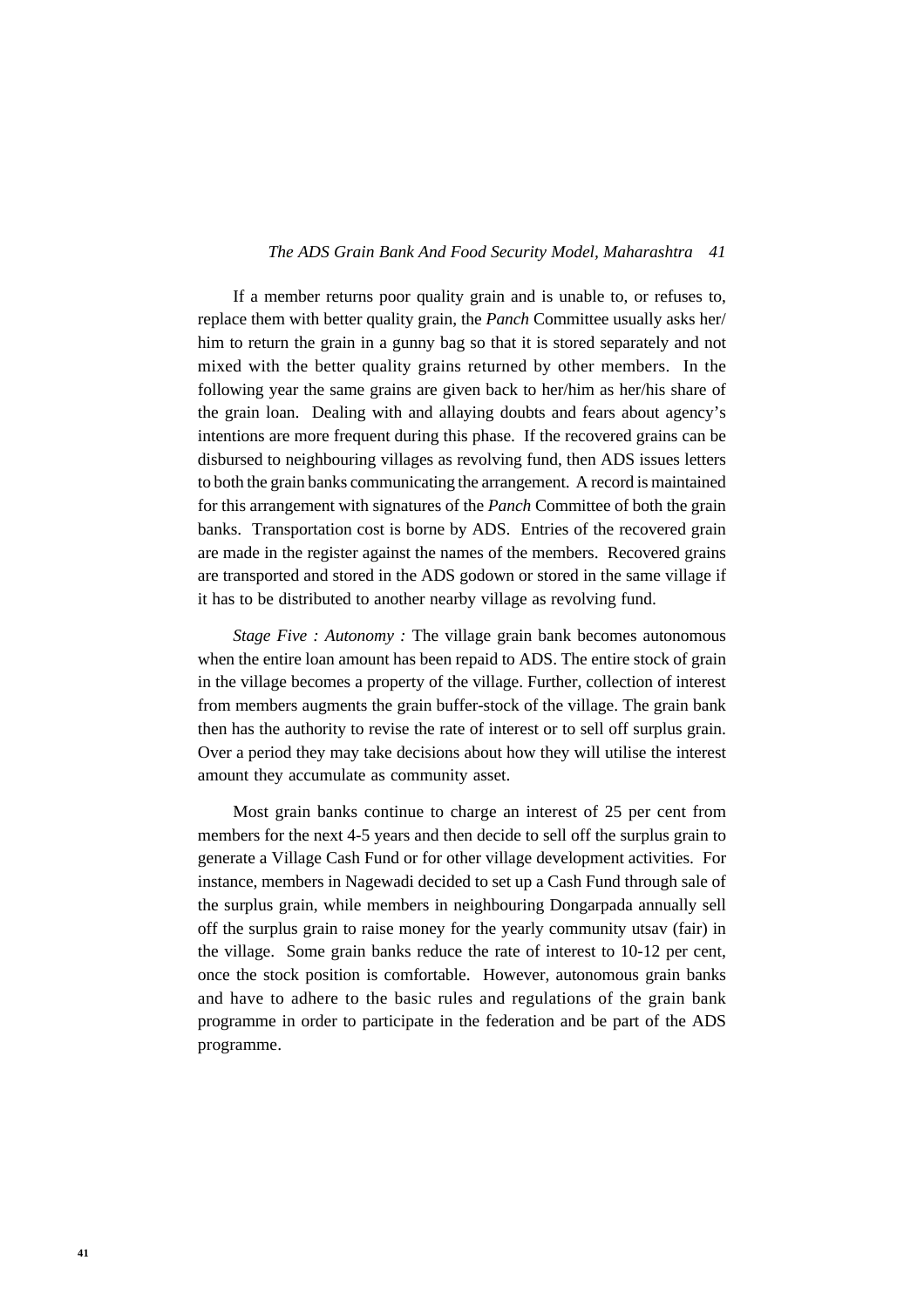#### **Significant Features**

- ★ Decentralised resource management and decision-making through the *Panch* Committee and *Gavki Vikas Samiti* as People's Institutions.
- ★ Revolving fund reduces transport and handling cost and encourages mutual help and cooperation.
- ★ Membership fee and contribution makes people partners and not beneficiaries. This helps in relating to the programme with a sense of responsibility and ownership. They make their own arrangements for grain storage in the traditional bamboo *kanga.* Members voluntarily contribute money, raw material (bamboo) and labour to build, repair and maintain *kangas.*
- ★ Record keeping and formal correspondence are maintained systematically and earnestly, which is essential when resources are exchanged.
- ★ Cash Fund basically serves the credit needs of members. At present, about 50 grain banks under this programme own a cash fund. ADS in the current year, has started contributing a matching grant to the village cash fund. This is under the aegis of UNDP's Community Based Pro-Poor Initiatives Programme. Cash fund is generally utilised to meet the member's credit needs before cultivation, mainly for purchase of essential commodities, for agricultural inputs; expenses on medical treatment, house repairs, etc. The cash fund is also used for community purposes such as buying utensils or mattresses for the village, for annual expenses on village festivities and so on. It also acts as a buffer in times of drought or distress when it can be used for purchasing grain. No misappropriation of cash fund has been reported so far.
- $\star$  Tribals are more accustomed to traditional volumetric measures. In this region, measures such as *Phari, Maund* and *Adoli* are common. This feature facilitates easy acceptance of the programme and local commerce.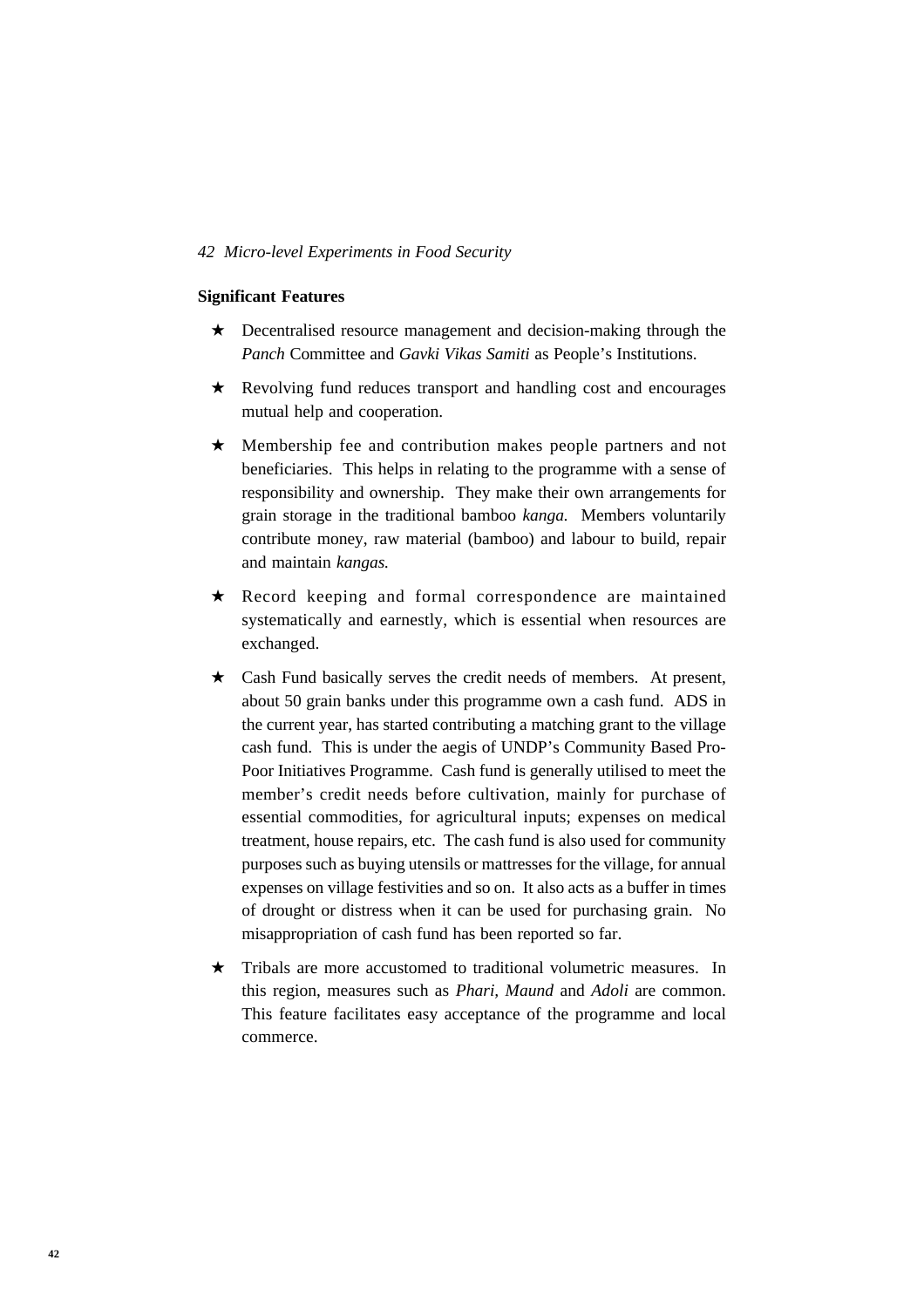#### *43 The ADS Grain Bank And Food Security Model, Maharashtra*

★ In the recent years, women have become active partners in the programme. Women members constitute about 9 per cent of total membership. Fifteen grain banks are being operated by women's groups. The *karyakartas* have observed that women members are more sincere and better organised. The process of women's participation in the grain bank programme is significant also because they utilise this forum to address issues of common concern in the village. The grain collected during repayment by women are found to be cleaner and of better quality. Women generally do not relax or change rules in the case of deserted/ widowed/ destitute women in the village grain banks. But members are known to help deprived women in other ways. Mr. Monohar Agivle, the chairperson of GVS says, "It is a male dominated society and they do lose out, but for the last 2-3 years we are making special efforts to include them in the programme".

The ADS Grain Bank Scheme started in the year 1988 with four grain banks. It gradually increased to 144 grain banks by the year 2003 (Table 14).

The ADS Model Grain Bank is in operation in 134 villages in Thane and Raigad districts. In all, there are 144 grain bank beneficiary groups in operation. The total membership of grain bank is 3070 covering a population of 16885. In all, the ADS has given a loan of 5657.30 *maunds* of paddy and 589 *maunds* of ragi or millets to the grain banks. Besides, ADS contributed in developing village cash fund and also helped in forest protection fund in the villages. The other development activity undertaken by ADS is upland development in the village. All these efforts resulted in ensuing the food security of tribals in the study area. ADS also encouraged indigenous storage facility in the grain bank villages (Table 15). These programmes are implemented and supervised by GVS, a cluster level body of the grain banks in the study area.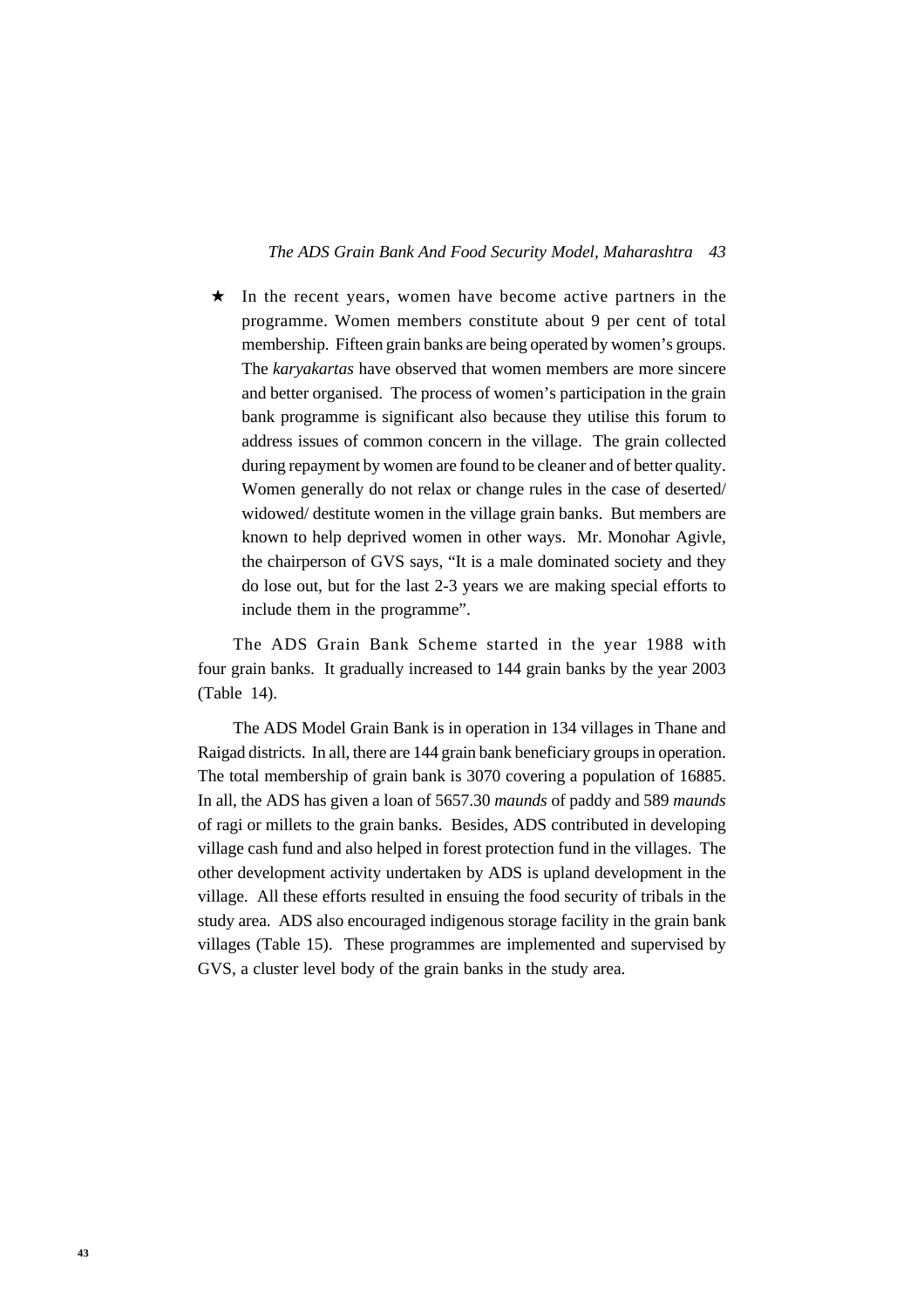| S.  | <b>Start</b> | No. of                  | No. of  |          | Grain given by ADS (in <i>Maunds</i> ) |          |
|-----|--------------|-------------------------|---------|----------|----------------------------------------|----------|
| No. | Year         | Grain                   | Members | Paddy    | Ragi                                   | Total    |
|     |              | <b>Banks</b>            |         | (Maunds) | (Maunds)                               | (Maunds) |
| 1.  | 1988         | $\overline{\mathbf{4}}$ | 202     | 400.00   | 213.00                                 | 613.00   |
| 2.  | 1989         | $\overline{4}$          | 102     | 123.00   | 76.00                                  | 199.00   |
| 3.  | 1990         | 3                       | 53      | 43.00    | 43.00                                  | 86.00    |
| 4.  | 1991         | $\overline{4}$          | 105     | 121.75   | 31.75                                  | 153.50   |
| 5.  | 1992         | 6                       | 108     | 196.00   | 58.25                                  | 254.55   |
| 6.  | 1993         | 12                      | 246     | 490.00   | 31.00                                  | 521.00   |
| 7.  | 1994         | 9                       | 176     | 325.75   |                                        | 325.75   |
| 8.  | 1995         | 6                       | 119     | 313.00   |                                        | 313.00   |
| 9.  | 1996         | $\overline{4}$          | 55      | 144.00   | 19.00                                  | 163.00   |
| 10. | 1997         | 6                       | 191     | 365.50   |                                        | 365.00   |
| 11. | 1998         | 10                      | 286     | 528.00   | 21.00                                  | 549.00   |
| 12. | 1999         | 8                       | 176     | 302.50   | 11.00                                  | 313.50   |
| 13. | 2000         | 13                      | 246     | 366.50   | 73.00                                  | 439.00   |
| 14. | 2001         | 17                      | 289     | 591.50   |                                        | 591.50   |
| 15. | 2002         | 26                      | 470     | 887.50   | 12.00                                  | 897.50   |
| 16. | 2003         | 12                      | 246     | 451.00   |                                        | 451.00   |

**Table 14 : Year-wise Formation of Grain Banks, 1988 to 2001**

Note : 1 *Maund* Paddy = 30 to 33 kg; 1 *Maund Nachni* = 40 to 41 kg.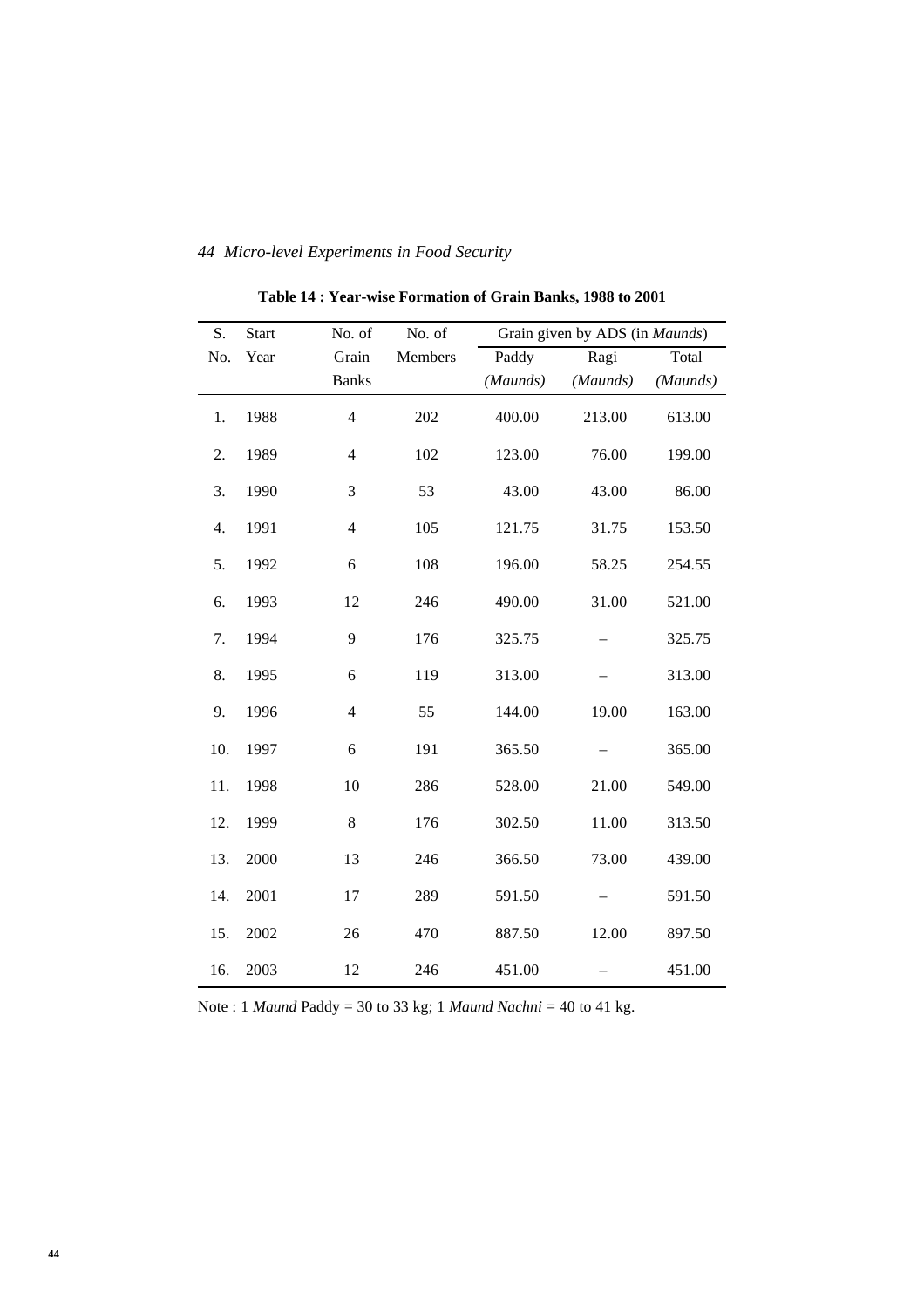| S.No.          | Name of<br>Activities | Total<br><b>Villages</b> | No. of<br>Beneficiary<br>Groups | No. of<br>Members | No. of<br>Population |       |                  | ADS Help     |                  |
|----------------|-----------------------|--------------------------|---------------------------------|-------------------|----------------------|-------|------------------|--------------|------------------|
| 1              | Grain                 |                          |                                 |                   |                      |       |                  |              |                  |
|                | Bank                  | 134                      | 144                             | 3070              | 16,885               | Grain | Paddy<br>5657.30 | Ragi<br>5890 | Total<br>6240.30 |
| 2              | Cash Fund             | 46                       | 50                              | 916               | 5038                 | Cash  | Rs. 1,84,150.00  |              |                  |
| 3              | <b>FPF</b>            | 30                       | 30                              | 32                | 176                  | Cash  |                  | Rs. 1,46,000 |                  |
| $\overline{4}$ | Upland<br>Development | 9                        | 10                              | 125               | 688                  | Cash  |                  | Rs. 1,95,085 |                  |

**Table 15 : Particulars of Activities, ADD Model Grain Bank - Maharashtra**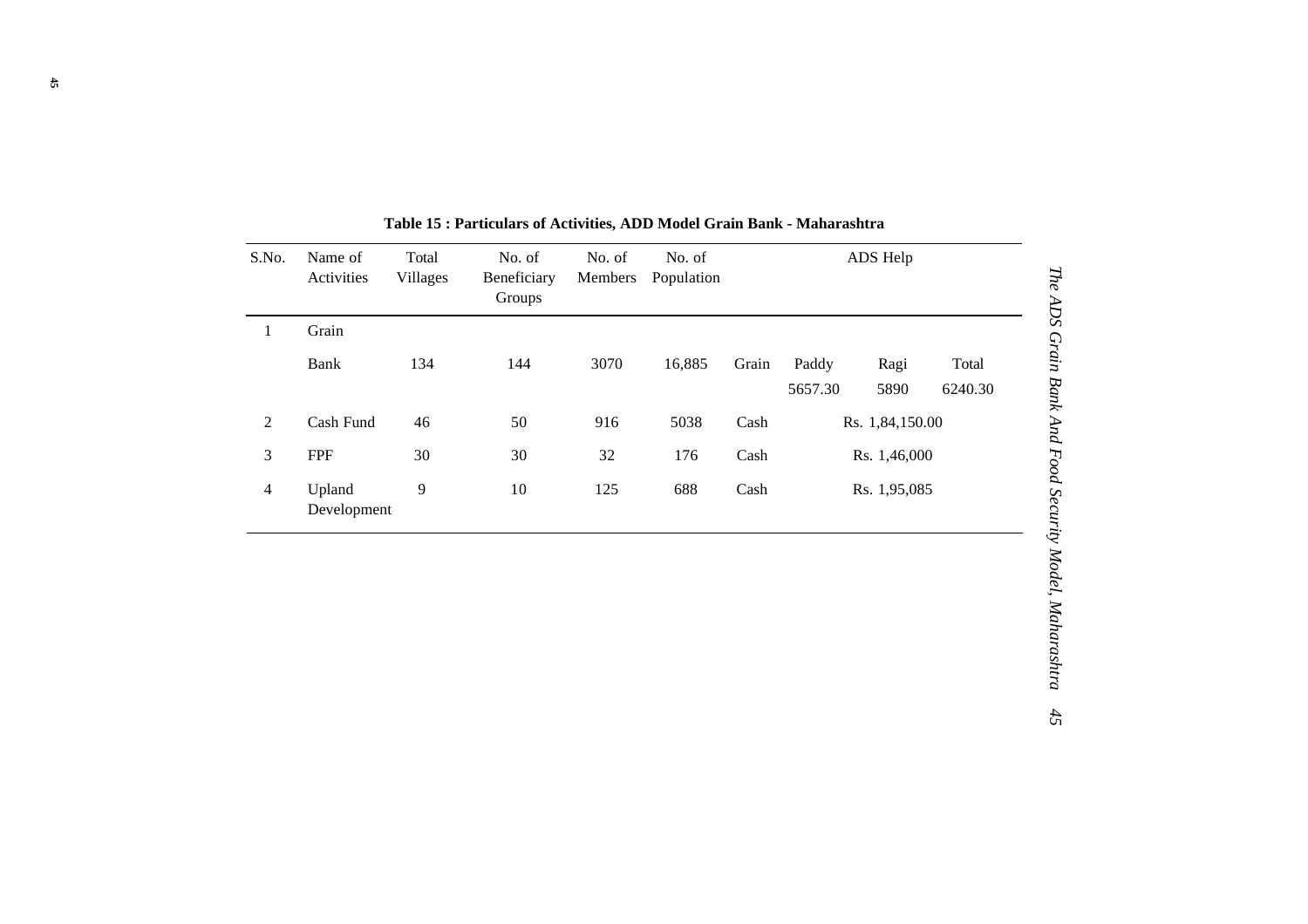The communities covered under the grain banks are : Takurs, Madhavkoli, Kaikari as tribals and few harijan families and OBC groups etc., (Table 16).

| S.No. | Caste       | No. of Population | $\%$  |  |
|-------|-------------|-------------------|-------|--|
|       |             |                   |       |  |
| 1.    | Thakur      | 1781              | 75.66 |  |
| 2.    | Mahadevkoli | 203               | 8.62  |  |
| 3.    | Kaikari     | 145               | 6.16  |  |
| 4.    | Maratha     | 133               | 5.65  |  |
| 5.    | Harijan     | 46                | 1.95  |  |
| 6.    | Aagri       | 39                | 1.66  |  |
| 7.    | Others      | 7                 | 0.30  |  |

**Table 16 : Caste-wise Distribution**

Repayment is the strongest factor of this programme, which gives an impression that members with landholdings stand to gain from the programme. According to a survey carried out by ADS in 1999, the participation of landless was to the extent of 28.08 per cent. Participation of small farmers with land size of less than one acre was the highest at 35.09 per cent (Table 17).

| Size of landholding<br>(acres) | Number of<br><b>Members</b> | Percentage of Total<br>Membership |
|--------------------------------|-----------------------------|-----------------------------------|
| Landless                       | 580                         | 28.08                             |
| Less than 1                    | 724                         | 35.09                             |
| $1 - 1.5$                      | 283                         | 13.70                             |
| $1.5 - 2$                      | 166                         | 8.03                              |
| $2 - 2.5$                      | 87                          | 4.21                              |
| $2.5 - 3$                      | 79                          | 3.83                              |
| 3 and above                    | 146                         | 7.07                              |
| Total                          | 2065                        | 100                               |

**Table 17 : Size of Landholdings of Grain Bank Members**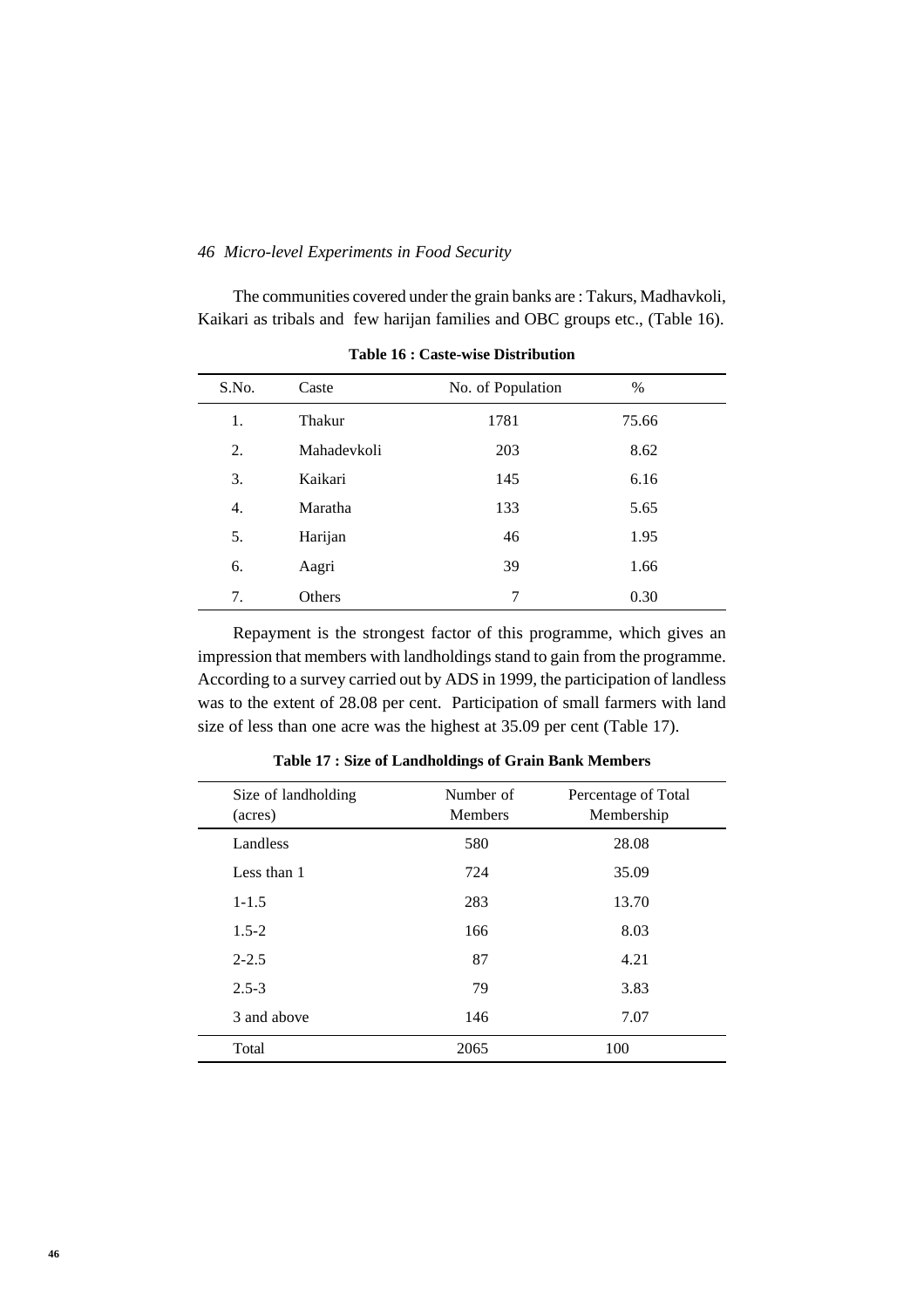Grain banks follow a timetable based on the lean period and agricultural season (June to October/ November). Grain distribution takes place before the monsoon while grain collection is organised in villages immediately after the harvesting season. GVS meetings take place before grain distribution and collection.

| Activity           | Period                |
|--------------------|-----------------------|
| Grain distribution | April-May             |
| Grain collection   | November-December     |
| Grain storage      | December to April/May |
| GVS meetings       | April and September   |

**Categories of Number of Families in ADS Grain Bank System**

A look at the membership shows that the programme succeeded in reaching out to the poor and the marginalised. The figures given in Table 18 were calculated for 106 grain banks that were operational during 2001.

| Category                 | Number of Families | Percentage |  |
|--------------------------|--------------------|------------|--|
| Total                    | 2354               | 100.00%    |  |
| Tribal                   | 2129               | 90.50%     |  |
| Non-tribal               | 225                | 9.50%      |  |
| Women                    | 281                | 12.00%     |  |
| Katkari                  | 141                | 6.00%      |  |
| Landless                 | 693                | 29.50%     |  |
| Small farmers (0-1 acre) | 782                | 33.00%     |  |
|                          |                    |            |  |

**Table 18 : Categories of Families under ADS Grain Bank Scheme**

L,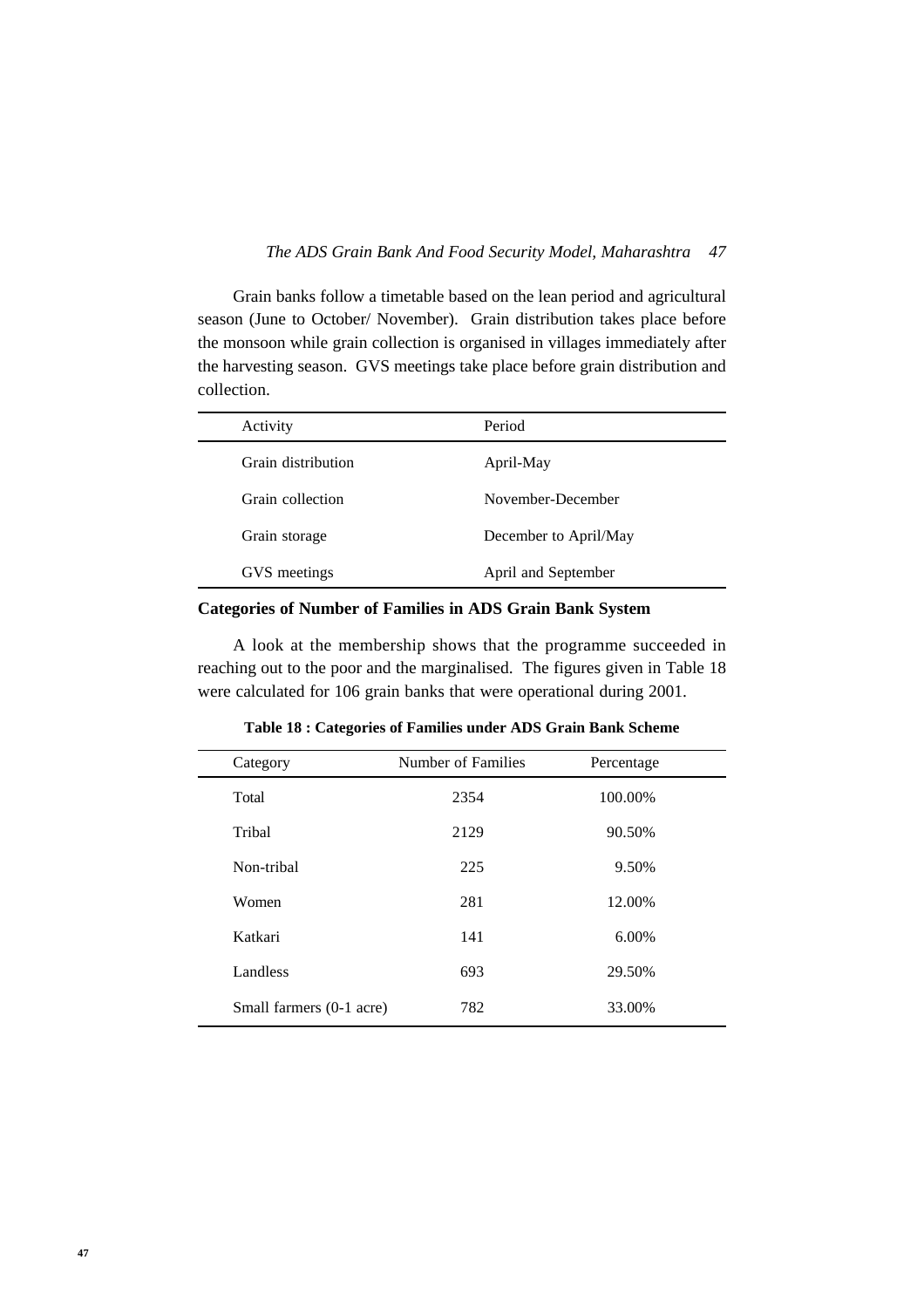- ★ The programme is targeted at both tribal and non-tribal groups who face lean season scarcity. Hence, whilst tribals account for almost 92 per cent of total members, non-tribals form 8 per cent of total members.
- ★ *Nachni,* a traditionally cultivated and nutritionally rich cereal is incorporated in the grain bank programme. This assumes importance in view of the gradual displacement of *Nachni* from tribal diets by the wheat supplied by the PDS.

## **Problems Encountered**

In the process of forming grain banks, most of the problems are encountered in the first stage and the last one. While introducing the concept of grain banks, one has to deal with people's doubts and apprehensions with patience. Influential leaders in the village whose vested interests could be threatened due to grain banks could intimidate or threaten villagers and thus dissuade them from taking it up. Political dynamics also tend to surface at this point. There are rival political groups in almost every village, but ADS observed that if people have a fundamental need that is being addressed, then political issues do not cause hindrance. Villagers themselves make it a point not to organise meetings in villages around elections when political dynamics are at their peak. Moreover, once villagers realise that the agency is not involved in any political activities, they ensure that political issues in the village do not interfere with the grain bank programme. For instance, Nagewadi village has two rival political groups and there is a representative of each in the *Panch* Committee but this has never affected the functioning of their grain bank.

Conflicts also arise at the time of repayment, especially when the grain bank is new. Members are alert about getting cheated and have a keen eye on the amount and type of grain being given to them. Those collecting their quota towards the end, usually complain of too much chaff in their share. It becomes essential to satisfy such complaints right then. Leadership conflicts are also common, especially when there is a generation gap. In Chaudarwadi village for instance, the grain bank operated smoothly since 1989 under a wise aged leader. On the death of this leader, there was a tussle between the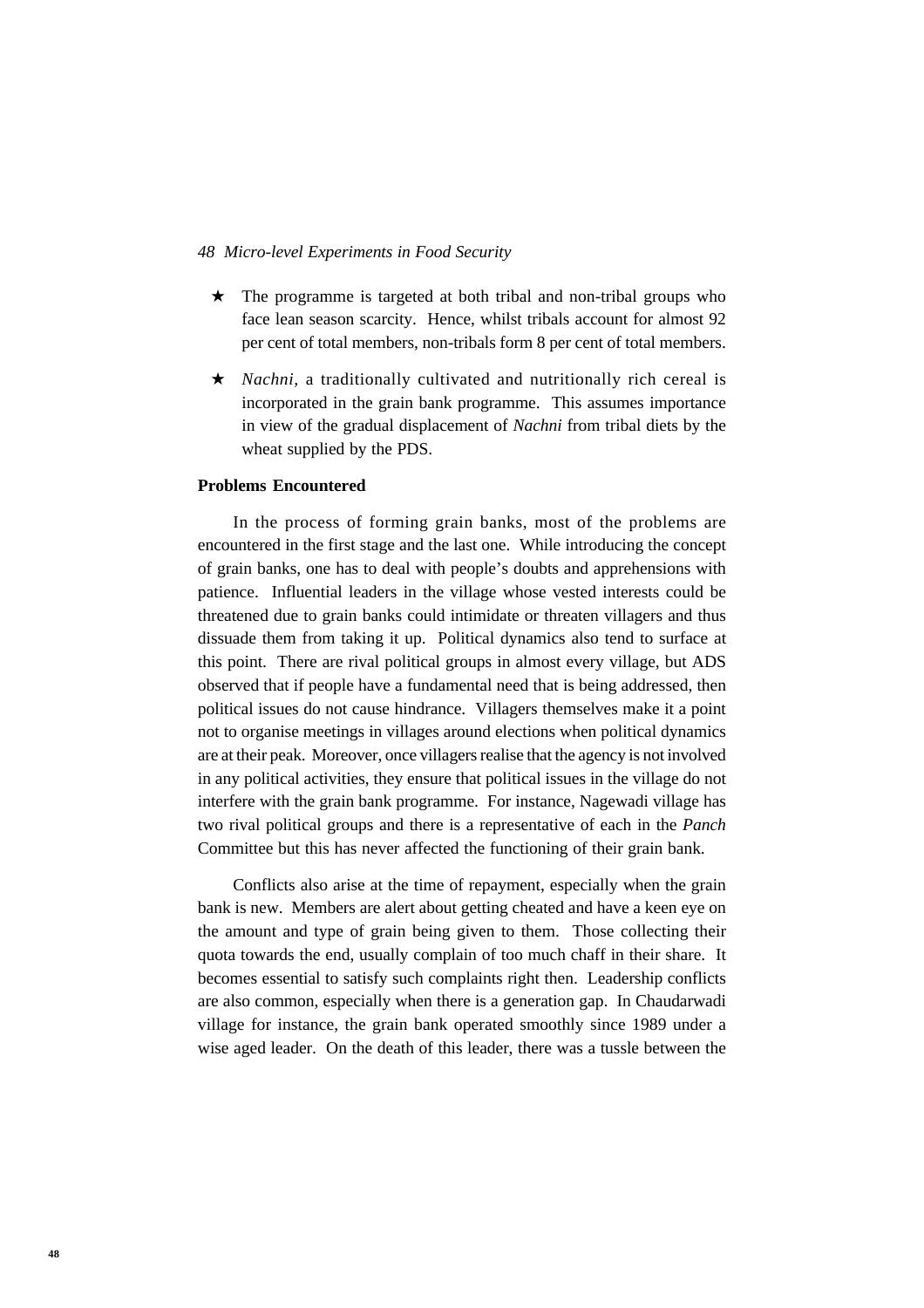older and younger groups for leadership. The latter group threatened to break off and demanded a new grain bank. Initially, the agency personnel agreed to their demand, but later realised that it was not a wise decision to make, as it would further deepen the resentments in the village. The Agency declined to initiate another grain bank when there was one existing. The youth groups dropped out from the old grain bank and later the grain bank too withered away. It has been defunct since then. These are tricky situations where sometimes, even the implementing agency could commit mistakes.

In spite of the members taking utmost care to ensure repayment, some unforeseen eventualities could crop up at the time of repayment. But ADS observed that even in very bad conditions of crop damage or failure, members repay atleast half of the capital amount and the interest.

Although migration is quite common in this region, members are usually in the villages at the time of distribution and repayment. The only exception is the Katkari tribe, which is considered to be the most vulnerable in socioeconomic terms. They are almost absolutely landless. They have no means of production and no local employment opportunities. They have to migrate in order to survive. With this group, one needs to devise comprehensive and long-term strategies to provide economic alternatives and to introduce meaningful development interventions.

When the grain bank programme by the Tribal Welfare Department, Government of Maharashtra, was introduced in the region, ADS faced a peculiar problem with respect to its grain bank members. The Government programme had an adverse impact on grain banks established by ADS on account of wrong policies and improper implementation of the former. The monetary incentive offered by the government programme made people suspicious of the ADS programme, which did not offer any money. They demanded similar incentives from ADS, which it refused to accede to. ADS had to then call a GVS meeting and explain their reasons for excluding the element of incentives from their model.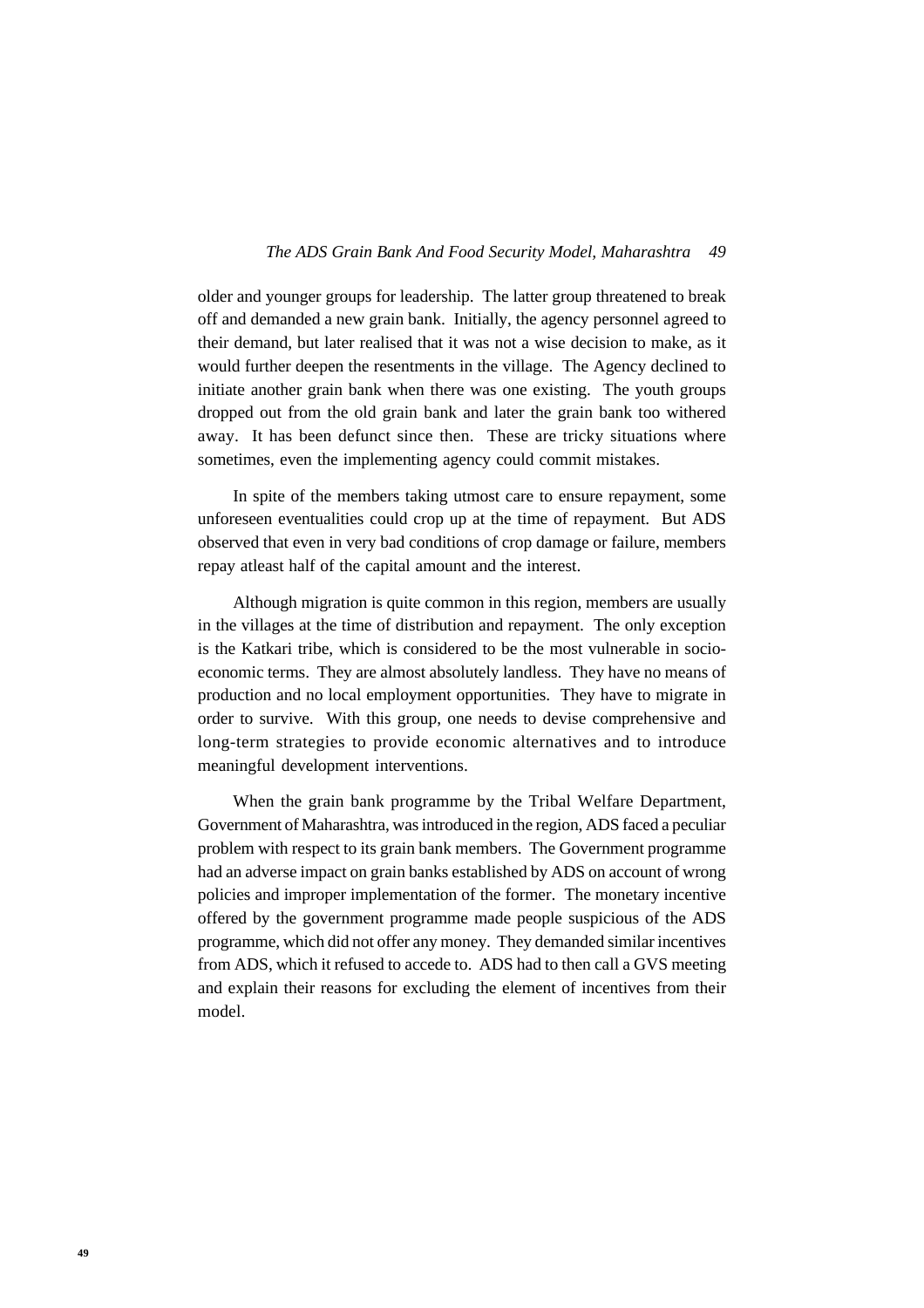## **Utilisation of the Grain Bank by the Sample Households in the Study Area**

Almost all the respondent households belong to the landless, marginal and small farmer category. The family size varies from 2-5 members to 10-13 members. Small families constitute 59 per cent and around 37 per cent of households have relatively larger size of families (Table 19)

| S.No. | <b>Family Size</b> | No. of Households | Percentage |
|-------|--------------------|-------------------|------------|
|       | $2 - 5$            | 44                | 58.6       |
| 2     | $6-9$              | 28                | 37.4       |
| 3     | $10-13$            | 3                 | 4          |
|       | Total              | 75                | 100        |

**Table 19 : Size of the Family of the Respondents**

Around 61per cent of the members joined the grain bank more than 10 years ago and the rest 39 per cent joined the grain bank for the last 4-5 years (Table 20).

| Year | No. of Years | No. of Households | Percentage |  |
|------|--------------|-------------------|------------|--|
| 1992 | 12           | 24                | 32.0       |  |
| 1994 | 10           | 22                | 29.3       |  |
| 1999 | 5            | 13                | 17.3       |  |
| 2000 | 4            | 16                | 21.4       |  |
|      | Total        | 75                | 100        |  |

**Table 20 : Year of Becoming a Member in the Grain Bank**

In total, all the households borrowed paddy to the tune of 3869 kg and ragi 1430 kg from the grain bank. The per household loan from the grain bank is around 52 kg in case of paddy and 38 kg in case of ragi (millets).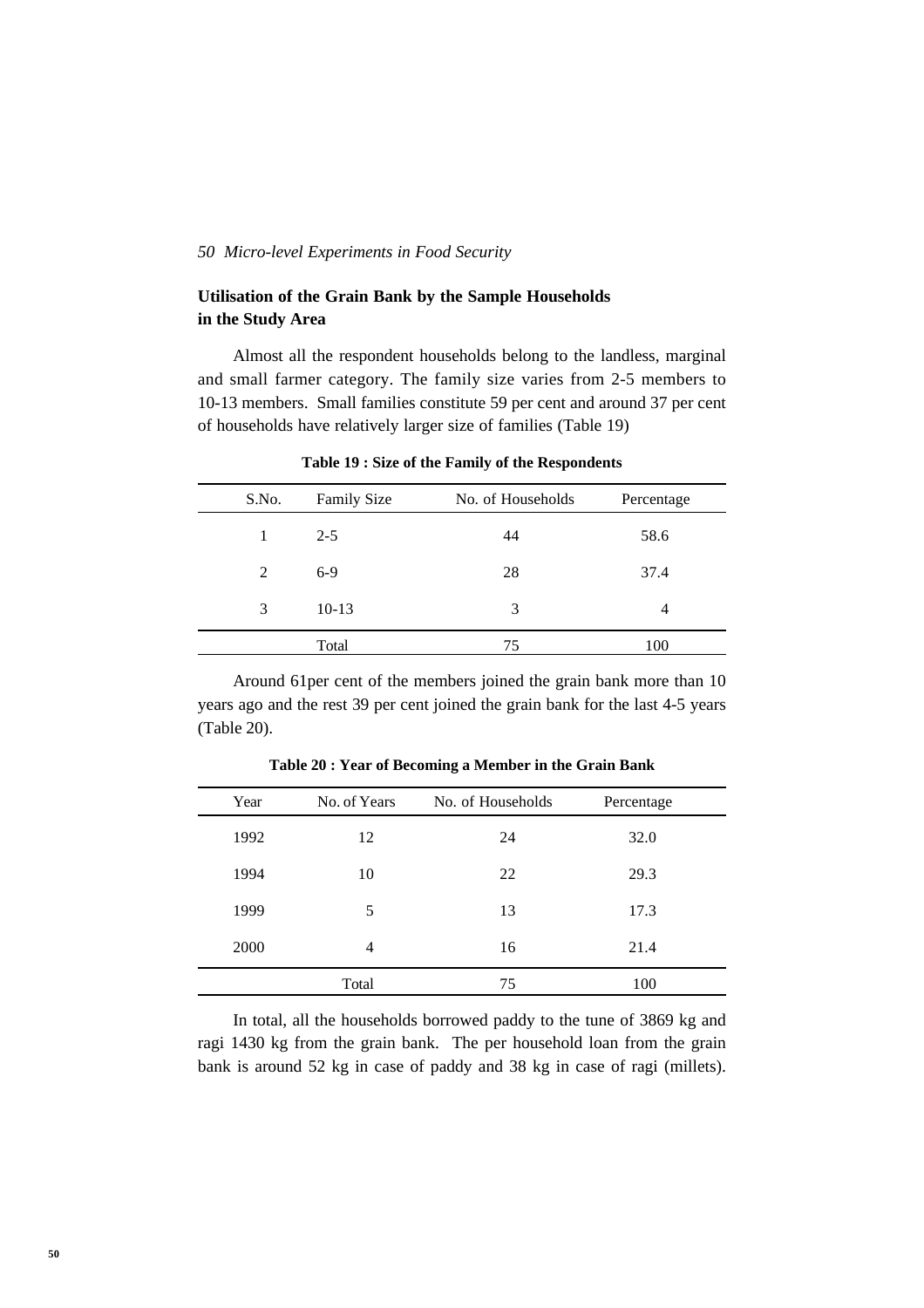This shows the effective utilisation of grain bank by the respondents during the lean scarcity period (Table 21).

| No. of Households | Paddy<br>(in kg) | No. of Households | Ragi<br>(in kg) |
|-------------------|------------------|-------------------|-----------------|
| 12                | $20\,$           | 9                 | 20              |
| $\mathbf{1}$      | 24               | 24                | 40              |
| $\mathbf{1}$      | 35               | $\mathbf{1}$      | 50              |
| 28                | 40               | 3                 | 80              |
| $\tau$            | 50               |                   |                 |
| $\mathbf{1}$      | 60               |                   |                 |
| 23                | $80\,$           |                   |                 |
| 2                 | 100              |                   |                 |
| Total 75          |                  | 37                |                 |

## **Table 21 : Quantity of Foodgrain Borrowed in the Beginning by Respondent Households**

 $N = 75$  - the figures under paddy and ragi indicate that one respondent may avail of both kinds of foodgrains.

The total quantity of grain deposited by the respondent households in the grain bank is 6299 kg of paddy and 1430 kg of ragi. The per capita deposited in the grain bank is 99 kg in case of paddy and 4 kg in case of ragi. As the deposit of the grain is ahead of the loan given to the respondent families, it indicates the credibility and effectiveness of grain bank in meeting the critical hunger needs during the scarcity months. It also acts as a safety-net for poorer households (Table 22).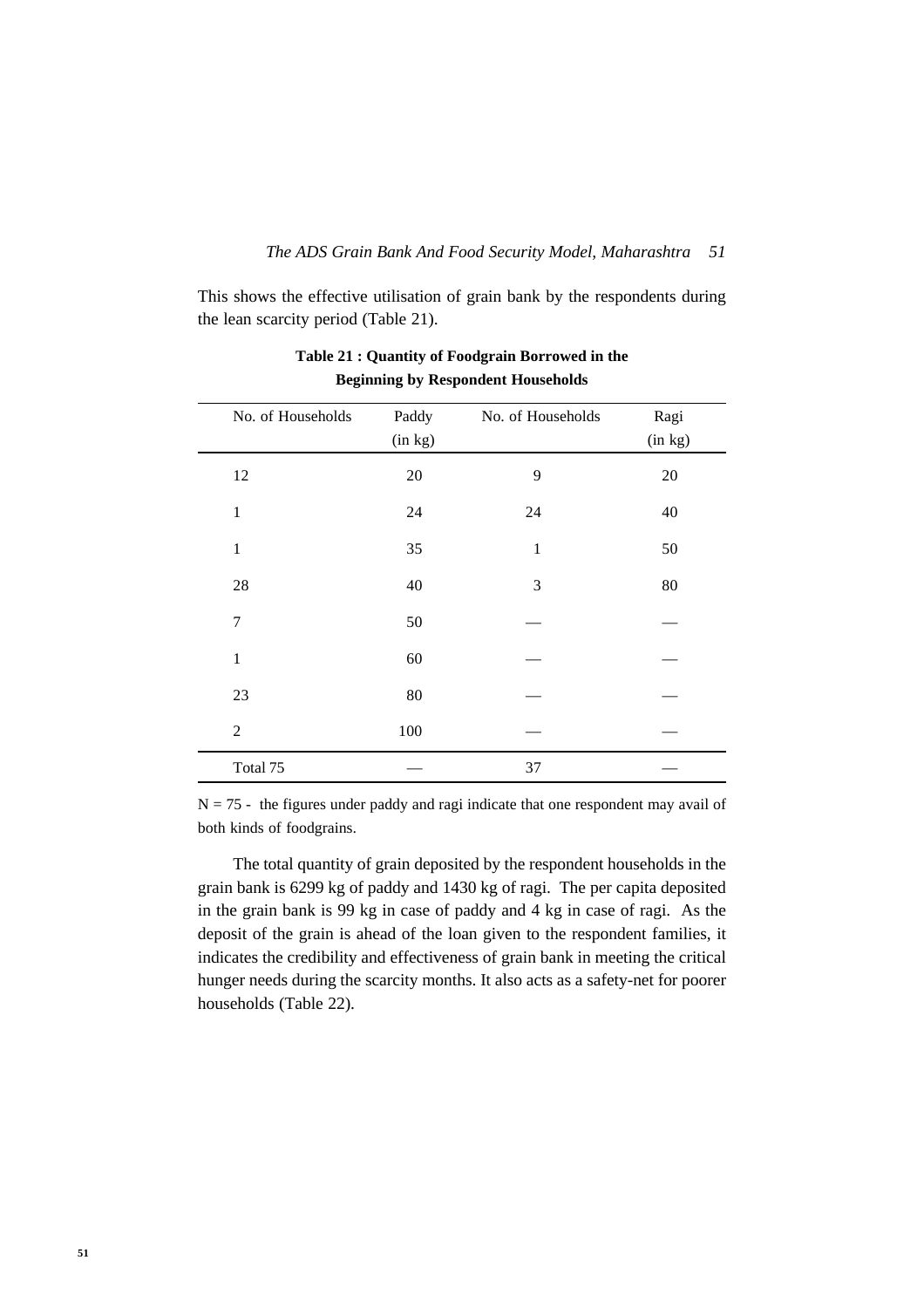|       | No. of Households | Paddy   | No. of Households | Ragi    |
|-------|-------------------|---------|-------------------|---------|
|       |                   | (in kg) |                   | (in kg) |
|       | $\mathbf{1}$      | 24      | $\overline{2}$    | 40      |
|       | $\mathbf{1}$      | 50      | $\,1$             | 60      |
|       | $\overline{4}$    | 60      | $\mathfrak 2$     | 80      |
|       | 35                | 80      | $\mathfrak 2$     | 100     |
|       | 5                 | $100\,$ |                   |         |
|       | 5                 | 120     |                   |         |
|       | $\mathbf{1}$      | 150     |                   |         |
|       | 8                 | 160     |                   |         |
|       | 3                 | 200     |                   |         |
| Total | 63                |         | $\overline{7}$    |         |

**Table 22 : Quantity of Foodgrain Deposited/Stored by the Respondent in Their Names in the Grain Bank**

The beneficiary households were asked about the benefits they derived as a result of their involvement in grain bank. The responses can be seen from Table 23. A great majority of respondents (88 per cent) mentioned that this helped them in "coming out of clutches of the moneylenders" followed by grain available at the time of need (53.3 per cent), grain available as per the requirement (53.3 per cent), and low rate of interest (40 per cent). It meets the critical time hunger needs (54 per cent), no need to go to moneylender for consumption loan/work (37 per cent) and not depending on market (36 per cent). This indicates the successful operation of grain bank in meeting lean period scarcity of food needs in the study area (Table 23).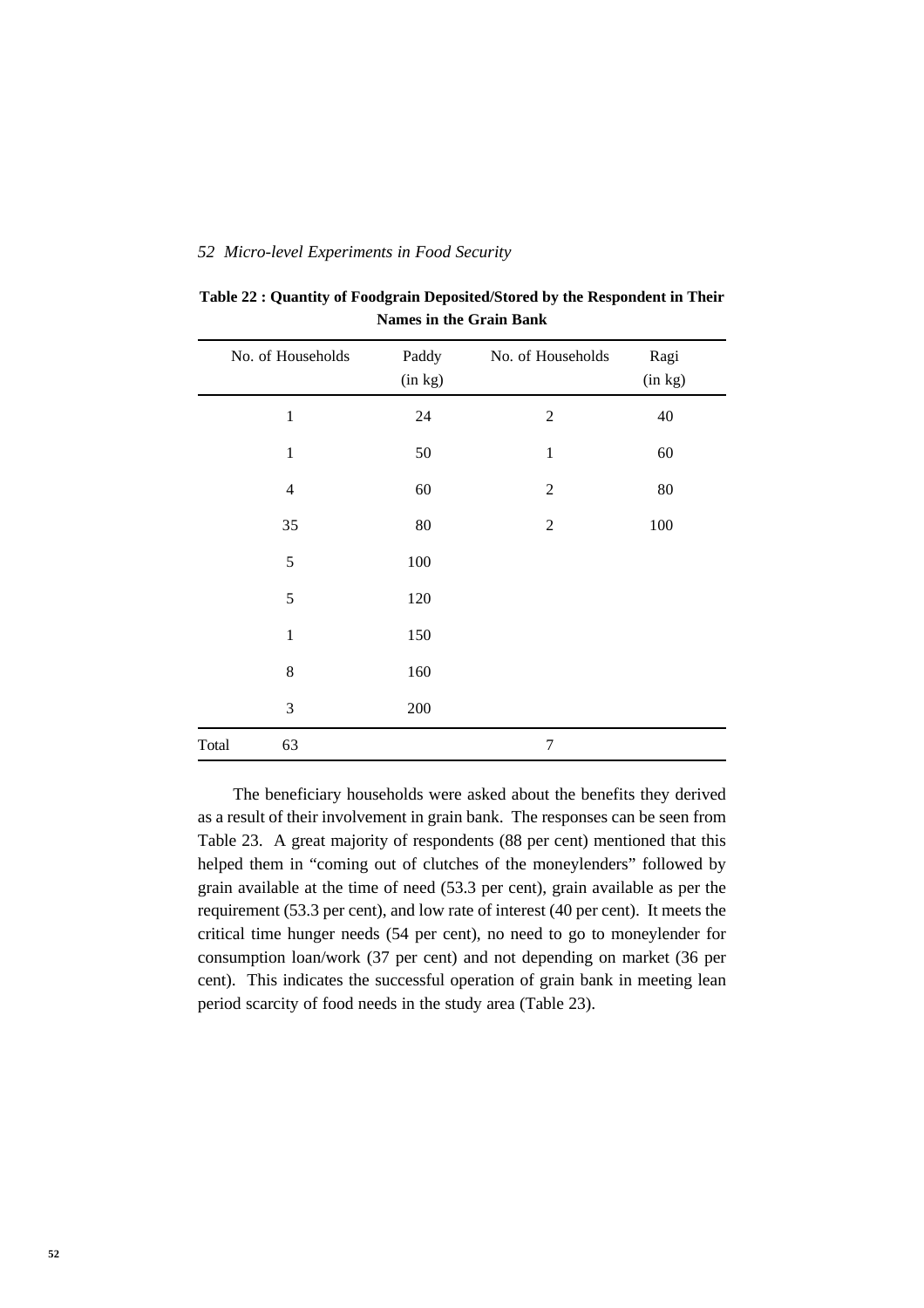## **Table 23 : Benefits Derived from Grain Bank as Perceived by the Respondent Households**

| S.No.            | Response                                                                 | No. of Households | Percentage |
|------------------|--------------------------------------------------------------------------|-------------------|------------|
| 1.               | Coming out from clutches of money-<br>lender and containing moneylending | 66                | 88.0       |
| 2.               | Grain available at the time of need                                      | 40                | 53.3       |
| 3.               | Grain available as per requirement                                       | 40                | 53.3       |
| $\overline{4}$ . | Low interest rate                                                        | 30                | 40.0       |
| 5.               | Increase in storage/stock of grain                                       | 21                | 28.0       |
| 6.               | It meets the critical time hunger need                                   | 41                | 54.7       |
| 7.               | Starvation stopped                                                       | 10                | 13.3       |
| 8.               | Not depending on market at difficult times                               | 27                | 36.0       |
| 9.               | No need to go to moneylender for<br>consumption loan/work                | 28                | 37.3       |
| 10.              | Marriage/festival need also met                                          | 15                | 20.0       |
| 11.              | Development of upland                                                    | 20                | 26.7       |
| 12.              | Self-reliance and community own<br>decision-making / participation       | 17                | 22.7       |
| 13.              | Community ownership of grain bank                                        | 11                | 14.7       |
| 14.              | Women's empowerment increased                                            | 9                 | 12         |
| 15.              | Migration stopped                                                        | 10                | 13.3       |

 $N = 75$ ; multiple responses.

Around 67 per cent of the respondents mentioned that actual food needs in the critical times are met from the source of grain bank (Table 24).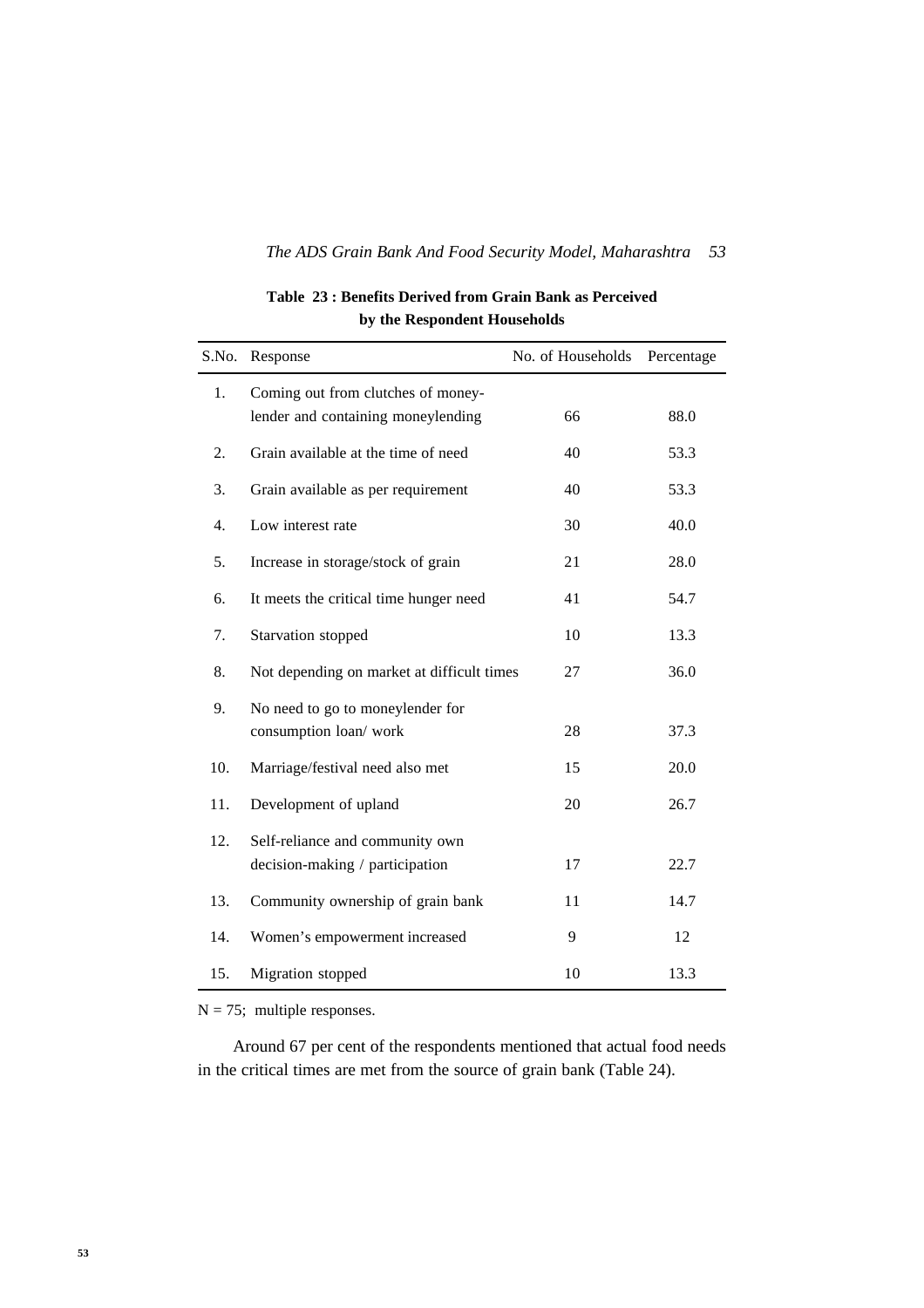| Response       | No. of Respondents | Percentage |  |
|----------------|--------------------|------------|--|
| Yes            | 50                 | 66.7       |  |
| N <sub>0</sub> | 25                 | 33.3       |  |
| Total          | 75                 | 100        |  |

**Table 24 : Opinion on Actual Food Needs Met from Grain Bank**

Note : The response under 'no' indicates some people have also lifted foodgrains from PDS. Sometimes they do not get food needs to meet the marriage and festival purposes. Some families need food help for two/three/four and six months. It may not be always possible to give all members for their requirement of food for more than three months.

When ascertained from the respondents whether the present situation is better than before to meet their hunger needs, all the respondents said yes.

#### **Impact**

ADS began its work on village level grain banks in 1987 and the intervention was seen to provide a solution to the problem of food insecurity during lean season. By the year 2000, ADS had established 89 grain banks in 83 villages of Karjat and Murbad blocks with a total membership of 2,065 adivasi and non-adivasi members. Of these, women constitute 5.85 per cent. Most of the members are small landholders owning up to three acres of land. Those owning less than one acre land constitute 35 per cent of the members and landless farmers constitute 28.08 per cent. For members of grain banks, lean season food scarcity is a thing of the past. Most of these villages have taken up other developmental programmes offered by ADS and have become active development partners in the process. Besides dealing with food insecurity, the process led to people's social, political and economic empowerment.

The rate of repayment in the ADS grain bank programme is near total. This success has prompted the Government of Maharashtra to replicate this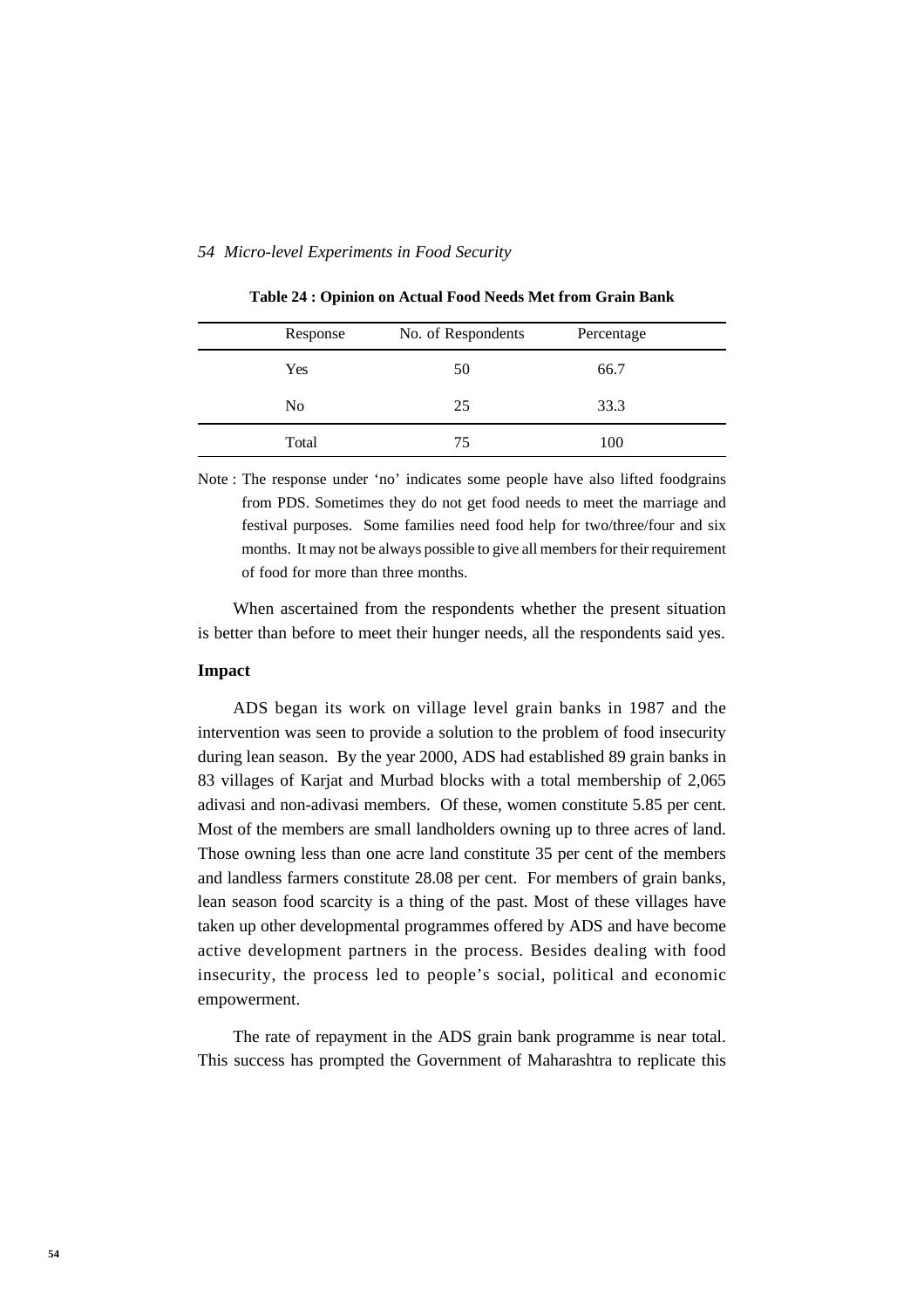programme in all tribal regions of the state through the Nav Sanjivan Yojana of the Tribal Welfare Department. This section discusses the impact of this programme on the focus group, the grain bank members.

#### **Economic Impact**

The combined stock of grains available in the 89 grain banks adds to the sum of 5518 quintals. Of this, 4296.30 quintals is the quantity of grain provided by ADS and the rest 1221.75 quintals is the contribution of the members. The stock of grains accumulated as a result of interest repayment after returning the borrowed amount to the agency transforms into community assets owned by the village. The surplus grain stock is often sold to other villagers and the return from such sale builds into the village cash fund. The cash fund is utilised to meet credit needs of the members, to building community assets and to meet food requirements of members in case of crop failures. This has ensured economic viability of grain banks.

Grain banks also cushion the blow of frequent price rise. The barter system proves effective in countering market and political forces that influence agricultural pricing as well as other limitations of centralised agricultural marketing in the form of agents and middlemen. Economic empowerment is achieved as the villagers develop their asset base in their communities in the form of grain stocks and village fund.

An indirect impact of the grain bank programme has been the enhancement in people's negotiating power. The grain stock in the village provides a sense of security that translates into greater bargaining power. It was observed that generally in villages where grain banks were operating, the wage rates for agricultural labourers went up dramatically. People had a newfound confidence that helped them bargain for higher wages. Forced labour as part of debt repayment was curbed. People could use their labour in their own fields to enhance its productivity. The uncompromising factor of loan repayment, has also proved to be a push factor for members to invest their labour in their own land. Landless members have adopted share cropping and tenancy farming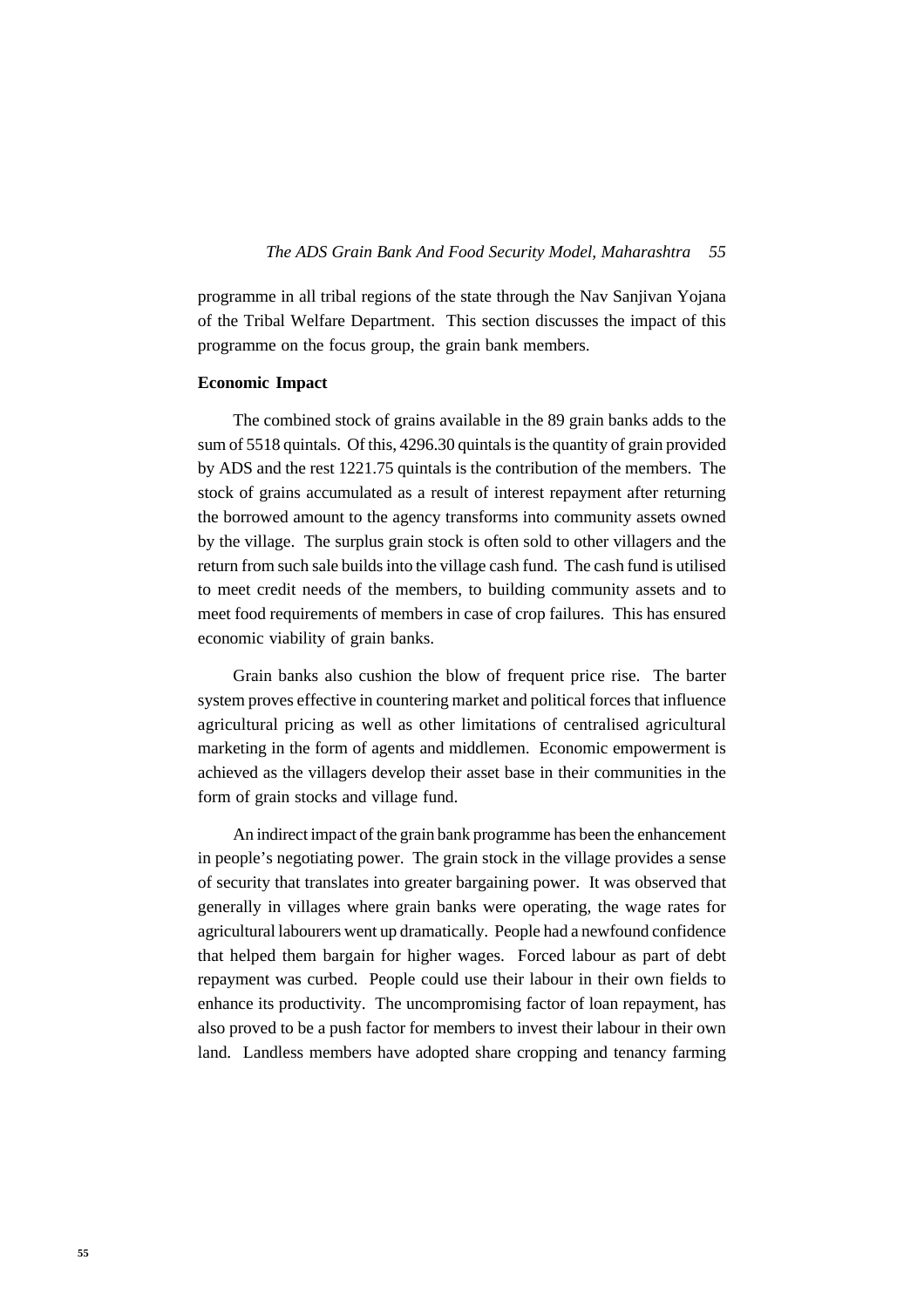instead of casual labour.

Although, the above two are also exploitative, are definitely better options than migrating as casual labourers for daily wages.

#### **Social Impact**

Self-sufficiency in meeting basic food needs gives a sense of dignity, which in itself is empowering. Overcoming the feeling of helplessness and dependence on the moneylender and countering the exploitation is encouraging. The ADS model accommodates those in the lowest socio-economic strata. Hence, the landless labourers and the women in the community are not only the beneficiaries of the programme, but they also become active participants in the decision-making and resource management processes. Although not very actively pursued in the initial stages, women's participation in the programme, by ensuring their participation in the *Panch* Committees and *Gavki Vikas Samitis,* is being given a major thrust by ADS now. Also, as members of grain bank, a local institution, they gain visibility and social recognition.

Incorporating of traditional cereals in the grain banks, replaces the sense of embarrassment in consuming them with a sense of respect and acceptance towards their cultural practices.

#### **Political Impact**

Grain banks facilitate periodic meetings and informal discussions within the village, a process that has not been a deliberate and conscious exercise. The *Panch* Committee besides managing the grain banks also manages the cash fund and gets, involved in addressing other common problems facing the village. This process fosters a spirit of oneness and self-reliance among the villagers and promotes mechanisms for sorting out their differences and working towards community development.

The process of operating grain banks under this model ensures participation of people in developing the infrastructure for storage and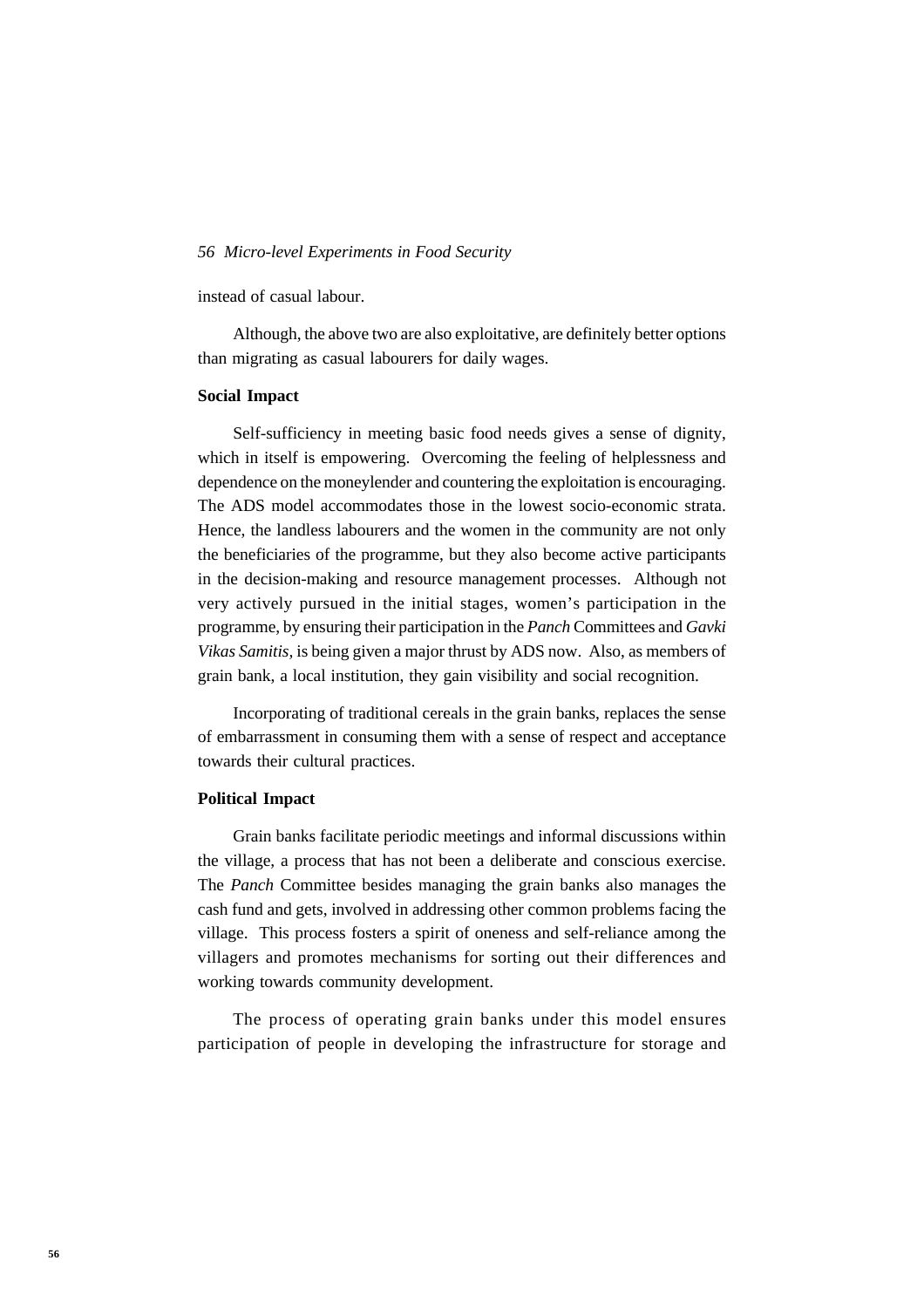distribution and gradually transfers the power to them as they manage grain banks at the village and block level. They are thus actively involved in the design, implementation and management of the entire programme through the *Panch* Committee and the *Gavki Vikas Samiti.* These two operate as People's Institutions. Its implication on people's interaction and general development processes in villages is significant as they have the potential to organise themselves and form their collective power base. It brings to the fore, people's independence and initiative in managing community resources.

#### **Lessons Learnt**

*Availability of grain at the village-level during times of need :* Grain banks ensure availability of food grains to poor families during the lean period.

*Village cash fund :* Self-sufficient grain banks sell surplus grain to raise money for a village cash fund or for other development work within the village. Most people in tribal villages need cash for purchase of agricultural inputs, health expenses and for stocking essential commodities in the household during the monsoon season. The cash fund effectively meets this requirement, besides providing loans to members at other times of the year. Members borrow money for house repairs, medical needs, marriages, etc. The benefits are numerous. For instance, a farmer from Nagewadi village managed to prevent distress sale of his three acre private forest because of a loan from the cash fund for the marriage of his daughter. The village cash fund played an important role in meeting the cash needs of poor tribal families and prevented them from falling into the clutches of moneylenders.

*Elimination of moneylenders :* Tribal people borrow foodgrains and/or money from moneylenders during the lean period. Those who fail to repay the loan and interest in time have to work as bonded labour for the moneylender. People can now obtain foodgrains and money from their own grain bank and village cash fund on affordable terms. Grain banks have thus played an important role in getting rid of moneylenders and the associated practice of bonded labour.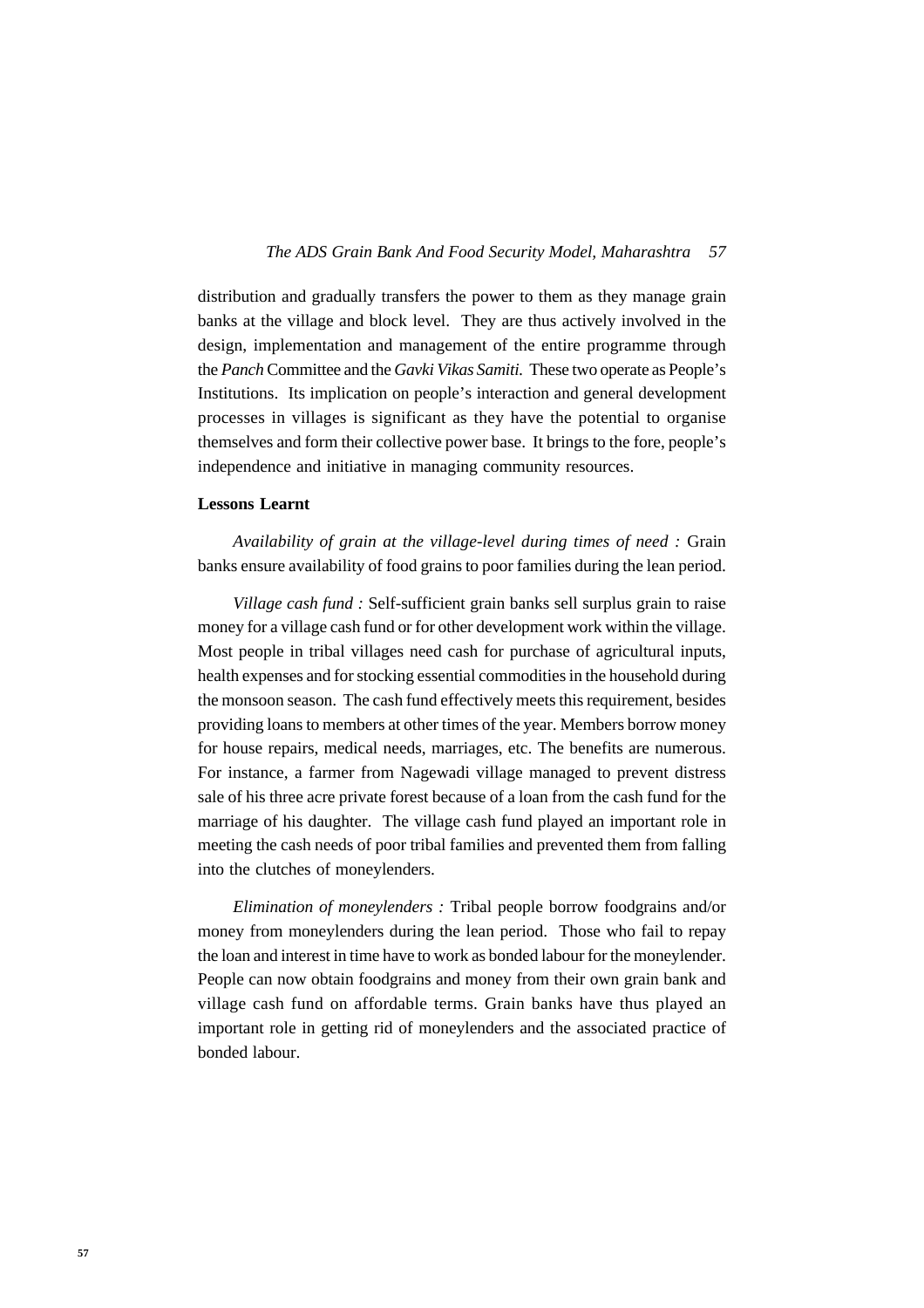*Payment of appropriate wages and improved bargaining power :* Moneylenders pay low wages to people who borrow foodgrains or money from them. Grain banks freed people from the clutches of moneylenders and empowered them to seek appropriate wages from moneylenders and other employers. They also improved the bargaining power of people. It is important to note here that even non-members benefited from this change in relationship. They now bargain with moneylenders for better wages. So the benefits of grain banks even percolated to people who are not members of the programme.

*Participation of the landless :* Nearly 30 per cent of the participating families are landless, indicating benefits of the programme to such families. It is hence wrong to correlate grain banks only with farmers who own land. Landless families either grow their own grain through share-cropping or repay the grain loan through the wages that they earn.

*Protection against price increments and fluctuations :* Grain banks protect people from the frequent price increments and market fluctuations.

*Contribution to village development activities :* Self-sufficient village grain banks raise money through sale of surplus grain. The money is often used for development work within the village. For instance, purchase of cooking utensils or mattresses for the village, preparation of bamboo *kanaga,* construction of grain storage sheds, cleaning and painting of school premises, etc. Villagers also contribute voluntary labour at such times. Grain banks improved people's participation in village development activities.

*Informal meetings and exchanges :* Grain banks facilitate meetings and informal discussion within the village. The process leads to a spirit of oneness among the villagers. People unite to address common problems.

*Revolving fund :* The grain loan given to a village grain bank comes back to ADS after four years and it is then given to another needy village. The number of grain banks thus goes on increasing without any inputs of additional resources.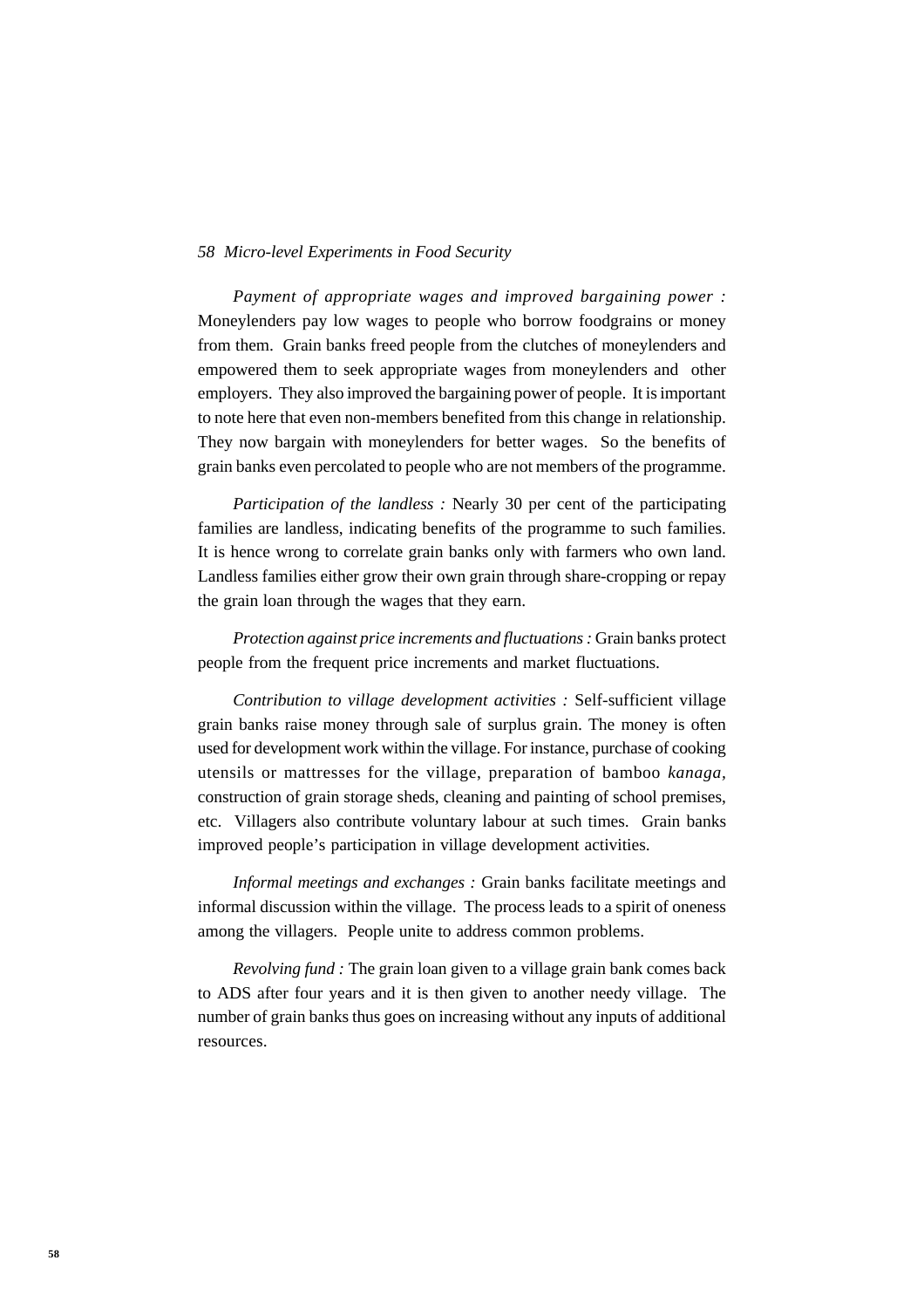#### *59 The ADS Grain Bank And Food Security Model, Maharashtra*

*Forest conservation fund :* Tribals often resort to distress sale of private forests for meeting emergency cash needs, particularly for marriages in the family. The sale of forests to contractors at low rates amounts to exploitation. The *Gavki Vikas Samiti* considered this an important issue and took initiative in the formation of a forest conservation fund. Cash loans are provided to tribals who repay the loan with interest and undertake to protect their forests for the next 5-6 years. The fund helps tribals tide over the financial crisis without resorting to distress sale of their forest. The forest is allowed to grow for a longer time, increasing its value.

*Increasing participation of women :* Conscious efforts are being made to increase women's participation in the grain bank programme over the past three years. The number of women grain banks have gone up from 1 to 29 while 5 women are now on the 15-member Coordination Committee, which is the main decision making body.

*Grain banks in Katkari villages :* The Katkari community is extremely poor and marginalised. Most able-bodied Katkaris migrate seasonally to outside regions for work on brick kilns. Grain banks have been set up in 5 Katkari villages as entry point activities for development work with the community. Landlessness and seasonal migration of Katkaris poses problems in ensuring timely repayment and proper storage of foodgrains. It remains to be seen if a successful grain bank programme can take shape in Katkari villages.

It can be thus seen that the impact of the grain bank programme has gone beyond food security issues. Grain banks have begun to address development and poverty concerns of tribal communities. A food security initiative is thus at the heart of poverty reduction.

*Recovery and Repayment :* Hundred per cent recovery of the grain loan and contributions in cash/ kind from each member is thus an important part of the strategy to instill a sense of ownership and accountability amongst members.

*People's participation :* A *Panch* Committee consisting of five persons manages the programme in each village. The committee is responsible for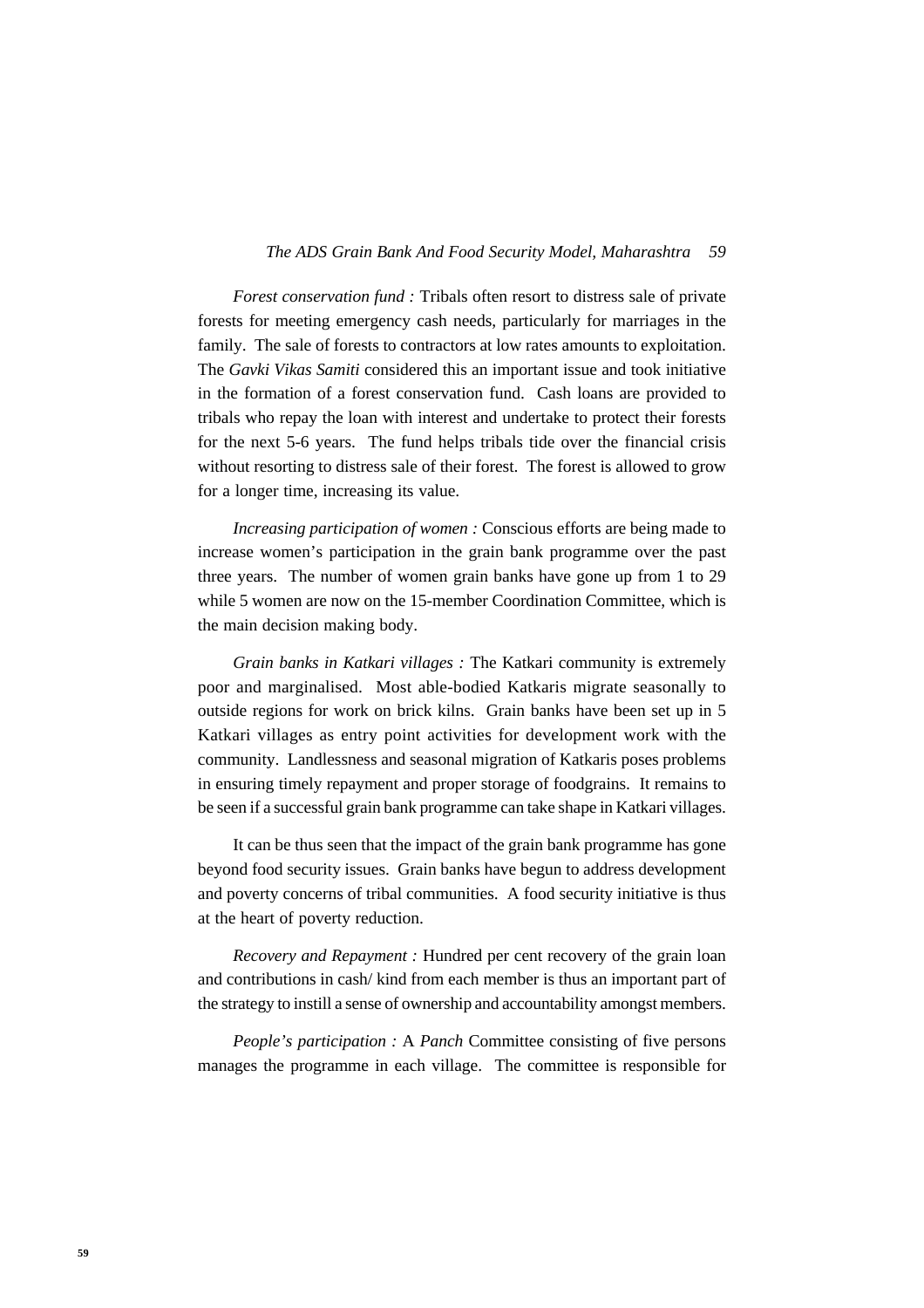selection of members, grain distribution, grain collection, grain storage, maintenance of accounts and for decisions like sale of surplus grain, utilisation of the money thus earned, management of the village cash fund, changes in the percentage of contribution, etc.

Grain banks are interlinked into cluster-level organisations that merge into a federation called *Gavki Vikas Samiti (GVS).* GVS has a Coordination Committee consisting of fifteen members. Of these, thirteen members are from village *Panch* Committees and two are from ADS. GVS meets two times in a year to assess the status of the programme and to sort out problems, if any. It is responsible for the implementation of the grain bank programme. The Coordination Committee has representation of women and the marginalised groups and it meets once in every three months. ADS is gradually attempting to route all development programmes through GVS. For instance, village cash fund and forest conservation fund are now fully managed by GVS. People's participation and management are thus the key aspects of the grain bank programme.

*Networking and replication :* Government efforts in setting up grain banks failed to a large extent due to weaknesses in the design and implementation of the programme. ADS hence facilitated replication of grain banks in other parts of Maharashtra through a network of NGOs. Network members meet periodically to discuss food security related issues, organise training sessions and plan collaborative action programmes. A number of functional grain banks are gradually taking shape in different parts of Maharashtra. The food security network is trying to influence Government policy on grain banks to ensure better utilisation of government resources.

## **Conclusion**

The ADS grain bank programme is able to meet its objectives of helping the focus groups overcome the exploitation of the local moneylenders and eventually achieve food security at the community level, by primarily dealing with the vulnerability factor. The model has also been able to ensure food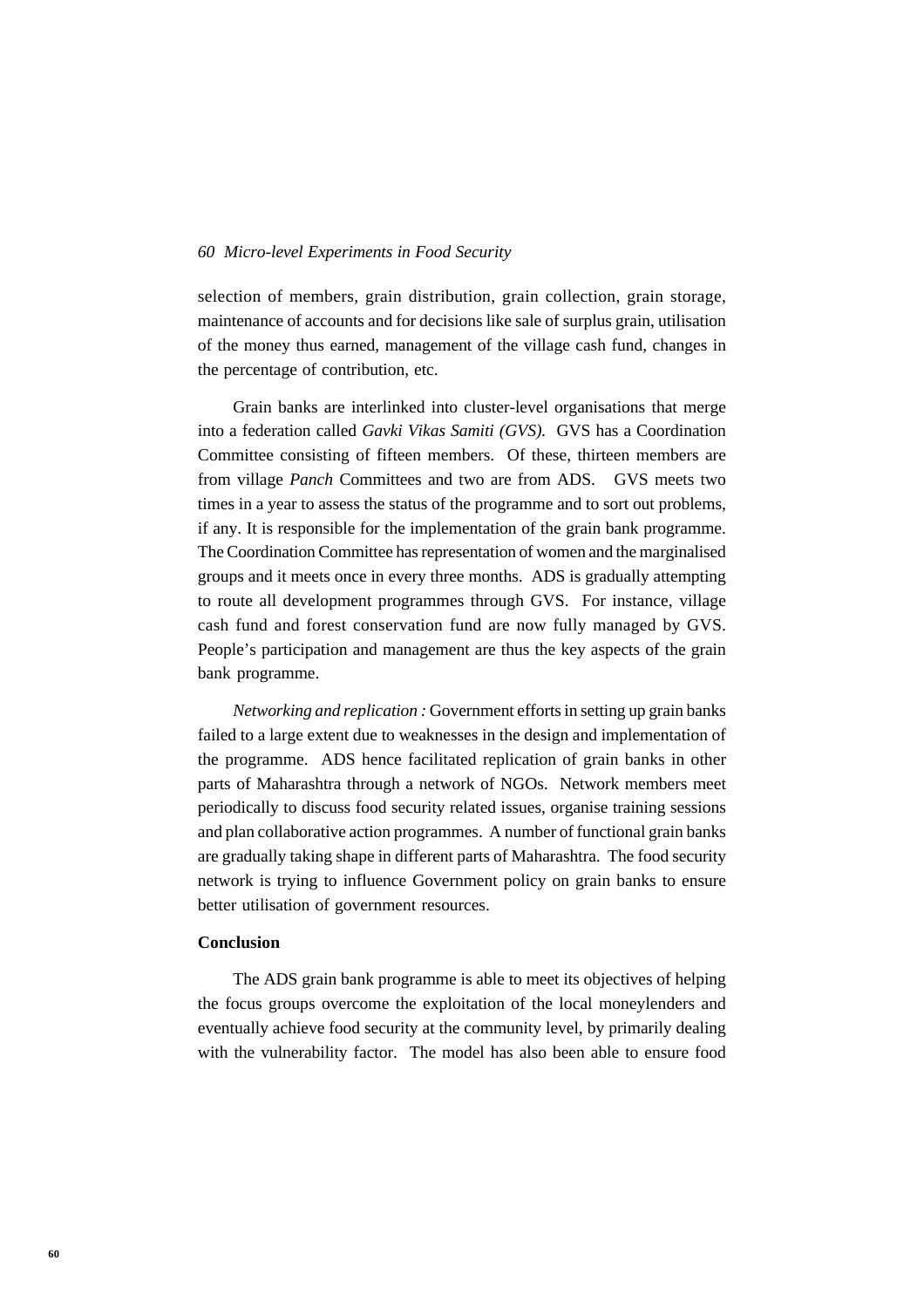#### *61 The ADS Grain Bank And Food Security Model, Maharashtra*

security to a great extent by ensuring food availability, stability and accessibility through decentralised resource management and decision-making. Such decentralisation is significant, as it pays tribute to the indigenous knowledge of the focus groups. As a result, it enables those with scarce resources to participate and cooperate in addressing lean season food scarcity, overcoming indebtedness and gaining a sense of dignity in solving their own problems. The process facilitates empowerment as people overcome their basic preoccupation with food security and actively participate in the governance of their communities.

When people are able to devote the most crucial days of cultivation and harvesting in their own fields, instead of the moneylender's fields, food availability at the household and community level improves. Timely credit made available from the village cash fund for agricultural inputs further enhances productivity. The interest on grain loan, after repayment to the agency, adds to the grain stock in their grain banks. So, even after the agency withdraws and the village grain bank assumes autonomy, food stocks in the village ensure stability of food in distress period. It takes care of inter-annual and seasonal fluctuations in crop yields. As vulnerability is gradually eliminated, people's negotiating power is enhanced and they are able to demand higher wages as agricultural labourers. On one hand this enhances their purchasing power. On the other, local sale of surplus grains proves profitable as middlemen and agents and intermediate costs are eliminated. Such local transactions cushion the blow of market price fluctuations. Foodgrains are thus easily accessible.

From the statistical analysis of landholdings of grain bank members, one can infer that the targeting of the programme is quite accurate. Villagers themselves select members in an open and transparent way through village meetings. The basic criterion for selection is the potential member's willingness and ability to repay the grain loan. However, this does not eliminate those belonging to the bottom rung from the programme. The landless and those with land less than one acre alone constitute 63.17 per cent of the total grain bank members in this region.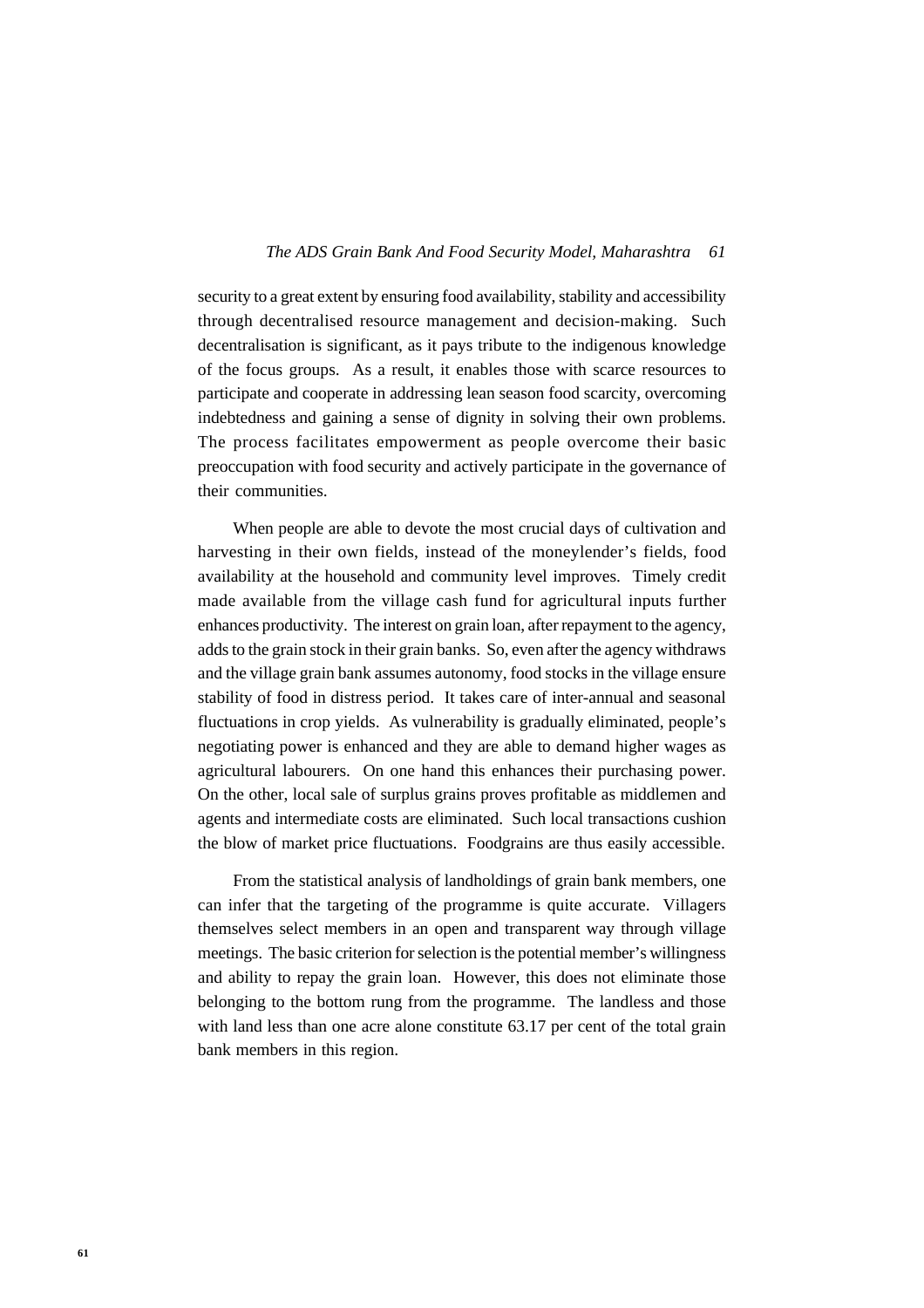Before concluding it needs to be emphasised that the ADS model can be further consolidated in efforts to incorporate good governance as the ultimate goal. This will then take care of all other issues facing the focus groups beyond just food security and lean season scarcity. The *Panch* Committee and *Gavki Vikas Samiti* can collaborate with government and other institutional functionaries at village and district level, respectively to address other development issues in their region. There is also adequate scope to address gender issues in not just food security but also wider development concerns. Ensuring adequate women's participation in the People's Institutions will help incorporate their perspective and vision in development issues.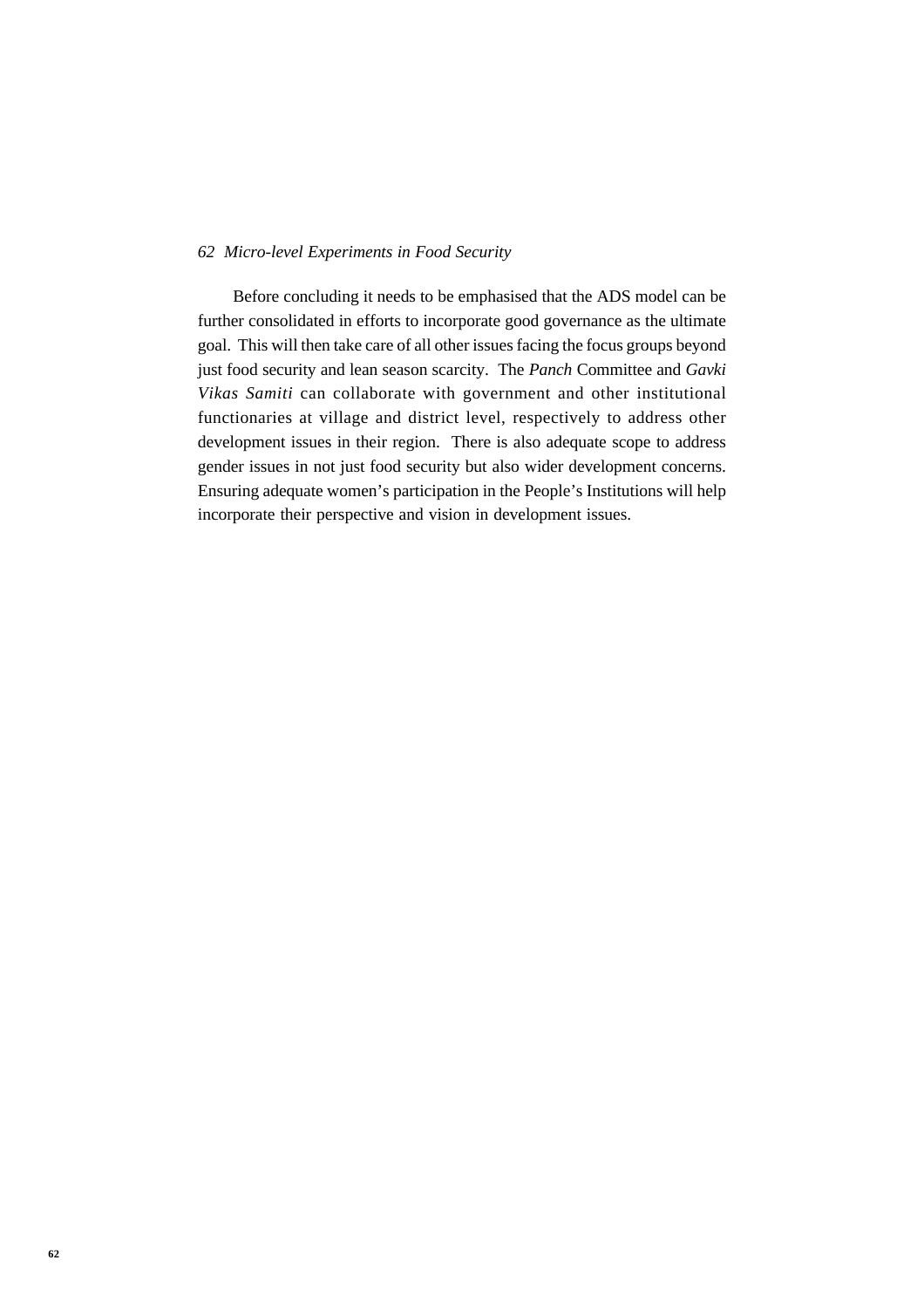# **CHAPTER - IV RUPANTAR GRAIN BANK AND FOOD SECURITY MODEL IN CHHATTISGARH**

#### **Introduction**

Rupantar was registered as a Public Charitable Trust during 1994. But the work of Rupantar around Raipur Chhattisgarh commenced from 1989 with developmental and educational activities in keeping with Rupantar's charter of working with those who have been marginalised in the formal process of development. Rupantar focuses activities on small and marginal farmers, tribal and schedule caste population of the State. Rupantars' work is carried out on the principles of alternative paradigm of development that would be controlled by and based on the strength of these communities. Over the years Rupantar's work has come to be focussed on the areas of awareness, education, health, gender issues and women empowerment, bio-diversity conservation and food security, traditional food security system and grain banks, peace and human rights and cultural aspects etc. Rupantar works in 3 districts, 3 blocks involving 46 villages of Chhattisgarh.

In the rural areas of Chhattisgarh in the Mahanadi valley, OBCs like the Sahus and the Kurmis dominate agriculture, and the Satnamis constitute a major scheduled caste component. Chhattisgarh has approximately 34 per cent scheduled tribe population, 12 per cent scheduled caste population, and more than 50 per cent other backward classes. While the process of modernisation seems to be apparent in the valley areas, the situation in the forest and hill areas on the periphery of the district is quite different. Although being affected more and more by invasive forest and mineral exploitation, traditional lifestyles and population compositions survived to a far greater extent here. Some of these areas, dominated by the Gond, Halba and Kamar/ Bhujia and Oraon tribes, have recently been covered under the Extension of Panchayati Raj to Scheduled Areas (PESA).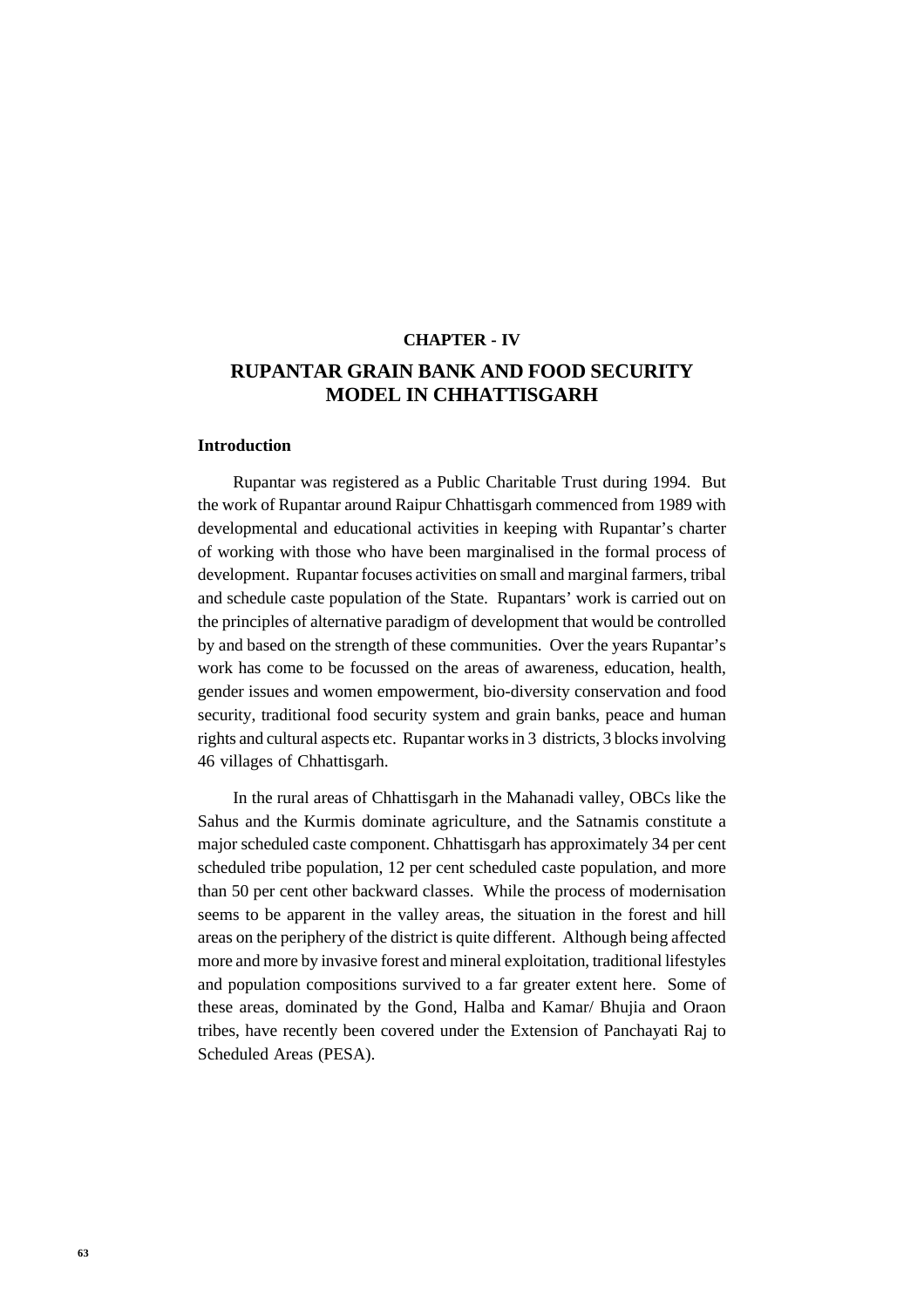Although resource-rich, Chhattisgarh is home to large numbers of people who are among the poorest in the country. The gains of development and industrialisation have gone to migrants and 'skilled' labour force from outside the State. This means that the poorest of the poor were either forced into working as daily wage labourers or looking for jobs outside the State. In the plains areas, in the absence of assured irrigation and second crop over a large area, rural landless could only get part-time seasonal employment within Chhattisgarh. Therefore, a large part of the labour force migrates to other parts of the country from this region.

#### **Rupantar's Role in Food Security**

After doing work in the area of education and health, Rupantar entered into the area of activity relating to ensuring food security for the tribal and poor peasants in the region.

- 1. Ensuring food security through promoting bio-diversity.
- 2. Promoting food security through seed conservation.
- 3. Promoting food security through traditional *Charjaniha* system.
- 4. Promoting role of women in food security.

#### **Food Security, Bio-Diversity and Livelihood**

Chhattisgarh has had an amazing variety of food production systems. It is one of the last places on the earth to have a remembered history of an amazing diversity of food resources. These food resources include many kinds of rice germ plasma, a wide range of millets and other dryland crops, pulses, oilseeds, fruits, edible flowers, tubers, mushrooms and other gathered foods. Many of these are dependent upon access to and close proximity of the forests.

Although Chhattisgarh is chronically drought-prone, the farmers here are the inheritors of a rich heritage of bio-diversity in rice and dryland crops, and this, together with great spiritual resilience has helped them survive.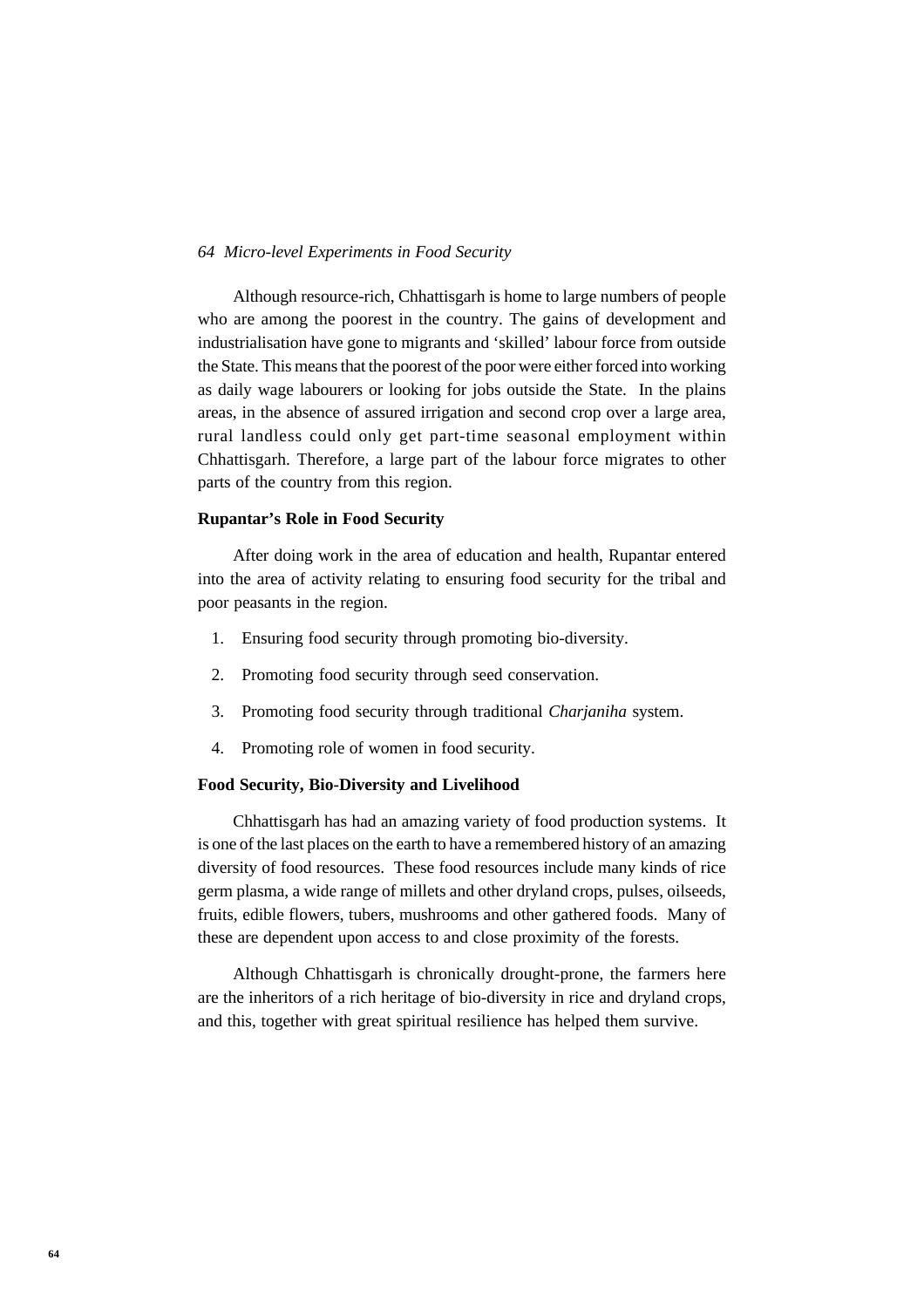#### *65 Rupantar Grain Bank and Food Security Model in Chhattisgarh*

In Chhattisgarh a number of crops are grown *viz.,* rice, kodon, kutki, mung and moth, urad, kulthi, lakh (teotah), linseed, till, wheat, grain are also taken as double crop on paddy fields. This practice is called "Utera Cultivation". The Utera crops are broadcast in the paddy fields when, the main paddy crop is maturing and is still standing in the field. By the time the paddy is harvested, the Utera crops germinate and are well established in the fields. The kharif crops are dominant in this region. Among the kharif crops rice has got a maximum area under cultivation.

Centuries of rice farming by indigenous communities have resulted in evolution of a rice diversity adapted to a variety of soil and micro ecosystems. These varieties have got a good yield potential under normal fertility and organic manuring. These rice varieties vary in maturity period ranging from 55 days to more than 180 days, drought resistance, and water tolerance capacity. There are low rainfall area varieties to deep water ones with standing up to 10 ft. of water, short rice's of 50 cm height to tall ones of more than 150 cm. The grain size also varies from short to long fine, long bold to short bold and round, oval ones, beaked with various colours, sizes and shapes. The kernel may be coloured white, dull white, red opaque white and the grain may be of various designs and shades like yellow, straw golden, red black, brown, purple and blotches of various colours and the grains may be of various quality and scent, and protein content up to 14 per cent.

Farmers in Chhattisgarh are well aware of drought resistance and the ecologically wholesome nature of indigenous varieties and practices. Normally each farmer grows about 4 or 5 varieties of rice. There are a number of reasons behind the practice. If some variety fails to grow during a particular season, another would make up for it. Besides this, the farmers grow different crop varieties for their different uses and preferences; for example, in Nagri region the farmers grow the "Danwar" variety of rice for its high nutritive and medicinal value. It is believed to be helpful as a tonic in recuperating from illness. There are a number of other rice varieties which are believed to have medicinal value, for example Baisur.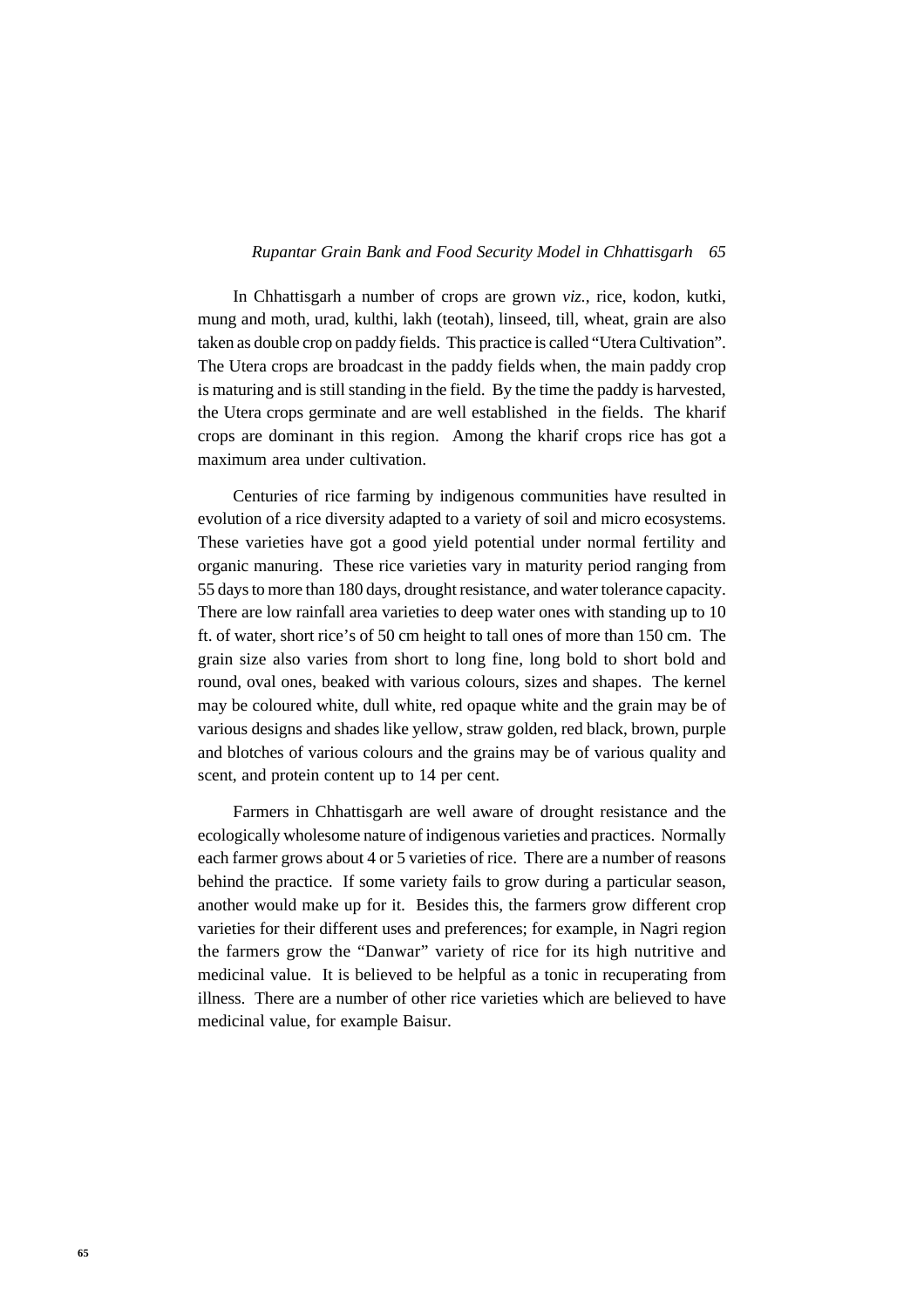Wheat is also cultivated in some areas, but the area commanded by wheat is very little. It is mainly grown in rotation with kodo-kutki mixed with the tuar. The local varieties of wheat are lal kathia, safed kathia, lal pissi and pissi. It is believed that wheat was imported into the region in the wake of the Maratha invasion of Chhattisgarh in the eighteenth century.

The indigenous rice varieties are capable of giving the equivalent of or even higher than the green revolution varieties without the use of chemicals and in the field conditions of simple tribal farmers having a low resource base and little, if any, formal education. In the context of Dr.Richharia's work, who was one of the most eminent rice scientists of the world, the debate on green revolution and bio-diversity conservation has been particularly strong and at times fierce in the context of the Chhattisgarh region of India. R.H. Richaria's path breaking research on Chhattisgarh rice varieties and rice farmers emphasised these aspects and on this basis recommended rice technology based on indigenous seeds and local resources. Dr. Richharia's research demonstrated quite clearly that it was possible to obtain and maintain remarkably high yields of rice while using indigenous seeds, local resources and skills.

 This challenge of taking the pro-people self-reliant technology recommended by him to farmers was to be accepted later by some people's organisations. Dr.Richharia's ideas are particularly suitable for adoption by small farmers with a low resource base. He emphasised that land should be given to the actual tillers of land and the government policies should support farming as practised by the small-scale farmers who are the real farmers of India. This has always been the thinking of Rupantar also. When Rupantar was set up, its own bio-diversity programme was also based on this approach,

By combining the issue of land reforms and rights of small farmers with the pro-people, local resource based technology, food security can be provided to all members of the village community. This is a basic understanding on which Rupantar works in rural areas. In the memory of Dr. Richaria, Rupantar organised two conferences where this concept of bio-diversity and food security has been highlighted.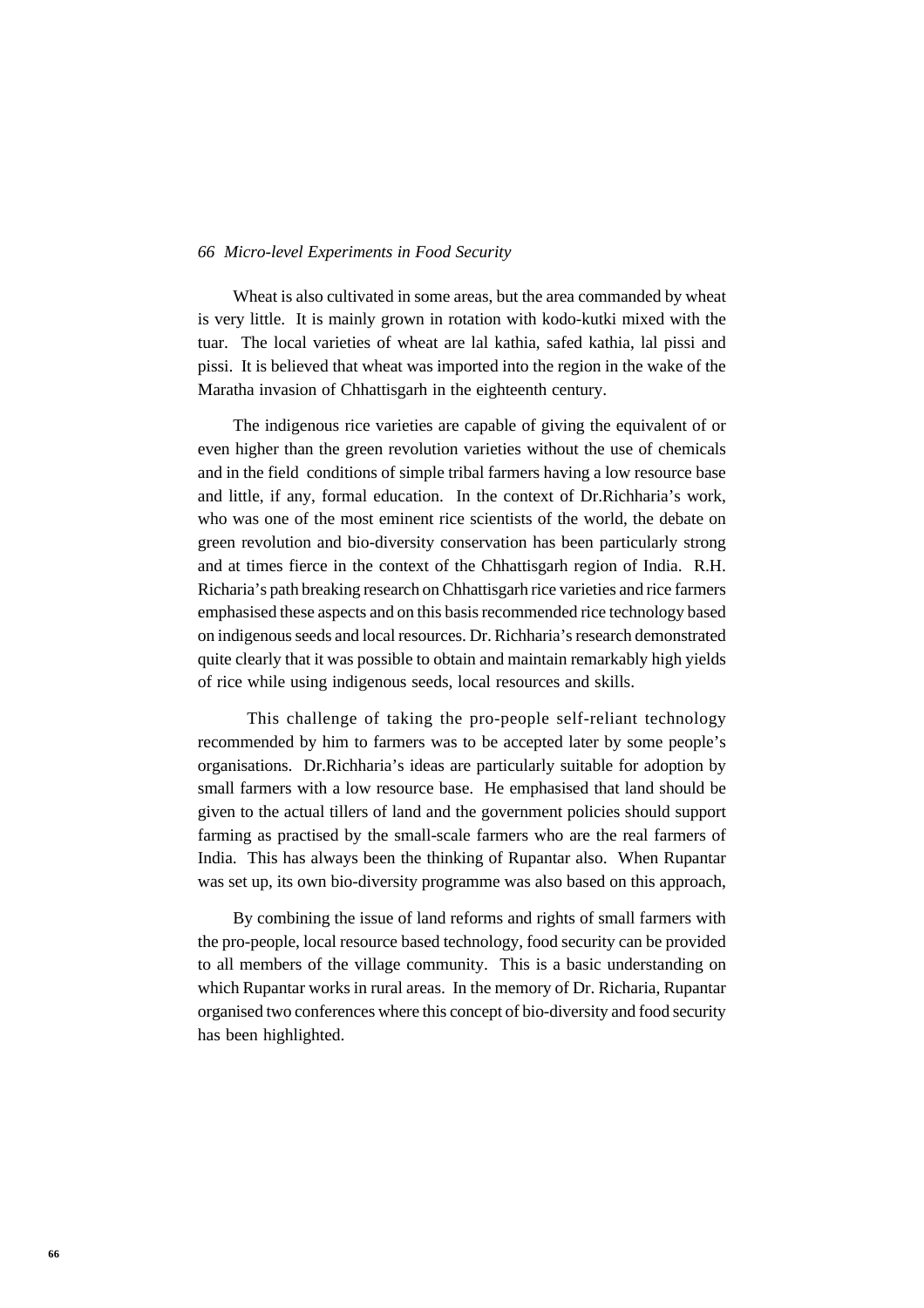#### *67 Rupantar Grain Bank and Food Security Model in Chhattisgarh*

Rupantar first collected and grew nearly 270 varieties of rice on a farm on the outskirts of Raipur. An exhibition of these varieties was prepared. Then these varieties were taken to farmers' fields. Two demonstration plantcum-seed multiplication centres were set up in Nagri Sihawa region. Nearly 270 varieties of rice are being grown here. Emphasis is being placed on growing rice varieties, which can survive well without irrigation in rainfed conditions. By pure line selection, good quality seeds are obtained so that farmers become self-reliant.

Organic farming is emphasised in Rupantar's work with farmers. Farmers are encouraged to avoid chemical pesticides to keep their dependence on chemical fertilisers as low as possible.

Clonal propagation technology is also stressed, to increase the availability of good quality seeds particularly at the time of shortages such as drought and floods. It is hoped that it will also prove useful in increasing yields and obtaining disease resistance.

Women's groups have already been organised in Nagri-Sihawa and they have been encouraged to play a very active role in seed multiplication work. Efforts are being made to identify those youth who have a special interest in rice varieties or varieties of other crops and mobilising them for this work. Efforts are being made to contact some former associates of Dr.Richaria and involve them in bio-diversity work of Rupantar.

Rupantar also places emphasis on telling farmers about the latest debates and controversies about the patent law and WTO agreements. As farmers have to stand to oppose the efforts, to take away the time-honoured rights of farmers, it is important that they should have access to information regarding these international trends. At present two seed cooperatives are in the process of formation in different areas in Dhamtari district.

In brief, Rupantar tried to create conditions in which several peasant communities remain committed to organic farming based on indigenous seeds, and to their rights over these seeds, while opposing all efforts to impose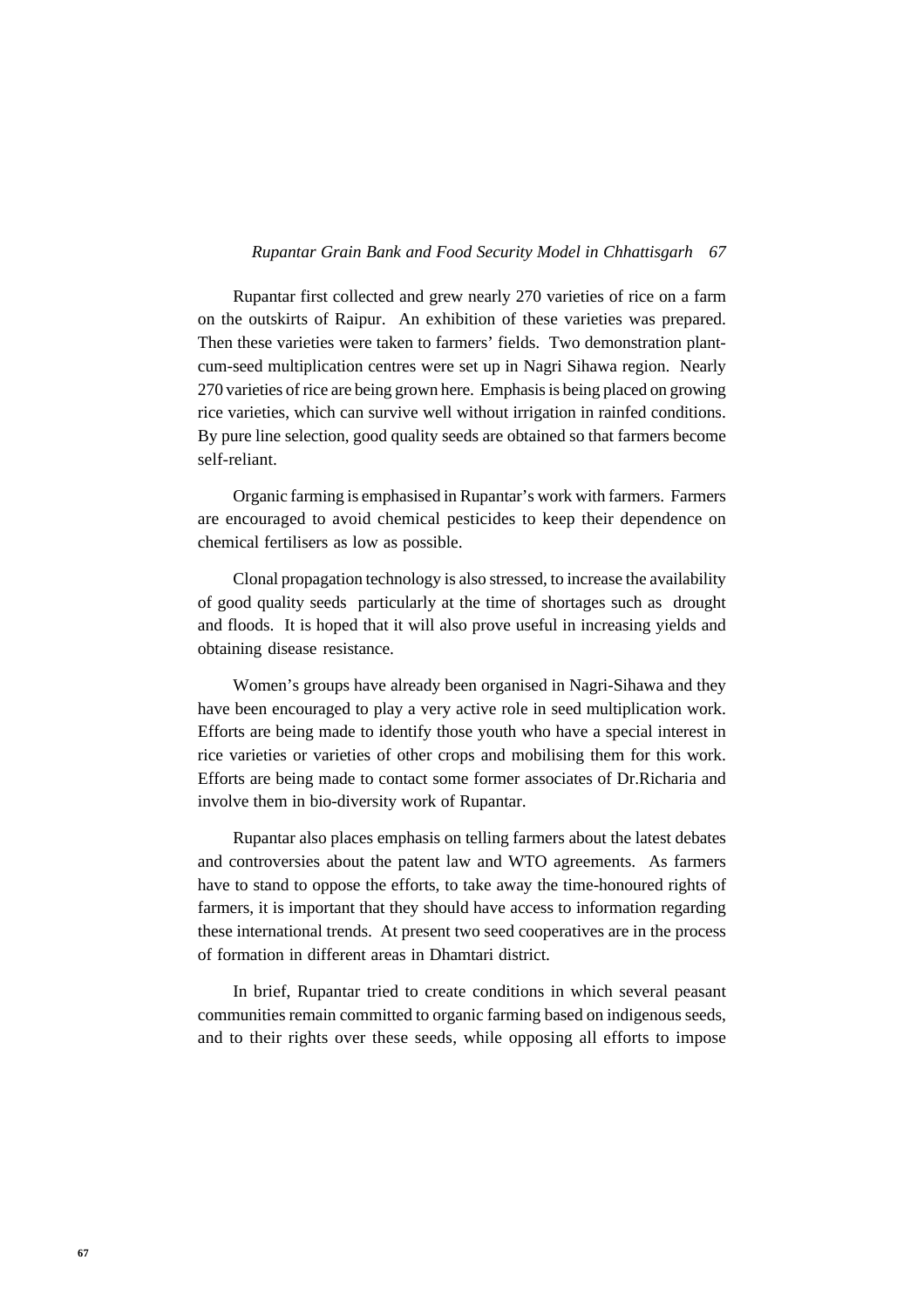dependence increasing technologies on them. The existence of such communities is very important in view of the increasing threats to all selfreliant agriculture at the international level. The concept of food security has in recent years given way to the concept of food sovereignty, where the stress is on self-reliance in attaining food security at the local and global levels.

The discussions and the processes led to the formation of a network, Chhattisgarh *Jaiv Suraksha Manch* (bio-diversity security forum) in which Rupantar plays an important part.

Chhattisgarh's bio-diversity heritage has already been mentioned upon, and the logic of a bio-diversity based agricultural programme was established.

Rupantar's strategies on bio-diversity and food security are as follows:

- $\star$  Continue the work in ex-situ, in-situ conservation of rice and dryland crops.
- ★ Gradually effect a shift from ex-situ to in-situ conservation in the withdrawal phase of the programme.
- $\star$  Continue advocacy efforts in connection with bio-diversity preservation, community bio-diversity registry and dysfunctional aspects of world food trade regimes. Link up this aspect with national food security issues and the national food rights campaign.
- ★ Seed exchange and production systems under people's control. Women's groups have already been organised in Nagri Sihawa and they have been encouraged to play a very active role in seed multiplication work.
- ★ Seek and promote people-friendly technological alternatives in agriculture like clonal propagation technology, organic agriculture, biofertiliser and pesticide options. Rupantar is actively in contact with pioneer institutions in this regard, like the soil sciences department of the IGKVV and the Centre for Science for the village, and the Central Institute of Integrated Pest Management.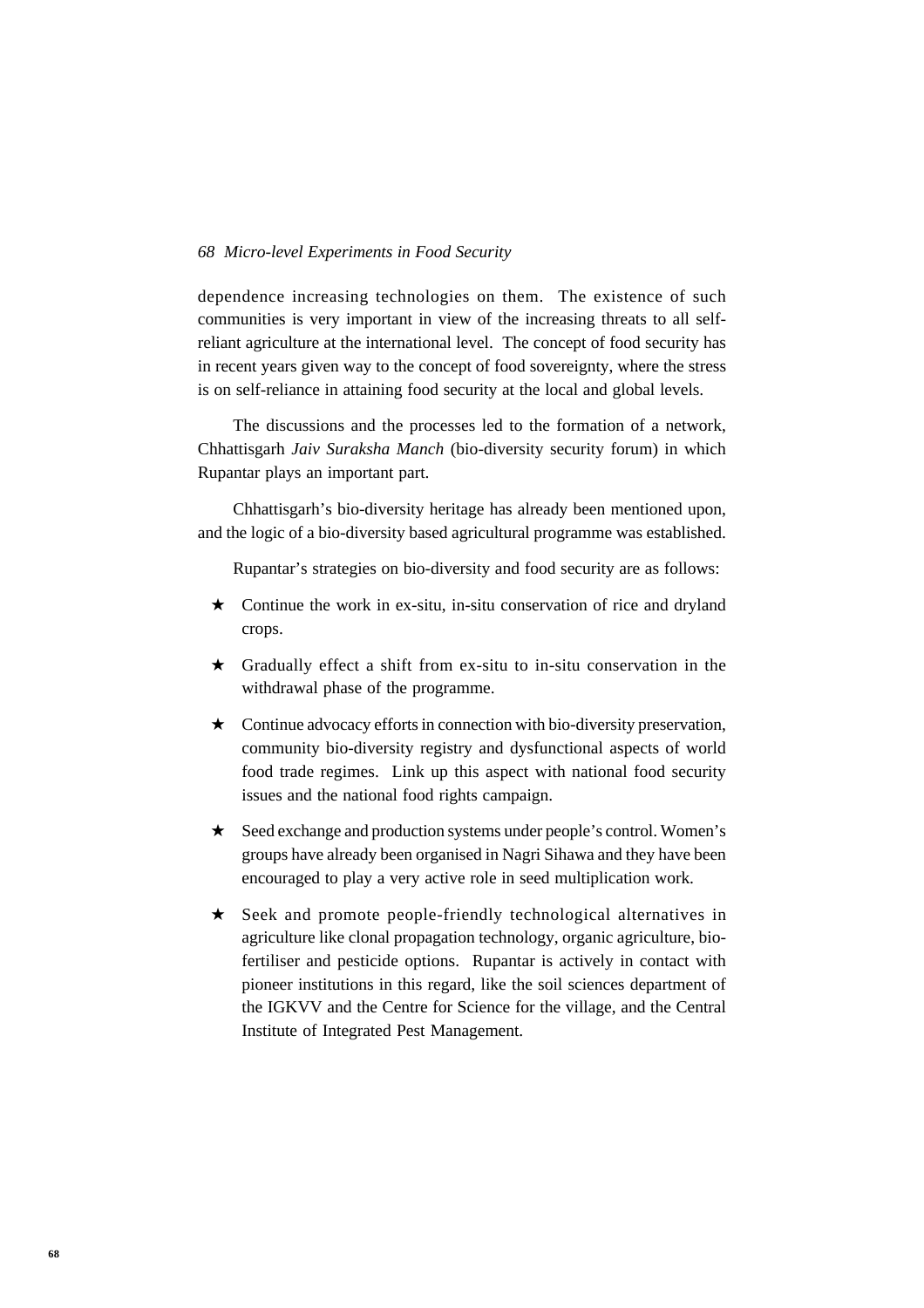#### *69 Rupantar Grain Bank and Food Security Model in Chhattisgarh*

#### **Traditional Food Security System -***Charjaniha*

*Charjaniha* is a collective village community structure with grains (preferably rice) and money. There are little variations in the structure in three areas (i.e. Nagri, Khairagarh, Jashpur). They are called by different names like - Dhaan Gola, *Charjaniha*, Ramkoti. The beginning of this traditional structure is said differently in different villages. Eldest members of the community also say that this tradition was prevailing before their generation also. Thus, this is a many generation old tradition. The structure has broken many times and again has been rebuilt by communities. Many of the people connected the beginning of *Charjaniha* (the comparatively new episodes) to the drought or other hunger situation. In most of the cases it emerged through community initiative only, while in others some well-off farmer or landlord also initiated such actions. The normal process of the building up *Charjaniha* has been individual contributions by farmers (grains) into collection. After setting certain norms these collected grains were borrowed by needful group members. The member will return the grain after the period fixed by the group with additional money or grain as interest as per rate fixed by the group. Through this process the quantity of the grain and amount increases and capacity of the *Charjaniha* is increased. Community members also take up certain other activities to strengthen the *Charjaniha*. Like in some cases groups take up collective farming activity, the output is added to the *Charjaniha*, in some cases they contribute certain part of their monetary income through certain government employment programmes. The period fixed to return the grain varied from six months to one year normally. The interest rate varied from 2 to 15 per cent annually.

People have many experiences of failure of the *Charjaniha* and breaking of the process in the past. Many of such failures took place because of a loss of confidence among the group members. Lack of transparent process, lack of involvement of all the members in decision-making process and gap in regular communication were some of the reasons for loss of confidence. Many times some members' malfunctioning also resulted into breaking up of the group. In Taalpara village in Nagri project area people talked about their *Charjaniha*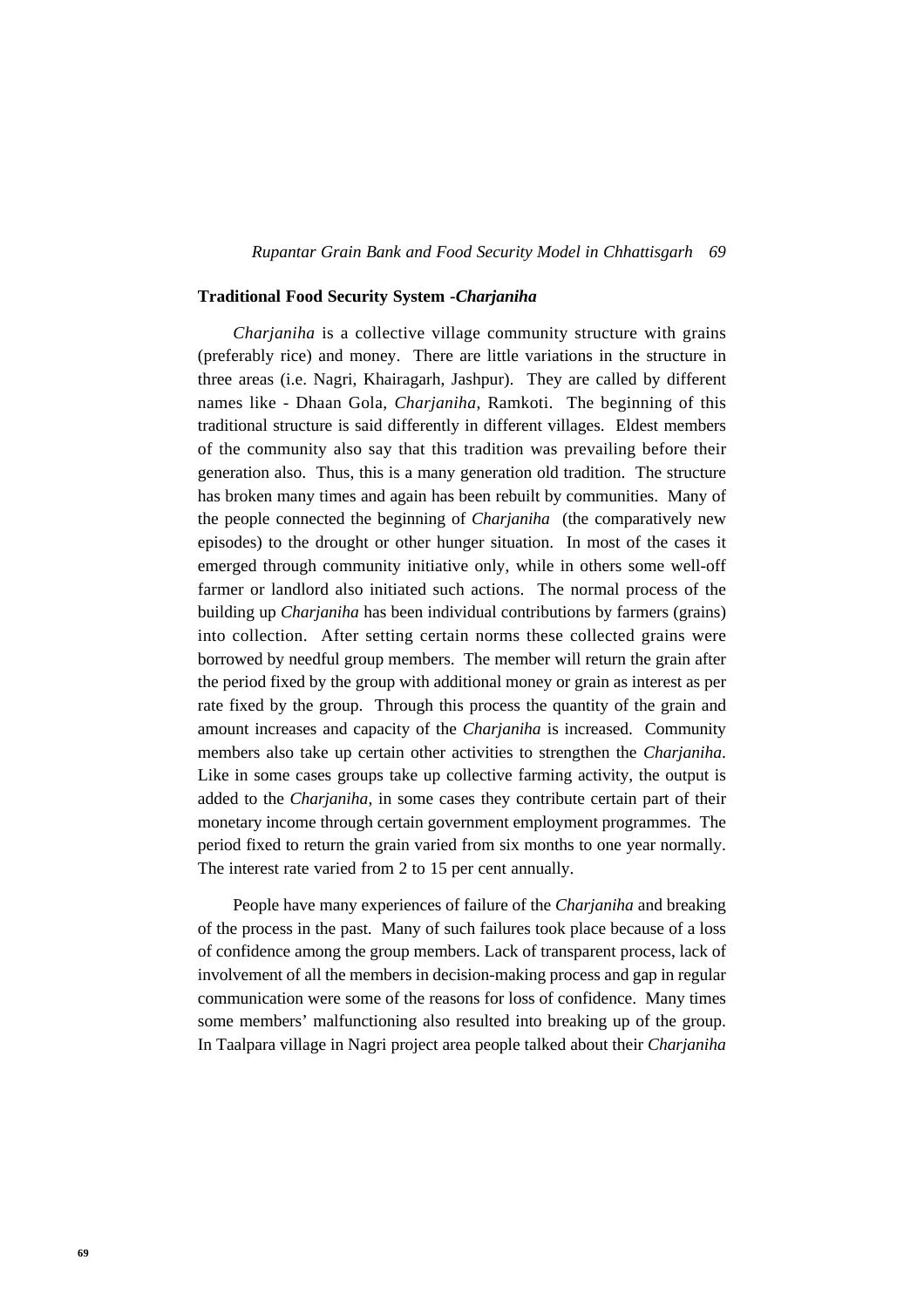initiated after 1975-76 drought in the area. People decided to start *Charjaniha* in 1977 to secure their food during crisis time. People took part and contributed overwhelmingly in the *Charjaniha*. The capacity of *Charjaniha* reached up to 800 quintals of rice. It was running very effectively to secure food for all the families throughout the year. But after some time some of the people started, not repaying the grain taken by them. Since the group couldn't handle such misappropriation, in a few years the whole effort was failed and the group broke away. This village community has again taken initiative through the intervention of Rupantar.

## **Key Activities of Charjaniha System**

*a. Seed Exchange System :* Agriculture is a very important means of sustenance and food security of poor people. Seed is the first and most crucial aspect of the agriculture. Ensured availability of seeds to farmers has always been a concern of the farmers to be able to do cultivation. The resource-poor farmers can afford minimal or no external input in agriculture. Farmers have a traditional practice of seed exchange to ensure availability of desired seeds. In this traditional system, farmers exchange seed with other farmers at equal value. If a farmer needs a particular variety of paddy seed, which is with another farmer, he will give seed of some other variety and take the desired variety for sowing in his field. This system is very crucial in low external input in un-irrigated agricultural conditions. The farmers among themselves still do not buy or sell seeds, there is no monetary term involved in this process. This system also suffered to some extent as some farmers buy seeds from market at a high price. So the exchange value has now been disturbed.

*b. Nature based/ common property resources based :* Uncultivated foods have traditionally been used for food security by people. People accepted the gift of nature and acquired knowledge about collection, regeneration and preparation of these uncultivated food resources. People integrated these uncultivated food resources into their food system. The local food system that is based on a combination of locally produced foods and naturally grown uncultivated food is a system under access and control of local people. Thus, the uncultivated foods are very important components of local food system,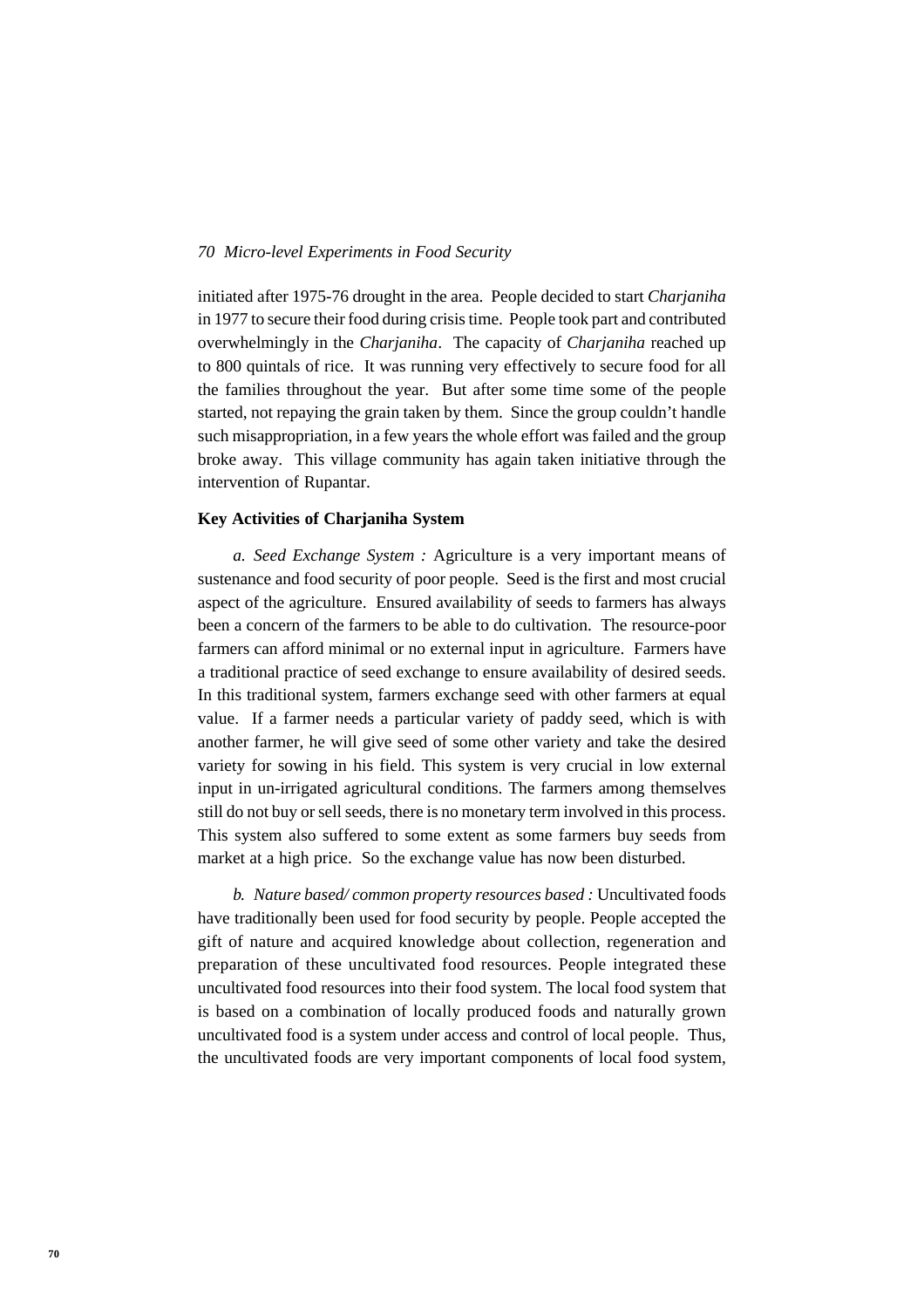#### *71 Rupantar Grain Bank and Food Security Model in Chhattisgarh*

the system on which the food security of local people depends very much. The uncultivated foods are an important source of nutritional security to people.

The community regulation regarding the use and maintenance of these uncultivated resources is not visible these days. May be due to availability in abundance in the past was the reason for that. In present situation considering the importance of uncultivated foods in food security of the people, there is an urgent need to work towards a process of collective community regulations regarding the use and maintenance of these resources. The uncultivated foods are found in the private lands also, but the majority of them are found in common lands. Thus, this is a kind of product from common property resource. The resource needs a serious intervention towards continued and sustainable use and management.

It is not possible to have a discussion on the bio-diversity in food resources without referring to the many kinds of uncultivated foods used in Chhattisgarh. These include many kinds of roots and tubers (*jimi kanda, keu kanda karu kanda chind kanda* to name a few), many kinds of greens, and the many seasonal edible mushrooms. There is a large range of leaves, tree leaves, bush and shrub leaves, that are eaten here as *bhaji*s. Some of these like the *tinpania* and *chanori* bhajis grow naturally in the rice fields after the rice harvest. As a matter of fact, the distinction between what is a *bhaji* and what is a weed is a product of the culture of bio-diversity prevalent in Chhattisgarh. These foods lend richness to the diet and in times of drought and food scarcity, it is these food resources that have sustained generations of the people of Chhattisgarh.

*c. Emergency/ tiding over foods (food eaten at the time of crisis) :* There are certain plant parts eaten particularly at the time of crisis of hunger. Some are eaten raw while some are cooked. Knowledge about these resources is only with elder members of the community. Elder people have the knowledge because they have used these resources during crisis in the past. The collection and preparation of these food resources is very complex. The knowledge about these resources is being documented and disseminated among the younger generation.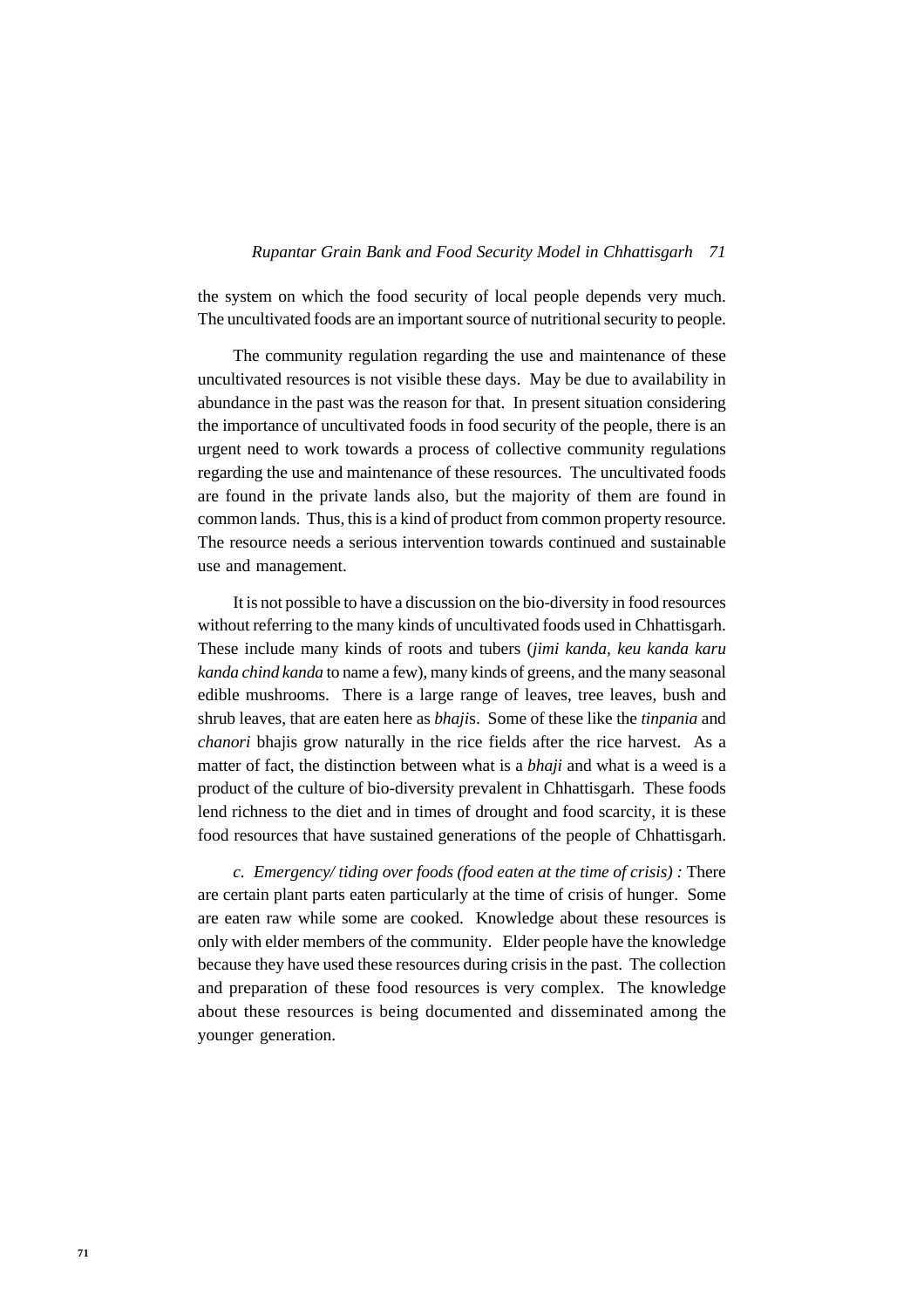*d. Role of women in Food Security :* In each and every aspect of crop production, preservation and storage women were involved. In certain parts of the State like Abhjhmar and Sihawa, women are also known to use the plough, a function that is tabooed and prohibited for them in almost all other parts of the country. Apart from crop weeding, maturing, harvesting, women are the leading players in all post-harvest and storage operations. Women also play a major role in the collection and processing of many kinds of uncultivated foods found in Chhattisgarh. Many of these foods are collections from the forest, and women use them for maintaining household food security and nutrition needs outside the market system. That is, Rupantar promotes women involvement in food security in a great way.

Women are the primary gatherers of all uncultivated foods, and inheritors of an ancient knowledge system about food bio-diversity. They are also the gardeners and herbalists with primary knowledge and responsibility for maintaining the home gardens, the *baris/bakhris*. Again it is the women who take the produce to the primary markets and barter or trade in the items related to primary food needs. Agricultural scientists would do well if they attempted to learn from women about their existing knowledge of seed technologies, preferences, and even breeding experiences and procedures.

Women are also the keepers of the seeds. As stated above, women are responsible for all post-harvest operations. An important aspect of these is the preservation of the seeds of bio-diversity. In traditional Chhattisgarh, the crop to be harvested as seed is identified in the field of standing crop, and women take special care while reaping these. A wide variety of seed storage structures are used in subsequent stages, and the exact storage structure used for seed depends on the length of time the seed is to be stored away, the moisture content, and other factors. Some seeds like rice and stored in bamboo *dholgi* (or *dhongi)* are thatched and sealed with cow dung, and kept away. These can last for up to three years. Other seeds like the minor millet seeds or vegetable seeds are stored in Sal leaf containers, and often hung up in the kitchen above a wood fire, so that the smoke can act as a pesticide and preservative. The extremely complex knowledge of seed storage and preservation including its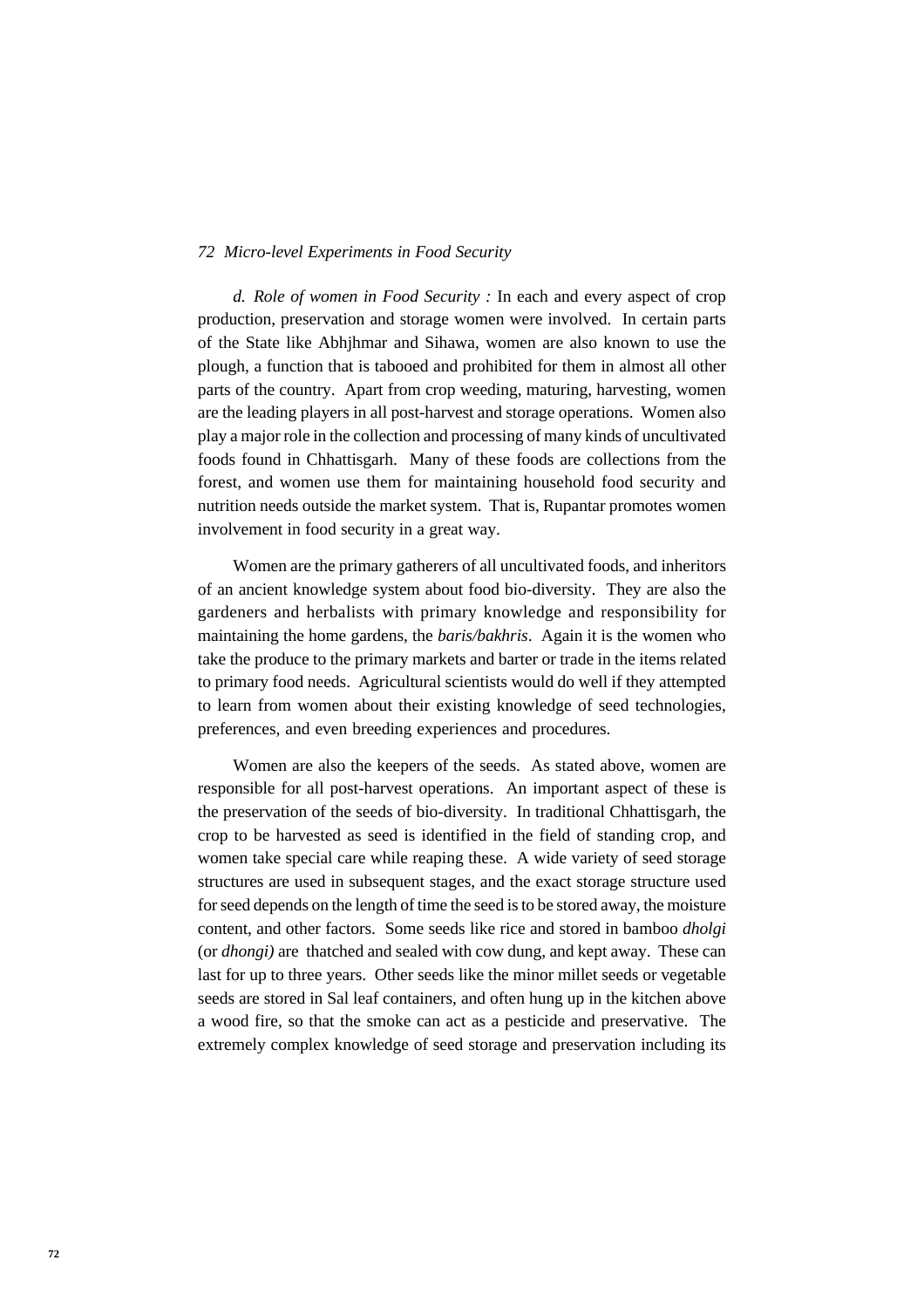technical aspects is in the hands of the women. Formation of women groups has been emphasised in rural areas. The gender sensitivity is also emphasised in all programmes of Rupantar, particularly in agriculture women have a greater role to play.

## **Grain Bank Activity in the Study Area –Sample Study**

The functioning of the grain bank activity in the study villages has been discussed in the following paragraphs and Tables.

| Item (No.)                 | Kekrakholi | Raiyatwari | Kasarwahi      |
|----------------------------|------------|------------|----------------|
| Total households           | 51         | 35         | 64             |
| Total population           | 278        | 243        | 312            |
| Antyodaya Annapurna Scheme | 7          | 2          | $\overline{4}$ |
| Registered under BPL       | 30         | 12         | 41             |
| Registered under APL       | 10         | 10         | 12             |
| Gond Tribe                 | 51         |            | 58             |
| No records of ration card  | 4          | 11         | 7              |

**Table 25 : Profile of Villages**

In the village Kekrakholi, entire population belongs to gond tribe. The villagers were displaced earlier by the construction of dams in the nearby area. They settled in Kekrakholi after their fields were submerged in dam water in the year 1976. Out of 51 households, 50 were under the BPL. That is, 58.81 per cent people are under BPL in the village Kekraholi whereas 34.28 and 64.06 per cent of people are under BPL in Raiyatwari and Kasarwahi villages.

## **Kekrakholi**

The history of *Charjaniha* (grain bank) starts from the time the village was settled in 1976. In the beginning, villagers were doing collective farming. All the harvest were kept as one pool. After eight years land was distributed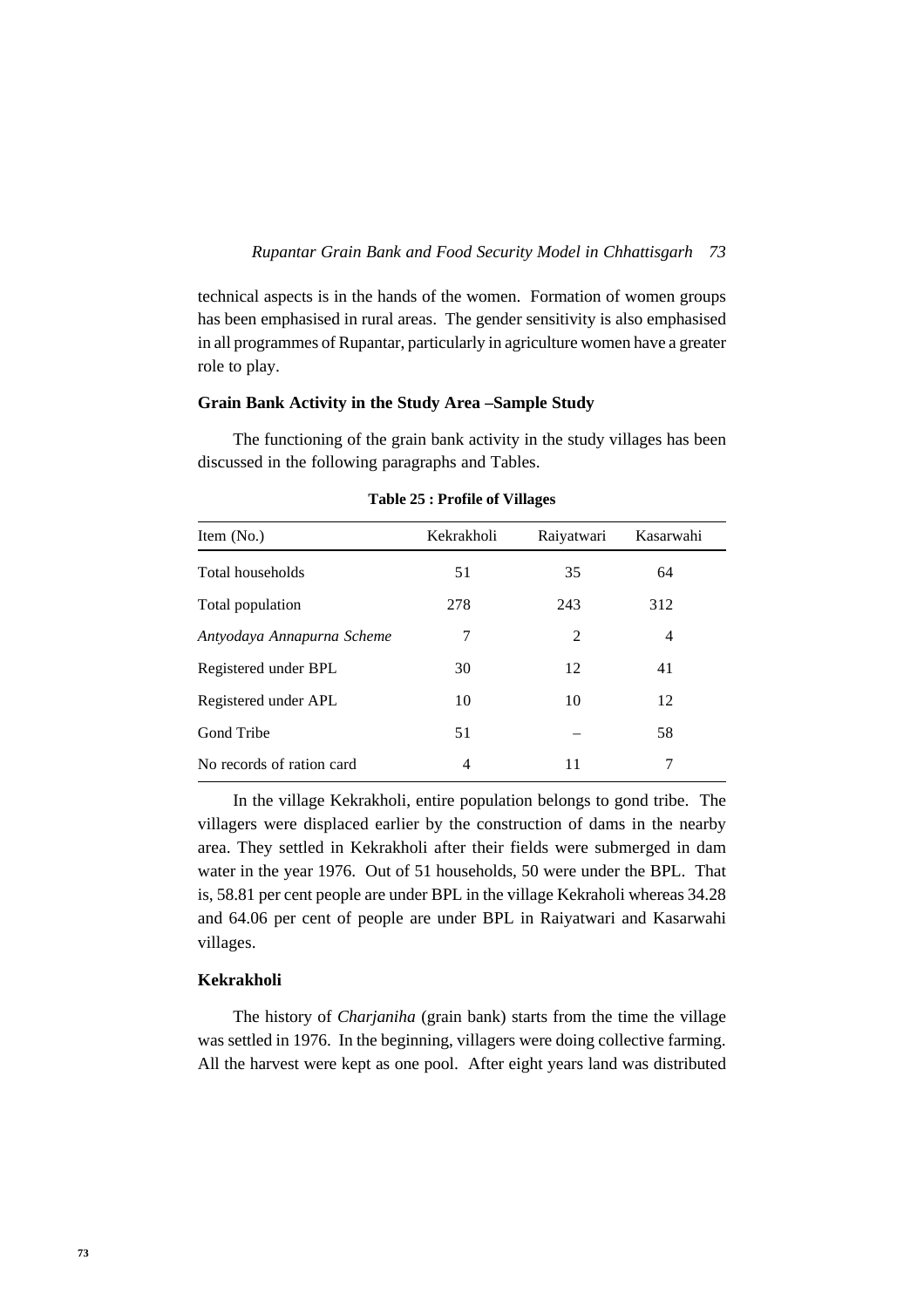to individuals equally, around five acres each family. After this they started farming at household level. The grain whichever was remaining in collective pool at the time of distribution of land was kept in collective ownership which was the start of the village *Charjaniha*. Villagers were using this grain stock when needed.

In the year 2000 the community had a collection of 1800 kg of rice. Rupantar contributed 3000 kg to village *Charjaniha*. Thus, the collection became 4800 kg. The incremental of foodgrains as a result of recycling and also contribution of foodgrains to *Charjaniha* every year resulted in an accumulation of 8340 kg of foodgrains at the time of study. The *Charjaniha* is being maintained by villagers themselves. All the 51 families are members in the *Charjaniha*. The activities of the *Charjaniha* are, to distribute the collected grain among members equally during the month of August (Knwar), as this is the most critical period from food security point of view. The *Charjaniha* also started procurement from village. The *Charjaniha* procures grains from villages by whatever amount they have, in this way they started procuring grains slowly. It is slow because they are doing it with whatever money they are able to collect. In this way they are increasing the capacity of the grain bank, also they are protecting themselves from the vagaries of the open market. They procure the grain at a rate fixed by themselves, while they get the grain at the time of need without money as loan, which they can pay next year in kind.

The village also has seed bank. Different indigenous rice seeds are kept in the seed bank. The seeds were given by Rupantar in the year 1999. Farmers, who need seed take from the *Charjaniha* and return it back to *Charjaniha* in the next year.

At present the village *Charjaniha* has a collection of 8340 kg of rice and 1080 kg of seed.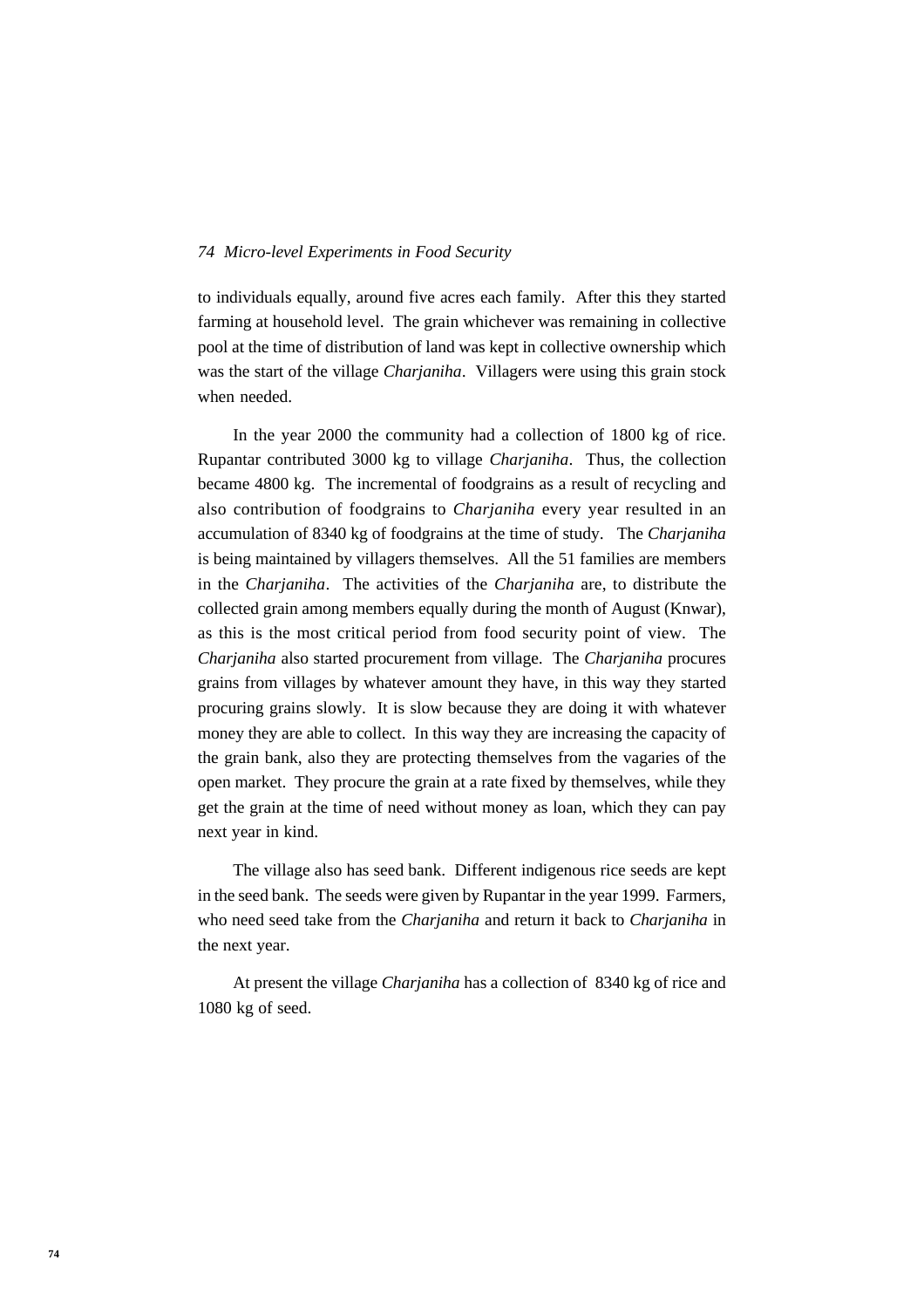#### *75 Rupantar Grain Bank and Food Security Model in Chhattisgarh*

## **Raiyatwari**

*Charjaniha* is being maintained by women. It started in 2000. Earlier, they had grain bank in the past, but it was disorganised, again organised in the year 2000. The grain bank started with a support to *Charjaniha* by Rupantar in the year 2000 with a community contribution of foodgrains of 1200 kg and the Rupantar's contribution of foodgrains was around 1700 kg. At present the *Charjaniha* has a collection of 2900 kg of rice and 500 kg of seed.

*Charjaniha* is in involved in distribution of grain to members during the shortage i.e. August and during family celebrations. Procurement of rice increased from the village according to the purchasing capacity of the *Charjaniha*, Rupantar was also involved in maintenance of seed bank in the village.

## **Kasarwahi**

Rupantar's intervention started in the year 2000. The community had a stock of 1560 kg of rice. The contribution of Rupantar to *Charjaniha* was 1920 kg. The incremental addition of foodgrains as a result of recycling and every year's contribution to *Charjaniha* resulted in an accumulation of 6300 kg at the time of study. The *Charjaniha* also collected 960 kg of seed of indigenous rice for the seed bank.

The *Charjaniha* is involved in distribution of grain to members during the shortage i.e. August and during family celebrations. Procurement of rice from village is according to the purchasing capacity of the *Charjaniha*.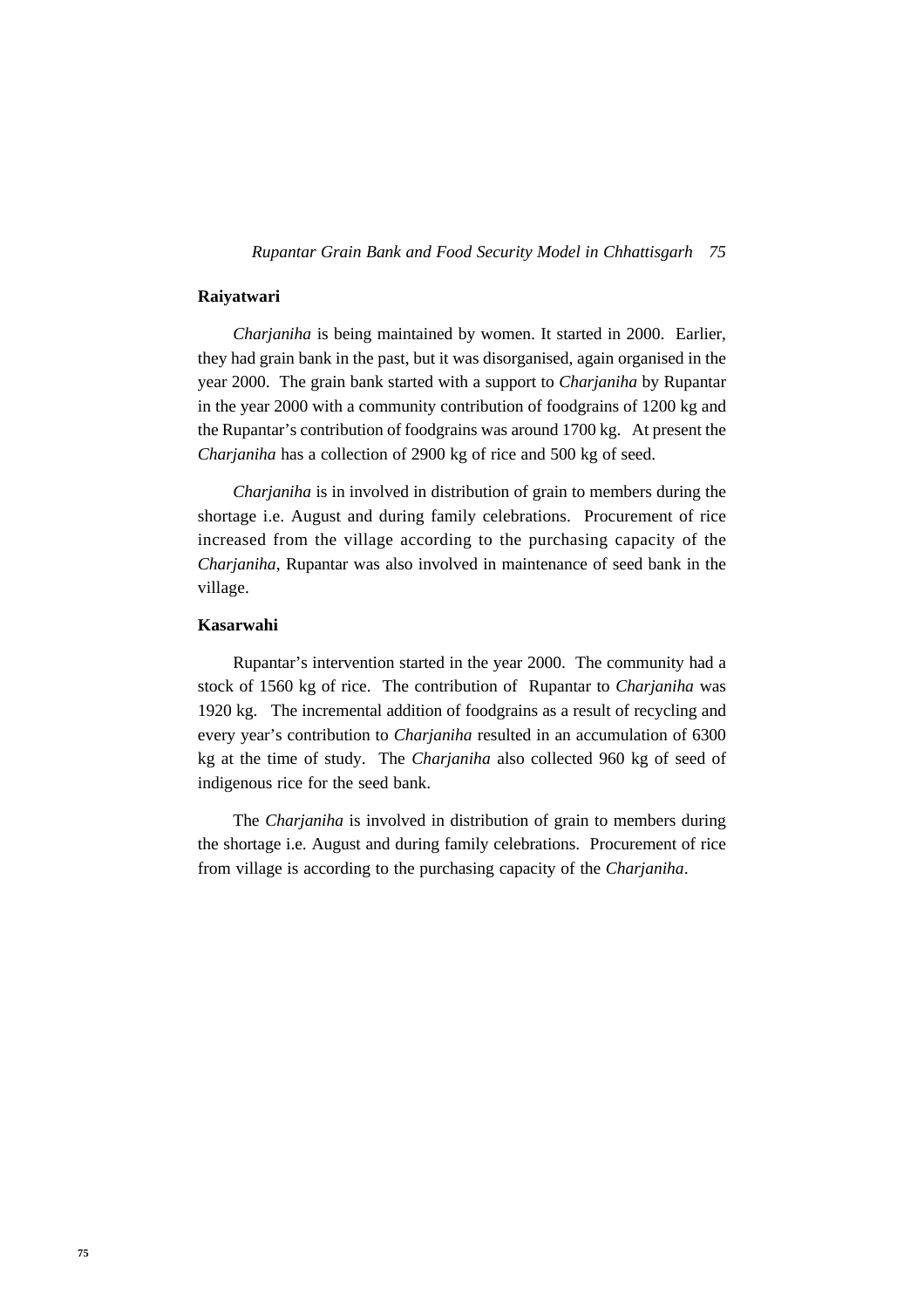| Name of     | Total No. of | Total      | Community    | Repantar     | Total food   |
|-------------|--------------|------------|--------------|--------------|--------------|
| the village | Households   | Population | collection   | contribution | collection   |
|             |              |            | contribution | of food-     | (in kg)      |
|             |              |            | of foodgrain | grains       |              |
|             |              |            | (in kg)      | (in kg)      |              |
| Kekharkoli  | 51           | 278        | 1800         | 3000         | 4800         |
|             |              |            |              |              | increased to |
|             |              |            |              |              | 8340         |
| Raiyatwari  | 35           | 243        | 1200         | 1700         | 2900         |
| Kesarwahi   | 64           | 312        | 1560         | 1920         | 3438         |
|             |              |            |              |              | increased to |
|             |              |            |              |              | 6300         |
|             |              |            |              |              |              |

**Table 26 : Charjaniha Grain Bank System in the Study Villages**

| Table 27 : Availability of Foodgrains in Charjahnia |                                                   |       |                                         |                                            |                                            |
|-----------------------------------------------------|---------------------------------------------------|-------|-----------------------------------------|--------------------------------------------|--------------------------------------------|
| Name of<br>the village                              | Total No. of<br>Households Population family size | Total | Average                                 | Availability<br>of food per<br>family (kg) | Availability<br>of food per<br>capita (kg) |
| Kekharkoli                                          | 51                                                | 278   | 4.5                                     | 163                                        | 30                                         |
| Raiyatwari                                          | 35                                                | 243   | 6.9                                     | 82.8                                       | 11.9                                       |
| Kesarwahi                                           | 64                                                | 312   | 4.8                                     | 98.4                                       | 20.1                                       |
|                                                     |                                                   |       | Table 28 : Seed bank collection (in kg) |                                            |                                            |
|                                                     | Name of the village.                              |       |                                         | Paddy seeds                                |                                            |
|                                                     | Kekharkoli                                        |       |                                         | 1080                                       |                                            |
|                                                     | Raiyatwari                                        |       |                                         | 500                                        |                                            |
|                                                     | Kesarwahi                                         |       |                                         | 960                                        |                                            |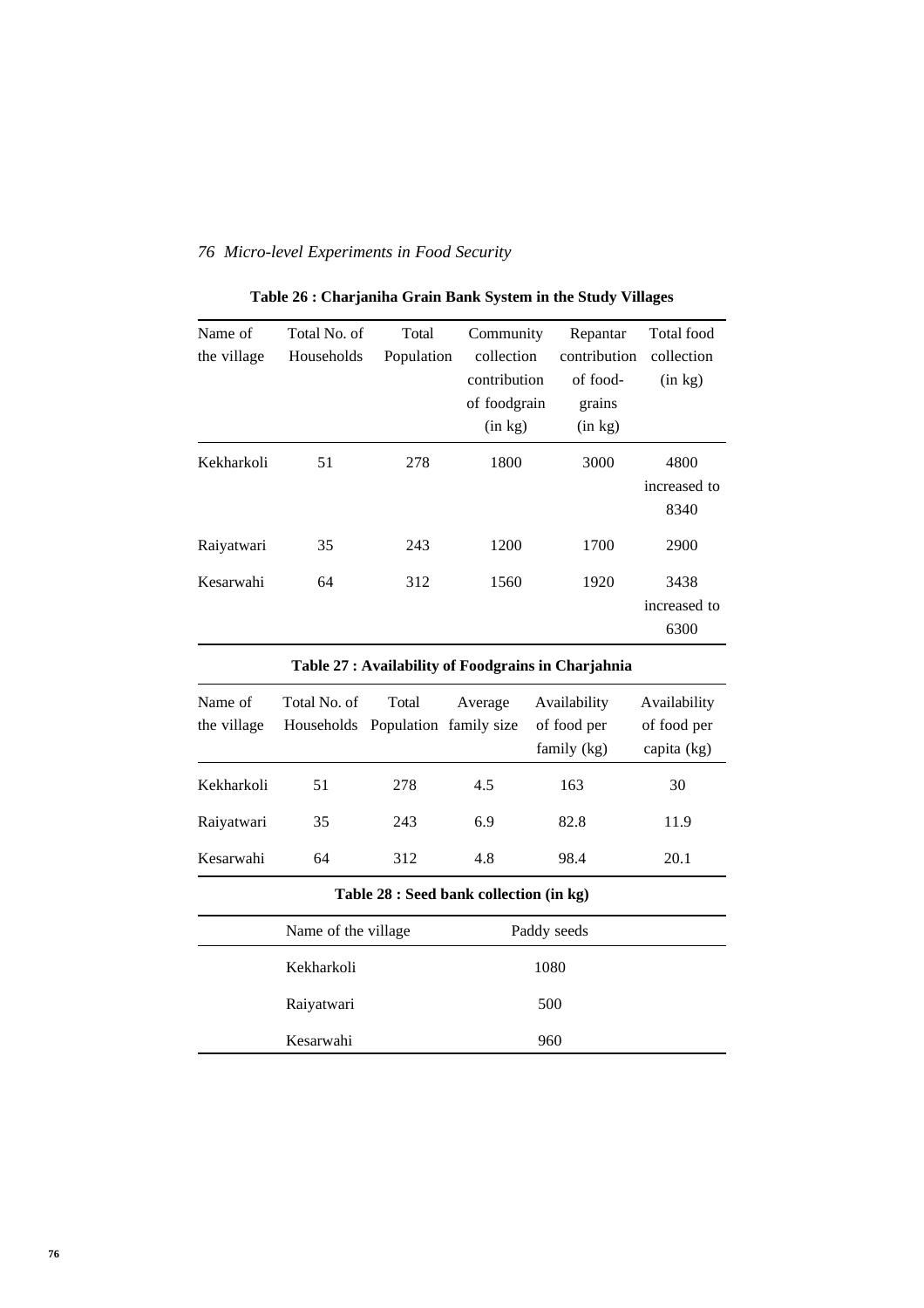#### *77 Rupantar Grain Bank and Food Security Model in Chhattisgarh*

The above Tables give a picture of functioning of the grain bank and seed bank in the study villages. The average size of the family of all the three villages together is 5.5 members. The average availability of foodgrains is 30 kg per capita in Kekharkoli village, 11.9 kg in Raiyatwari and 20.1 kg in Kesarwahi. The household foodgrain availability of rice is 163 kg in Kekharkoli, 82.8 kg in Raiyatwari and 84.4 kg in Kesawahi. The villagers are happy about their *Charjaniha* system as they need not approach moneylender in difficult times for borrowing for food. This grain bank acts as safety-net for the people in the villages. Besides, the villagers have stored indigenous seed for sowing purposes in agricultural seasons. They need not wait for outside market for supply of seeds for sowing purposes in their fields. The grain bank functions very smoothly without any problems. If any conflict arises these are solved peacefully in the village meetings. All these villages have common storage place either built by them or with the assistance of Rupantar. The distribution of food and seed has been very much fair in the village. The borrowers pay very promptly within a year without fail. A person is usually selected to maintain the record on foodgrain activities which is absolutely transparent. All the decisions regarding the grain bank are taken in the Gram Sabha of the village. They can also reduce and increase the rate of interest regarding the grain bank. Rupantar helps the village committee about account and record keeping. Similarly, the seed bank is also functioning in a transparent manner in the village.

The tribals in our study villages have various sources of livelihood to fall upon their food security needs. Tribals depend upon the forest apart from their own lands for uncultivated foods. The following Table depicts about their food security arrangement throughout the year. Majority among the respondents mentioned that *Charjaniha*, forest, wage labour, PDS and from their own land constitute major sources of their food (Table 29). The Table indicates also that throughout the year apart from other sources, they largely depend on the *Charjaniha* system in the critical months when there is food shortage for them. The community food security system is functioning well, benefiting the community as a whole. In these villages, the Rupantar intervenes to increase their capacity in production and to provide storage facility for the grains apart from contributing 20-30 quintals of grain for operation of *Charjaniha* system.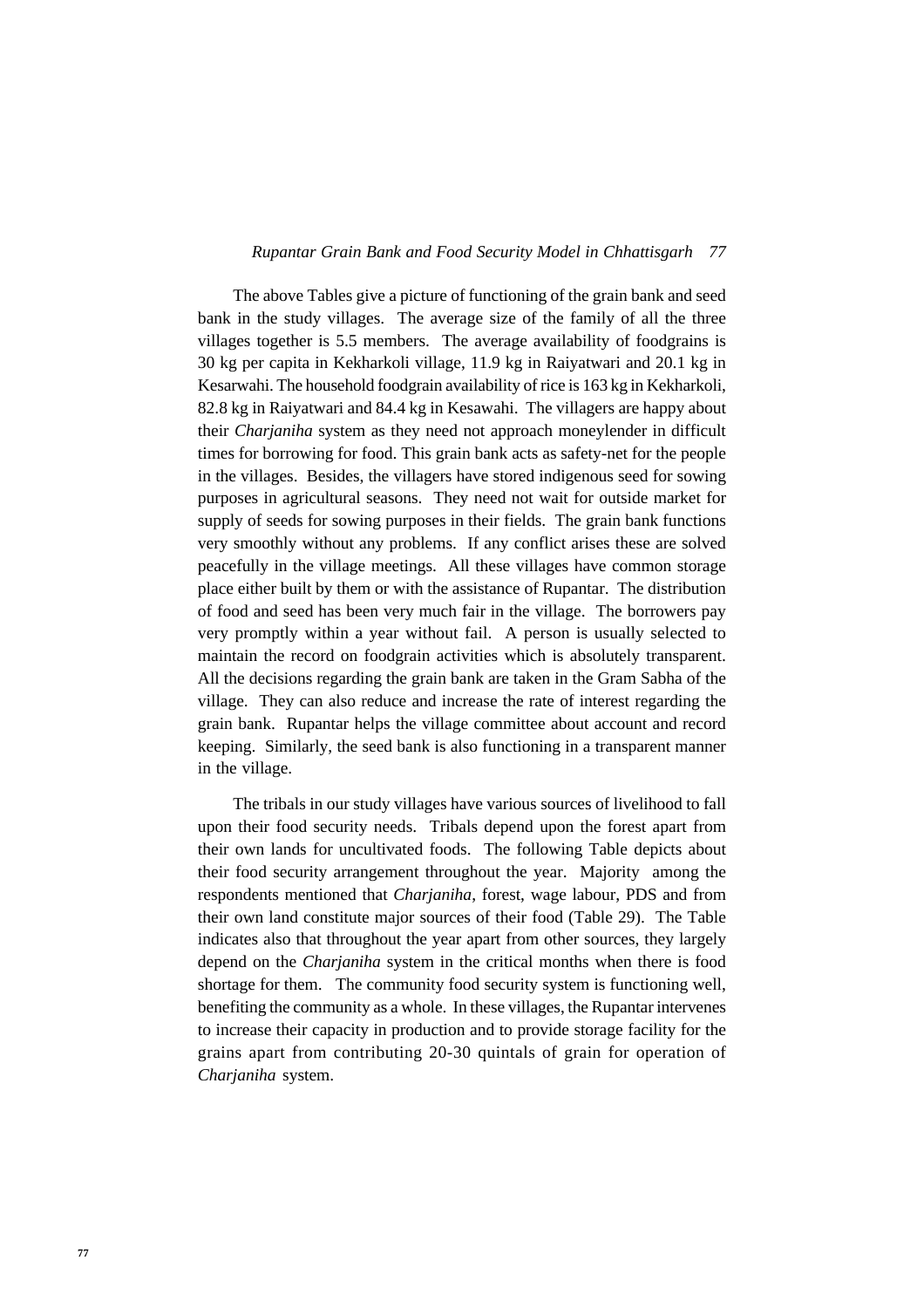| <b>Response Category</b>                             | No. of Households | Percentage |  |
|------------------------------------------------------|-------------------|------------|--|
| Charjaniha & forest                                  | 10                | 13.3       |  |
| Forest & wage labour                                 | 12                | 16.0       |  |
| Forest & loan                                        | 10                | 13.3       |  |
| <i>Charjaniha</i> , own land and loan from villagers | 14                | 18.6       |  |
| Charjaniha & wages                                   | 8                 | 10.6       |  |
| <i>Charjaniha</i> , market and PDS                   | 8                 | 10.6       |  |
| Wages, loan and exchange                             | 8                 | 10.6       |  |
| Moneylenders                                         | 5                 | 6.6        |  |
| Total                                                | 75                | 100        |  |

#### **Table 29 : Food Security Sources in the Study Village**

A majority of the households, 52 per cent, mentioned that with the existing the system they are able to meet the required food needs throughout the year.

Besides the above arrangement, an overwhelming majority (97 per cent) desired that the PDS should continue to further strengthen their food security needs. They do not want that PDS facility should be withdrawn because they get rice, kerosene and sugar in cheaper rate but they are not satisfied with the present functioning of PDS. They face locational disadvantage as the fair price shops are located 10-15 kms away. As a result, they are not able to lift the quota, that is why the community based PDS should be encouraged in their villages (Table 30).

**Table 30 : If PDS is Withdrawn, Can You Make Your Own Arrangements for Food Security**

| Item           | No. of Households | Percentage |  |
|----------------|-------------------|------------|--|
| Yes            | 12                | 16         |  |
| N <sub>0</sub> | 63                | 84         |  |
| Total          | 75                | 100        |  |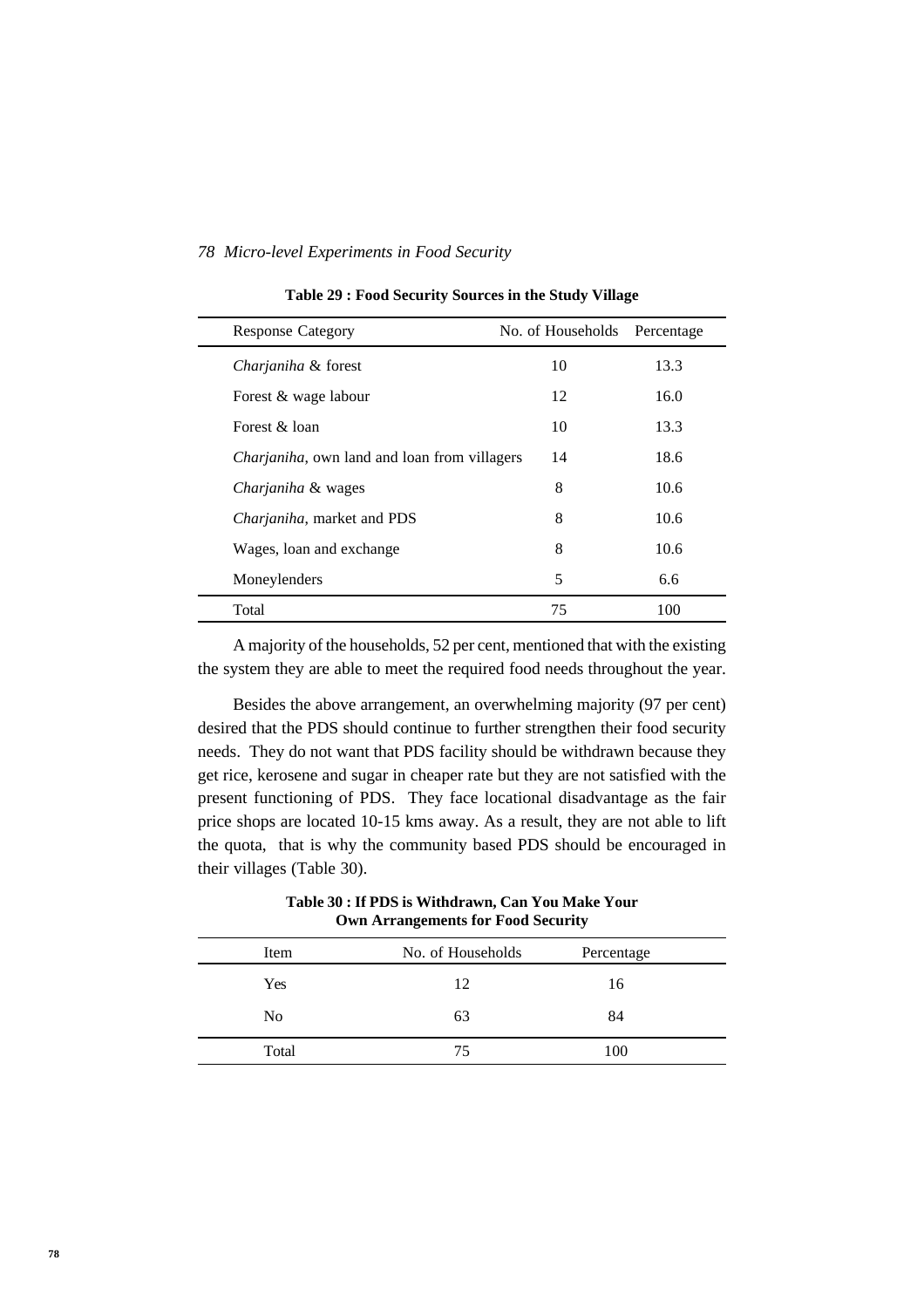#### *79 Rupantar Grain Bank and Food Security Model in Chhattisgarh*

The respondents were asked to indicate what kind of benefit they derived out of *Charjaniha* system of community food security system and the assistance of Rupantar. The respondents overwhelmingly described the benefits they are getting as a result of functioning of *Charjaniha* system and the seed bank. (Table 31).

| <b>Response Category</b>                                            | No. of Households Percentage |            |  |
|---------------------------------------------------------------------|------------------------------|------------|--|
| (1)                                                                 | (2)                          | (3)        |  |
| Great help during two critical months                               |                              |            |  |
| (August & September) meeting the food needs                         | 64                           | 85.3       |  |
| During drought the system is more helpful                           | 67                           | 89.3       |  |
| Not borrowing from moneylenders in<br>scarcity period               | 62                           | 82.7       |  |
| Indigenous rice variety are made<br>available through seed bank for |                              |            |  |
| increasing production                                               | 68                           | 90.7       |  |
| Food consumption has increased                                      | 70                           | 93.3       |  |
| Community storage system of foodgrain                               |                              |            |  |
| created/established                                                 | 75                           | 100        |  |
| System of Charjaniha strengthened                                   | 69                           | 92.0       |  |
| Food available as per the needs of                                  |                              |            |  |
| the family in difficult times                                       | 66                           | 88         |  |
| Taking from the grain bank                                          |                              |            |  |
| and paying back on time                                             | 70                           | 93.3       |  |
| Distribution in foodgrain is                                        |                              |            |  |
| fair from the grain bank                                            | 71                           | 94.7       |  |
|                                                                     |                              | (Contd., ) |  |

**Table 31 : Benefits Derived from Rupantar Experiment as Perceived by the Study Villages**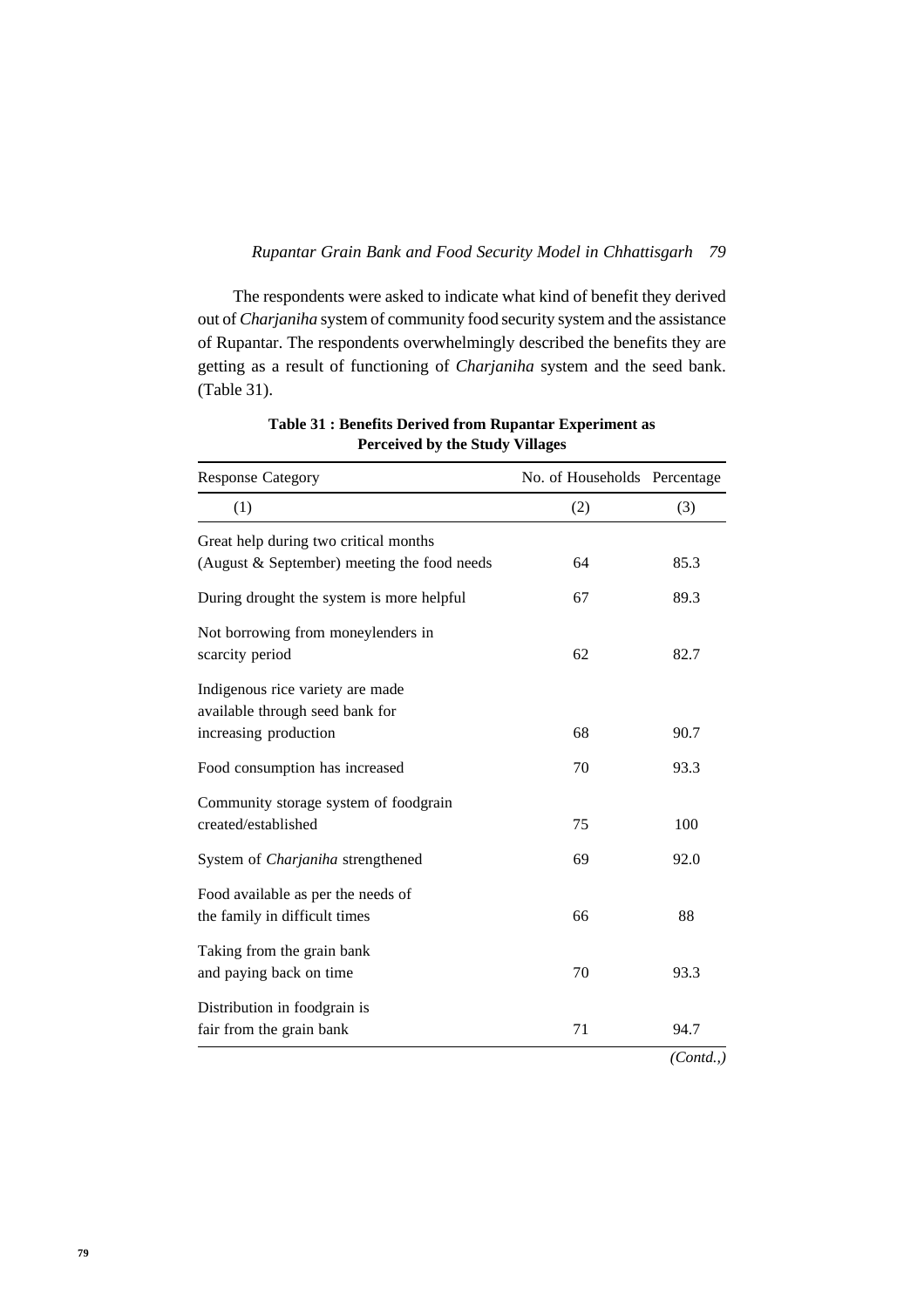| 1.451221.001101.7                                 |     |      |  |  |
|---------------------------------------------------|-----|------|--|--|
| (1)                                               | (2) | (3)  |  |  |
| For borrowing the grain norms have been           |     |      |  |  |
| set up by community in village meeting            | 69  | 92.0 |  |  |
| Records are maintained properly with transparency | 72  | 96.0 |  |  |
| People are involved in decision-making            |     |      |  |  |
| process all the time                              | 73  | 97.3 |  |  |
| Low interest rate decided by the community        | 65  | 86.7 |  |  |
| Having community food security of their own       | 73  | 97.3 |  |  |
| Awareness about health education, bio-diversity,  |     |      |  |  |
| seed bank and food production has increased       | 75  | 100  |  |  |

**Table 3 :** *(Contd.)*

A sustainable food security system includes food production, procurement and distribution system depend on an intermix of cultivated and uncultivated and gathered foods. In case of tribal people of Chhattisgarh, it is not always possible to separate agriculture from food collection that are largely based on the forest. Many of the foods of the tribal people are available in the forest in the form of random seasonal collection, digging, gathering and plucking. The food security system thus existing include a wide bio-diversity of cereals, pulses, oilseeds, indigenous fruits, flowers, vegetables, greens, tubers and mushrooms. That is why Rupantar has given emphasis on food security with bio-diversity as well as on cultivated and uncultivated foods. So far as tribal communities are concerned, sustainable food security system include increasing local production, procurement, sustainable storage of the foodgrains and distribution system like community grain and seed banks. The management of the system is in the hands of the community elders. Though the system is working well, still to make it more sustainable, women' role should be encouraged in community food security and grain bank systems. The traditional system was getting disorganised in the tribal community due to several factors. As a result of Rupantar's intervention, the traditional *Charjaniha* food security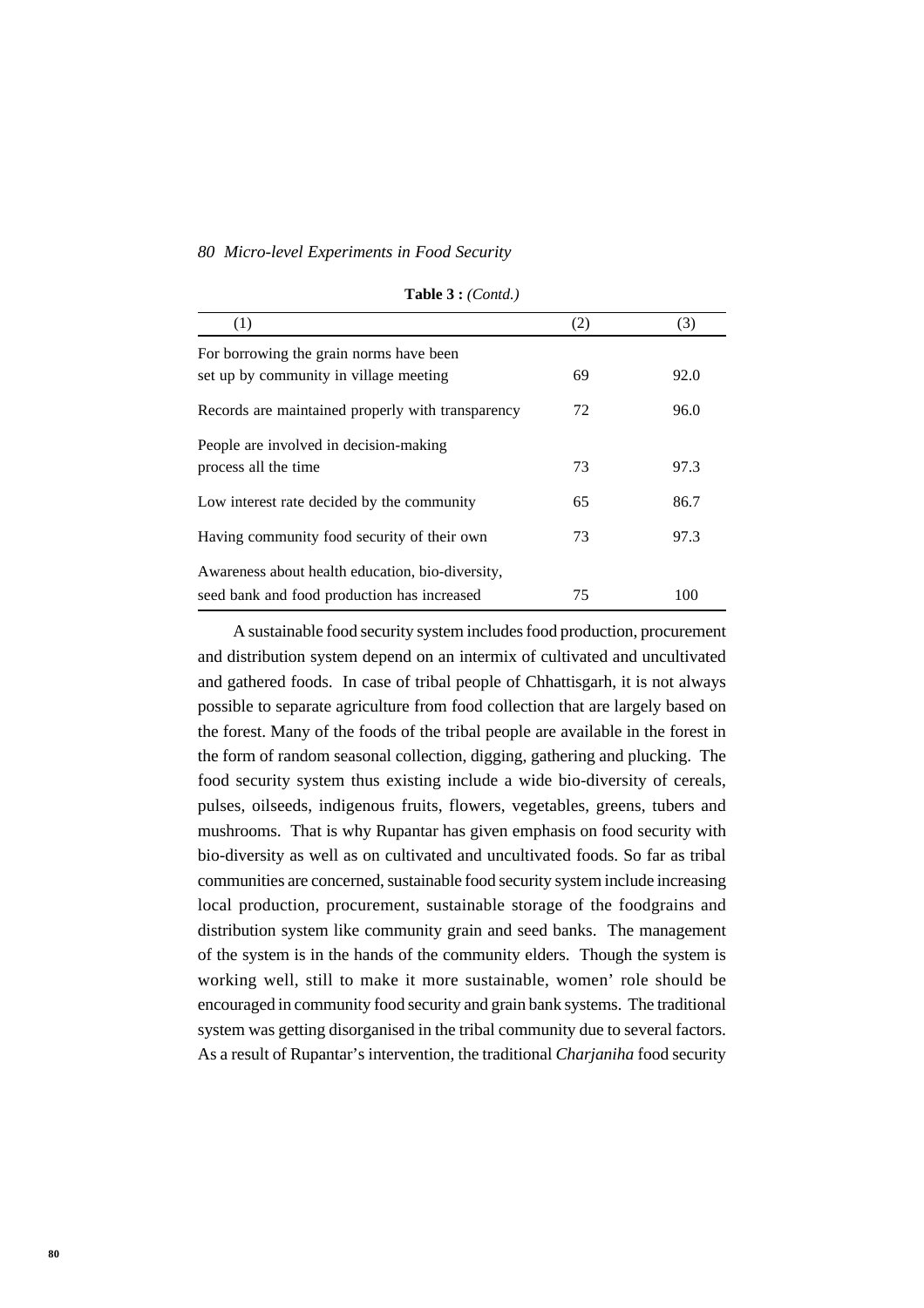#### *81 Rupantar Grain Bank and Food Security Model in Chhattisgarh*

system and seed exchange and seed bank system have been strengthened. As these institutions provide food at the time of critical hunger, and managed by the total involvement of the entire community of the village, there is a possibility that these institutions will be sustainable in future. People are happy to have a community food security system of their own and it has got a potential of replication among the tribal communities who live in the remote area of our country.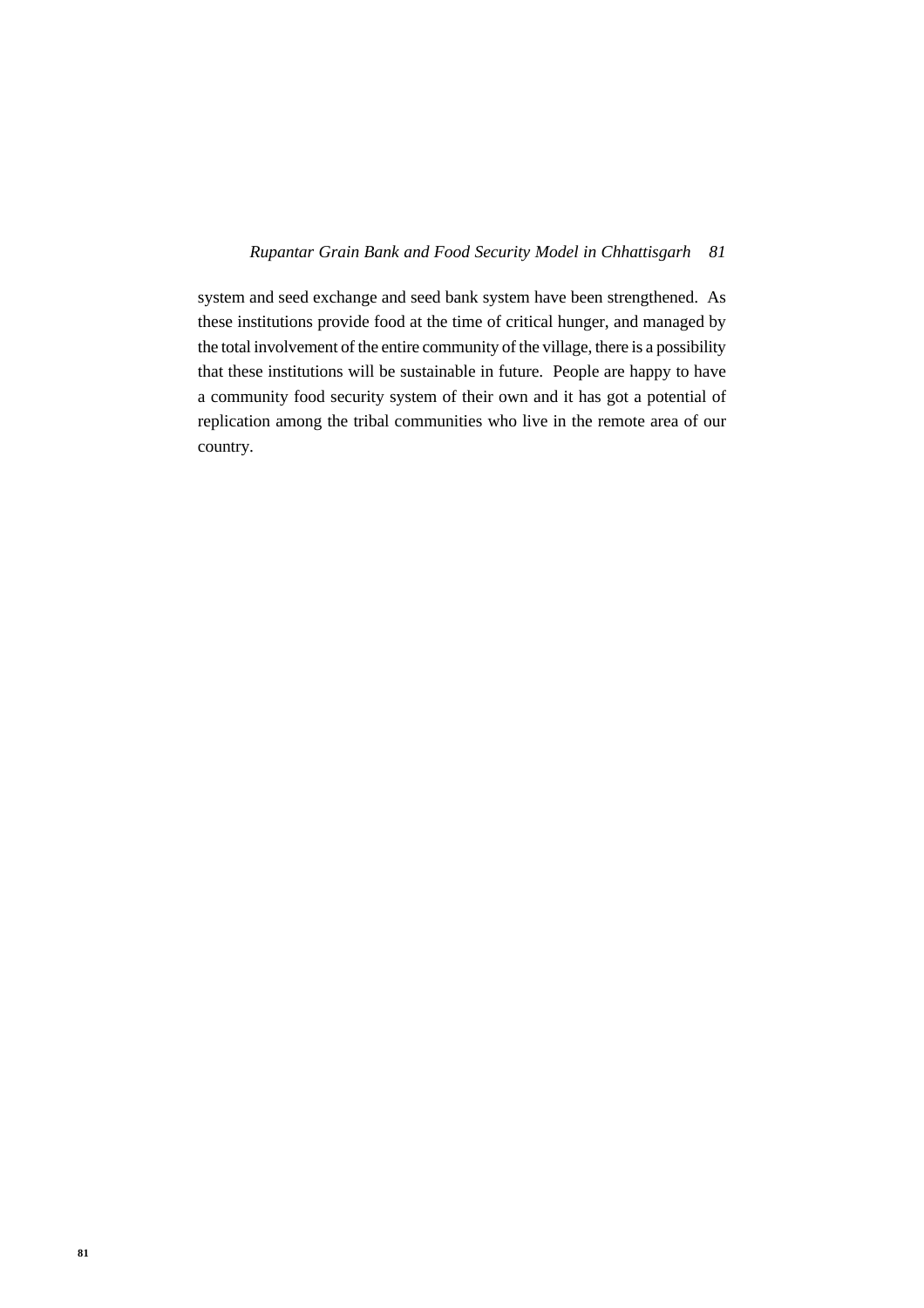# **CHAPTER – V PREPARE GRAIN BANK AND FOOD SECURITY MODEL IN ORISSA**

#### **Introduction**

Prepare has set its mission towards preventing hunger, starvation and food in scarcity by evolving an alternative path of development which is economically sustainable and culturally compatible leading to a food security system that is shaped by people's own involvement and conducive to indigenous tribal people in Kolnara block of Rayagada district.

Starvation related deaths are annual phenomena which the Orissa Government cannot afford to accept for the obvious reasons. The reality of this situation badly hurts the poor. Hunger and starvation of human society anywhere is an injury to human civilisation. Prepare has, therefore, taken a challenge to end hunger amongst the adivasis in the villages so that the people can live a life of dignity. With this background, Prepare initiated this food security project in 50 villages in the year 2000 to ensure every adivasi to secure the right to be free from hunger and every adivasi to access food and live a life of dignity.

### **Objectives**

- ★ To raise income, employment and food availability for adivasis through systematic water, seed and soil conservation measures and developing systems for marketing minor forest produces and evolving alternative PDS and community food banks.
- $\star$  To enhance present food production by 25 per cent in 15 of the presently cultivable lands in the target villages by providing irrigation support, land improvement assistance and quality seed supplies.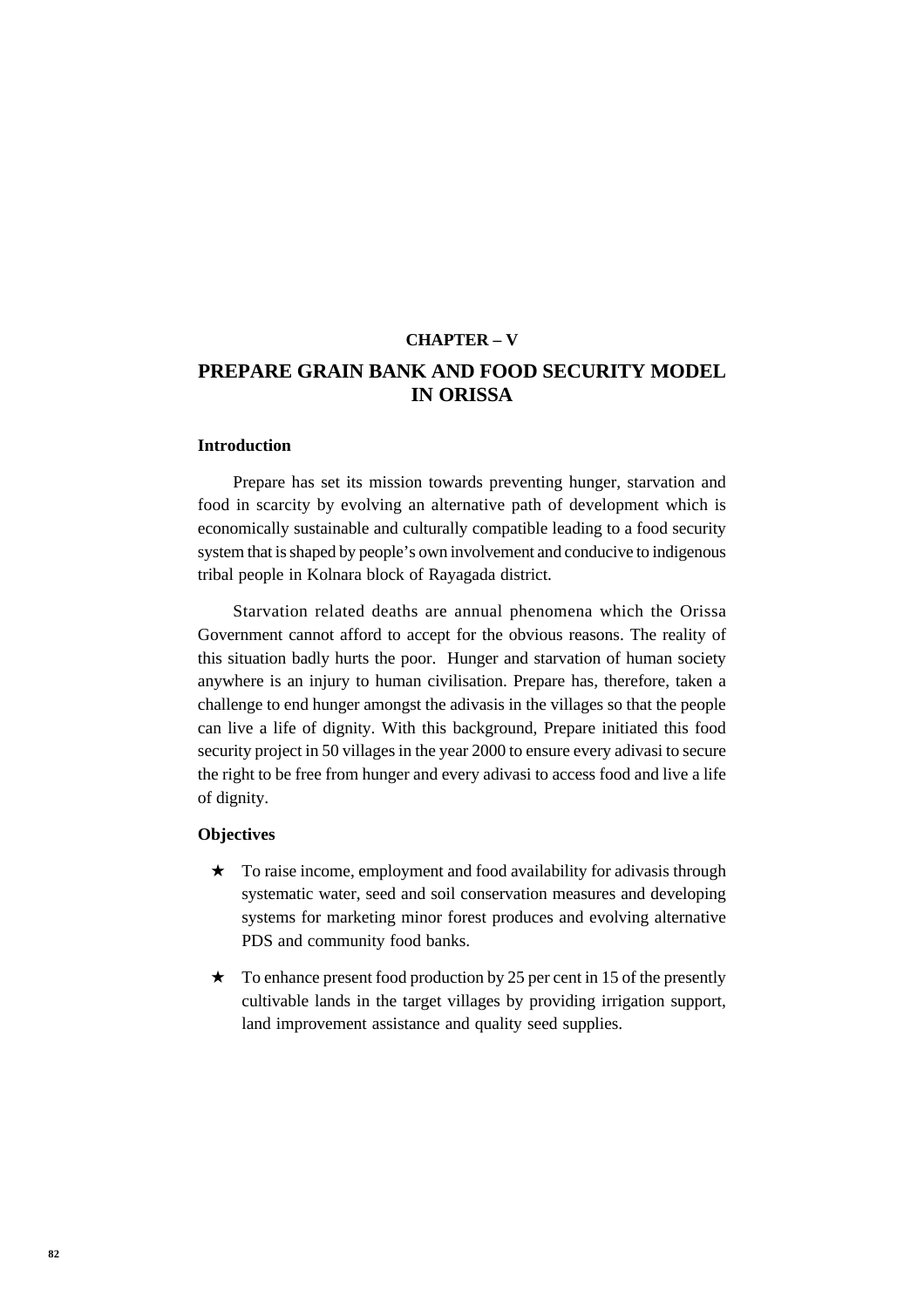- ★ To make available food for all times by setting up village level community food bank in 60 per cent of the villages and initiate alternative PDS in five locations.
- ★ To increase the present cash income by 40 per cent to about 70 per cent of the tribal women through setting up five centres for marketing minor forest produces.
- $\star$  To strengthen 60 per cent community credit groups to fully meet their seasonal and specific credit needs to de-link dependency on traders by providing matching grant to credit groups.

## **Area of Operation**

Prepare evolved certain action-plans that are economically sustainable and culturally compatible leading to food and nutritional security for the adivasis including safe drinking water that is shaped by people themselves and conducive enough to the indigenous people in general in Kolnara block of Rayagada district. This project is, therefore, different from the schemes of the Government. It envisages food for every household through various livelihood innovative production, distribution and cash income systems in 50 tribal communities in Kolnara block – a place of hunger.

Prepare has come forward to start some innovative projects for the welfare and food security of the tribal people in Rayagada district by following some basic principles of food security. These are :

- 1. Every one has the fundamental right to be free from hunger.
- 2. Access to food with dignity for the survival of the human kind.
- 3. Nationally and internationally have obligation to respect and fulfill the right to access to food without discrimination for minimum nutritional requirement of all people.
- 4. To ensure food security and generate livelihoods through household, village and regional level and through production and distribution system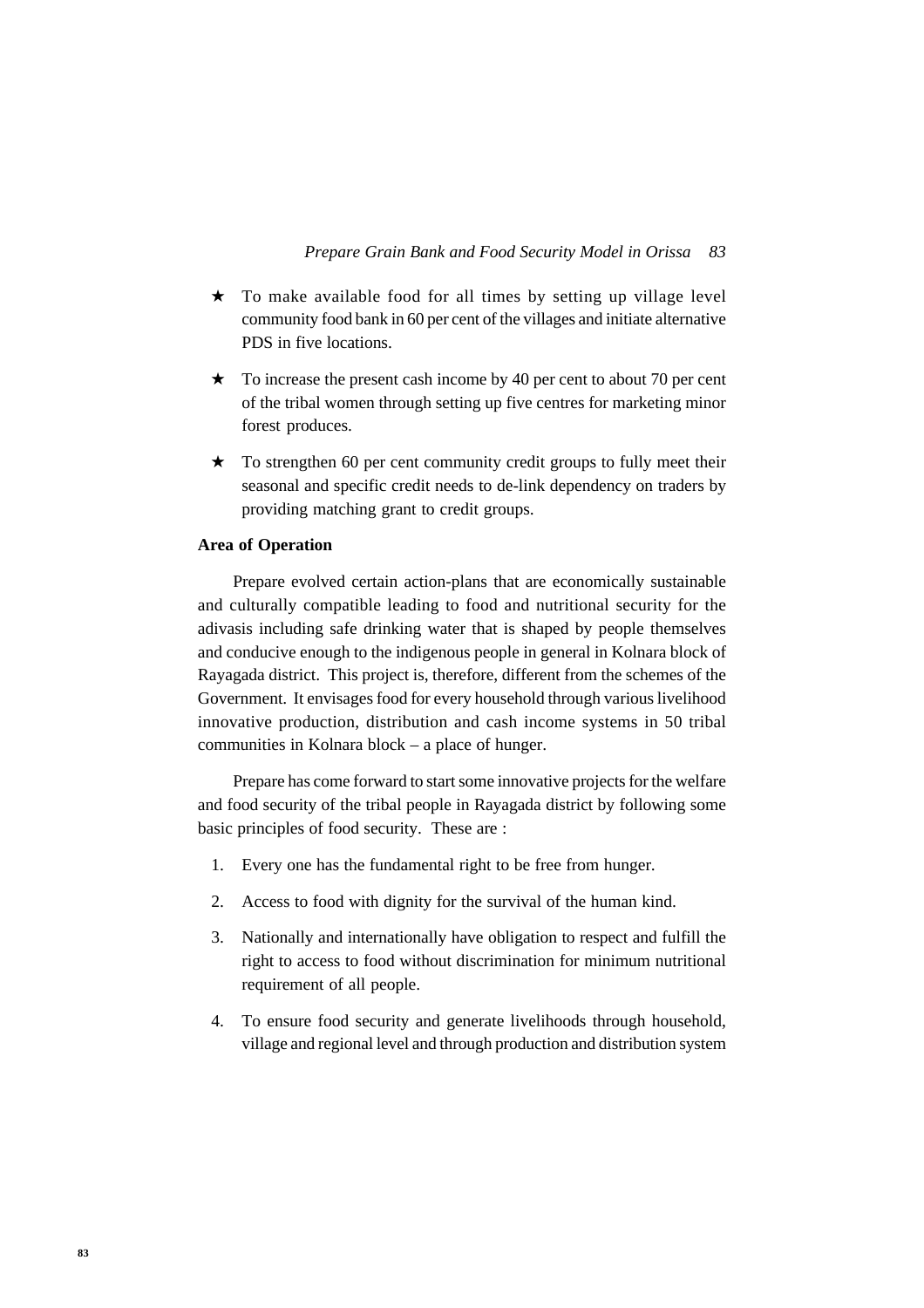that are ecologically sustainable, community based and community controlled.

This food security project as an alternative scheme of the Government is expected to provide economic, social and ecological benefits to 50 tribal village communities within four years. It was being implemented by Prepare through different projects namely tribal empowerment project, tribal resource improvement project and integrated nutrition and health project. Among the various components, grain bank and seed bank are also part of these projects which are presented below.

#### **Grain Bank**

With dwindling forests and increasing restriction on the collection, use of forest produces and use of forest-land for cultivation, food is becoming scarce for many tribal families. To make food available for all the target people at affordable cost throughout the year, community grain banks are set up in 60 per cent of the target villages. Alternative Public Distribution System (APDS) in main villages have also been initiated.

They have the grain banks initiated to meet the food shortage in the lean season and the alternative public distribution is organised and managed by the community to augment and avail of food at controlled price.

In the year 2000, they established 22 grain banks which have food security for 725 families. In the year 2003-04, additional three villages initiated grain bank for 129 families. These grain banks ensured food for tribal people for 30 days. The grain repaid after harvesting will be stored for meeting the requirements of subsequent years. The SHGs are involved in storing the food grains.

### **Seed Bank**

The Kolnara block of Rayagada district is well known for continuous drought. Thus, people choose and design crop suitable to the climatic conditions at foothills, which do not have much market value. The selection of crops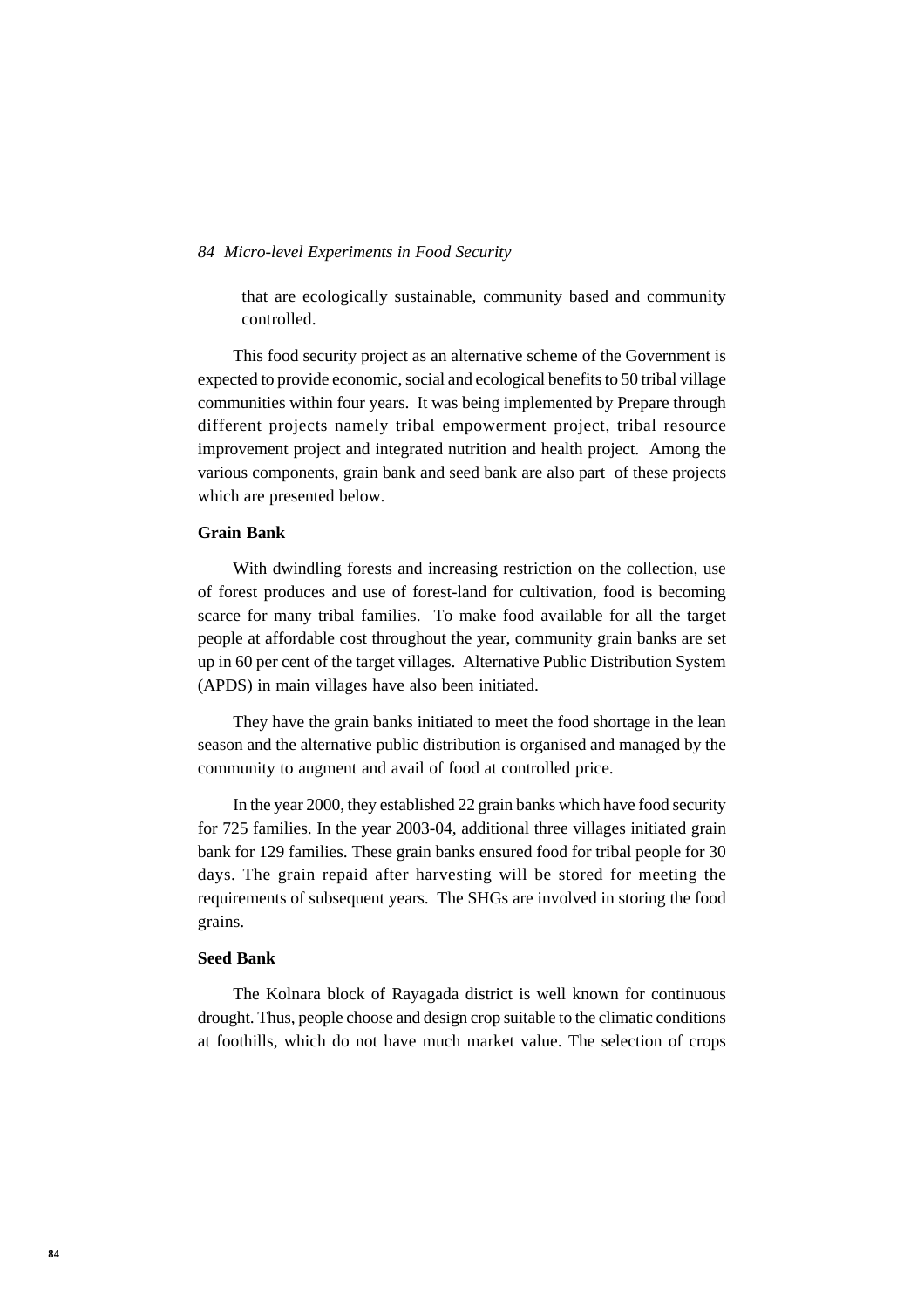solely was based on availability of seed and condition of the nature. For the last three years, consecutive drought pushed them to loss of seed and foodgrains. This has an effect on bio-diversity in particular and agriculture in general. Prepare supported for seed bank and seed registration. In nine villages about 210 tribal families were covered and supported for seed assistance so that, people can continue agricultural activities and grow food in the available land. The seed support to 210 families produced 15750 kg of foodgrains which can meet a minimum of 15 days of food requirement. Seed preservation was done in nine villages. Prepare helped the people to collect the traditional seeds from 210 families and kept stock for the coming years. Some of the foodgrain seeds were procured from the government at subsidised rate. Thus, more families could be covered under this programme.

| No. of<br>Villages | No. of Acres<br>Covered | No. of Families<br>Covered | Approximate<br>Food Produced |
|--------------------|-------------------------|----------------------------|------------------------------|
| D.Sikabadi         | 12                      | 12                         | Drought Situation            |
| Kailashpur         | 20                      | 20                         |                              |
| Rekhapadar         | 42                      | 72                         | Drought Situation            |
| Lepana             | 04                      | 08                         |                              |
| Jangadapadar       | 20                      | 37                         |                              |
| Chengili           | 04                      | 08                         |                              |
| Jhiliguda          | 02                      | 05                         |                              |
| <b>Bhoimada</b>    | 06                      | 18                         |                              |
| M.D.Colony         | 15                      | 30                         |                              |
|                    | 125                     | 210                        |                              |

**Table 32 : No. of Villages and Families Covered and Extent of Land Brought Under Seed and Input Scheme by Prepare**

There are several varieties of drought resistant seasonal cereals and pulses grown in the hill slopes. Now-a-days the old and traditional varieties which have better food value in taste, smell and nutrients including medicinal value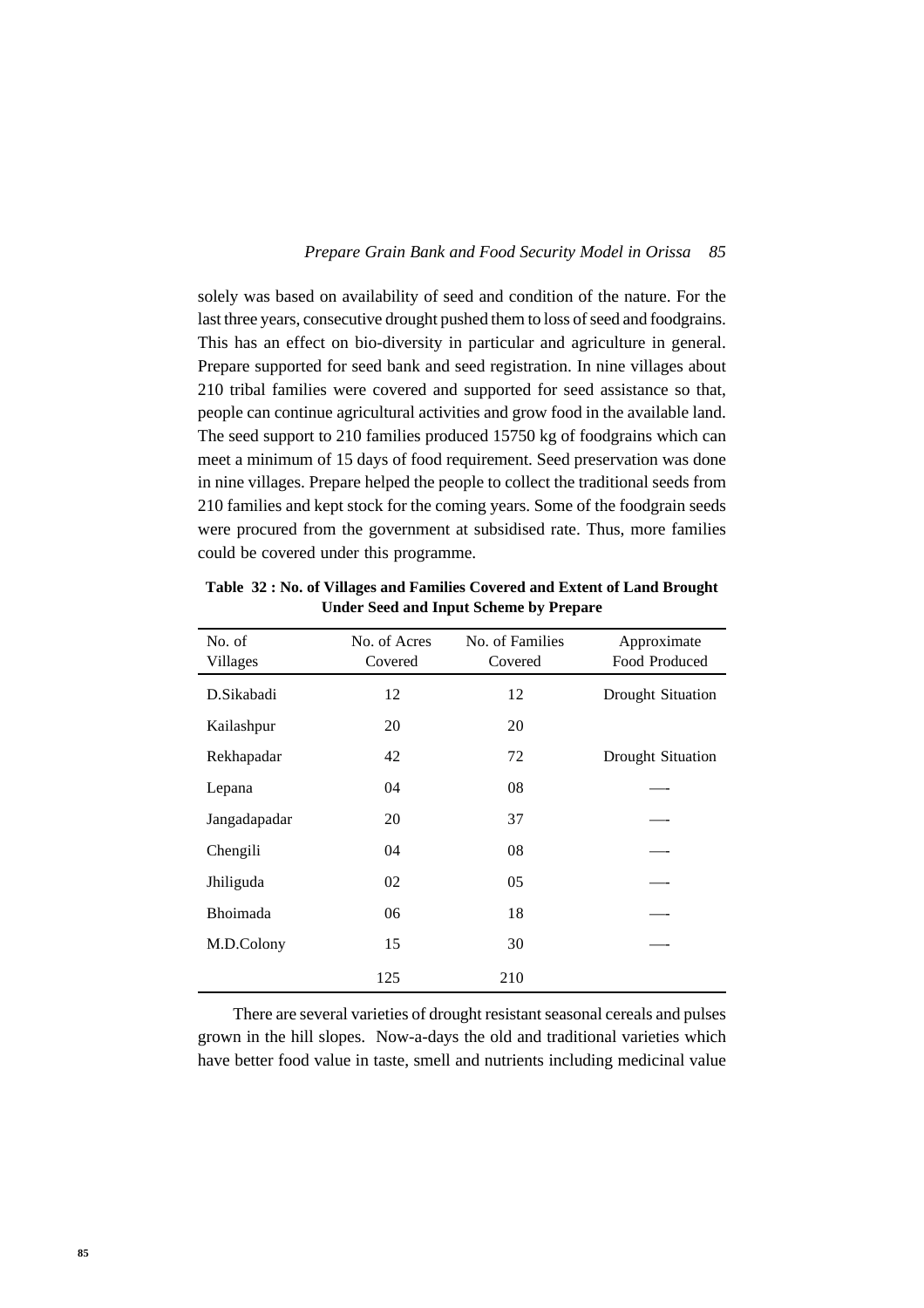are vanishing and high-yielding varieties of seeds are coming in. To conserve the food crops, seeds were collected from each village on a seed exchange basis. There are 84 varieties of seeds identified and a seed register is maintained to record the characteristics of each seed and kept under the custody of Prepare.

## **Food Security and Grain Bank Activities in the Study Villages**

Three villages namely (1) Sanakhilapadar (2) Chitikapanga, and (3) Minajhola were studied indepth where the Prepare activities are helping the tribal communities to ensure food security by adopting the various approaches. The sample size was 25 from each village thus forming a total sample of 75 from the district. The details are presented below:

| Study<br>Villages | Total<br>Population | No. of<br>Households | SC.           | SТ | <b>Others</b> | Total |
|-------------------|---------------------|----------------------|---------------|----|---------------|-------|
| Sanakhilapadar    | 214                 | 58                   |               | 50 | 8             | 58    |
| Chitikapanga      | 230                 | 56                   |               | 47 | 9             | 56    |
| Minajhola         | 323                 | 91                   | $\mathcal{R}$ | 77 | 11            | 91    |

**Table 33 : Population and Households in the Study Villages**

| . <del>.</del> |                |              |           |  |  |
|----------------|----------------|--------------|-----------|--|--|
| Land (Acres)   | Sanakhilapadar | Chitakapanga | Minajhola |  |  |
| $0.50 - 1.0$   | 13             | 3            | 11        |  |  |
| $1.0 - 2.5$    | 30             | 5            | 8         |  |  |
| $2.50 - 5.0$   | 10             | 10           | 5         |  |  |
| 5.00           | 5              | 3            | 7         |  |  |
| Total          | 58             | 21           | 31        |  |  |

**Table 34 : Landholdings Size in the Study Villages**

All the three villages are tribal villages in which ST population occupies a percentage of 86.20, 83.92 and 84.61 for Sanakhilapadar, Chitakapanga and Minajhola villages, respectively (Table 33). Landholdings pattern is very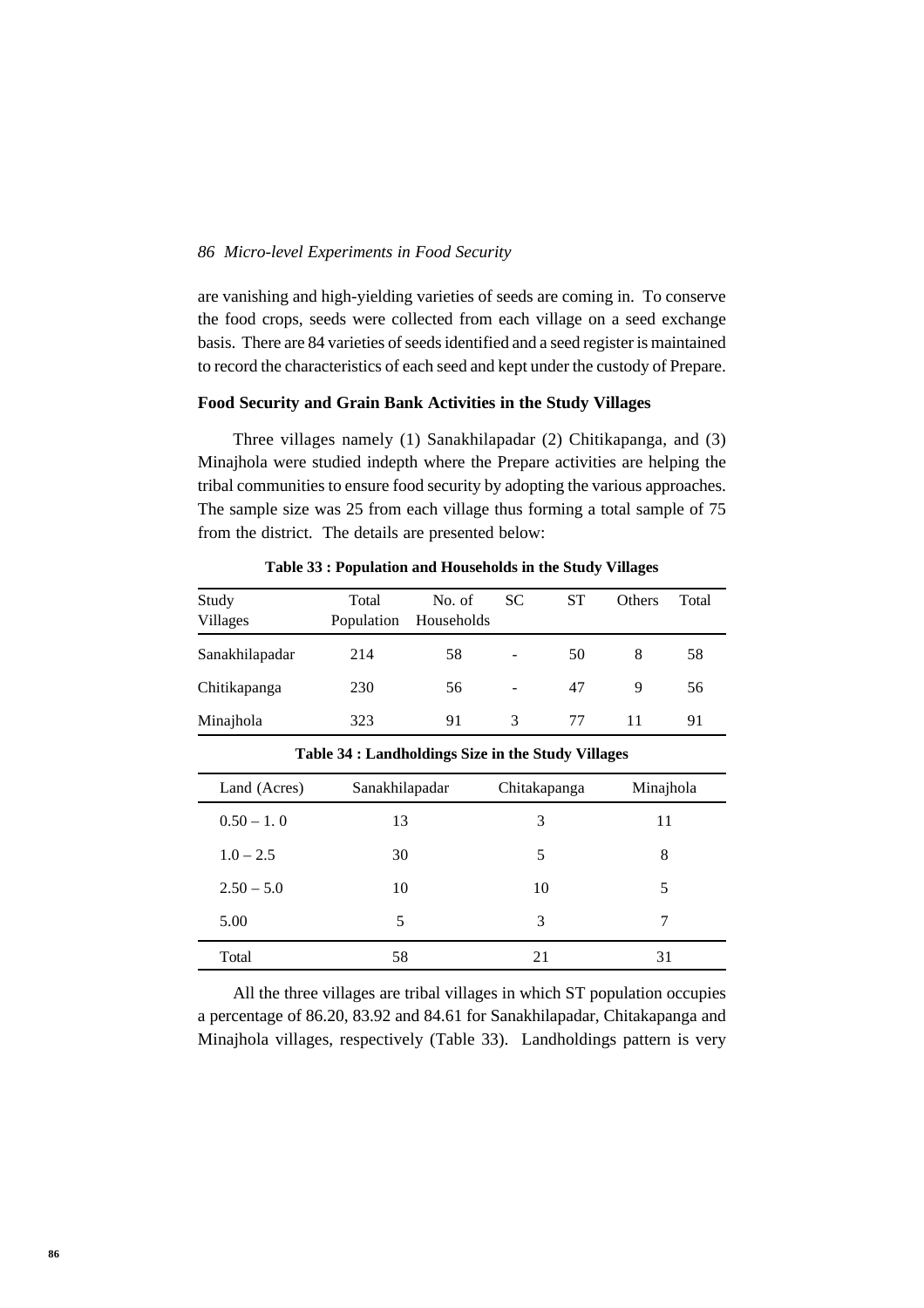fragmented in which respondents with less than one acre were more in Sanakhilapadar and Minajhola villages with 74.13 and 61.29 percentage when compared to Chitakapanga village (Table 34).

 To deal with the food security issue of the study village, Prepare followed different approaches. It strengthened the livelihood opportunities in terms of land development and agriculture and also providing assistance for livestock and creating alternative PDS shops and promoting organic agriculture as well as constituting grain banks. Through this small intervention, it was observed that food security issue was attended to very effectively. Tables 35 to 41 indicate the type of intervention and assistance extended by this organisation to ensure food security in the study villages. All these approaches were implemented by organising SHGs and constituting committees.

#### **Sanakhilapadar Village**

In this village two savings groups were organised. One is a *mahila mandal* and another is an SHG. The total members in *mahila mandal* were 19 with total savings of Rs. 7290. The contribution of UNDP and Prepare were Rs. 60,000 and Rs. 4000, respectively. The profit to the *mahila mandal* was to the extent of Rs. 4823. In this society the individual savings per member was Rs. 410.

The total members of Maajhankriri SHG were 17 with the total savings of Rs.540. The contribution of Prepare and block administration were Rs.1,12,460 and Rs.5000, respectively. The profit to the society was to the extent of Rs.1971 and individual savings per member was Rs.340. Besides, there are agricultural committee, forest committee and sub-watershed committee functioning in the village. The agricultural committee consists of 46 members and the forest committee 13 members. Each committee has a secretary and president chosen by the villagers. All the schemes and programmes are mediated through these committees for implementation. Apart from these, Prepare also helps in convergence of other schemes of the government and other agencies in the study village, for infrastructure development.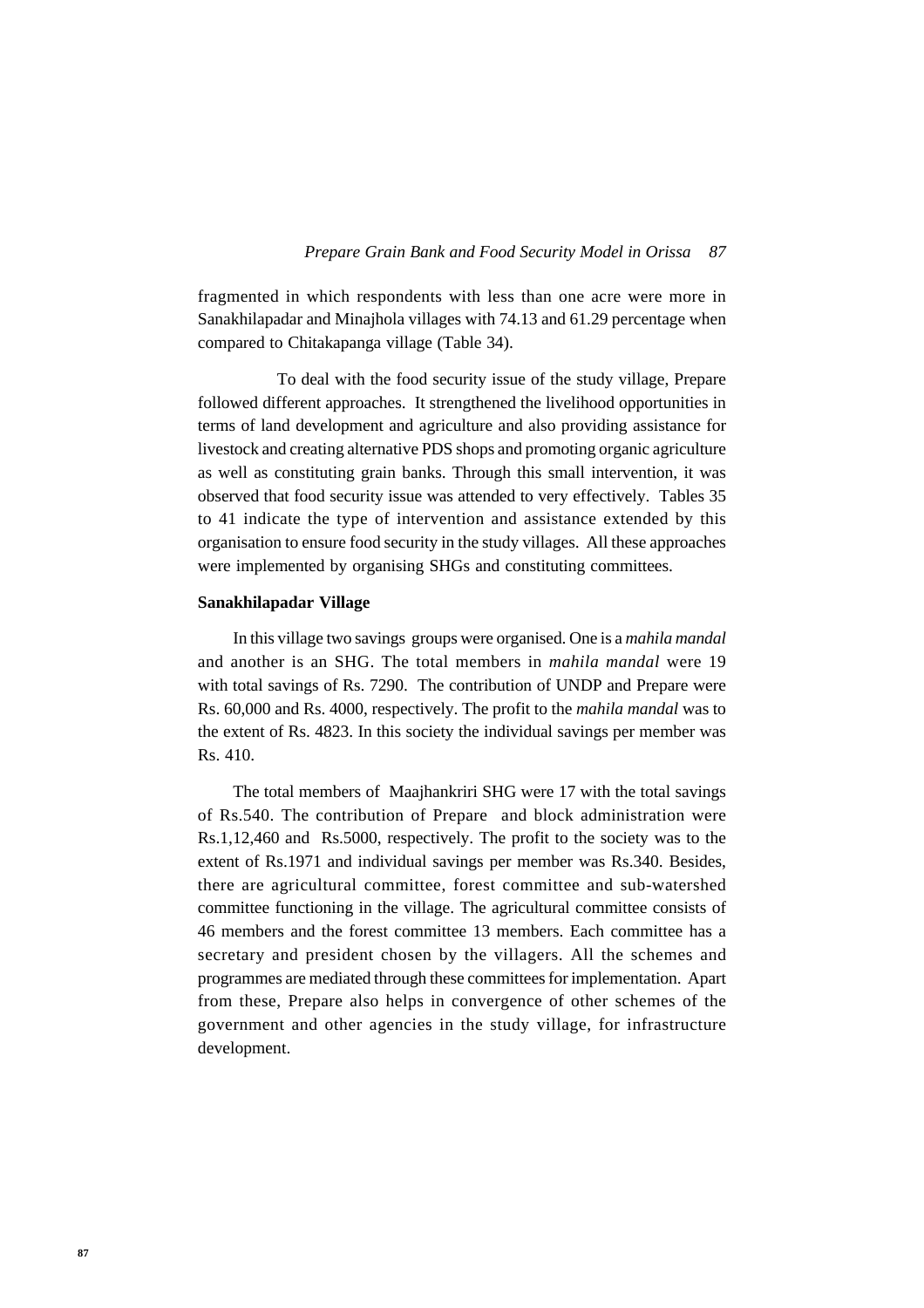|     |                     | <b>Beneficiaries</b> | Amount (Rs.) |
|-----|---------------------|----------------------|--------------|
| 1.  | Land development    | $16/25$ Ac           | 46415        |
| 2.  | Grain Bank          | 30                   | 12560        |
| 3.  | Plough assistance   | 6                    | 9000         |
| 4.  | Trade               | 6                    | 6000         |
| 5.  | <b>Tools Supply</b> | 16                   | 5250         |
| 6.  | Piggery             | $\mathbf{1}$         | 2000         |
| 7.  | <b>APDS</b>         | Community            | 20000        |
| 8.  | Plantation          | Community            | 10235        |
| 9.  | Pumpset             | Community            | 16000        |
| 10. | Community house     | Community            | 15000        |
| 11. | <b>Buffalo</b>      | 5                    | 13000        |
| 12. | Compost             | 36                   | 540          |
| 13. | Nutritional garden  | 15                   |              |
| 14. | Spray               | $\mathbf{1}$         | 705          |
| 15. | Bio-paste           | 4 Community          | 892          |
| 16. | Land for landless   | $7/3.2$ Ac           | 11200        |
| 17. | Fish cultivation    | Community            |              |

**Table 35 : Major Activities Supported by Prepare in Sanakhilapadar**

## **Table 36 : Government Resource Mobilisation for Convergence of Services**

| Year | Item              | Source       | Amount (Rs.) |
|------|-------------------|--------------|--------------|
| 2001 | Revolving fund    | <b>UNDP</b>  | 60,000       |
| 2002 | Village road      | <b>Block</b> | 76,000       |
| 2003 | Village road      | <b>Block</b> | 1,00,000     |
| 2003 | House upgradation | <b>Block</b> | 50,000       |
| 2003 | School building   | <b>Block</b> | 1,50,000     |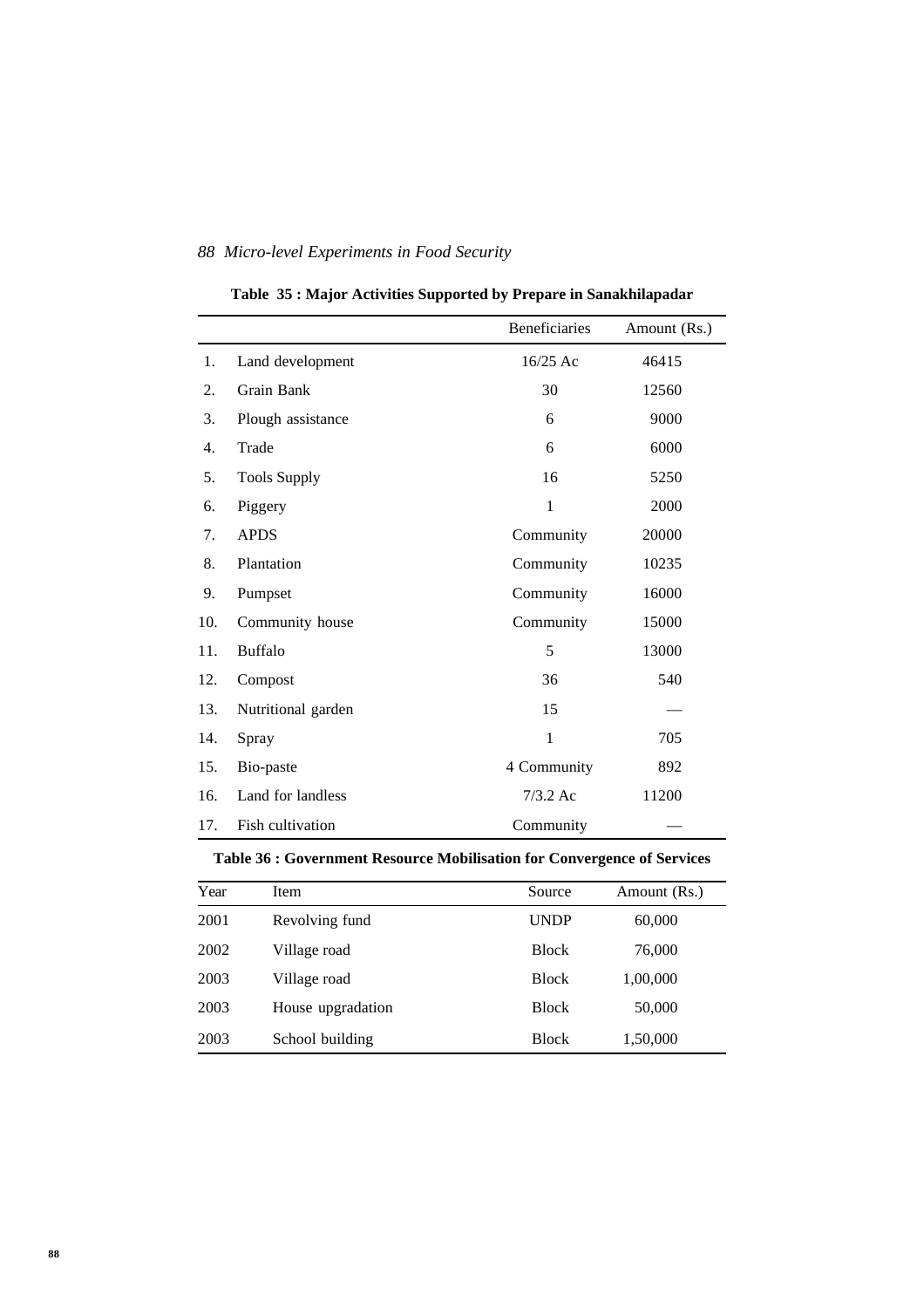#### **Chitakapanga Village**

Like the Sanakhilapadar village, in this village also emphasis was on land development, organic farming and livestock development. Apart from the above, emphasis is also on horticulture development. This was done through two SHGs which were functioning in the village.

Scheme Beneficiaries Amount (Rs.) 1. Petty busines 01 10,000 2. Land development 09 44,063 3. Nutrition garden 25 1,100 4. Compost promotion 25 3,500 5. Goatary 30 60,000 6. Hort. plantation 30 2,121 7. Health education **1,344** 8. Promotion of bio-paste — 1,597 9. Seed support 2 1,200 10. Plough assistance 5 2,000

**Table 37 : Major Activities Supported by Prepare in Chitikapanga Village**

The total members in Gayatri SHG were 15 with the total savings of Rs.2,100. The contribution by Prepare was to the tune of Rs.31,050. The total members of Kulabandhu SHG were 20 with the total savings of Rs.7,000. The contribution by Prepare and UNDP and block administration to this SHG was to the tune of Rs.50,563, Rs.60,000 and Rs.5,000 respectively. Apart from these, Prepare also helps in convergence of other schemes of the government and other agencies in the study villages which were mentioned in the Table below.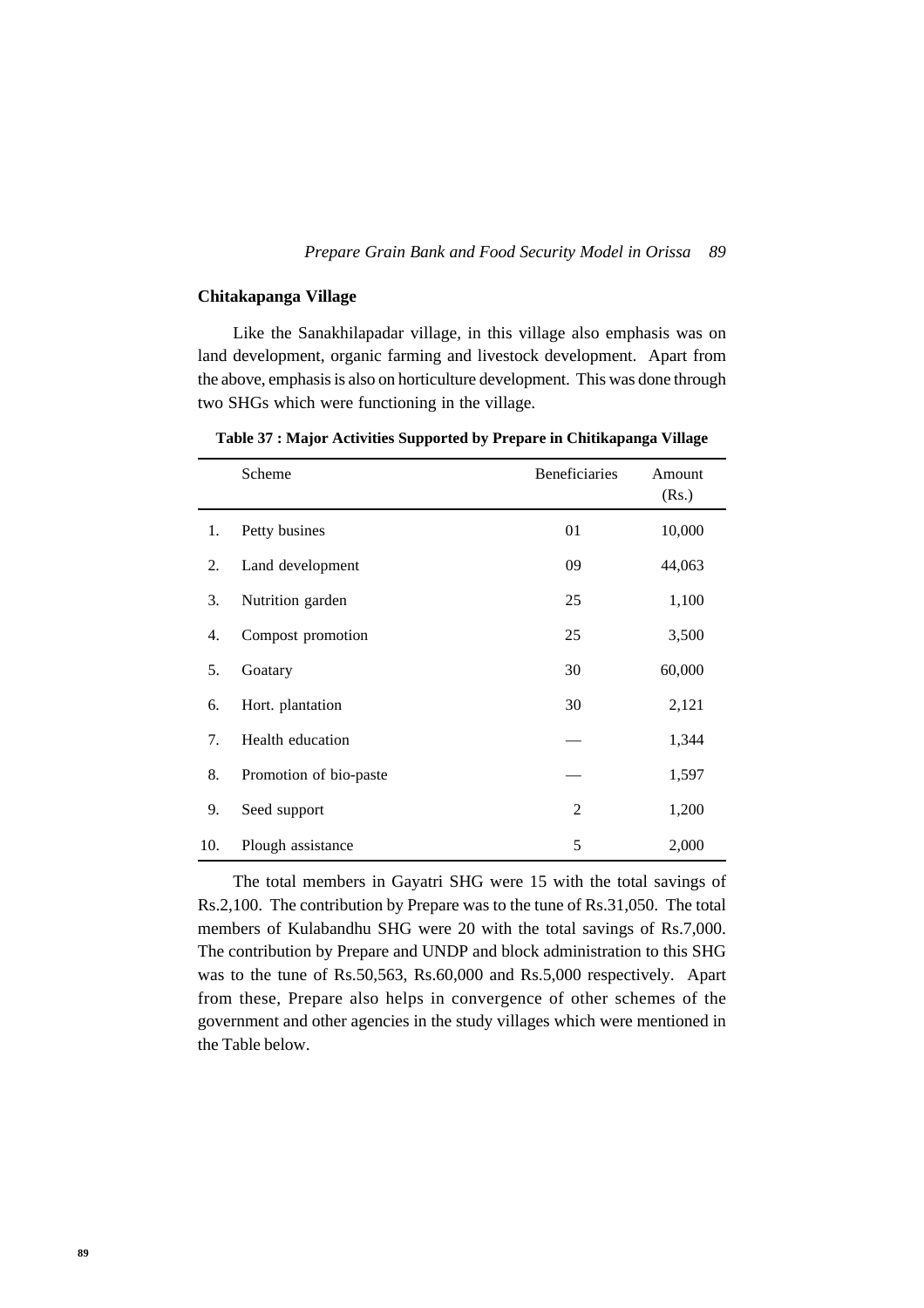| Year | <b>Item</b>    |              | Amount<br>(Rs.) |
|------|----------------|--------------|-----------------|
| 2000 | Village road   | <b>UNDP</b>  | 70,000          |
| 2001 | Revolving fund | <b>DRDA</b>  | 60,000          |
| 2002 | Village road   | <b>Block</b> | 2,50,000        |
| 2003 | Revolving fund | <b>Block</b> | 5,000           |
| 2003 | <b>JAY</b>     | <b>DRDA</b>  | 11,000          |

**Table 38 : Government Resource Mobilisation for Convergence of Services**

#### **Minajhola village**

Like the other two villages the pattern of intervention to ensure food security in this village is also through land and agriculture development by providing infrastructural support. Emphasis is also on organic farming and horticulture development apart from maintaining grain bank. The number of beneficiaries in the grain bank of this village are largest (78) when compared to the other two villages. All these activities were done with the help of two SHGs organised by Prepare in this village. They were mahila mandal and Purnima SHG. The total number of members in mahila mandal were 39 with a secretary and a president. The total savings of mahila mandal were Rs.24,240. The contribution by Prepare to this mahila mandal was to the tune of Rs. 1,08,818. Watershed scheme also assisted up to Rs.6930 to this mahila mandal and profit accrued was Rs.2,651.

The total number of members in Purnima SHG were 15 with a secretary and president. The total savings were Rs.5,730. The contribution of Prepare, block administration and DRDA to this SHG were to the tune of Rs.13050, Rs. 5,000, respectively. The Prepare also organised other committees like agricultural committee, forest committee, and watershed sub-committee. The total members of agricultural committee were 40 with a secretary and a president. The total members of forest committee were 39 with a secretary and a president whereas, watershed sub-committee has nine members.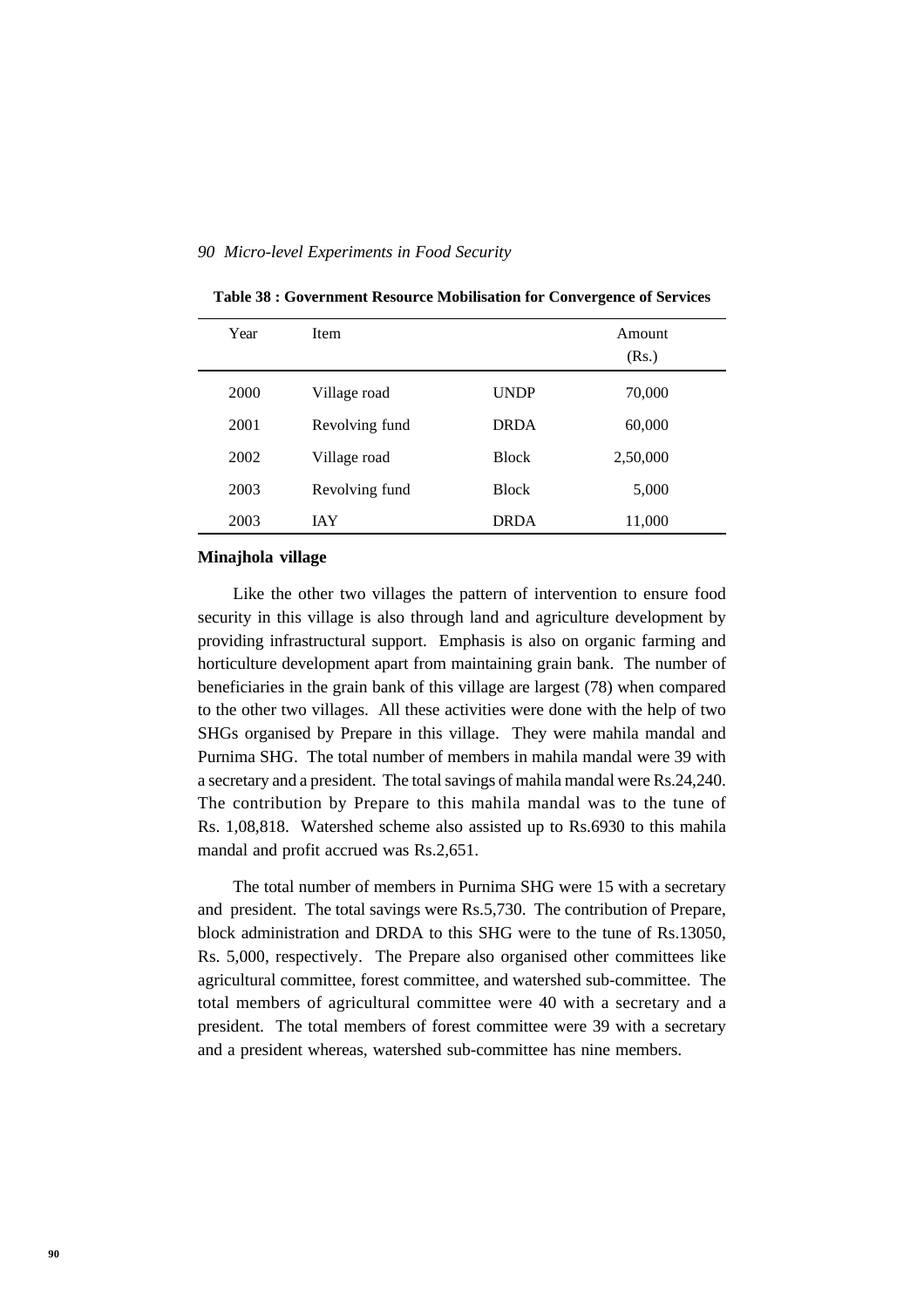|     |                        | Beneficiaries | Amount |
|-----|------------------------|---------------|--------|
|     |                        |               | (Rs.)  |
| 1.  | Grain bank             | 78            | 37594  |
| 2.  | Compos                 | Community     | 7340   |
| 3.  | Seed support           | 09            | 3932   |
| 4.  | Goatary                | 10            | 13000  |
| 5.  | Grocery shop           | 01            | 5000   |
| 6.  | Petty business         | 03            | 13000  |
| 7.  | Nutritional garden     | 35            | 2570   |
| 8.  | Seed bank              |               | 905    |
| 9.  | Land development       | 11            | 38208  |
| 10. | Tool supply            | 20            | 6552   |
| 11. | Irrigation facility    |               | 12775  |
| 12. | Hort. plantation       |               | 4248   |
| 13. | Plough assistance      | 09            | 8000   |
| 14. | Weeding assistance     | 18            | 1200   |
| 15. | Health education       |               | 4551   |
| 16. | Promotion of bio-paste |               | 892    |
| 17. | Supply of sprayer      |               | 705    |

**Table 39 : Major Activities Supported by Prepare in Minajhola Village**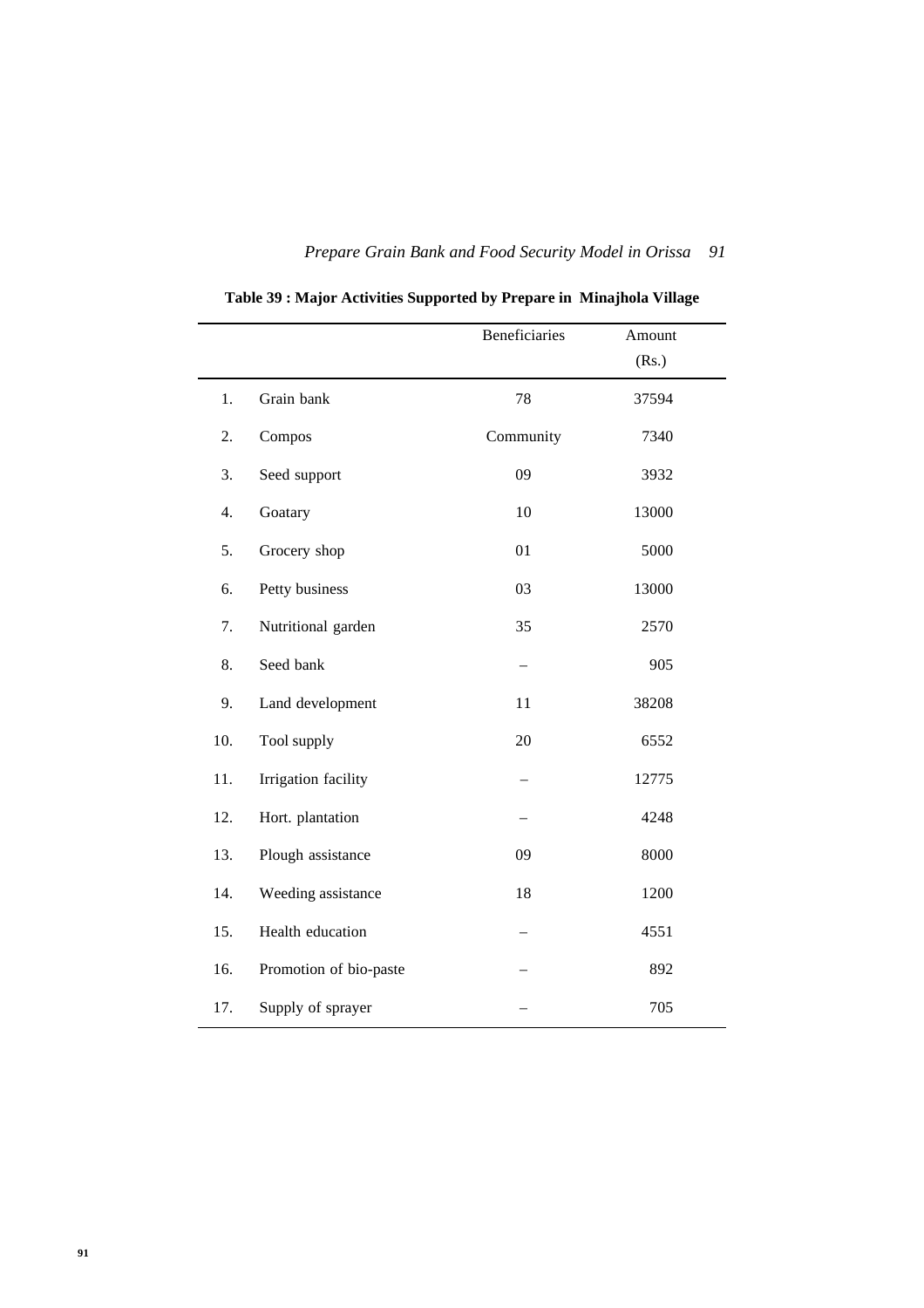| Table 40 : Government Resource Mobilisation for Convergence of Services |  |  |  |  |  |
|-------------------------------------------------------------------------|--|--|--|--|--|
|-------------------------------------------------------------------------|--|--|--|--|--|

| Year | Activities                  | Source       | Amount<br>(Rs.) |
|------|-----------------------------|--------------|-----------------|
| 1999 | Village road repair         | <b>Block</b> | 80,000          |
| 2000 | Tube well                   | <b>Block</b> | 50,000          |
| 2001 | Tube well                   | <b>Block</b> | 50,000          |
| 2001 | Drainage system             | <b>GP</b>    | 50,000          |
| 2002 | Borewell platform           | GP           | 13,000          |
| 2002 | Village temple              | MLA fund     | 15,000          |
| 2002 | Pond deepening              | <b>Block</b> | 20,000          |
| 2002 | Repairing wall construction | <b>Block</b> | 1,00,000        |
| 2002 | Pond digging                | Watershed    | 1,40,000        |
| 2002 | Plantation                  | Watershed    | 80,000          |
| 2003 | Village drain repair        | <b>GP</b>    | 50,000          |
| 2003 | Pond digging                | Watershed    | 1,00,000        |
| 2003 | Canal digging               | Watershed    | 7,000           |
| 2003 | Village road                | <b>GP</b>    | 50,000          |
| 2003 | Revolving fund              | <b>DRDA</b>  | 5,000           |
| 2003 | MLA fund                    | MLA fund     | 5,000           |

# **Respondents' Perception**

Having achieved a great deal of success in making the best practices in livelihood in all three villages, Prepare has been chosen as a model NGO for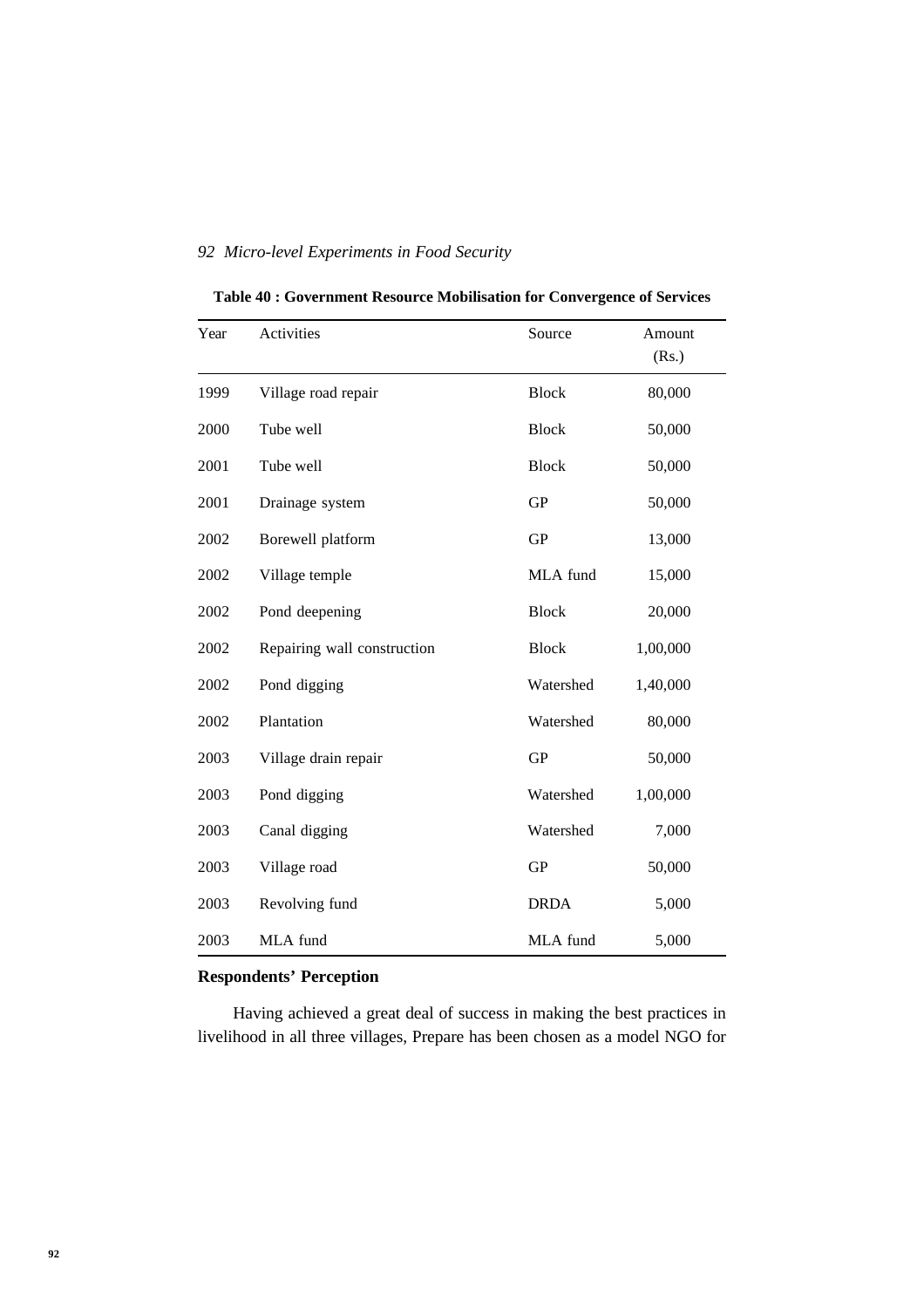effective use of service delivery of ICDS, health and nutrition in the entire district.

|     |                                           | No. of      | Percentage |
|-----|-------------------------------------------|-------------|------------|
|     |                                           | Respondents |            |
| 1.  | Grain bank                                | 60          | (80.0)     |
| 2.  | Use of alternative PDS                    | 54          | (72.0)     |
| 3.  | Food gathering from forest                | 58          | (77.3)     |
| 4.  | Working on wage labour in their own lands | 40          | (55.3)     |
| 5.  | Working as pure wage labour               | 35          | (46.7)     |
| 6.  | Land development                          | 30          | (40.0)     |
| 7.  | Livestock rearing                         | 45          | (60.0)     |
| 8.  | Purchase of land for cultivation          | 15          | (20.0)     |
| 9.  | Consumption loan                          | 35          | (46.7)     |
| 10. | Crop yields increased                     | 45          | (60.0)     |
| 11. | Aware of PDS and other schemes            | 52          | (69.3)     |
| 12. | Mobilisation of government schemes for    |             |            |
|     | local development                         | 45          | (60.0)     |

**Table 41 : Perception of the Respondents Over the Benefits Derived from Prepare in Food Security Experiments**

The following observations were derived through discussion with beneficiaries and focused groups :

- ★ Collection of minor forest produce gives the tribal people employment of 20 days in a month. The minor forest produce like leaf, wood, tamarind, mohua flower, mango etc., are collected by tribals.
- $\star$  The tribal people depend mainly on three sources for their food security and livelihood - from their own land cultivation, wage labour and from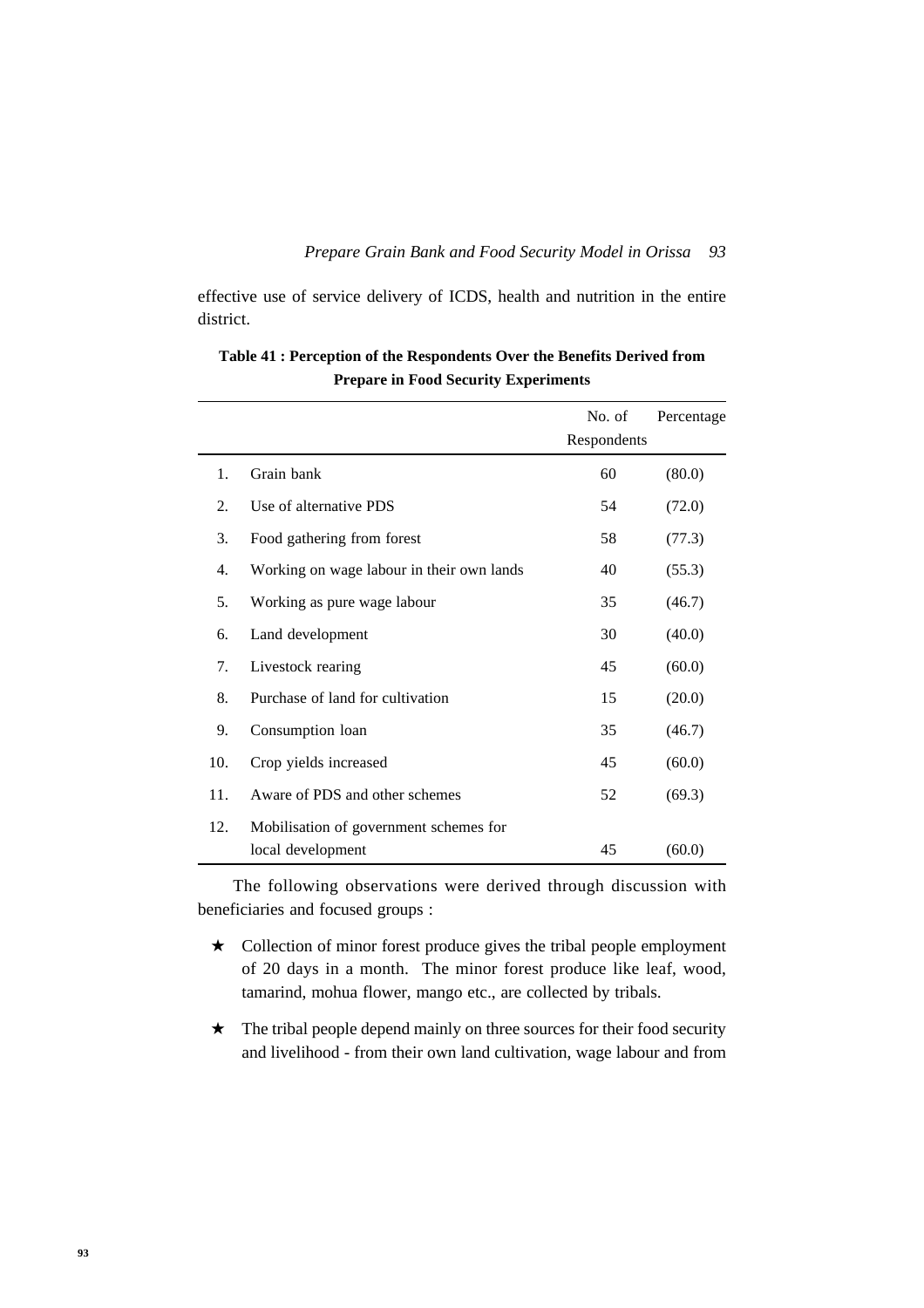the forest. Prepare intervenes by extending help for land development activities, livestock (supplying goats, pigs, buffaloes etc.) activities, business of minor forest produce and through alternative PDS and through grain bank. All these activities help them in critical months from April to August.

- ★ Prepare helps in change of production practices through organic manure, irrigation, money for consumption loan and awareness building in general.
- ★ Prepare gives loan through self-help groups to the individual beneficiaries for land development, consumption loan and livestock (goat and buffalo).
- $\star$  Benefits derived from the work of Prepare activities are the following :
- ★ Increase in paddy cultivation through land development activities.
- ★ Increase in yield of paddy from seven to ten bags and increase in yield of cereals from two to five bags in the study villages.
- ★ Small irrigation, contour bunding work, quality seeds helped in increasing the yields.
- ★ Monitory help for food consumption through SHGs.
- ★ Monitory help through grain banks in critical months.
- $\star$  Increasing people's participation in development and livelihood activities and food security.
- ★ Nobody is facing starvation during critical months.
- ★ Involved people in planning process in their own development.
- ★ Participatory planning and consultation among people increased through SHGs and various committees. All households are involved in taking decisions.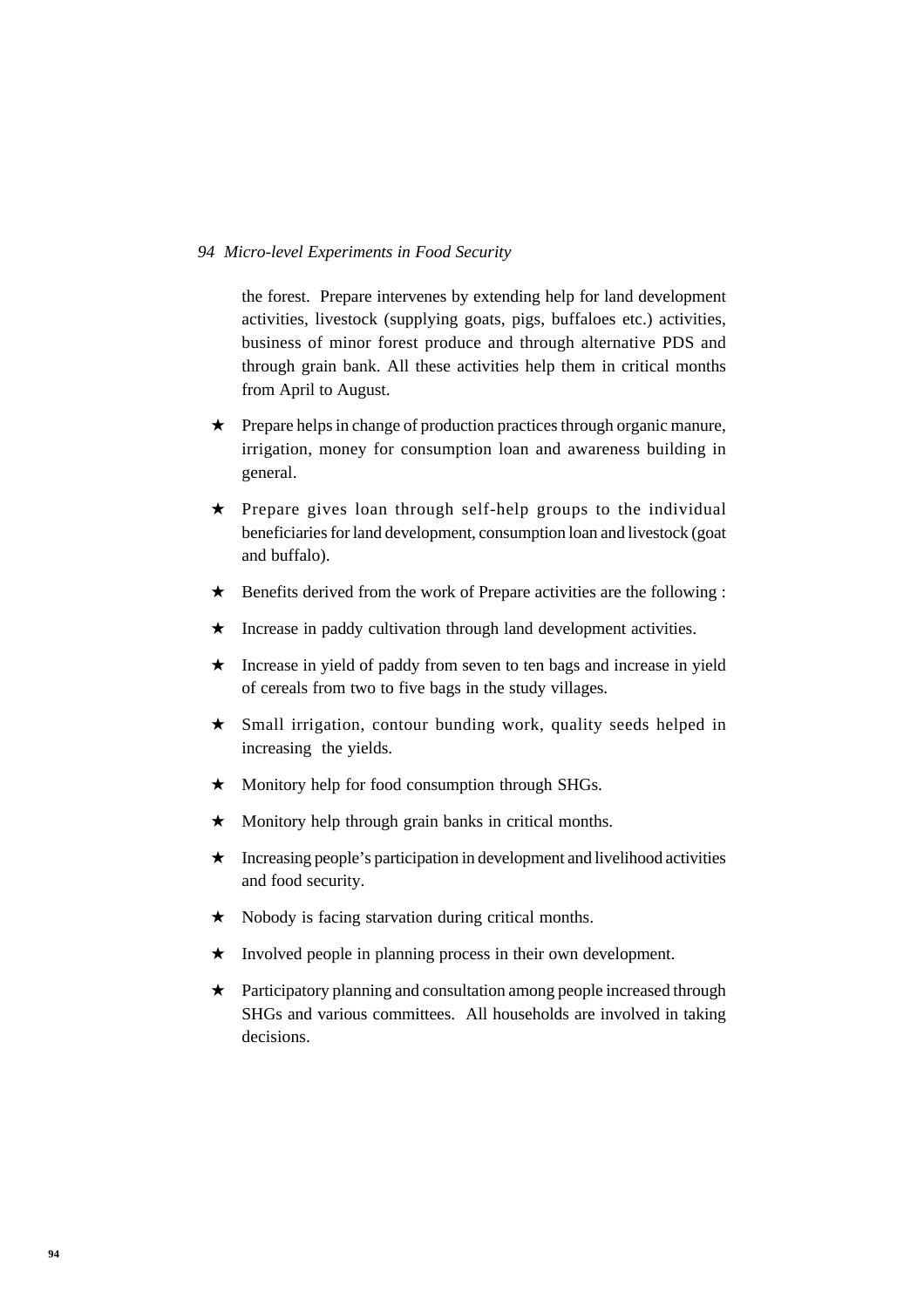- ★ Involved in implementing process.
- ★ Prepare also helps in implementing government programmes and UNDP and UNICEF programmes.
- ★ Besides grain bank, Prepare also established APDS shops and provides the essential commodities in the village.
- ★ Nobody is going to moneylender during critical lean season scarcity months.
- ★ Close interaction with Prepare functionaries helped them to overcome food security problem and awareness development.
- ★ Prepare also helps people in empowering them in decision making and leadership development.
- ★ Many of the Prepare animators have become PR leaders and they take decisions for the infrastructure development in the village like establishing school and promoting health care activities among the tribals.
- ★ Prepare is maintaining seed banks of local variety of paddy and coarse cereals. They maintain gene banks and promote bio-diversity by identifying medicinal plants in their area.

#### **Conclusion**

Prepare as NGO approached the problem of food security at micro level with multi-dimentional way of problems and solutions. This approach is helpful to all types of people in the tribal area. Since forest is the major source of livelihood to tribals, they go to forest almost daily for either to collect firewood or tendu leaf or some fruits or tamarind or mangos or to do cultivation as per the seasonal availability. Forest along with only forest produce living is difficult and vulnerable to the food insecurity. Therefore, Prepare studied the problems of tribal people indepth and came with solutions like 1. Grain Bank and Seed Bank wherever required, 2. Giving small loans on easy terms to cultivate some assigned cultivable lands in the midst of the forest or to purchase livestock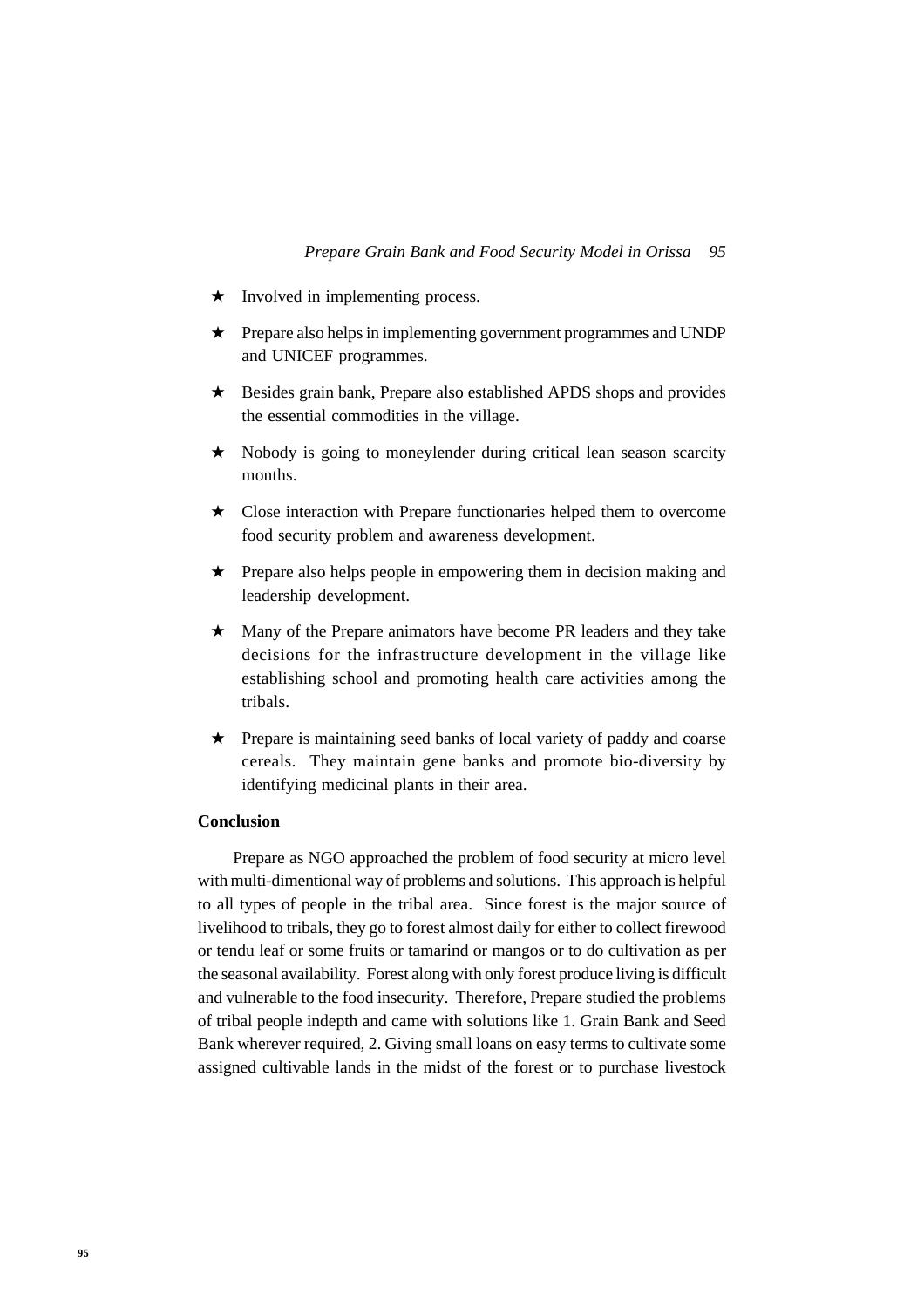such as goats, pigs, etc., which are part and parcel of their life. Loans are extended to the tune of Rs.500 to Rs.2000 for various purposes such as for land development, livestock, even to provide to purchase lands to the extent of half to two acres.

To effectively attend to their food security problem, people are organised into Self-Help Groups and were extended all the facilities with effective supervision and monitoring. Particularly in the rain season, or in lean season, they suffer from food shortage and also forest produce. The grain banks help in the months of June to September. As a long-term approach, the emphasis is on organic farming and land development. Awareness camps and short duration trainings were conducted to know and maintain health and sanitary conditions in the study villages Chitakapanga, Sankhilapadar and Minajhola.

The land development and irrigation works which were taken up by Prepare encouraged the tribals to develop their own land and they were paid the wages and also sometimes grains for working in their own fields for development. Consumption loans were also extended to them so that they need not go to the moneylender. Their forest produce has been graded and arranged for the marketing facilities.

The grain banks are working as an alternative PDS and are helpful to the needy. Though TPDS is in operation in these areas to man the scheme, the location and maintenance of Fair Price Shops could not help much. It would have been more helpful if the FPS were available nearby their settlements and all are extended with BPL cards. Seed banks are also functioning very well and are useful to the tribal communities to exchange seeds.

With the Prepare intervention, the yields of the crops increased and could support them atleast for 4-5 months. The wage labour could give them 3-4 months food and forest produce could support them for 2-3 months. But all the sources could support only for 8-9 months. Therefore, the grain banks introduced by Prepare and the schemes to enhance the production, wage employment for land development, livestock schemes and other schemes were very helpful to combat the struggle for living and overall help in food security.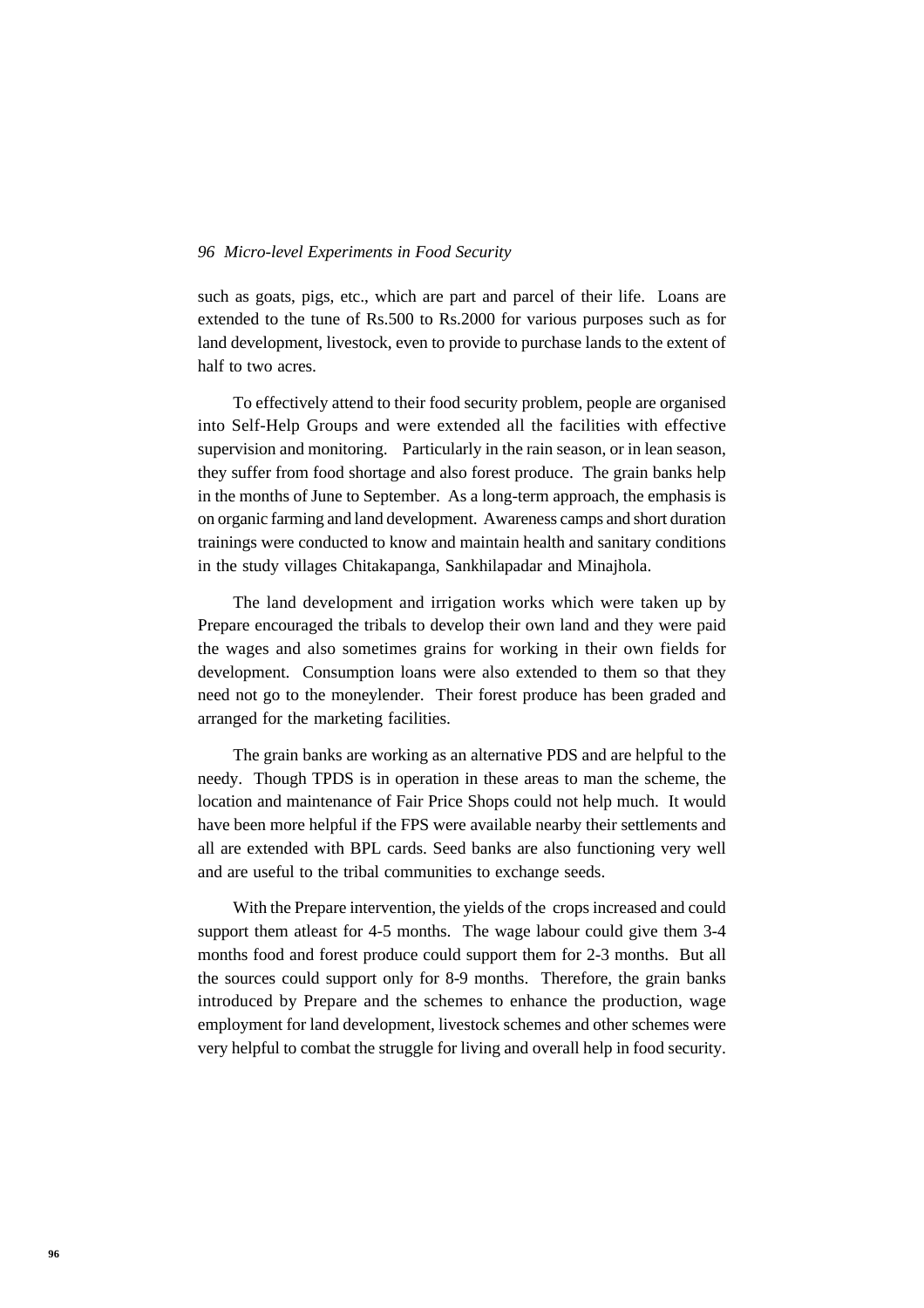# **CHAPTER - VI DDS COMMUNITY GRAIN BANK AND FOOD SECURITY MODEL**

Sixty per cent of Indian agriculture is dryland agriculture and it is a source of livelihood for more than three quarters of the country's rural population. Dryland agriculture in the country is spread over different agro-climatic zones, extending from the deserts of Rajasthan in the north to the Central India, Marathwada , North Karnataka and the Deccan Plateau in South India. The current Deccan Development Society (DDS) project area in Medak district falls under zone –111 and zone –1V of AP agro-ecological classification. Most of these regions are characterised by low rainfall, sparse vegetation and are prone to soil-erosion. Despite hostile agro- climatic conditions, these regions are a host to a variety of crops that can withstand the vagaries of monsoons and other adverse ecological conditions. Some of the major crops grown in dryland regions of the country are sorghum (jowar), pearl millet (bajra), finger millet (ragi), foxtail millet (korra) etc., which are the mainstay of agricultural, food and cultural systems of people inhabiting these regions. Moreover, these crops grow with least external inputs, providing not only food security but multiple securities that include nutrition, fodder,fibre,livelihood and ecological securities sustaining livestock and livelihoods for rural communities. The core activities of the DDS, an NGO based in Zaheerabad mandal of Medak district of Andhra Pradesh center around these issues.

The DDS, is a two-decade old grassroots organisation working with women's *Sanghams* (voluntary village level associations of the poor) in about 75 villages around Zaheerabad in Medak district, 100 km away from Hyderabad, the capital of the South Indian State of Andhra Pradesh. The organisation works with groups of *dalit* women members called *Sanghams*/ Society in each village. The 5000 women members of the Society represent the poorest of the poor in their village communities. Most of them are *dalits,* the lowest group in the Indian social hierarchy.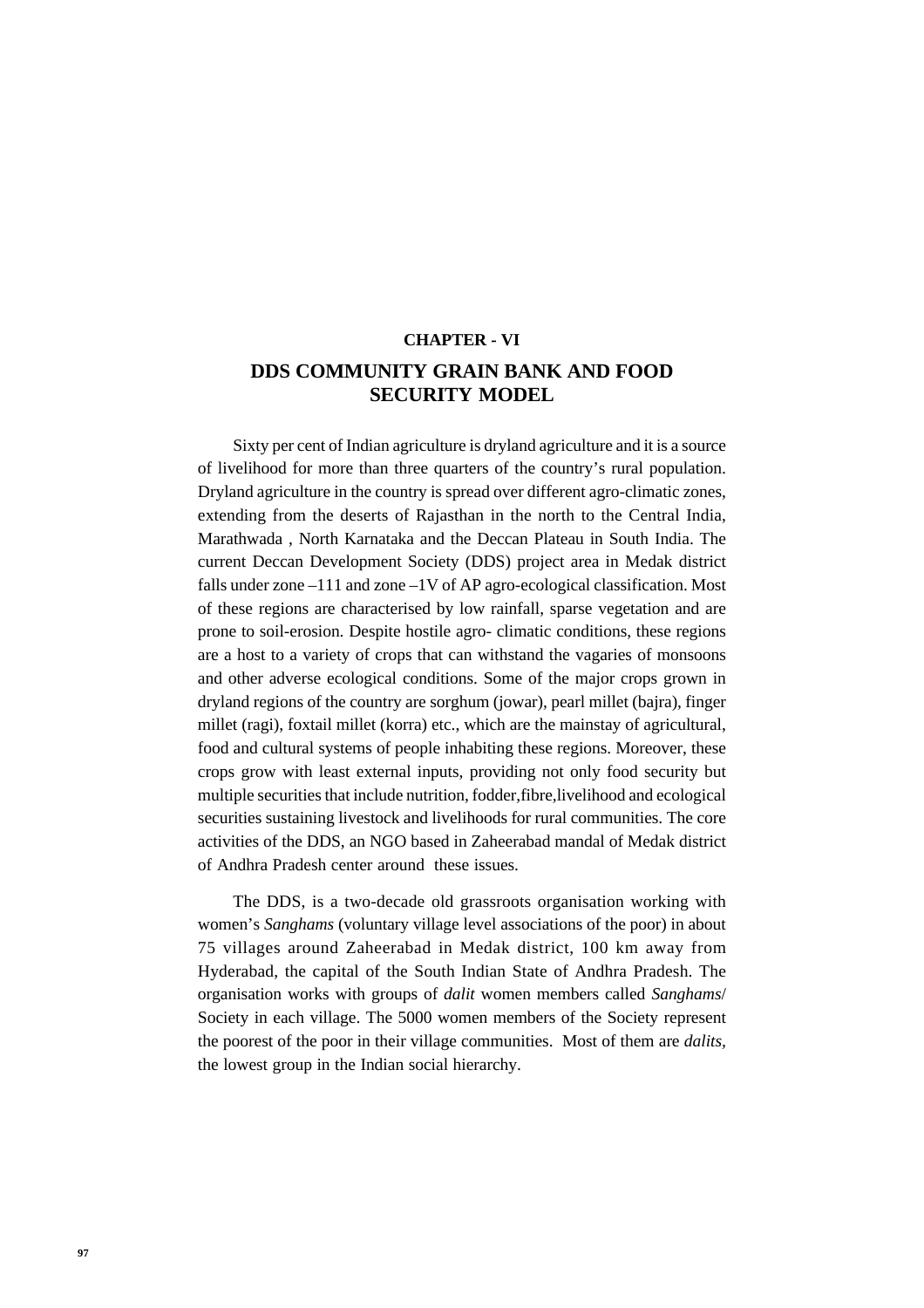The community food security programme implemented by DDS, also known as Alternative Public Distribution System (APDS) through community grain fund is one of the core programmes around which a range of activities are organised at the community level. This is an innovative programme where foodgrains production, procurement, storage and distribution are done at the local community (village) level and are entirely managed by the women *Sangham* members. The main objectives of the programme are:

- 1. To bring under plough the cultivable fallow lands to produce the required (jowar) grains for consumption locally and in the process make the poor self-sufficient in regard to foodgrains;
- 2. To generate gainful employment by bringing more fallow land under cultivation of jowar in the project area;
- 3. To promote use of organic manure like farm yard manure to restore ecological balance to sustain the agriculture development;
- 4. To reduce the overhead costs of PDS (in terms of transport and centralised management,) and to provide more nutritious traditional and staple grain (sorghum/jowar) instead of rice which is alien in rainfed areas to the poorer sections in food starved villages;
- 5. To induce 'community spirit' and 'self-esteem' among the beneficiaries/ women so as to manage the food security system on their own.

#### **Operationalisation and Process**

DDS for its project on Alternative Public Distribution System (APDS) submitted an action project to the Ministry for Rural Areas and Employment (MRAE) for financial support to the tune of Rs. 96 lakh over a period of three years (1994-97), and it has been funded by the Ministry under III stream of Jawahar Rojgar Yojana (JRY).

The project, conceptually, is construed as an alternative development strategy with special reference to public distribution of low-cost grains by reducing the dependency on the state. As per the project proposal submitted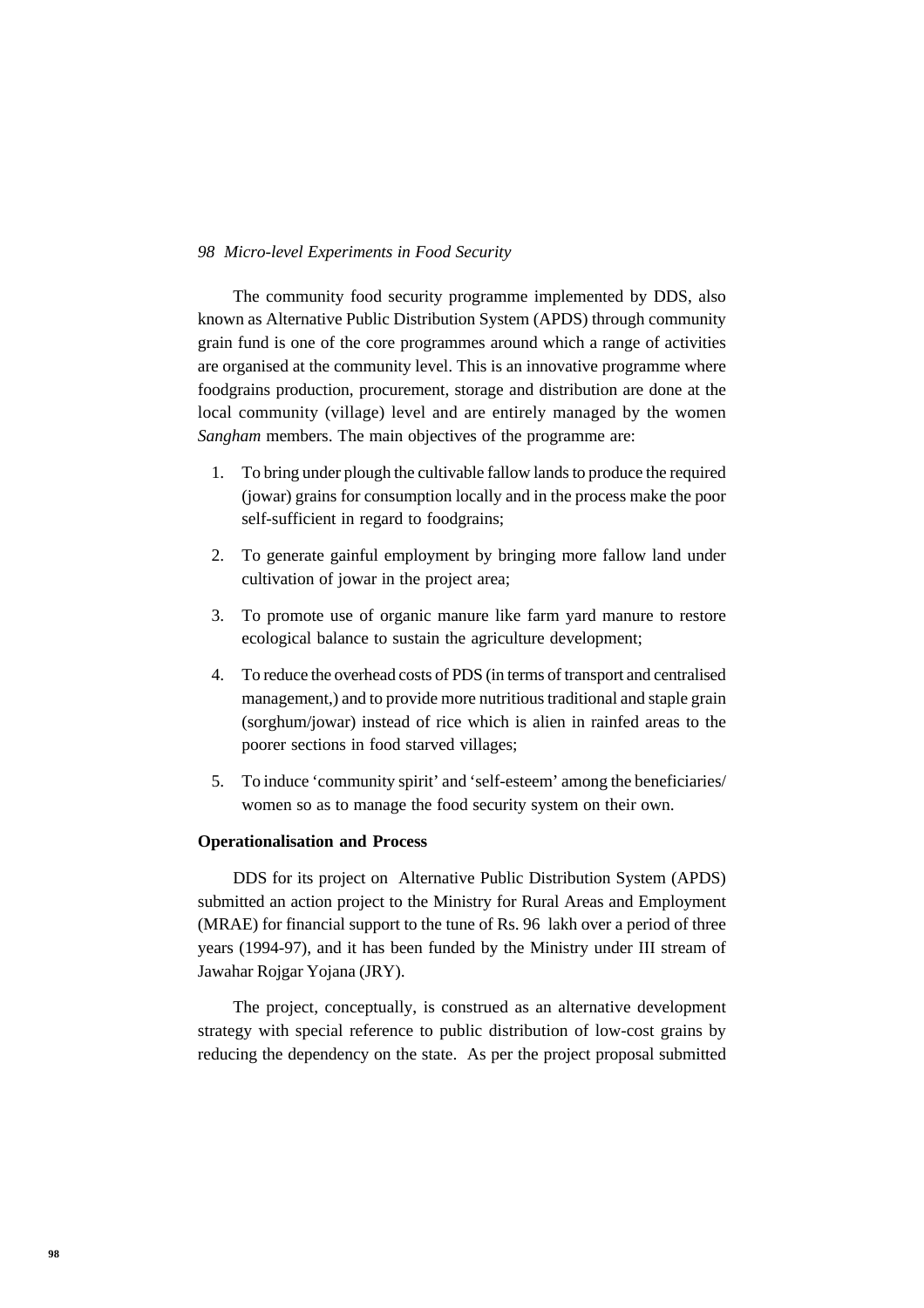to the Ministry, about 3000 poor farm households belonging to SC/ST/minority communities located in 32 villages drawn from five mandals in Medak district of Andhra Pradesh would be benefited by this innovative scheme. In each of the 32 villages, about 80 to 100 landholders would be identified and financially supported to bring one acre of fallow land per member under cultivation of millets (jowar). In most of the cases it was beneficiary's own land and in a few cases leased-in land supported by the DDS. Under the proposed PDS, 3000 poor families would be benefited through supply of jowar for six months at a lower price.

## **Planning Process**

- Step 1 The planning process first began with the identification of fallow lands in the villages where DDS worked as a voluntary agency. Several meetings were held between the DDS programme staff and the *Sangham* members to collect information about the magnitude of the problem, the total acreage under fallows in each village, the reasons for fallowisation, etc. This information allowed DDS staff to work out the modalities of implementing the programme. The programme started in 32 villages, the target was 3000 acres but only achieved in 2666 acres with 1729 families and 1600 family cards. Each of these villages had fallow lands ranging from 50-100 acres and the target groups were drawn from marginal and small farmers mostly belonging to scheduled castes and backward castes.
- Step 2 The second step in the planning process involved holding PRA meetings in each of the selected villages to get more detailed information about the resource base of the village, the village population, livestock, etc. The farmers/pattedars willing to join the programme were asked to get certification from village revenue officials to authenticate their claims that their lands were indeed fallow for some years. Later, all their names and survey numbers of their lands were recorded to be included as the programme beneficiaries.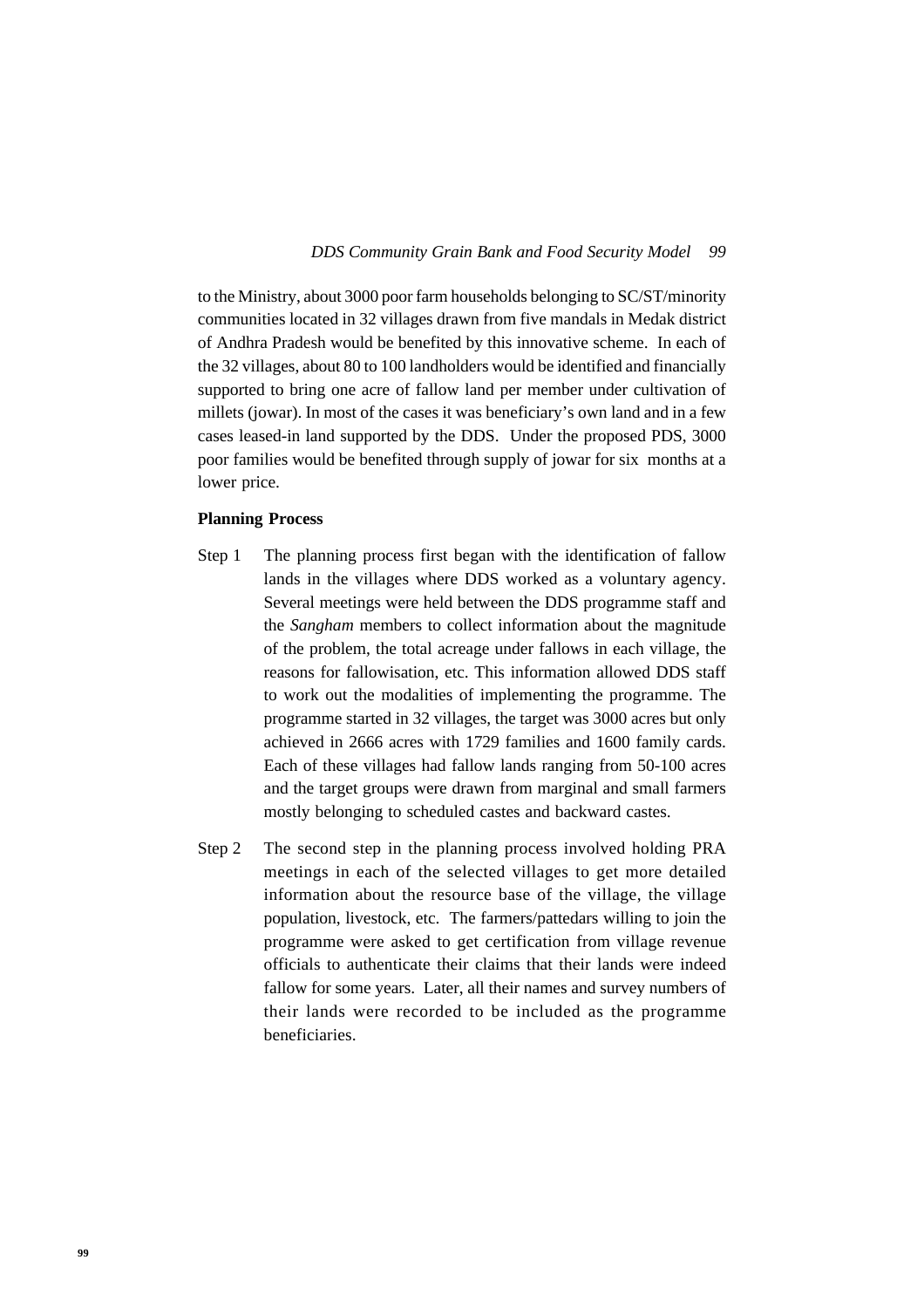Step 3 The third step involved meetings with the stakeholders/APDS partner farmers to finalise the details of the programme implementation that included the estimated cost of cultivation per acre of land, the land improvement activities and the likely benefits from the programme etc. This exercise was meant to arrive at a consensus between the two parties i.e., DDS and the partner farmers before entering into a formal agreement with each other over the implementation of the programme. DDS on its part, agreed to advance a sum of Rs. 2600 per acre over a three-year period as given below :

| Year 1 | ploughing, manuring, sowing and weeding | Rs. 1500 |
|--------|-----------------------------------------|----------|
| Year 2 | ploughing, manuring, sowing and weeding | Rs. 750  |
| Year 3 | ploughing, sowing and weeding           | Rs. 350  |
|        | Investment over three years             | Rs. 2600 |

Step 4 This investment amount was to be repaid both in the form of cash and grain over five years in prefixed quantities at pre-fixed rates as below :

| Years          | Jowar<br>(kg) | Value<br>(Rs.) | Cash<br>(Rs.) | Total<br>(Rs.) |
|----------------|---------------|----------------|---------------|----------------|
| 1              | 150           | 450            |               | 450            |
| $\overline{2}$ | 200           | 600            |               | 600            |
| 3              | 150           | 450            |               | 450            |
| $\overline{4}$ | 150           | 450            | 100           | 550            |
| 5              | 150           | 450            | 100           | 550            |
| Total          | 800           | 2400           | 200           | 2600           |

In consultation with the partner farmers, the following terms and conditions were evolved: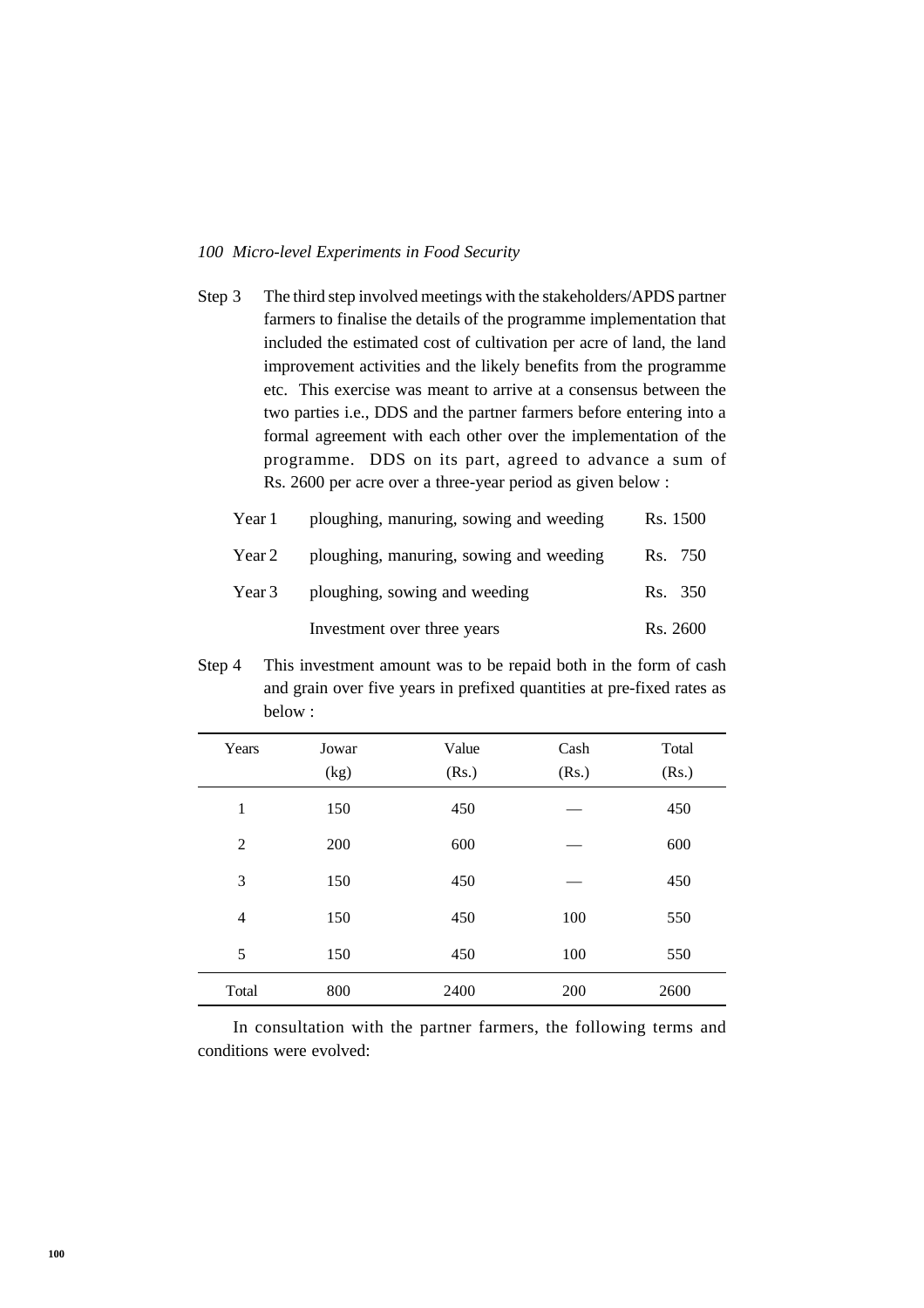- 1. Not to use chemical fertilisers and pesticides
- 2. Not to sell the lands
- 3. Not to lease the lands
- 4. To grow only food crops
- 5. Use farmyard manure produced by the household for their fields and not to sell it to others
- 6. To preserve seeds from their crops for use in the next season
- 7. To use only NPM methods for pest control
- 8. To grow a variety of food crops

The farmers constituted their own monitoring committees at the village level to oversee the timely implementation of various seasonal agricultural activities and regularly report them to the DDS office. It was also agreed by the committee members to collect grain after harvest to be stored in the community grain fund before it is distributed among various categories of poor and the dispossessed based on participatory wealth ranking in each village.

### **Programme Implementation**

The programme implementation has four stages, with the first stage involving seasonal agricultural activities such as ploughing, manuring, sowing, weeding and harvesting. Second stage involves grain procurement and storage in the Community Grain Fund, stage three involves participatory wealth ranking in the village to identify different categories of poor and issuing them jowar ration cards; the fourth and final stage involves distribution of subsidised sorghum (jowar) among different card holders in the village.

### STAGE ONE

The first stage of the programme starts with advancing loans to the beneficiary farmers over a three-year period for various agricultural operations starting with tractor ploughing, bullock ploughing, application of farm yard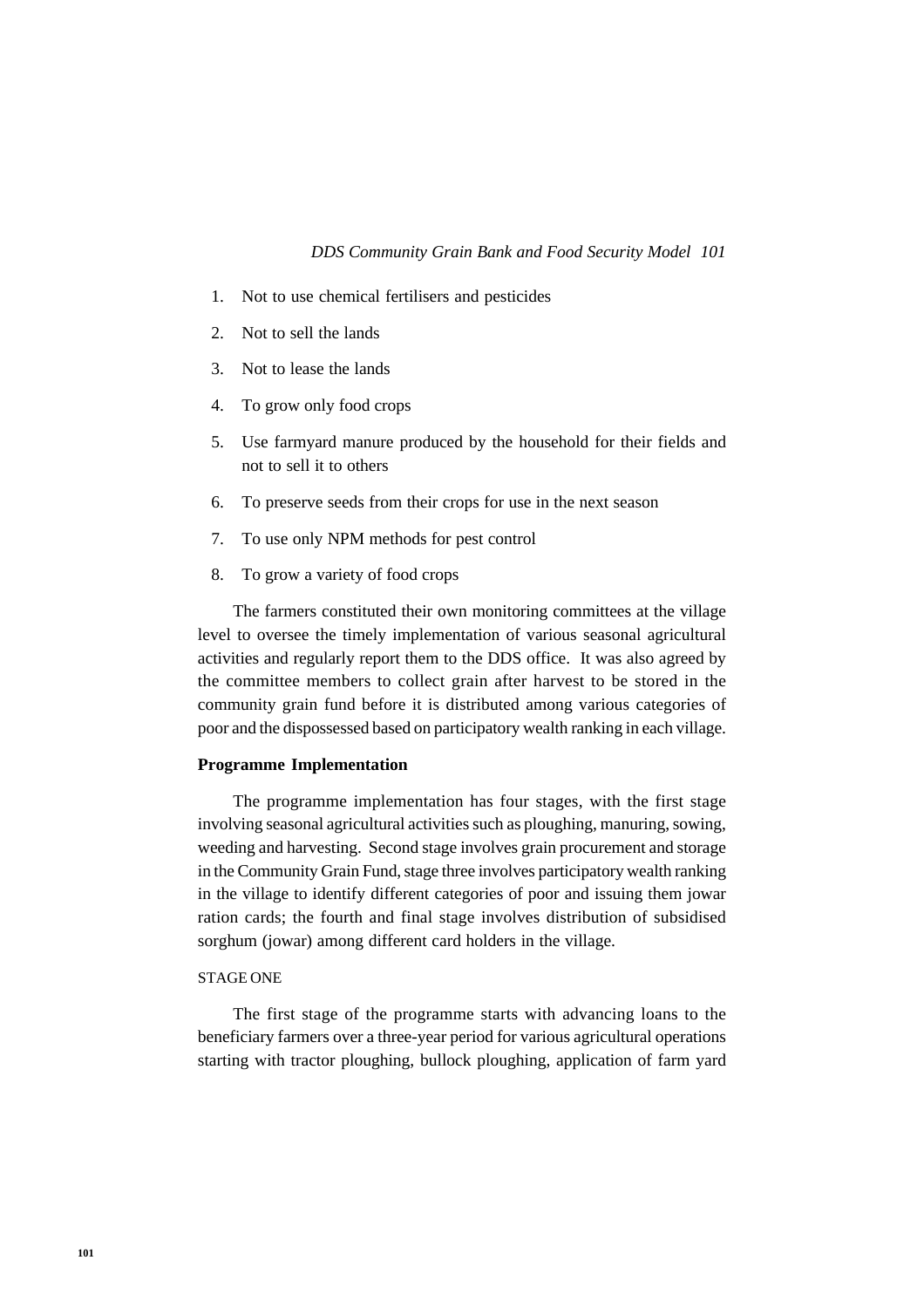manure, sowing and weeding in the first year. The loan amount for the first year is fixed at Rs.1500 per acre. Tractor ploughing is done only for the first year since soils are hard and require deep ploughing. The second and third year loan amounts are fixed at Rs.750 and Rs.350 per acre. The total investment for bringing fallow lands under cultivation for all the three years is Rs.2600 per acre. The task of collecting and disbursing loan amounts rests with the women committee members in each village.

#### STAGE TWO

The committee members are also responsible for timely implementation of all seasonal agricultural activities at the village level as well as reporting back to DDS. After crop harvest, the committee members in each village are required to collect the loan repayment in the form of grain from the partner farmers and store it in bins using traditional storage methods.

The loan repayments by the beneficiary farmers are spread over a fiveyear period in the form of grain in prefixed quantities at pre-fixed prices. In case there is a crop failure in any year, the repayment time is extended by one more year. The repayment for the first year is fixed at 150 kg. The second and third year repayments are fixed at 200 and 150 kg, respectively. The fourth and fifth year repayments are fixed at 150 kg amounting to a total of 800 kg for all the five years @ Rs.3 per kg. This grain in terms of price components would account to Rs.2400.

The grain thus collected is stored in the village for distribution among different categories of poor based on participatory wealth ranking during the scarce months of monsoon season. The participatory wealth ranking is an innovative process of identifying various categories of poor within the village by the villagers themselves through a PRA method, overcoming the problems of inclusion/exclusion so pervasive in official calculations. The criteria for rural poverty are developed by the villagers themselves and each household is judged on a five-point scale of poverty. Each poverty level is identified by a different colour card that entitles beneficiaries under the APDS programme to certain fixed amount of jowar through the community grain fund. Black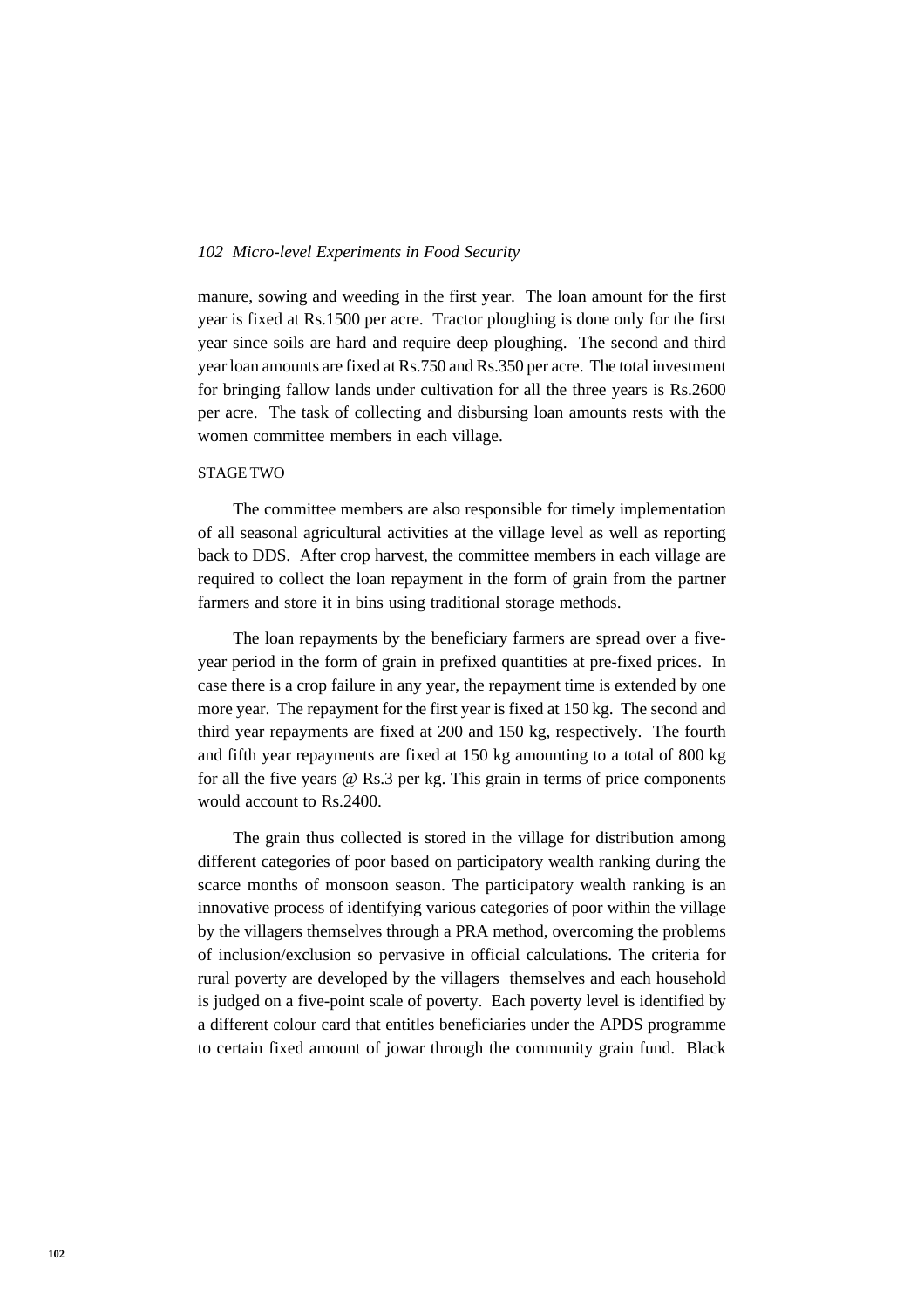#### *103 DDS Community Grain Bank and Food Security Model*

cards are given to the destitute households, landless poor, women-headed households with children and physically unfit (elderly people). Red cards are given to poor with an acre or less land and survive on own labour, households with 4-5 children and households with very few livestock assets with one or two buffaloes and goats. Yellow cards are given to households with 2-3 acres of land and owning a house with some livestock assets. Green cards are given to households owning around 10 acres with livestock assets but are still poor because lands are not very productive. Finally, white cards are given to big farmers employing labourers and possessing livestock assets. White card holders are not entitled for jowar through community grain fund and all other categories are entitled for fixed amounts of jowar depending on the colour of the card, decided through wealth ranking process.

The grain is decided to distribute to all the card holders in the following pattern.

| a. Black  | 20 kg/month/head      |
|-----------|-----------------------|
| b. Red    | 25 kg/month/household |
| c. Green  | 10 kg/month/household |
| d. Yellow | 15 kg/month/household |
| e. White  | Ni1                   |

Households identified thus are issued a sorghum card by the *Sangham* entitling them to a fixed quantity of jowar at a subsidised price of Rs. 2 per kg. The same women who were given responsibility of activities of 20 acres of land are also responsible for distribution of grains. The grain is distributed for six months in a year which can be called "Hunger Period" which starts from *Nagula Panchami* which is an auspicious day in Hindu mythology. Period of hunger is in the months of July, August, September, October, November and March. The proceeds from the sale of jowar are deposited in a bank as the community grain fund (CGF) for a period of five years. Since the procurement price of jowar is Rs.3 per kg, the subsidy of one rupee between the issue price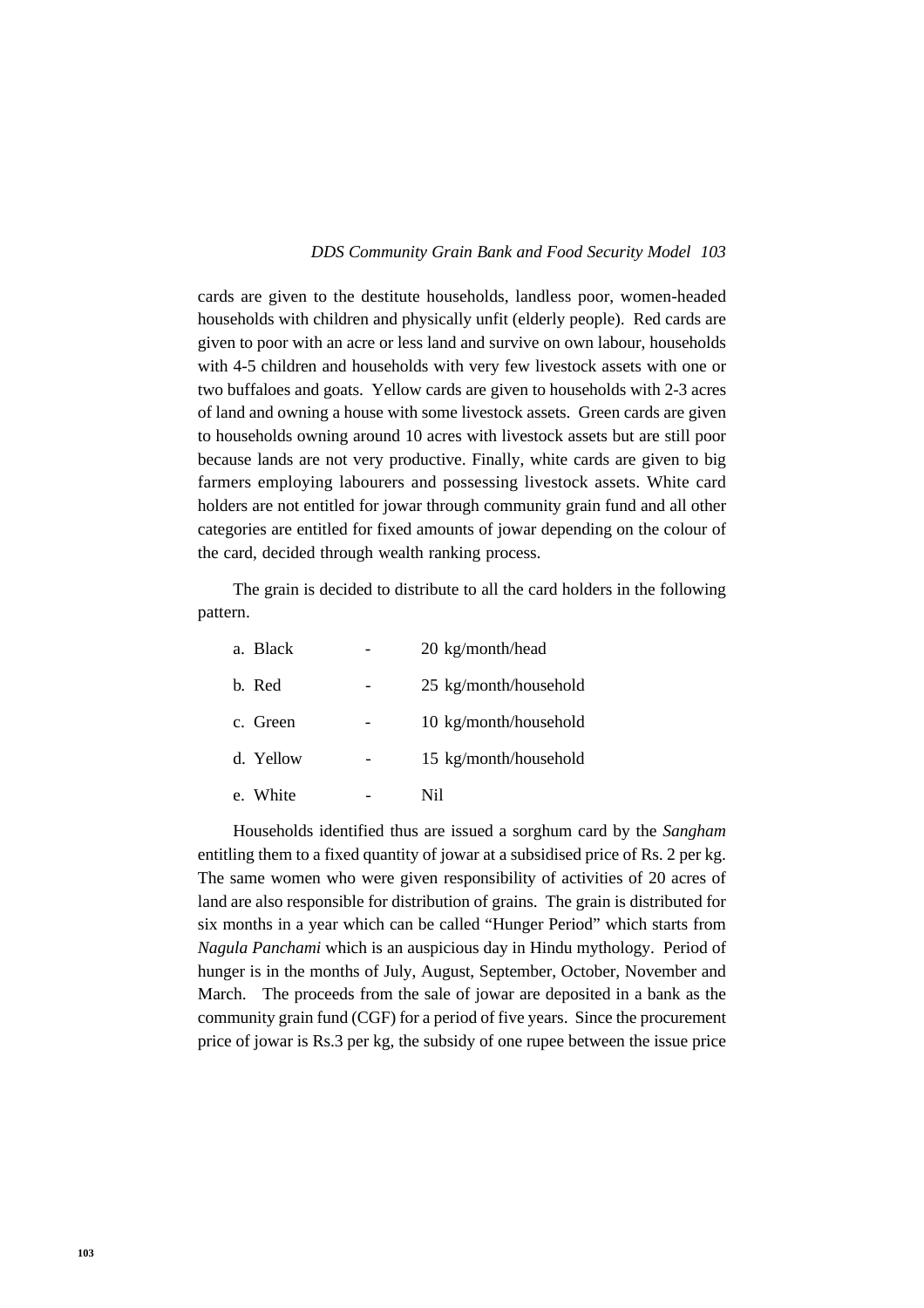and procurement price is made up by the interest payments accruing from CGF Bank deposit in five years. Individual village groups hold the CGF account and the fund is issued year after year for reclaiming more fallow lands. The project authorities restricted the coverage of beneficiaries/*pattadars* to 1729 instead of 3000 as proposed in the project as some of them obtained financial support for more than two acres. As a result, 2,666 acres of fallow land was brought under cultivation, instead of proposed 3000 acres (Table 42). In general, financial support to the farmers ranged on an average from 1.2 to 2 acres.

The total number of all cardholders under distribution programme in 32 villages during the first phase is 4593 of which green card holders are more with 1928 in number, followed by red card with 1681 followed by yellow and black cards with 819 and 165 in number, respectively (Table 43). In terms of social hierarchy, SC's benefited more, followed by BC and OCs.

|     | S. Name of the<br>No. Village | Mandal      | Acres  | Land in Beneficiaries Pattadars<br>(N <sub>0</sub> ) |      | Grain<br>per Acre Collected<br>in Kg |
|-----|-------------------------------|-------------|--------|------------------------------------------------------|------|--------------------------------------|
| (1) | (2)                           | (3)         | (4)    | (5)                                                  | (6)  | (7)                                  |
| 1.  | Bardipur                      | Jarasangham | 121.75 | 76                                                   | 1.60 | 43341                                |
| 2.  | Boppanpally                   | Jarasangham | 47     | 30                                                   | 1.57 | 20692                                |
| 3.  | Bidakanne                     | Jarasangham | 35     |                                                      |      |                                      |
| 4.  | Dhanwar                       | Manoor      | 68     | 55                                                   | 1.24 | 56603                                |
| 5.  | Eedulapally                   | Jarasangham | 137    | 77                                                   | 1.78 | 53454                                |
| 6.  | Ganeshpur                     | Nyalkal     | 51     | 35                                                   | 1.46 | 12379                                |
| 7.  | Gunjotti                      | Nyalkal     | 90     | 68                                                   | 1.32 | 21128                                |
| 8.  | $Hot - B$                     | Zaheerabad  | 113    | 61                                                   | 1.85 | 64243                                |
| 9.  | $Hot - K$                     | Zaheerabad  | 90     | 52                                                   | 1.73 | 40910                                |
| 10. | Hosselly                      | Nyalkal     | 70     | 48                                                   | 1.46 | 25262                                |
|     |                               |             |        |                                                      |      | (Cond.,)                             |

**Table 42 : Village-wise Information of Beneficiaries during First Phase**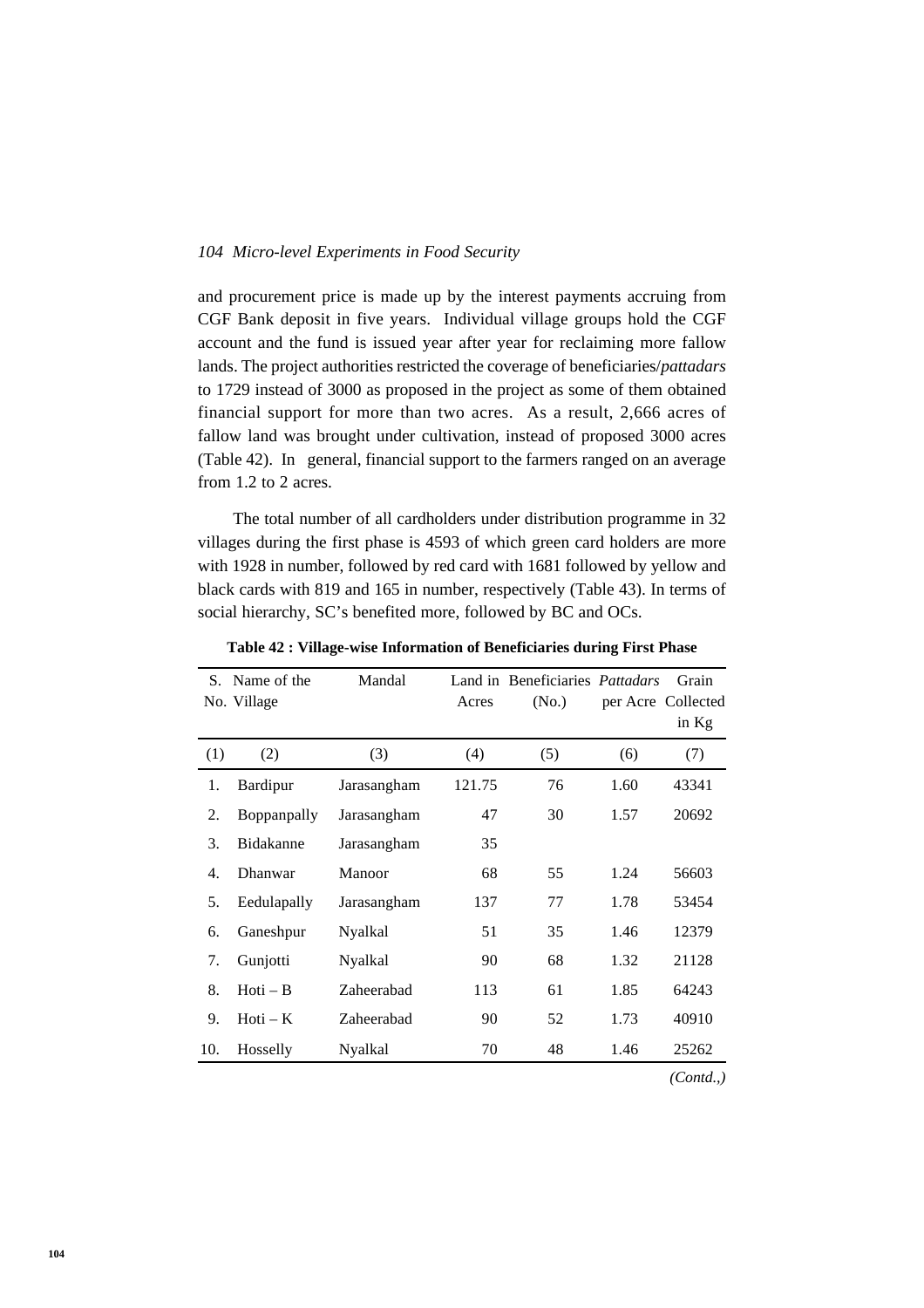| (1) | (2)                       | (3)         | (4)  | (5)  | (6)  | (7)   |
|-----|---------------------------|-------------|------|------|------|-------|
| 11. | Itekepally                | Raikode     | 65   | 54   | 1.20 | 35817 |
| 12. | Jambigi                   | Raikode     | 68   | 49   | 1.39 | 19537 |
| 13. | Kalimela                  | Nyalkal     | 70   | 45   | 1.56 | 30662 |
| 14. | Khambalapally Jarasangham |             | 93   | 60   | 1.55 | 35723 |
| 15. | Kuppanagar                | Jarasangham | 124  | 78   | 1.59 | 9691  |
| 16. | Krishanpur                | Jarasangham | 34   | 54   | 0.63 | 25133 |
| 17. | Kasimpur                  | Zaheerabad  | 110  | 61   | 1.80 | 22869 |
| 18. | Machnoor                  | Jarasangham | 69   | 44   | 1.57 | 19604 |
| 19. | Merempur                  | Nyalkal     | 39   | 20   | 1.95 | 24671 |
| 20. | Mypathpur                 | Raikode     | 78   | 50   | 1.56 | 28473 |
| 21. | Mamidigi                  | Nyalkal     | 83   | 57   | 1.46 | 24381 |
| 22. | Mogudampally Zaheerabad   |             | 157  | 105  | 1.50 | 51656 |
| 23. | Metalkunta                | Nyalkal     | 84   | 57   | 1.47 | 38936 |
| 24. | Matoor                    | Raikode     | 55   | 47   | 1.17 | 15975 |
| 25. | Nagwar                    | Raikode     | 84   | 53   | 1.58 | 33884 |
| 26. | Nyamathabad               | Nyalkal     | 69   | 37   | 1.86 | 32995 |
| 27. | Pasthapur                 | Zaheerabad  | 98   | 68   | 1.44 | 47413 |
| 28. | Raghavapur                | Nyalkal     | 88   | 42   | 2.10 | 47780 |
| 29. | Rejinthal                 | Nyalkal     | 110  | 69   | 1.59 | 24845 |
| 30. | Singitam                  | Raikode     | 82   | 56   | 1.46 | 36401 |
| 31. | Thummakunta Zaheerabad    |             | 64   | 37   | 1.73 | 16532 |
| 32. | Yelgoi                    | Jarasangham | 120  | 76   | 1.58 | 25977 |
|     |                           | Total       | 2666 | 1729 |      |       |

**Table 42 :** *(Contd.)*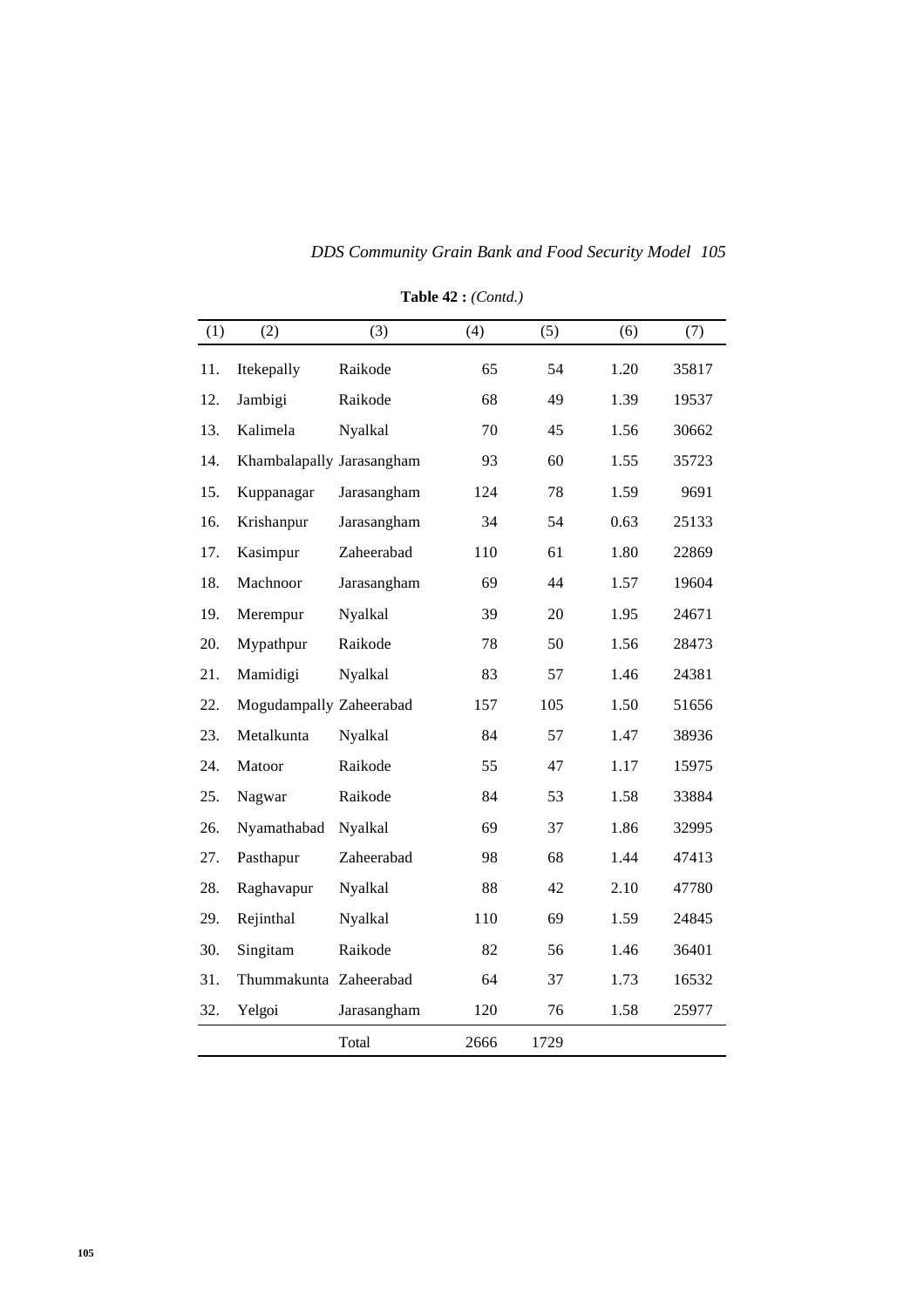| S.  | Name of the   | Mandal      |                  |     | <b>Total Cardholders by Type</b> |         | Total |
|-----|---------------|-------------|------------------|-----|----------------------------------|---------|-------|
| No. | Village       |             | <b>Black</b>     | Red | Green                            | Yellow  |       |
| (1) | (2)           | (3)         | (4)              | (5) | (6)                              | (7)     | (8)   |
| 1.  | Bardipur      | Jarasangham | $\mathbf{1}$     | 35  | 99                               | 27      | 162   |
| 2.  | Bidakanne     | Jarasangham | 5                | 62  | 91                               | 51      | 209   |
| 3.  | Boppanpally   | Jarasangham | $\overline{2}$   | 16  | 37                               | 9       | 64    |
| 4.  | Dhanwar       | Manoor      | 9                | 20  | 38                               | 11      | 78    |
| 5.  | Eedulapally   | Jarasangham | $\overline{4}$   | 21  | 111                              | 35      | 171   |
| 6.  | Ganeshpur     | Nyalkal     | 3                | 26  | 21                               | $\,8\,$ | 58    |
| 7.  | Gunjotti      | Nyalkal     | 17               | 42  | 82                               | 18      | 159   |
| 8.  | Hosselly      | Nyalkal     | 3                | 58  | 26                               | 9       | 96    |
| 9.  | $Hoti - B$    | Zaheerabad  | 6                | 128 | 116                              | 33      | 283   |
| 10. | $Hoti - K$    | Zaheerabad  | $\mathbf{1}$     | 48  | 56                               | 27      | 132   |
| 11. | Itekepally    | Nyalkal     | 10               | 71  | 33                               | 15      | 129   |
| 12. | Jambigi       | Raikode     | 5                | 19  | 50                               | 25      | 99    |
| 13. | Kalimela      | Raikode     | 3                | 72  | 59                               | 39      | 173   |
| 14. | Khambalapally | Nyalkal     | $\boldsymbol{0}$ | 20  | 44                               | 29      | 93    |
| 15. | Kasimpur      | Jarasangham | 6                | 67  | 59                               | 58      | 190   |
| 16. | Krishanpur    | Jarasangham | $\boldsymbol{0}$ | 60  | 39                               | 22      | 121   |
| 17. | Kuppanagar    | Jarasangham | 4                | 45  | 124                              | 23      | 196   |
| 18. | Machnoor      | Zaheerabad  | 5                | 49  | 92                               | 33      | 179   |

**Table 43 : Village-wise Information of Cardholders during First Phase**

*(Contd.,)*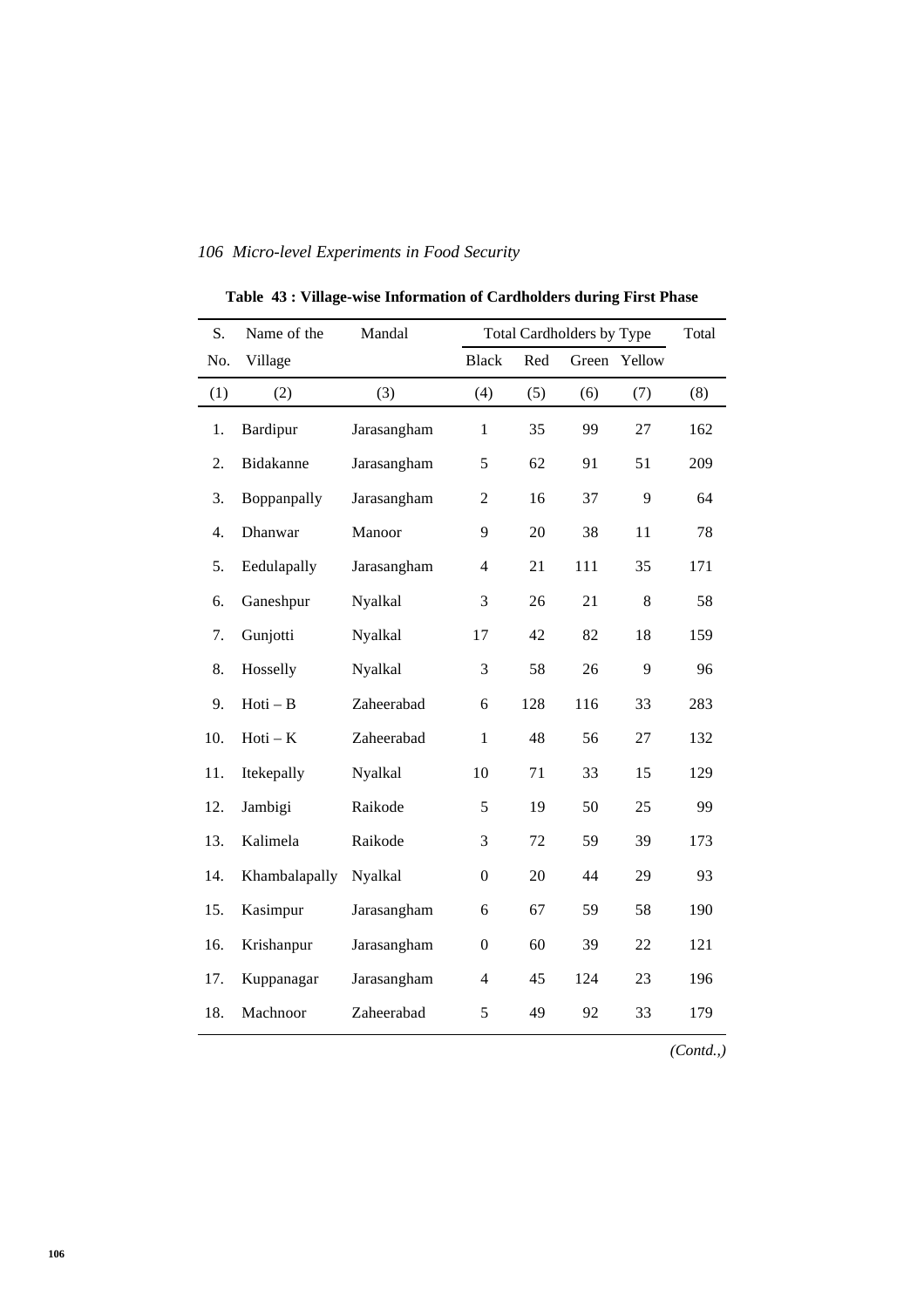| (1) | (2)          | (3)        | (4)            | (5)  | (6)  | (7) | (8)  |
|-----|--------------|------------|----------------|------|------|-----|------|
| 20. | Mamidigi     | Nyalkal    | 5              | 96   | 83   | 33  | 217  |
| 21. | Matoor       | Raikode    | 5              | 7    | 57   | 11  | 80   |
| 22. | Metalkunta   | Nyalkal    | $\overline{c}$ | 60   | 80   | 32  | 174  |
| 23. | Mogudampally | Zaheerabad | 16             | 192  | 94   | 27  | 329  |
| 24. | Mypathpur    | Nyalkal    | 8              | 23   | 46   | 11  | 88   |
| 25. | Nagwar       | Raikode    |                |      |      |     |      |
| 26. | Nyamathabad  | Raikode    | $\mathbf{1}$   | 27   | 23   | 18  | 69   |
| 27. | Pasthapur    | Nyalkal    | 20             | 146  | 52   | 53  | 271  |
| 28. | Raghavapur   | Zaheerabad | $\overline{2}$ | 47   | 42   | 29  | 120  |
| 29. | Rejinthal    | Nyalkal    | 7              | 70   | 47   | 25  | 149  |
| 30. | Singitam     | Nyalkal    | 5              | 7    | 57   | 11  | 80   |
| 31. | Thummakunta  | Raikode    | $\mathbf{1}$   | 37   | 15   | 18  | 71   |
| 32. | Yelgoi       | Zaheerabad | 9              | 110  | 155  | 79  | 353  |
|     | Total        |            | 165            | 1681 | 1928 | 819 | 4593 |

**Table 43 :** *(Contd.)*

## **Organisation and Monitoring Mechanism**

The APDS programme has been designed in a manner that provides for an inbuilt mechanism for monitoring and evaluation at every stage of the programme. Monitoring in done jointly by women *Sangham* members and the DDS staff. The organisational structure of the programme's implementation and monitoring agency consists of :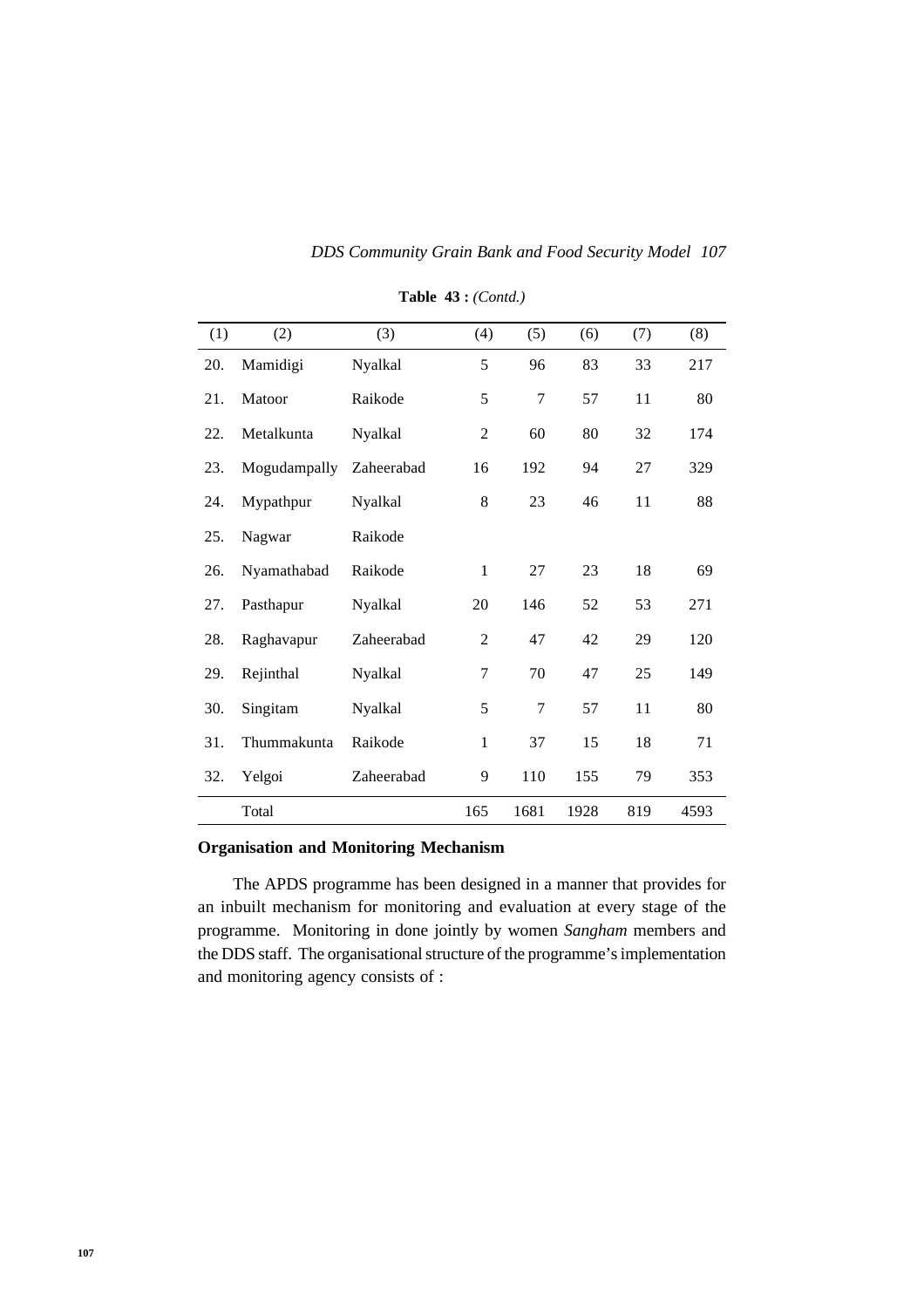Women Sangham's Committee Members Village Level Supervisors Two Team Leaders **>** Project Coordinator Joint Director Project Director **> > > >**

To ensure an effective implementation of the scheme, an organisational structure has been designed and also a monitoring system has been built into the programme design. At the project level, the Project Director (PD) is supported by one Project Coordinator (PC) and three Supervising Staff (SS). For a cluster of villages, one woman coordinator was selected to coordinate the work of 'women *sanghams*' and to liaise with the Project team. These coordinators, five in number, are the members of the steering committee of the DDS. Two of the Steering Committee Members (SCM) are paid a salary of Rs. 500 per month. Village 'women *sanghams*' meet regularly once in a week to discuss the status of the project and also to identify the problems affecting the implementation process. These meetings are also being used to communicate to the *pattadars* about the activities to be undertaken at the field level. The 'steering committee' meetings are held periodically once in two weeks at DDS office (Pastapur village).

These meetings, besides discussing the problems, also decide the actions to be undertaken to correct the field conditions. Further, the minutes of the village meetings are also documented by the DDS staff village-wise at the time of steering committee meetings.

The proposal envisaged appointment of a village level supervisor to oversee the implementation process. The Village Level Supervisor (VLS) would be paid a honorarium of Rs. 500 per month. The village 'women *sanghams*', however, decided to appoint a number of committee members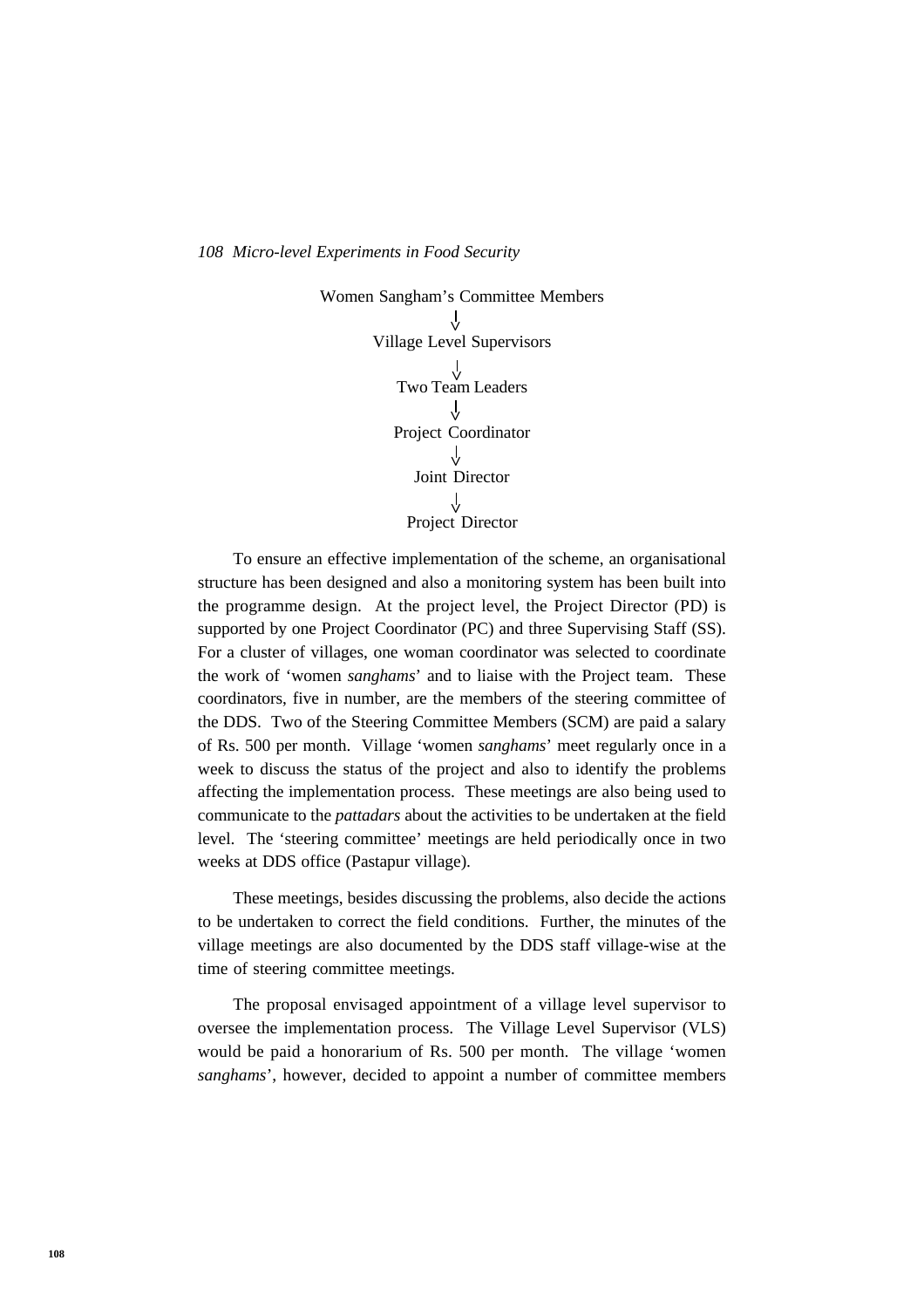#### *109 DDS Community Grain Bank and Food Security Model*

(WSCM) and each one will look after 20 acres and each one would be paid a salary of Rs. 100 per month. These committee members are expected to frequently visit the lands of the *pattadars* allotted to them and also act as an inter-face between DDS / 'women *sanghams*' and beneficiary *pattadars*. They are also accountable for recovery of grains and to deposit the collected jowar in storage bins given by DDS. In each village every committee member was also given some PDS cards and was entrusted with the task of releasing the rations as per the entitlements. A Village Level Accountant (VLA) was appointed to maintain the accounts of PDS Project. Further, every *pattadar* is expected to pay at the rate of Rs.1 per acre per month for the VLA. The VLA maintains two registers :

- ★ *Pattadar* Register furnishing the details of the land (Survey No. and area), address of the *Pattadar,* and advances paid to the *Pattadar;*
- $\star$  The PDS Register containing the particulars of the PDS beneficiaries and their entitlements along with actual ration supplied month-wise.

The project coordinator periodically visits the villages and interacts with the *pattadars* as well as PDS beneficiaries to elicit their views and problems and also monitors the progress of the scheme. The project coordinator is assisted by three supervisors and the supervisors visit (once in a quarter) all the (2666 acres) PDS lands and inspect the crop conditions and farm practices followed. The project coordinator and supervisors visit all the fields during the time of harvest to make an assessment of the crop yields. The committee members of the women *sanghams* are responsible for dissemination of knowledge inputs, recovery of the loans and distribution of PDS grains. The project director, project coordinator and other members of the project team mainly function as facilitators and all the main decisions taken by the women *sanghams* only. It is to be noted that all the *pattadars* are not members of the women *sanghams* and about 30 per cent are outsiders. The above administrative structure and the monitoring mechanisms are expected to help implement the scheme more effectively and in a participatory manner. People's participation (*pattadars* and PDS beneficiaries) is ensured at all stages since all the issues pertaining to the project are discussed in the weekly meetings of the *sanghams.*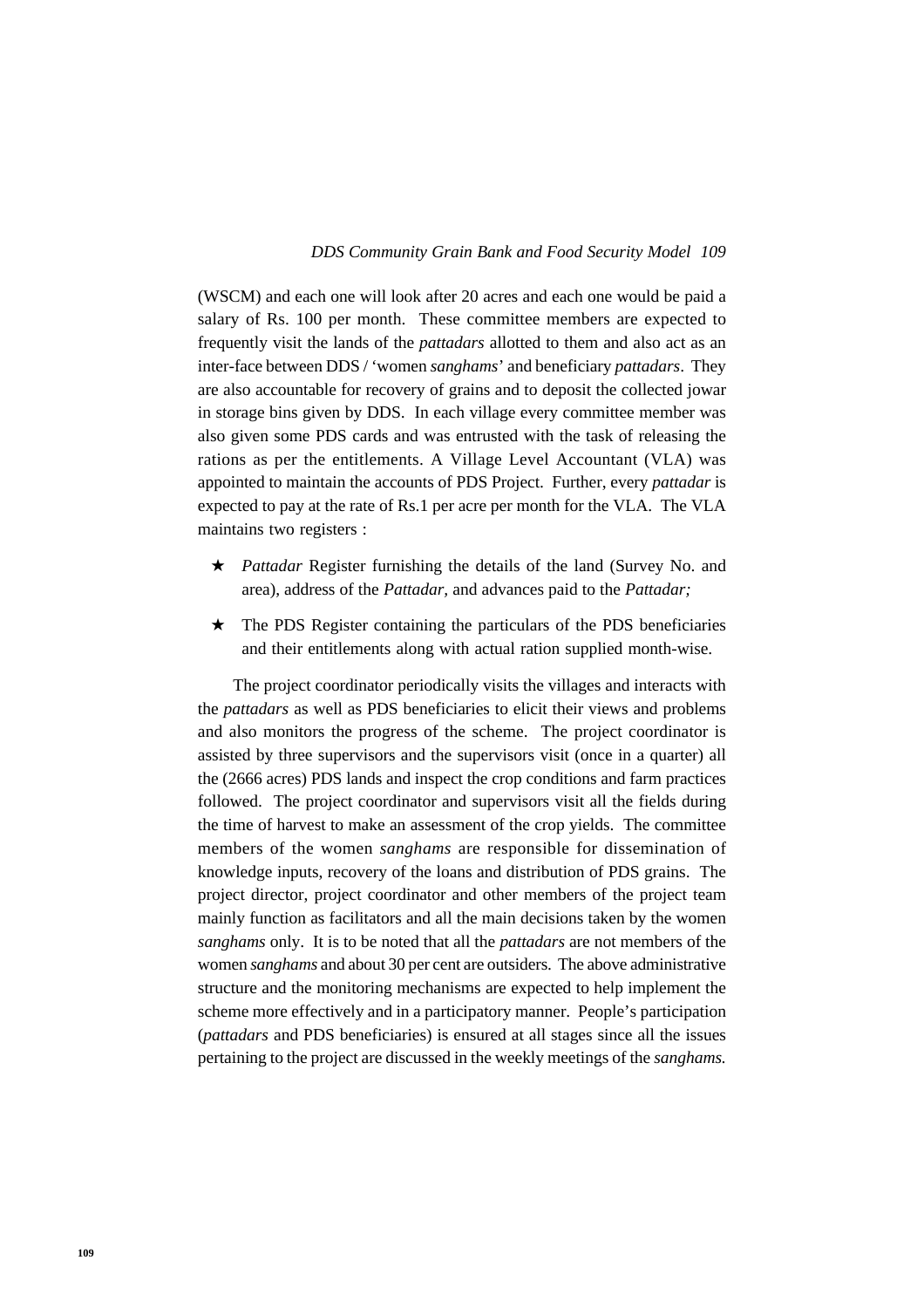They help in the capacity building and training of the *sangham* members apart from supervising the overall running of the programme. DDS with the objective of strengthening the institutional processes held several trainings and workshops for the *sangham* members focussing on areas/themes useful for the long-term sustainability of the programme. Some of the areas/themes in the capacity building include:

*Sangham* norms

- a. Book keeping
- b. Women in agriculture
- c. Reproductive rights
- d. Gender issues
- e. Social analysis of income generation
- f. Literacy
- g. Issues on Panchayati Raj etc.

The institutional capacity building by DDS is done in the larger context of women empowerment for self-reliance and solidarity in all the community initiatives undertaken by them.

Apart from institutional capacity building, regular trainings are also conducted in:

- h. Natural resource management practices such as watersheds, bio-diversity conservation
- i. Non-pesticidal management methods of crop protection, raising of village medicinal commons for regaining control over traditional health care systems etc. for the *sangham* members to make them sel-reliant in all aspects of natural resource management and protection.

As a part of continuous participatory monitoring and evaluation, the women committee members of the APDS programme are required to maintain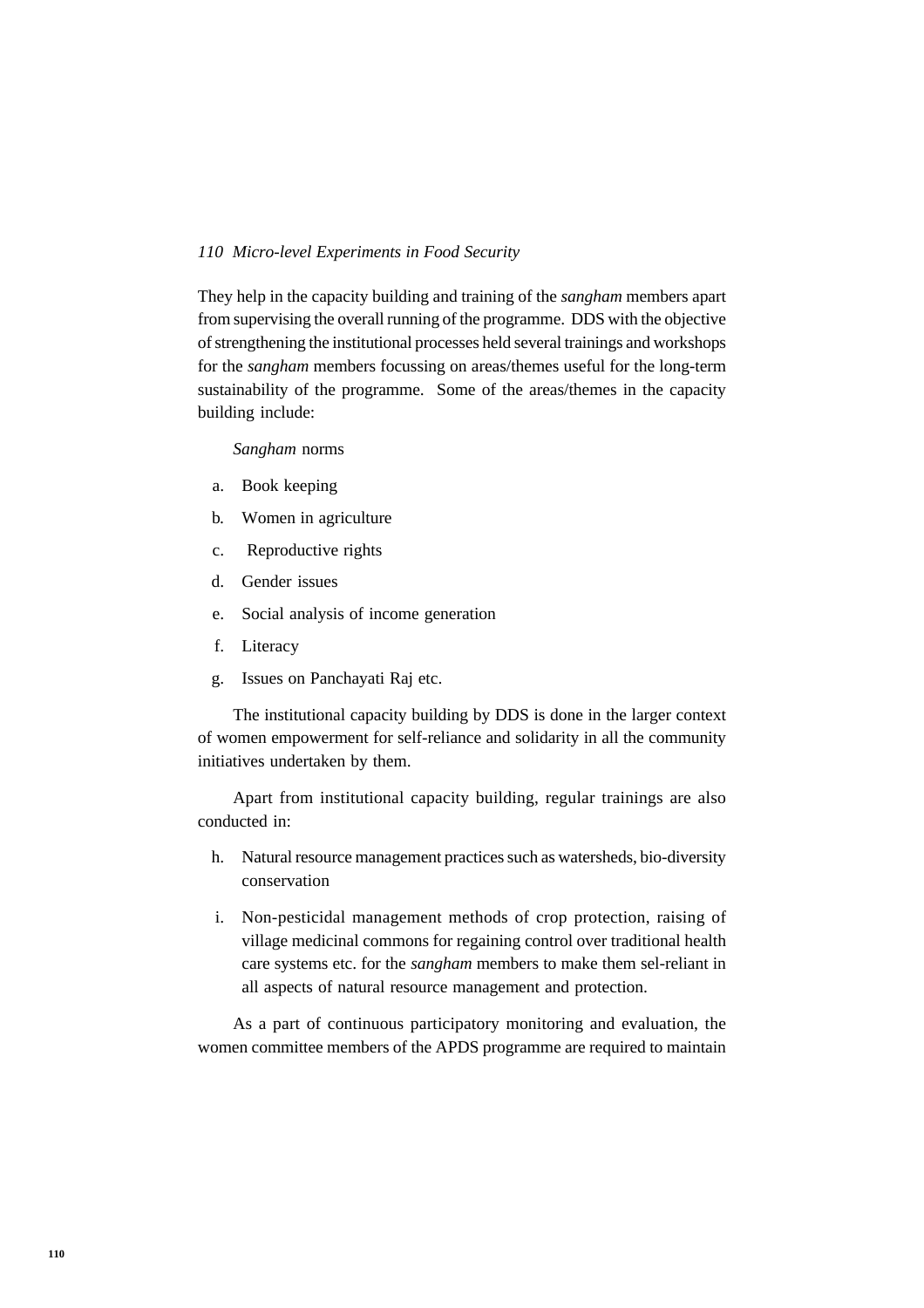## *111 DDS Community Grain Bank and Food Security Model*

regular documentation of various activities for accountability and transparency of the programme activities.

Some of the documentation and field level responsibilities entrusted to the women committee members are:

- $\star$  The pass book for each agricultural activity is maintained either by the committee member or kept in the custody of a data writer who keeps record of the number of acres on which a particular activity is completed and the amount spent for that activity.
- $\star$  A register book is also maintained for the entire village and kept in the custody of a committee member or the data writer.
- $\star$  The responsibility of the committee members is to oversee / supervise the work on the farms of 17-20 members on average and come to DDS office for collecting the money for payment. The PDS supervisor has to oversee the functioning of the committee members of the village and see the entries made in the pass book, without team leader's signature, payments cannot be made.
- ★ Separate bill books are maintained for different activities
	- 1. Tractor ploughing.
	- 2. Organic manuring.
	- 3. Bullock-ploughing and sowing.
	- 4. Weeding.
- ★ For repayment of loan by the members, entries are made in the member's passbooks and a separate register is maintained for the entire village. All the entries are computerised at the DDS field office at Pastapur.

List of documents maintained by DDS relating to the PDS programme:

1. The acreage of fallow lands in the village, how long have they been fallow, livestock details, households details and the reasons for keeping the lands fallow.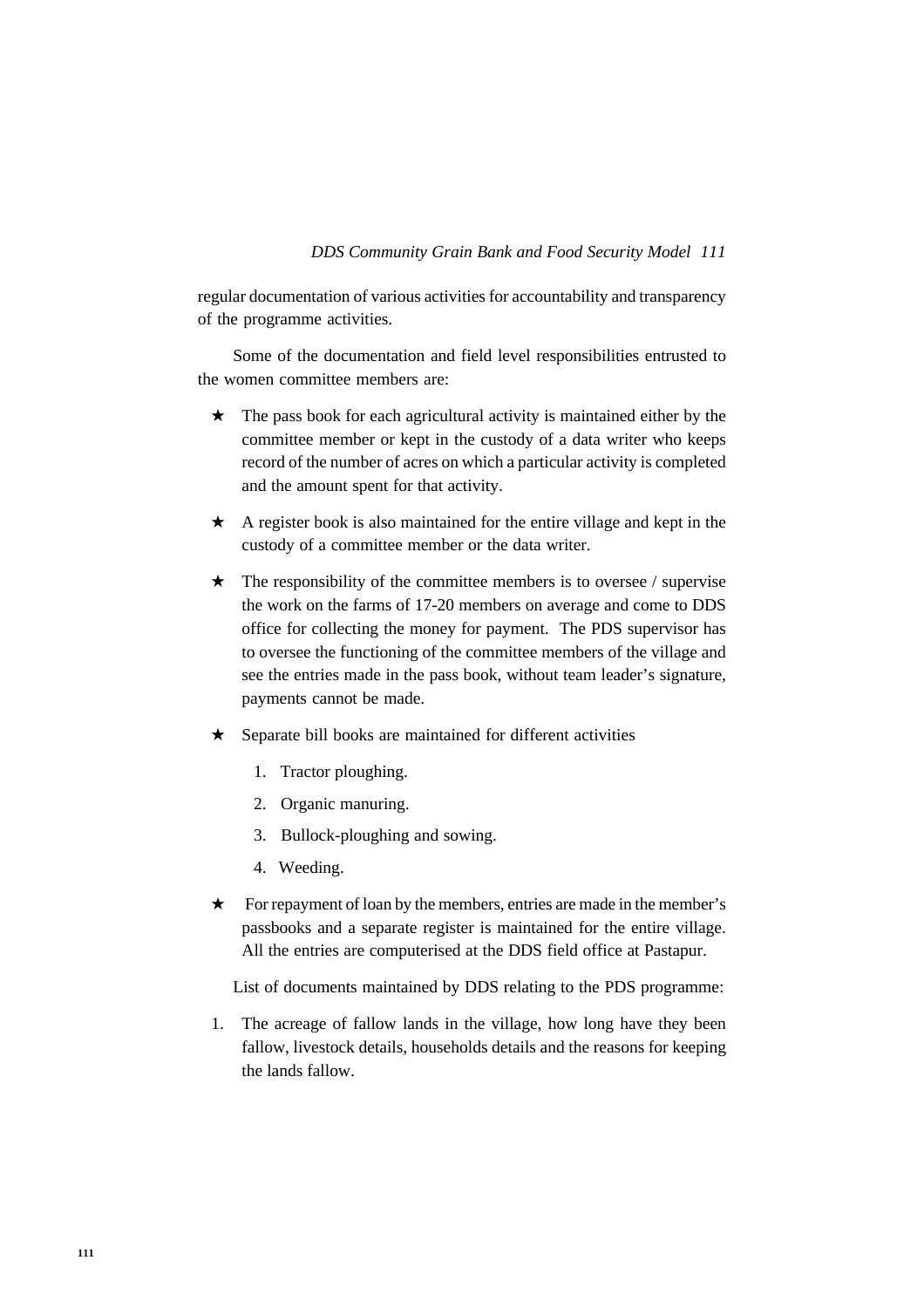- 2. Patwari certification for fallow lands.
- 3. Agreement record/stamp papers of individual partner farmers
- 4. Input inventory record
- 5. Individual and consolidated receipts of input costs of the farmers
- 6. Daily monitoring report on farm activities; how many acres have been tilled, manured, seeded, weeded, etc.,
- 7. Consolidated report on the cost of inputs for each village
- 8. *Pattadar* passbooks with details of money paid for various agricultural activities
- 9. List of crops sown
- 10. Video and audio documentation

## **Second Phase**

The second phase started in the year 2001-2002 with 11 villages to bring fallow lands under cultivation. Totally 513 families were involved with 574 acres and 980 family cards (Table 44). Initially i.e. during the first phase, the crop meant for PDS was only jowar. But in the second phase, whatever crops the farmer was interested to raise as well as purchase was allowed. So a range of crops like yellow jonna, bazra, korra and *aarika* were introduced. The funding for the second phase was given by another organisation called "Christian Aid" from London.

|     | S. Name of the<br>No. Village | Mandal  | Acres | Land in Beneficiaries <i>Pattadar</i><br>(N <sub>0</sub> ) |      | Grain<br>per Acre Collected<br>in Kg. |
|-----|-------------------------------|---------|-------|------------------------------------------------------------|------|---------------------------------------|
| (1) | (2)                           | (3)     | (4)   | (5)                                                        | (6)  | (7)                                   |
|     | Cheekurthy                    | Nyalkal | 42.5  | 33                                                         | 1.29 | 17650                                 |
|     | Chenegepally                  | Nyalkal | 37    | 26                                                         | 1.42 | 11925                                 |
|     |                               |         |       |                                                            |      | (Cond.)                               |

**Table 44 : Village-wise Information of Beneficiaries During Second Phase**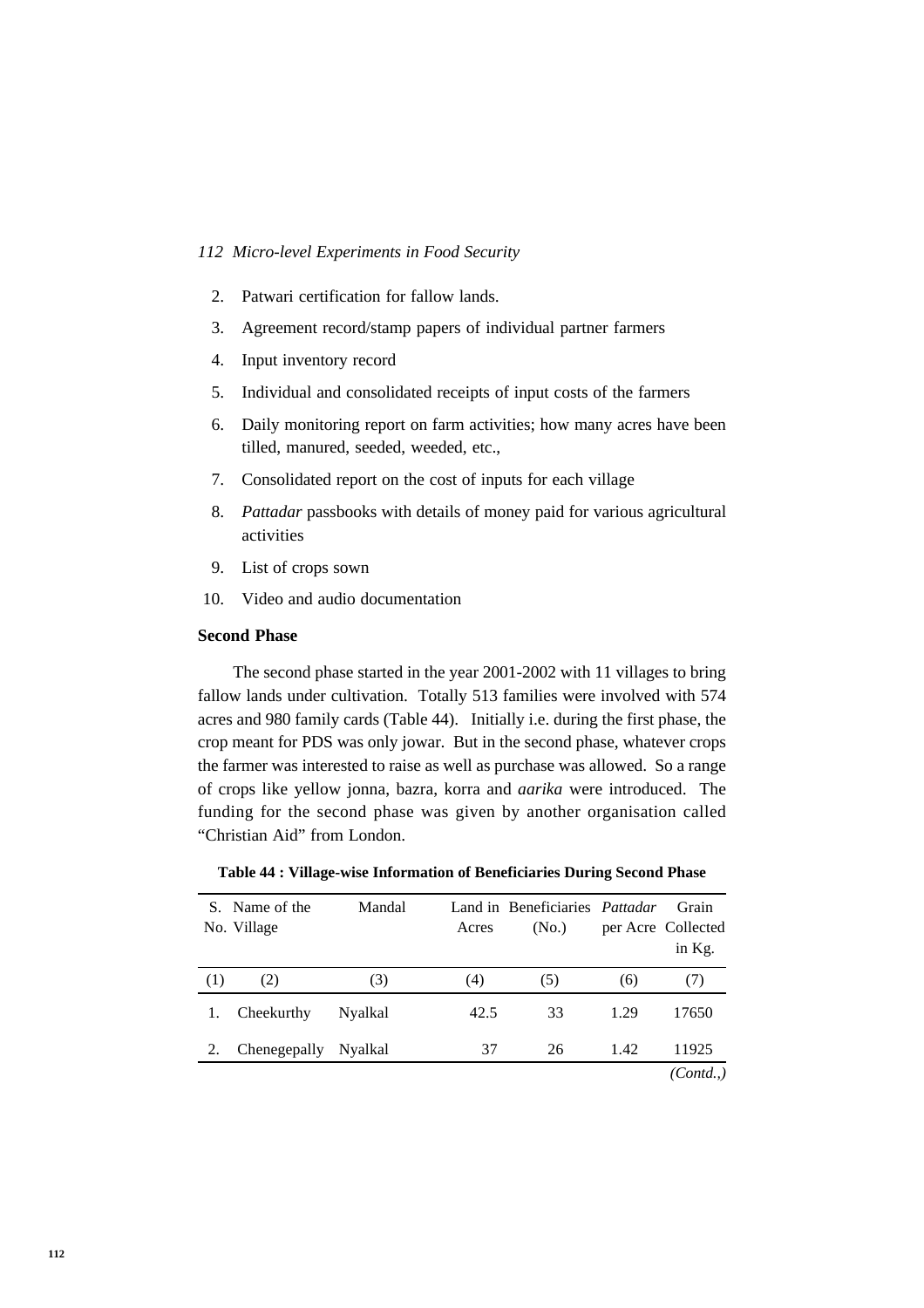| DDS Community Grain Bank and Food Security Model 113 |  |  |  |
|------------------------------------------------------|--|--|--|
|                                                      |  |  |  |

| (1) | (2)                  | (3)         | (4)  | (5) | (6)  | (7)   |
|-----|----------------------|-------------|------|-----|------|-------|
| 3.  | Hulgera              | Raikode     | 56   | 56  | 1.00 | 25072 |
| 4.  | Ippapally            | Zaheerabad  | 37   | 36  | 1.03 | 16700 |
| 5.  | Jarasangham          | Jarasangham | 45.5 | 42  | 1.08 | 21725 |
| 6.  | Khanjamalpur Raikode |             | 49   | 49  | 1.00 | 14940 |
| 7.  | Malgi                | Nyalkal     | 69.5 | 54  | 1.29 | 31000 |
| 8.  | Narsapur             | Jarasangham | 84   | 84  | 1.00 | 29150 |
| 9.  | Raipally             | Zaheerabad  | 52   | 51  | 1.02 | 18800 |
| 10. | Sanghpur             | Raikode     | 51   | 51  | 1.00 | 17350 |
| 11. | Tukur                | Nyalkal     | 50.5 | 31  | 1.63 | 21450 |
|     |                      | Total       | 574  | 513 |      |       |

**Table 44 :** *(Contd.,)*

| S.  | Name of the  | Mandal      |              |     | Total Cardholders by Type |        | Total    |
|-----|--------------|-------------|--------------|-----|---------------------------|--------|----------|
| No. | Village      |             | <b>Black</b> | Red | Green                     | Yellow |          |
| (1) | (2)          | (3)         | (4)          | (5) | (6)                       | (7)    | (8)      |
| 1.  | Bardipur     | Jarasangham | 1            | 35  | 99                        | 27     | 162      |
| 1.  | Cheekurthy   | Nyalkal     | 3            | 23  | 6                         | 13     | 45       |
| 2.  | Chenegepally | Nyalkal     | 3            | 36  | 1                         | 7      | 47       |
| 3.  | Hulgera      | Raikode     | 5            | 51  | 9                         | 1      | 66       |
| 4.  | Ippapally    | Zaheerabad  | 10           | 37  | 15                        | 11     | 73       |
| 5.  | Jarasangham  | Jarasangham | 9            | 73  | 10                        | 6      | 98       |
|     |              |             |              |     |                           |        | (Contd.) |

**Table 45 : Village-wise Information of Cardholders During Second Phase**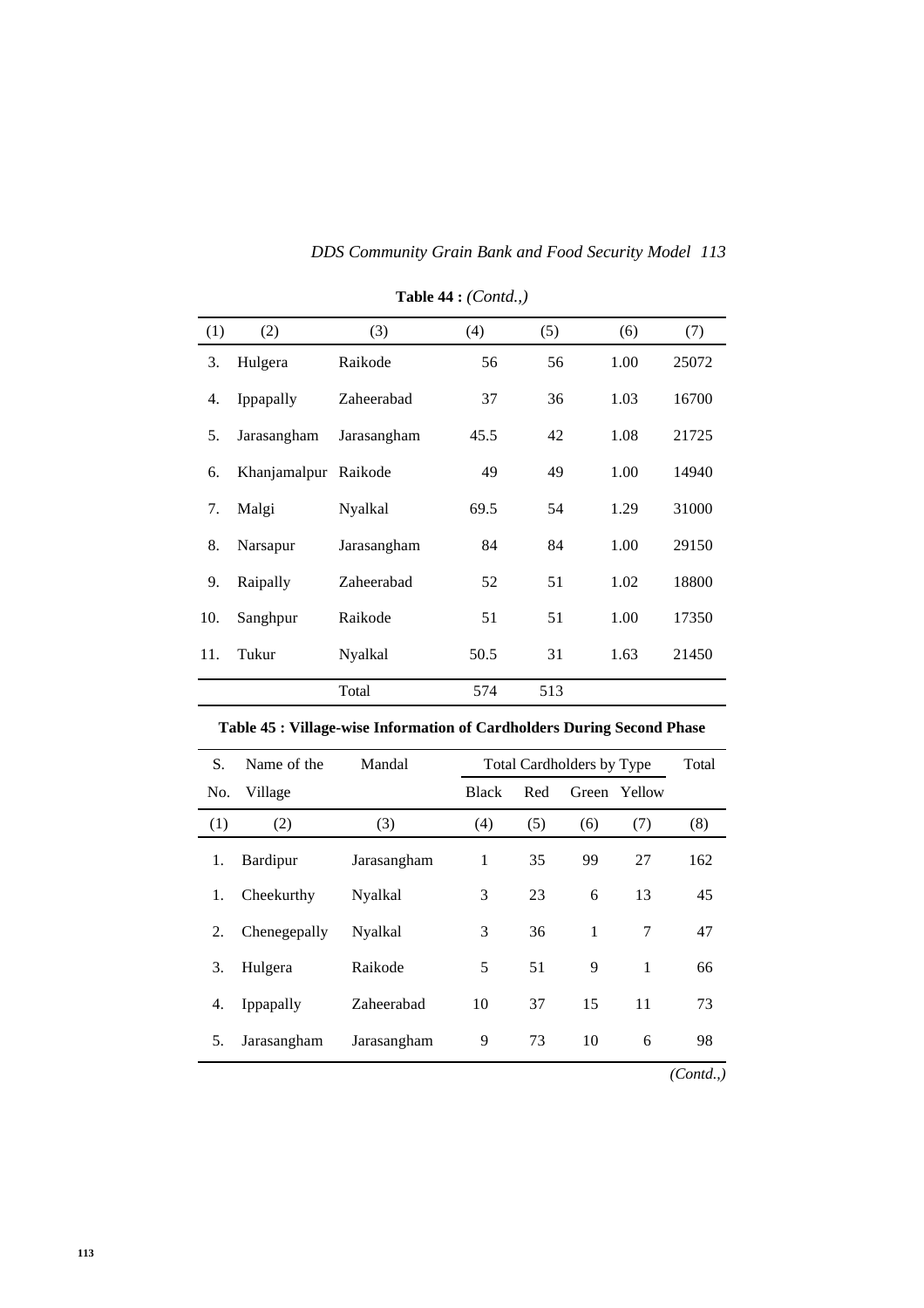|  | 114 Micro-level Experiments in Food Security |  |  |  |  |  |  |
|--|----------------------------------------------|--|--|--|--|--|--|
|--|----------------------------------------------|--|--|--|--|--|--|

| (1) | (2)          | (3)         | (4) | (5) | (6)      | (7) | (8) |
|-----|--------------|-------------|-----|-----|----------|-----|-----|
| 6.  | Khanjamalpur | Raikode     | 10  | 50  | 17       | 13  | 90  |
| 7.  | Malgi        | Nyalkal     | 4   | 52  | 8        | 17  | 81  |
| 8.  | Narsapur     | Jarasangham | 9   | 49  | 21       | 47  | 126 |
| 9.  | Raipally     | Zaheerabad  | 17  | 44  | 74       | 12  | 147 |
| 10. | Sanghpur     | Raikode     | 10  | 98  | 28       | 14  | 150 |
| 11. | Tukur        | Nyalkal     | 7   | 39  | $\theta$ | 12  | 58  |
|     |              | Total       | 87  | 552 | 189      | 153 | 981 |

**Table 45 :** *(Contd.)*

The total number of cardholders for distribution programme were 981 from 11 villages (Table 45). Among them red cardholders were more with 552 in number followed by green, yellow and black cardholders with 189, 153 and 87 in number, respectively. During the second phase, the organisation tried to improve the targeting of the people based on the wealth ranking through PRA. There were more number of green cardholders followed by red card holders in the first phase. But in the second phase, red cardholders were more then the green cardholders which indicates that the targeting has improved in the second phase. Financial support to the land was restricted to a range of 1 to 1.63 acres per *pattadar,* and loan component per acre increased to Rs.4200. Over a period of three years the amount was agreed to advance in a pattern as given below:

| Year 1 | ploughing, manuring, sowing and weeding | Rs. 2700 |
|--------|-----------------------------------------|----------|
| Year 2 | ploughing, manuring, sowing and weeding | Rs. 1000 |
| Year 3 | ploughing, sowing and weeding           | Rs. 500  |
|        | Investment over three years             | Rs. 4200 |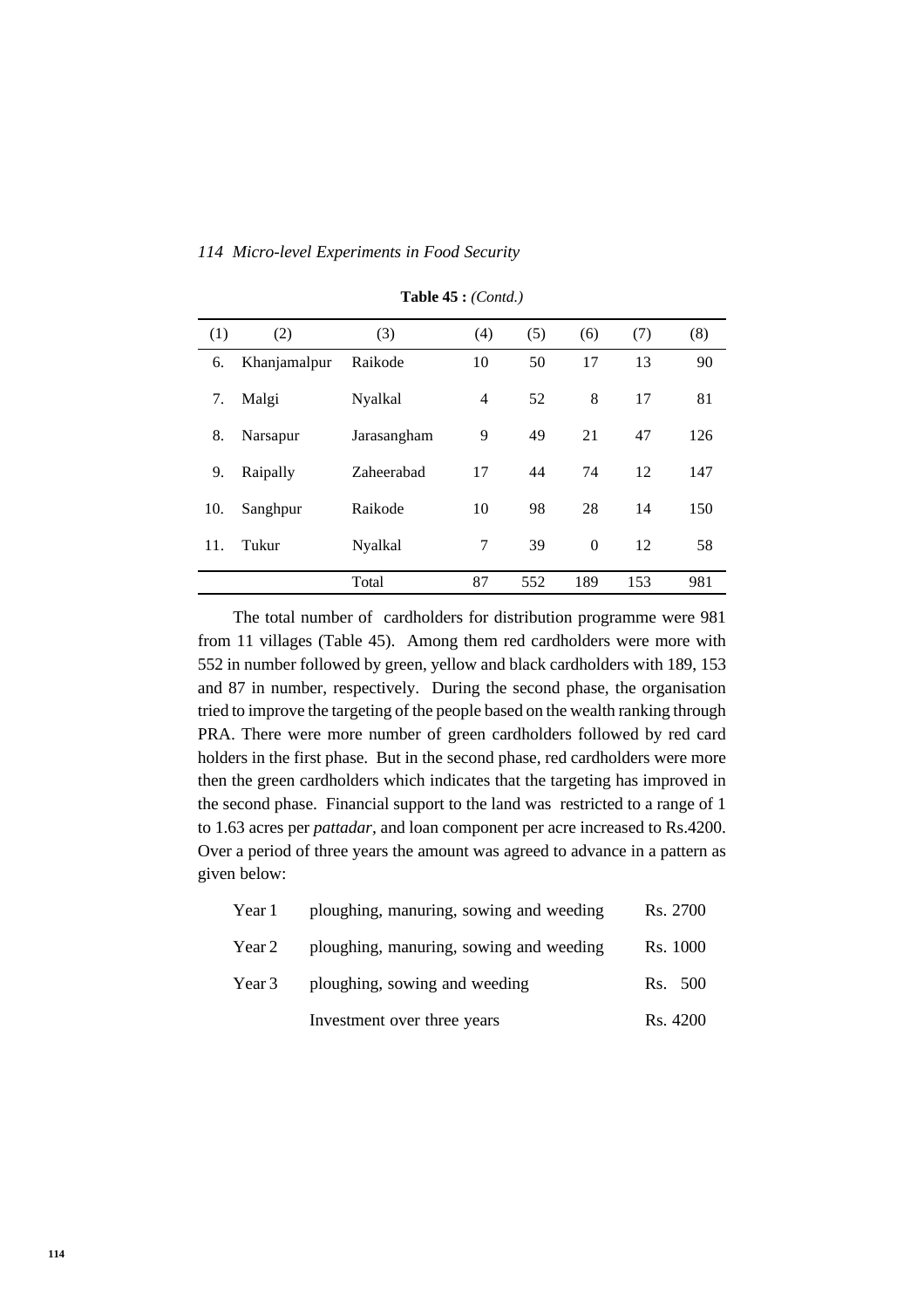### *115 DDS Community Grain Bank and Food Security Model*

The repayment schedule for the second phase is also same, except that the procurement price of grain is Rs.450 per kg. This grain in terms of price component would account to Rs.3600. Since the total loan component is Rs.4200, the balance amount of Rs.600 has to be paid in cash @ Rs.125 for the first four years and Rs.100 in the last year. The total returns calculated in terms of money would be Rs.4200 per acre. The lacunae in the procurement of grants during the first phase were corrected in the second phase by introducing price component as part of the repayment.

The issue price of jowar during this phase is Rs. 3.50 per kg. Since the procurement price of jowar is Rs.4.50 per kg, the subsidy of one rupee between the isse price and procurement price is made up by the interest payments accruing from CGF bank deposit in five years.

## **Third Phase**

The third phase was taken up in the year 2003, in eight new villages in the same mandals. Funding is by "International Institute for Environment and Development". In this phase, 350 acres of fallow land was brought under cultivation to benefit 312 families under production programme (Table 46) and 548 cardholders under distribution programme. During the third phase also red cardholders are more with 337 in number followed by black, green and yellow cardholders with 88, 68 and 55 in number, respectively (Table 47).

| S.  | Name of the    | Mandal      |       | Land in Beneficiaries Pattadar |      | Grain              |
|-----|----------------|-------------|-------|--------------------------------|------|--------------------|
|     | No. Village    |             | Acres | (N <sub>0</sub> )              |      | per Acre Collected |
|     |                |             |       |                                |      | in Kg.             |
| (1) | (2)            | (3)         | (4)   | (5)                            | (6)  | (7)                |
|     | Cheelamamidi   | Jarasangham | 45.5  | 35                             | 1.30 | 14925              |
| 2.  | Chilkapally    | Jarasangham | 37    | 33                             | 1.12 | 12950              |
| 3.  | Gunthamarpally | Jarasangham | 42    | 42                             | 1.00 | 13700              |
|     |                |             |       |                                |      | (Contd)            |

**Table 46 : Village-wise Information of Beneficiaries During Third Phase**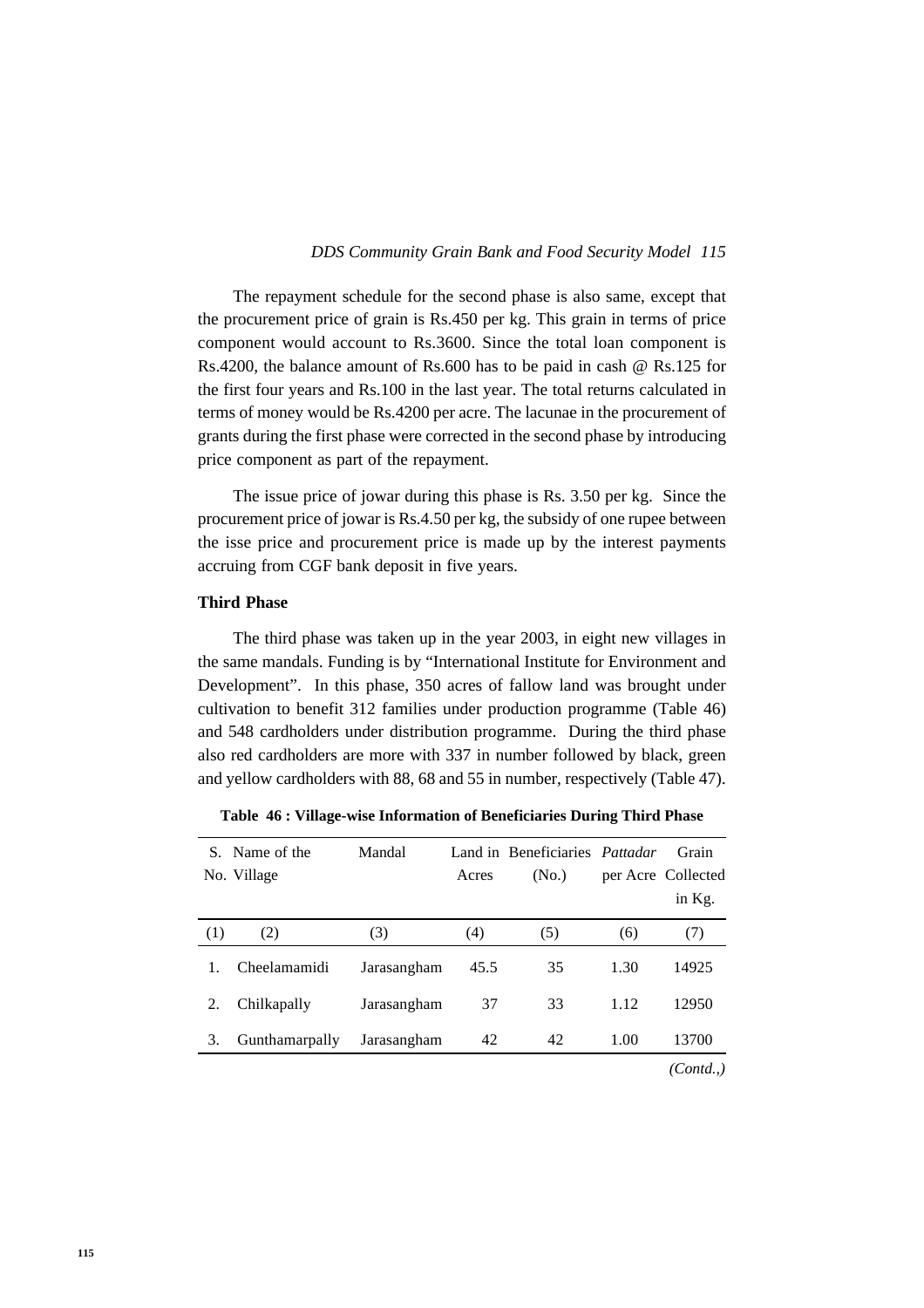| (1) | (2)            | (3)         | (4)   | (5) | (6)  | (7)   |
|-----|----------------|-------------|-------|-----|------|-------|
| 4.  | Madri          | Kohir       | 49.75 | 36  | 1.38 | 16412 |
| 5.  | Putpally       | Jarasangham | 44    | 40  | 1.10 | 6549  |
| 6.  | Pyalaram       | Jarasangham | 30    | 30  | 1.00 | 10500 |
| 7.  | Shamshuddinpur | Raikode     | 38    | 29  | 1.31 | 13300 |
| 8.  | Yedakulapally  | Jarasangham | 64    | 67  | 0.96 | 18755 |
|     |                | Total       | 350   | 312 |      |       |

## **Table 46 :** *(Contd.)*

| S.  | Name of the    | Mandal      |                | Total Cardholders by Type | Total |              |     |
|-----|----------------|-------------|----------------|---------------------------|-------|--------------|-----|
| No. | Village        |             | <b>Black</b>   | Red                       |       | Green Yellow |     |
| 1.  | Cheelamamidi   | Jarasangham | 8              | 52                        | 8     | $\theta$     | 68  |
| 2.  | Chilkapally    | Jarasangham | $\overline{2}$ | 32                        | 22    | 4            | 60  |
| 3.  | Gunthamarpally | Jarasangham | 4              | 36                        | 5     | 6            | 51  |
| 4.  | Madri          | Kohir       | 9              | 38                        | 6     | 7            | 60  |
| 5.  | Putpally       | Jarasangham | 23             | 80                        | 1     | 13           | 117 |
| 6.  | Pyalaram       | Jarasangham | 2              | 26                        | 11    | 7            | 46  |
| 7.  | Shamshuddinpur | Raikode     | 18             | 31                        | 6     | 12           | 67  |
| 8.  | Yedakulapally  | Jarasangham | 22             | 42                        | 9     | 6            | 79  |
|     |                | Total       | 88             | 337                       | 68    | 55           | 548 |

## **Table 47 : Village-wise Information of Cardholders During Third Phase**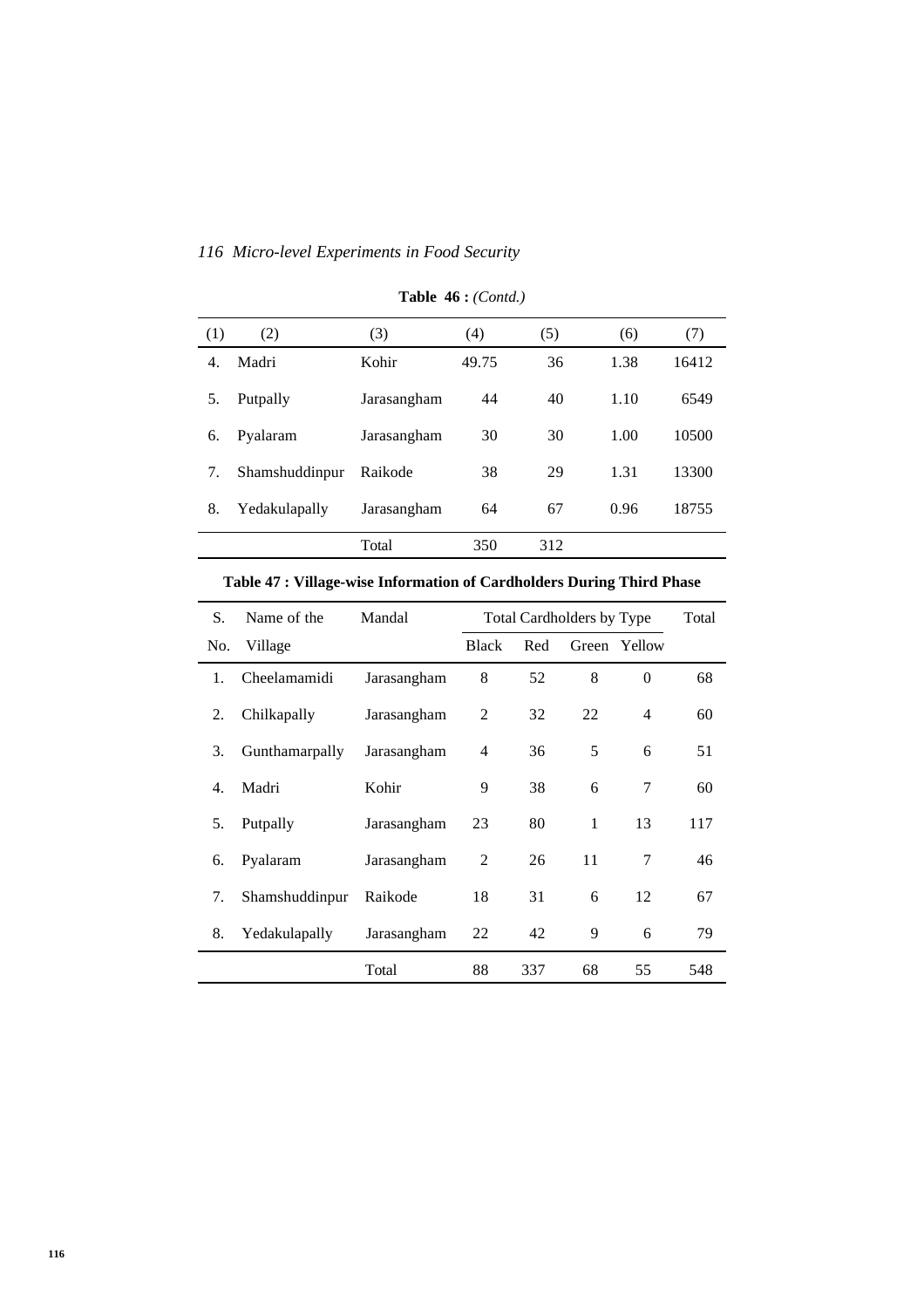#### *117 DDS Community Grain Bank and Food Security Model*

## **Sample Study**

Three villages were selected for the study, which covered all the three phases of the project. Under the first phase, the village Mirempur was selected and under the second and third phases, the villages Hulgera and Pyalaram were selected for the study.

The DDS selected 39 acres of fallow land for land reclamation and cultivation under production programme in Merempur village. Whereas, in Hulgera and Pyalaram villages 56 and 30 acres of fallow land was selected for the same purpose. The total number of beneficiaries under production programme in Merempur village were 20 (Table 48). Whereas in the Hulgera and Pylaram villages they were 56 and 30 in number, respectively. On an average, 1.95 acres of land per *pattadar* was benefited under this programme in Merempur village under first phase. Whereas, with better targeting, under second and third phases the land benefited in Hulgera and Pylaram villages was confined to one acre per pattadar.

|    | S. Name of the | Mandal      | Land   | No. of               | Grain     |
|----|----------------|-------------|--------|----------------------|-----------|
|    | No. Village    |             | Extent | <b>Beneficiaries</b> | Collected |
|    |                |             | Acres  |                      | in Kg.    |
|    | Merempur       | Nyalkal     | 39     | 20                   | 24,671    |
| 2. | Hulgera        | Raikode     | 56     | 56                   | 25,072    |
|    | Pyalaram       | Jarasangham | 30     | 30                   | 10,500    |

**Table 48 : Beneficiaries under Production Programme**

The total number of beneficiaries under distribution programme in Merempur village were 88 (Table 49). Yellow cardholders were more in this village with 46 in number. Red cardholders were more in number in Hulgera and Pylaram villages followed by black cardholders in Hulgera villages and yellow cardholders in Pylaram village.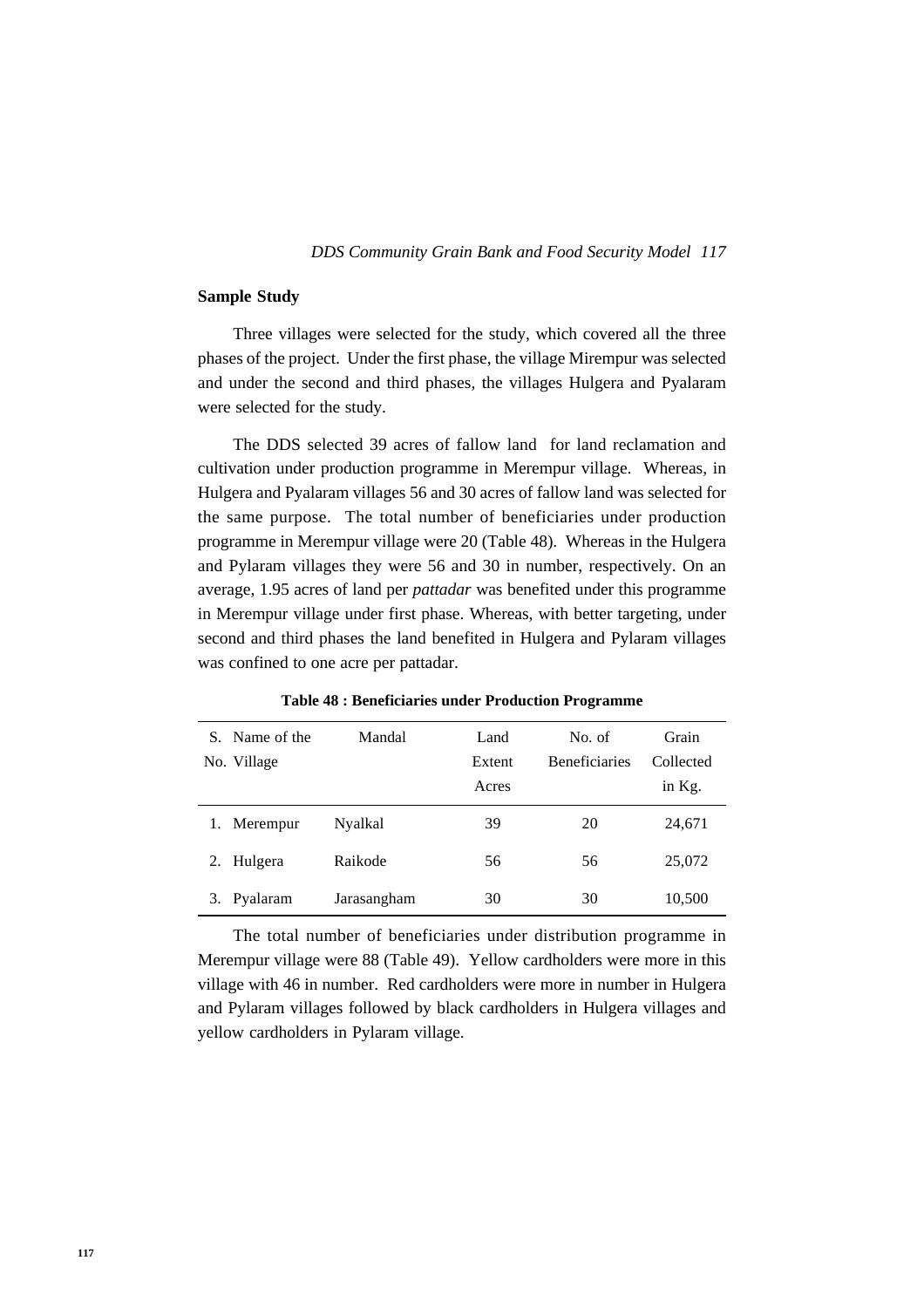| S.  | Name of the Mandal |                                   | Land in Black Red Green Yellow Total |   |    |           |    |    |
|-----|--------------------|-----------------------------------|--------------------------------------|---|----|-----------|----|----|
| No. | Village            |                                   | (Acs)                                |   |    |           |    |    |
|     | 1. Hulgera         | Raikode                           |                                      |   |    | 56 5 51 1 |    | 66 |
| 2.  |                    | Pyalaram Jarasangham 30 2 26 11 7 |                                      |   |    |           |    | 46 |
| 3.  | Merempur Nyalkal   |                                   | 39                                   | 8 | 23 | 46        | 11 | 88 |

**Table 49 : Beneficiaries under Distribution Programme**

The study covered a sample of 75 beneficiaries under the distribution (APDS) programme who are also the members under *Sangham* i.e production programme. The sample size is 25 for each village.

| S.No.          | Card type    |                |                     |    | Villages |    |    |
|----------------|--------------|----------------|---------------------|----|----------|----|----|
|                |              |                | Hulgera<br>Merempur |    | Pyalaram |    |    |
|                |              | a              | b                   | a  | b        | a  | b  |
| 1              | <b>Black</b> |                |                     |    |          |    |    |
| $\mathfrak{D}$ | Red >1       | 2              | 10                  | 1  | 5        | 2  | 13 |
| 3              | Yellow1-3    | $\overline{4}$ | 25                  | 14 | 118      | 17 | 93 |
| $\overline{4}$ | Green $3-10$ | 19             | 123                 | 10 | 56       | 6  | 57 |
| 5              | White $>10$  |                |                     |    |          |    |    |

**Table 50 : Landholding Ownership Pattern**

a : Number of households under different cards.

b : Total members of respondent households.

Since the samples covered the beneficiaries under both production and distribution programme, black cardholders were not covered under the study. This is the limitation of the study. Table 50 on landholding ownership pattern shows that out of a sample size of 25, green cardholders were more in Merempur village followed by yellow and red cardholders. Whereas, more number of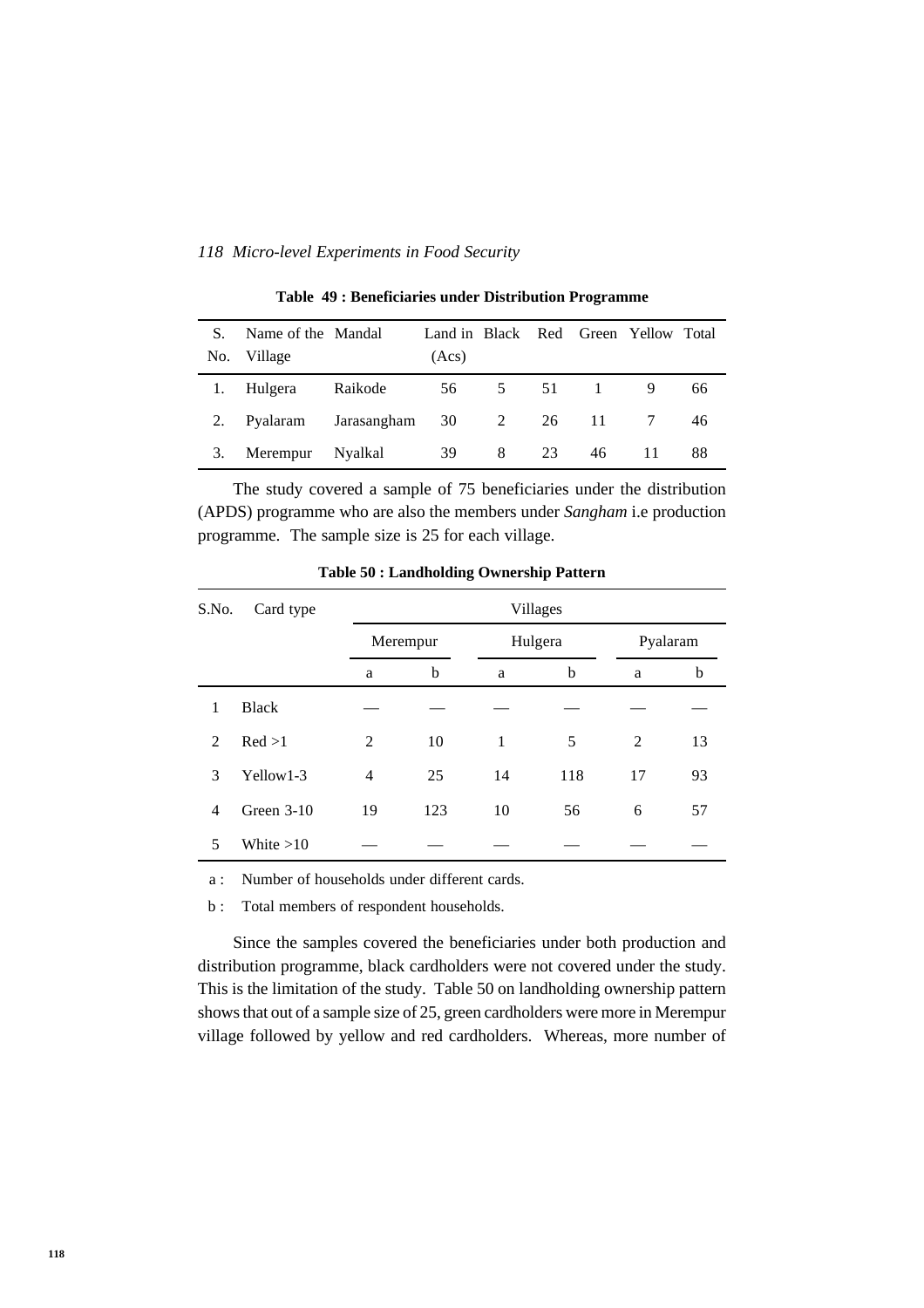red card holders were covered in the Hulgera village followed by green and yellow card holders. Same is the case with Pylaram village also. This shows that as the programme moves from phase  $-$  I to phase  $-$  II and III it is targeted more towards poorer section of the villages.

| S.No. | Card Type    | Merempur    | Hulgera      | Pyalaram     |  |
|-------|--------------|-------------|--------------|--------------|--|
| 1.    | <b>Black</b> |             |              |              |  |
| 2.    | Red          | 280 (28)    | 300(60)      | 851.5 (65.5) |  |
| 3.    | Yellow       | 780 (31.2)  | 4500 (38.13) | 3850 (41.39) |  |
| 4.    | Green        | 2860 (23.5) | 2350 (41.96) | 800 (14.03)  |  |
| 5.    | White        |             |              |              |  |

**Table 51 : Total Grain Distributed to the Member Households (kg)**

Figures in parantheses indicate per capita of member list.

The grain distributed to the respondent households for the village Merempur, is the total of five years starting from 1998 to 2002. Whereas for the Hulgera village it is total of three years starting from the year 2001 to 2003 and for the Pyalaram village it is the total of two years starting from the year 2002 to 2003. Green cardholders received more grain in Merempur village followed by yellow and red cardholders, in a sample size of 25 (Table 51). But this is because of more number of respondents under the green cards. When per capita distribution of grain is studied it is interesting to find that yellow cardholders received more grain per capita when compared to the others. Whereas, in Hulgera village though the total grain received by yellow cardholders is more followed by green and red cardholders, per capita availability is more for red card holders, followed by green and yellow card holders. The third phase i.e. Pyalaram is more targeted in giving grains to red and yellow cards followed by green which is indicated by the fact that the per capita availability to them is 65.5 kg, 41.39 kg and 14.03 kg, respectively. In general, the per capita distribution of grains to the members of beneficiary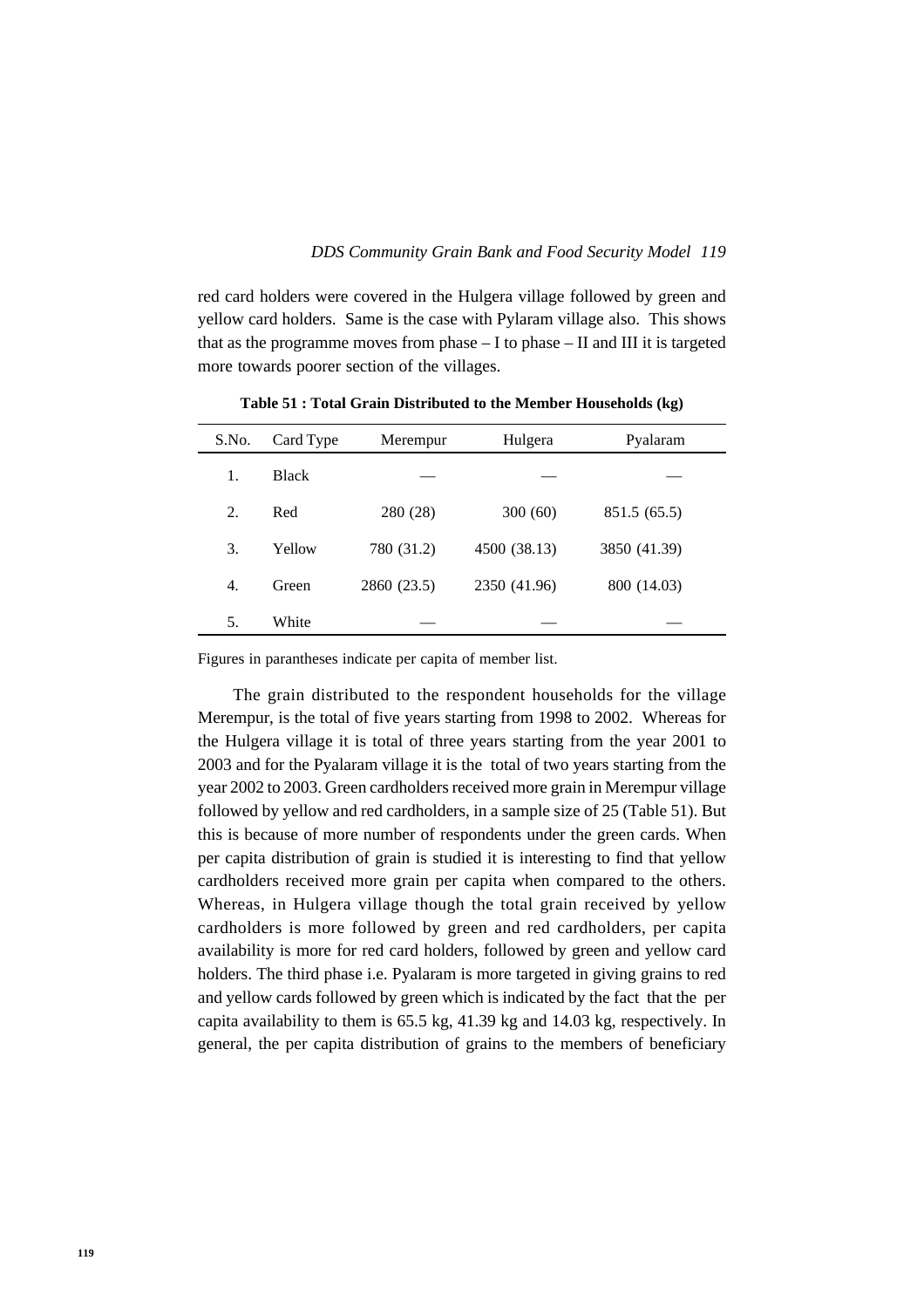households increased as the programme moved from phase 1 to phase 3. This shows that the efficiency of distribution programme has been improving and also the consumption of coarse grains like jowar, bajra, ragi, korra , arika and variga and sama has been increasing in these villages.

During the second and third phase, the programme improved the targeting of the people based on wealth ranking through PRA. It targeted the people who are in poverty and who should receive the grain.

## **Repayment of Grains**

The programme achieved only 64 per cent of the repayment target during the first phase. Still 36 per cent of the beneficiaries under the production programme have to repay the jowar to Community Grain Banks in their respective village. Merempur village is in better condition in the first phase villages with 83 per cent repayment of grains. The repayment was poor in first phase mainly because of the failure of crops during some years, which made the farmers unable to repay the grains. This practice was corrected during the second phase by restricting the beneficiaries to one acre per *pattadar* and also by keeping cash component as a part of repayment. As a result, the achievement in terms of repayment improved to 85.5 per cent during the second phase and further to 92 per cent in the third phase till now. Similarly, the achievement of Hulgera village of second phase is 95 per cent (Table 52) and Pyalaram village of third phase is 100 per cent (Table 53). There is a general perception by the members that storage losses were around 5-6 per cent but since there was no proper maintenance of records, there is no correct estimation of storage losses by the end of phase-1.

## **Benefits Derived**

It is a massive programme which is completely managed by women. The collection, distribution, sales proceeds and money management has given confidence and empowered the women in these villages. In addition to these, some of the benefits perceived with this programme are :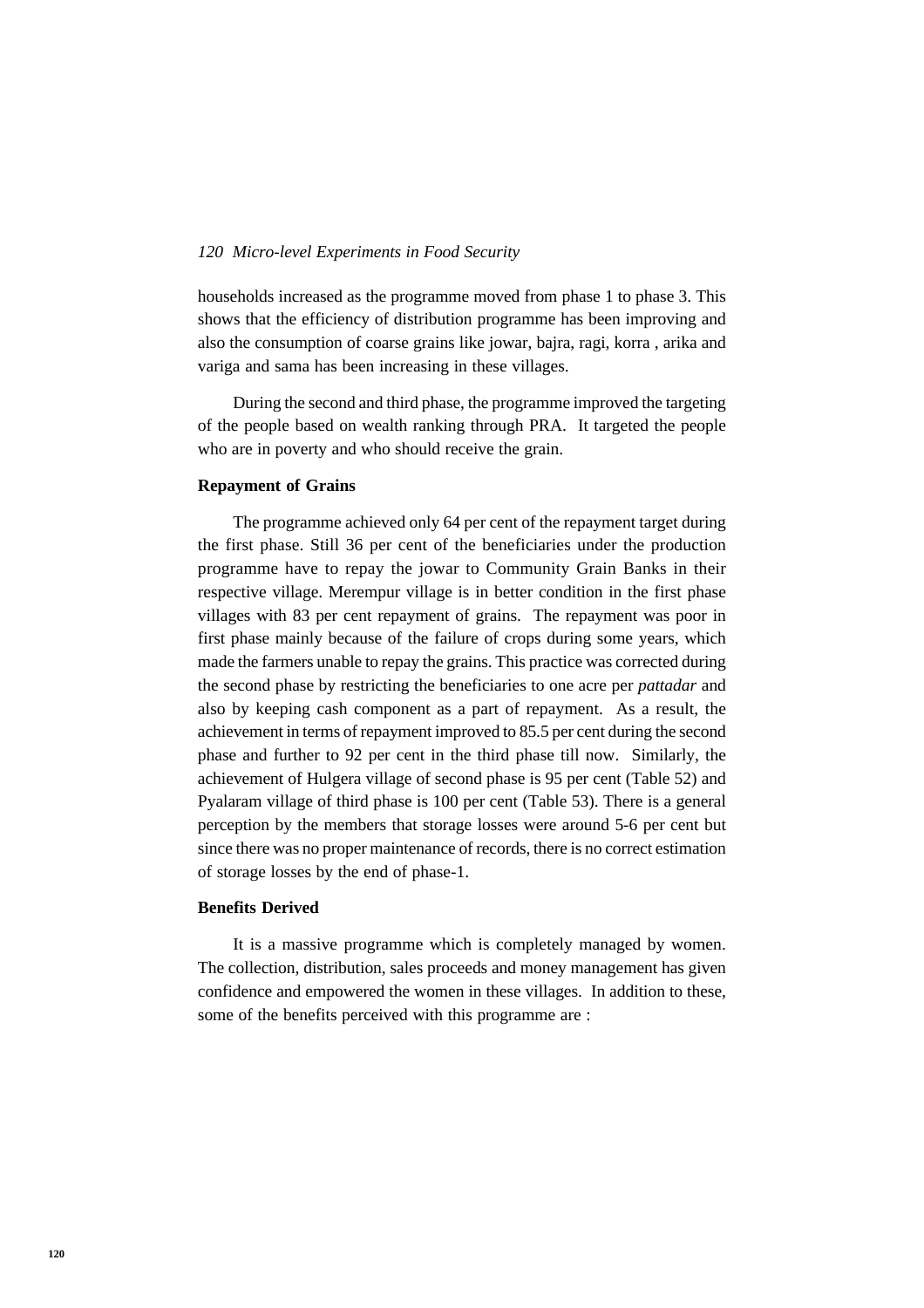#### *121 DDS Community Grain Bank and Food Security Model*

|              | Achievement<br>Targets |          |           |      |          |      |
|--------------|------------------------|----------|-----------|------|----------|------|
|              | Jowar                  | Money    | Jowar     | $\%$ | Money    | %    |
|              | (Kg)                   | (Rs)     | (Kg)      |      | (Rs.)    |      |
| Phase-I      | 22,2453                |          | 1422236.8 | 64%  |          |      |
| $Phase - II$ | 2,87,000               | 2,15,248 | 2,45,354  | 85.5 | 1,84,474 | 85.7 |
| Phase - III  | 1,22,587               | 87562    | 1,12,259  | 92   | 80,476   | 92   |

**Table 52 : Phase-wise Targets and Achievement**

Phase I : Till the period - Phase II: Period of 3 yrs — Phase III: Period of 2 yrs

**Table 53 : Village-wise Target and Achievement**

|          | Targets |        | Achievement |      |        |      |
|----------|---------|--------|-------------|------|--------|------|
|          | Jowar   | Money  | Jowar       | $\%$ | Money  | %    |
|          | (Kg)    | (Rs)   | (Kg)        |      | (Rs.)  |      |
| Merempur | 33,150  |        | 27,514      | 83   |        |      |
| Hulgera  | 28,000  | 21,000 | 26,550      | 95   | 20,245 | 96.4 |
| Pyalaram | 10,500  | 7,500  | 10,500      | 100  | 7500   | 100  |

*a) Employment Generation :* This project is employment oriented since it encouraged labour-intensive operations such as land development, cultivation of traditional crops like jowar, redgram, horse gram, other pulses and vegetables in the erstwhile current fallow lands which could not be brought under plough due to lack of finance. This project created a demand for human labour, bullock power, tractor power, farm yard manure, traditional storage bins etc., because of additional land brought under cultivation. The beneficiaries are mostly scheduled caste marginal landholders depending on wage income (hiring of their labour). The lands were earlier kept fallow mainly because of lack of finance and also risk involved in getting crop output due to low soil fertility,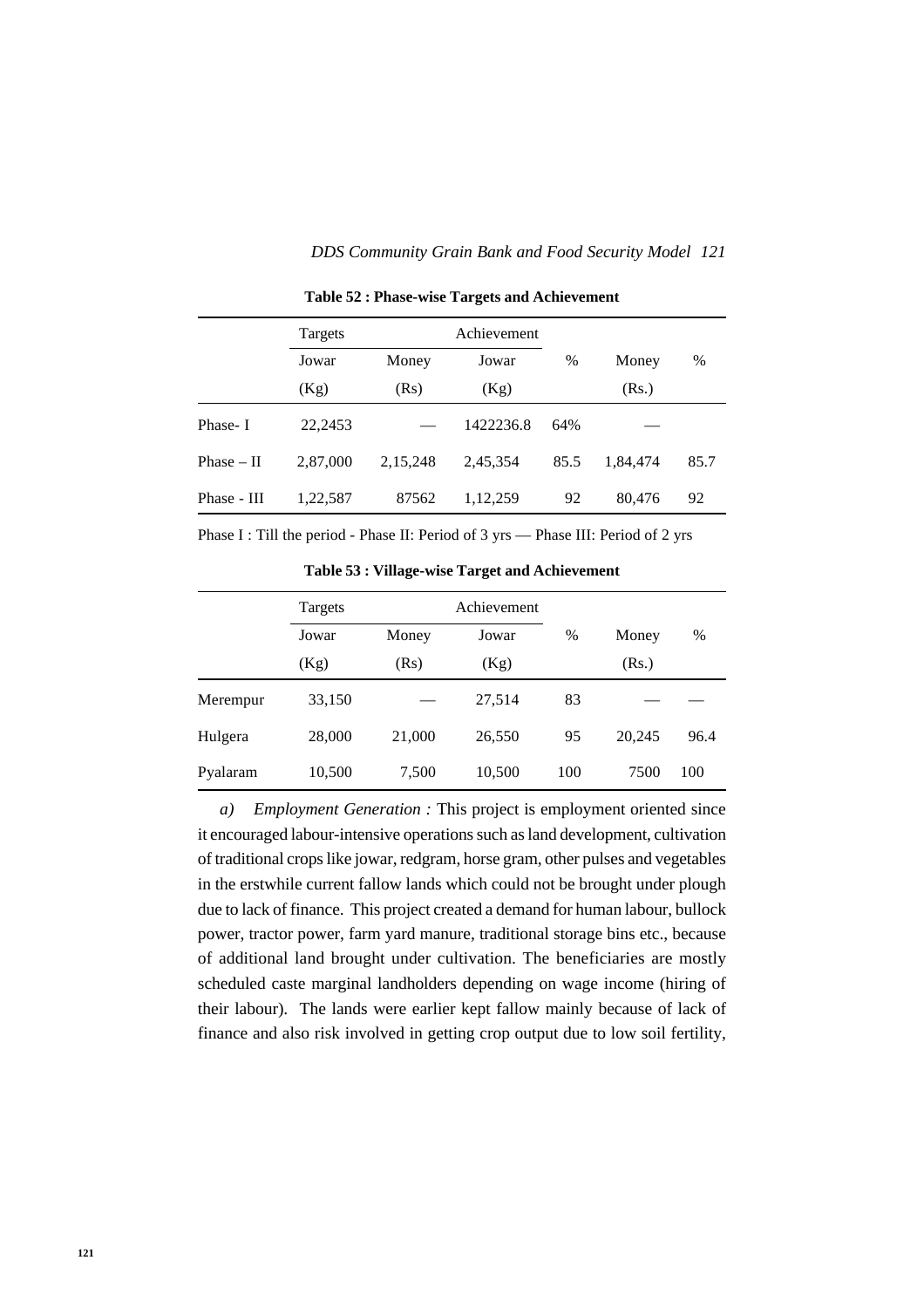degraded soil, hard terrain and low retention of moisture in the soil etc. Earlier, they used to migrate to neighbouring village for wage employment. After this scheme being implemented, the beneficiaries informed that they stopped migration to other areas (push type) and are now seeking employment within their villages and working on their own lands. Thus, this project in a way reduced/arrested the migration of labour. The beneficiaries expressed that on an average 90 person days of labour employment was created per acre for various operations and a demand for 8 to 10 bullock pair days per acre has been created. Demand for tractor power was created during the first year since the soils are very hard and require deep ploughing for better cultivation. Traditional storage bins are required to store jowar for PDS in the village i.e. person days per bin having storage capacity of 5 quintals. About 62 per cent of total loan amount was advanced for labour-intensive operations such as sowing and weeding operations, ploughing, transport and application of farm yard manure. The demand for bullock labour has also been created on a continuous basis for various operations such as ploughing, leveling, weeding and threshing etc.

*b) Land Development and Crop Diversification :* Most of the lands were kept fallow because of their sub-marginal condition prior to the year 1995. The project has brought back these lands into cultivation. With the addition of farm yard manure to these lands the productivity of crops also improved.

Simultaneously the organisation helped the farmers in recognising the importance of old crops like sama, arika variga, etc. At the time of introduction of APDS these crops and many varieties of other minor millets crops have also been gradually phasing out with the monopolising of rice crop as a result of government-run public distribution system. So the organisation encouraged the farmers to grow these crops by sensitising them on the importance of diversifying the crops. The farmers now have perceived that crop diversity is considered as an insurance factor against fluctuations in weather conditions and also occurrence of pest attack. They observed that crop combinations can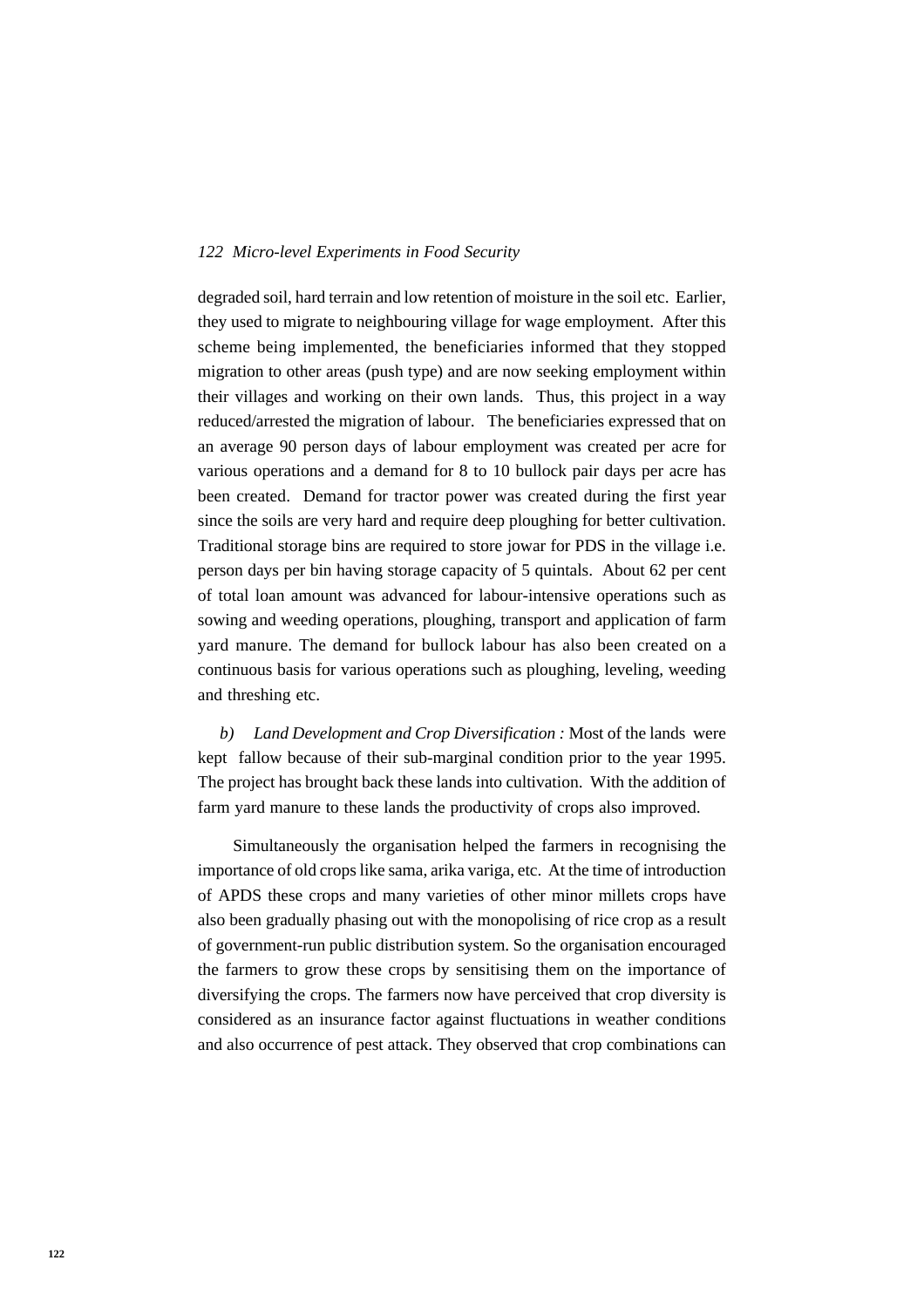act as mutually supporting in terms of enrichment of fertility and also with these the five-F needs of the community - food - fuel - fodder - fencing fertility can be fulfilled.

In the case of kharif (June-November) the following crops are usually grown with jowar, pigeon pea, cow pea, field beans, punti, and green gram creeper. The winter jowar is cultivated along with *kusumalu,* cucumber, *lankalu,* mustard, green gram creepers, peas, punti, linseed and wheat. The use of Farm Yard Manure (FYM) also facilitated raising about nine to ten types of leafy vegetables which are mainly consumed by the villagers.

*c) Food Security :* The three components of food security i.e. production, distribution and consumption are met by the APDS programme of DDS. The programme brought many fallow lands into cultivation and in general the fertility of the soils also improved with the addition of FYM. With this and with an increase in the awareness about biodiversity conservation and nutritive value of minor millet crops there is an increase in the production and productivity of these crops . The distribution programme through APDS helped the people in meeting their hunger needs during the lean season. The increase in the consumption of minor millet crops increased not only food security but also nutritional security of the people in these villages.

## **Problems Faced and Lessons Learnt**

Though the programme started in 2666 acres in the first phase, 400 acres were dropped by the end of third year. The main problems that were encountered at that time were lack of education or awareness about the importance of the programme and also caste dynamics. The other problems are :

✦ *Land development :* The beneficiaries under the production programme invested the money for some other purpose instead of for fallow land development. Their loan repayment is perfect in order to get benefits under distribution programme but their fallow land is not upgraded.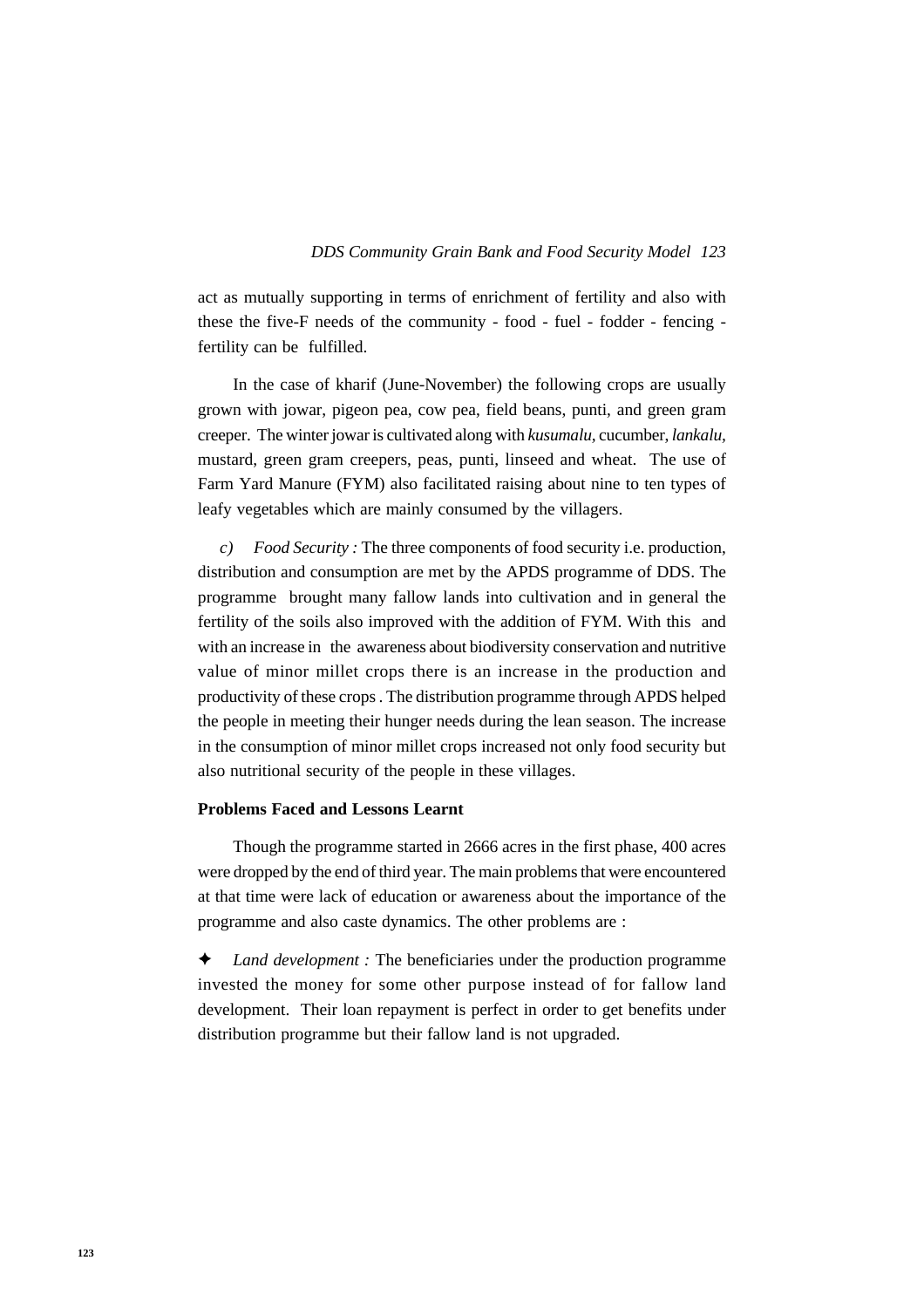This is corrected later by appointing one supervisor for every 20 acres. The supervisor who supervises at the time of agricultural operations must give a "fallow land certificate" on behalf of all the 20 farmer beneficiaries without which they cannot get further financial assistance.

*Targeting* : Though the programme is meant initially for benefiting one acre of land per *pattadar,* due to local pressures, it succumbed to extend the loan to more than one acre. On an average, 1.95 acres of land per *pattadar* was benefited during the first phase which resulted in improper monitoring and collection of grain. This was corrected later i.e. during the second and third phases, the land benefited per *pattadar* was restricted to one acre only.

✦ *Grain repayment :* The repayment achievement of grains of the first phase is only 64 per cent. Proper monitoring was not done. Records were not maintained properly by the beneficiaries, which was observed only at the end of sixth year. Now they appointed one person for each village to maintain register. Grain repayment was also affected by crop failure. Therefore, cash component was also introduced in the second phase as a part of repayment.

## **Conclusion**

The DDS programme though started with an aim to totally replace government-run PDS in the villages, with its own local network of PDS, it is successful to an extent of supporting the people during the hunger period. But the benefits perceived through the community grain banks by distributing the grain are sustainable in the long run if the grain banks can be managed independently by the woman *sangham* members without the help of DDS. Though how they can meet the subsidy between procurement and issue price is an issue, there is no doubt that this programme is successful to an extent of improving the land productivity by developing fallow lands and by crop diversification. The process of development of fallow lands created an additional employment in the farms of poor households. The awareness of biodiversity and its importance increased. The people in these areas are growing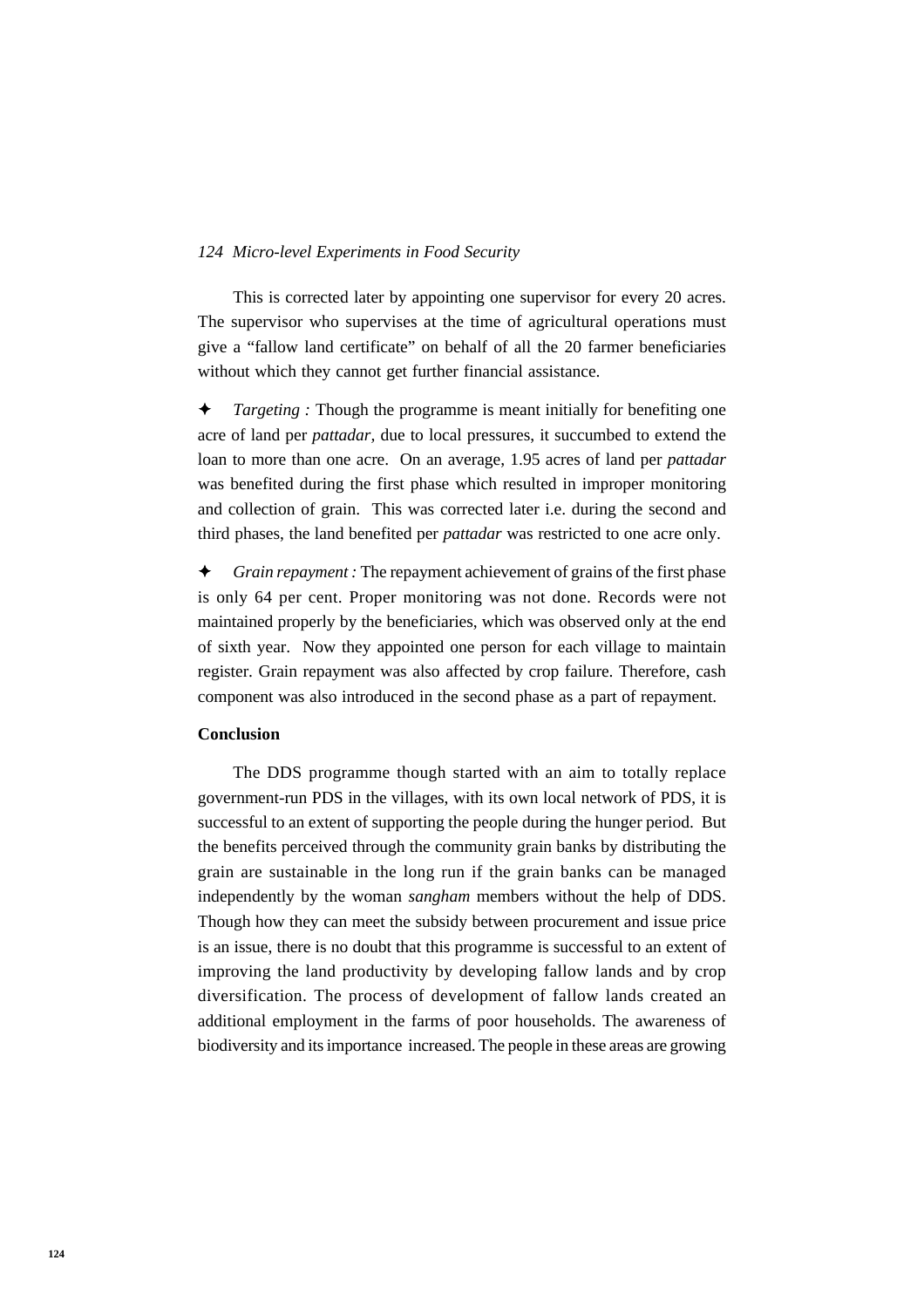#### *125 DDS Community Grain Bank and Food Security Model*

diverse crops in the same field and they started maintaining community seed bank also. The programme is also successful in empowering poor marginal farmers especially women. However successful the programme may be in some aspects, the replicability and sustainability of the programme ultimately depends upon the cooperation of people who were benefited under this.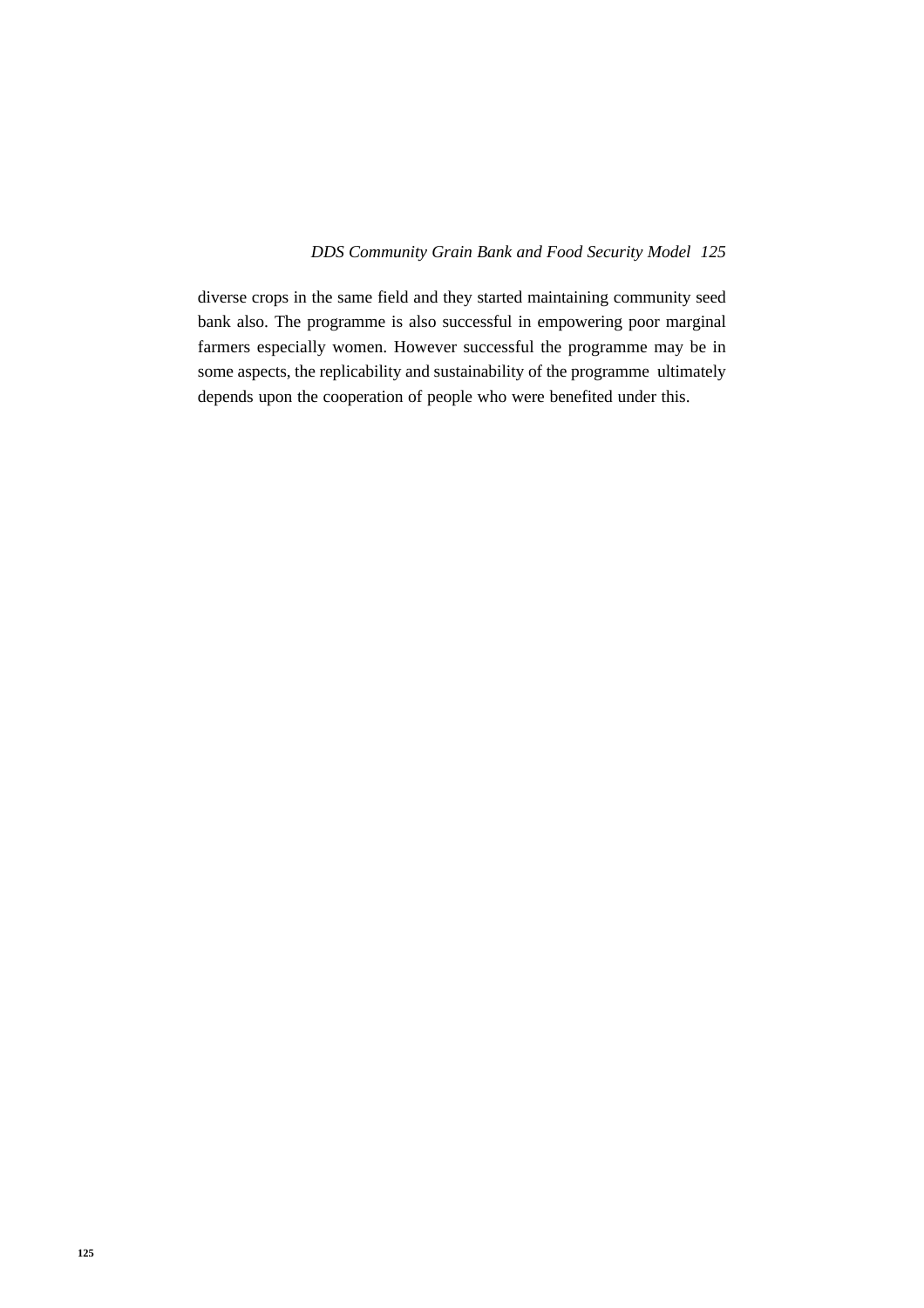# **CHAPTER - VII CONCLUSIONS**

Food Security exists when all people at all times have physical and economic access to sufficient, safe and nutritious food to meet their dietary needs and food preferences for an active and healthy life. It is basically understood in terms of food availability, stability and accessibility. Ensuring availability of food implies efficient domestic production and internal trade to make enough food available for the entire population. However, despite food being abundantly available, it may not be within easy access of certain sections of the society. Hence, enhancing people's purchasing power to buy food where it is not produced or making it available at subsidised rates through the public distribution system and employment programmes provides a safety-net and ensures accessibility to adequate and safe food.

Food problem remained and food security is still haunting the country. Despite an expenditure of Rs. 27,000 crore on food subsidy the centralised foodgrain distribution system is not in a position to reach millions of people who are in remote places. Even in the places it could be reached, many people are not in a position to lift it because of the lack of purchasing power. So in order to provide food and nutritional security to the people living below poverty line and also to the people living in remote areas, several NGOs entered into the network of localised and decentralised production and distribution system of foodgrains. This study attempts to capture through documentation of a few best practices in micro level food security efforts, analysing factors for their success or failure and examine their replicability and sustainability aspects to draw lessons.

The study area was selected based on the location of micro level experiments in consultation with various state governments and NGOs keeping in view food surplus and food-deficit states. Hence, the study covered four micro level important experiments implemented by four NGOs in four States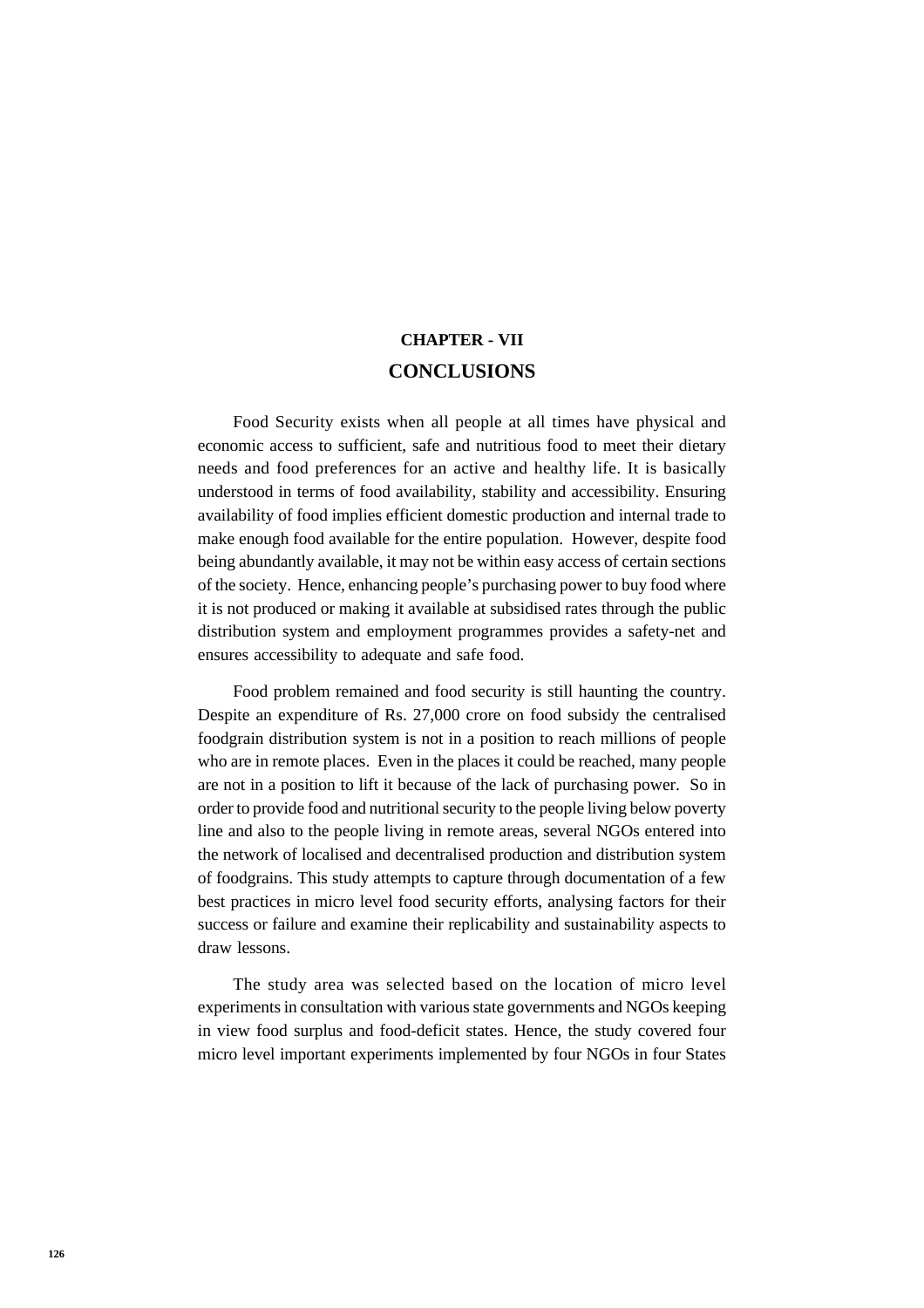namely Maharashtra, Chhattisgarh, Orissa and Andhra Pradesh, four districts, seven blocks, thirteen villages and three hundred households.

An assessment of the role of PDS in meeting the food requirements of the people reveals that though they are aware of their entitlement of PDS, they did not avail of due to locational factor and geographical accessibility of fair price shops, due to lack of purchasing power at a time, lack of information and availability, bad quality of grains, irregular supply, improper and underweighment, and leakages at the fair price shops. Therefore, to cater to the food security needs, alternative food security system through grain banks emerged in the study area with meagre asset base and heavy burden of liability, the households are living in high risk situation of food insecurity. The annual income level is around Rs.12638 per family indicating much lower than the cut-off national income level of a BPL family. Therefore, besides their own source, community grain banks are meeting the foodgrain requirement of the people in the study area. The drawal from community grain bank was found to be mostly during the months of May, June, July, August and September. These are the months of lean period scarcity during a year. The community grain banks come to their rescue in providing food during this period. Discussion on various models of community grain banks and food security are presented in subsequent sections.

#### **ADS, Maharashtra**

The Academy of Development Sciences (ADS) grain bank programme is able to meet its objectives of helping the focus groups overcome the exploitation of the local moneylenders and eventually achieve food security at the community level, by primarily dealing with the vulnerability factor. The model has also been able to ensure food security to a great extent by ensuring food availability, stability and accessibility through decentralised resource management and decision-making. Such decentralisation is significant, as it pays tribute to the indigenous knowledge of the focus groups. As a result, it enables those with scarce resources to participate and cooperate in addressing lean season food scarcity, overcoming indebtedness and gaining a sense of dignity in solving their own problems. The process facilitates empowerment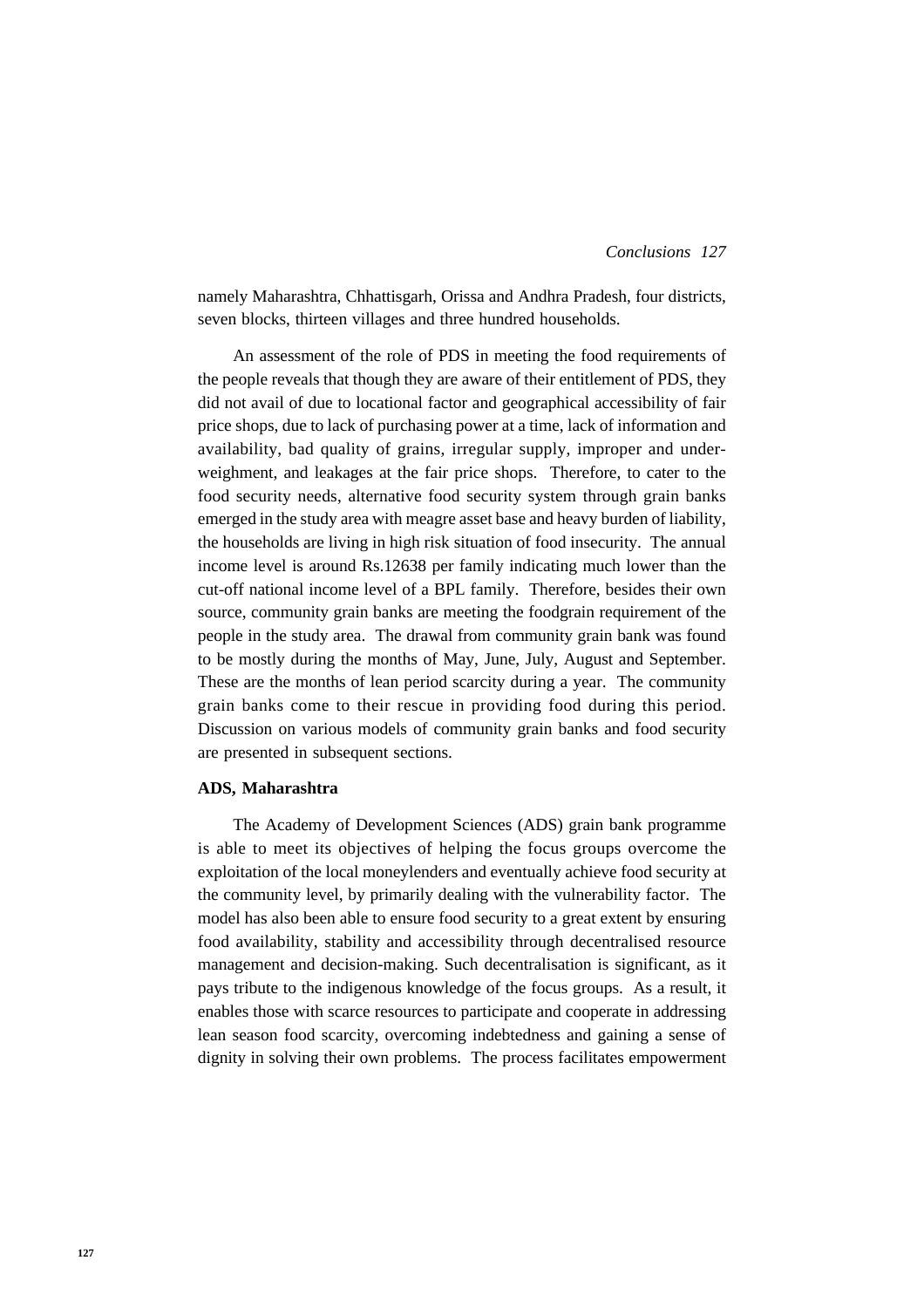as people overcome their basic preoccupation with food security and actively participate in the governance of their communities.

When people are able to devote the most crucial days of cultivation and harvesting in their own fields, instead of the moneylender's fields, food availability at the household and community level improves. Timely credit made available from the village cash fund for agricultural inputs further enhances productivity. The interest on grain loan, after repayment to the agency, adds to the grain stock in their grain banks. So, even after the agency withdraws and the village grain bank assumes autonomy, food stocks in the village ensure stability of food in distress period. It takes care of inter-annual and seasonal fluctuations in crop yields. As vulnerability is gradually eliminated, people's negotiating power is enhanced and they are able to demand higher wages as agricultural labourers. On one hand this enhances their purchasing power and on the other, local sale of surplus grains proves profitable as middlemen and agents and intermediate costs are eliminated. Such local transactions cushion the blow of market price fluctuations. Foodgrains are thus easily accessible.

From the statistical analysis of landholdings of grain bank members, one can infer that the targeting of the programme is quite accurate. Villagers themselves select members in an open and transparent way through village meetings. The basic criterion for selection is the potential member's willingness and ability to repay the grain loan. However, this does not eliminate those belonging to the bottom rung from the programme. The landless and those with land less than one acre alone constitute 63.17 per cent of the total grain bank members in this region.

Before concluding it needs to be emphasised that the ADS model can further consolidate its efforts to incorporate good governance as the ultimate goal. This will then take care of all other issues facing the focus groups beyond just food security and lean season scarcity. The *Panch* Committee and *Gavki Vikas Samiti* can collaborate with government and other institutional functionaries at village and district level, respectively, to address other development issues in their region. There is also adequate scope to address gender issues in not just food security but also wider development concerns.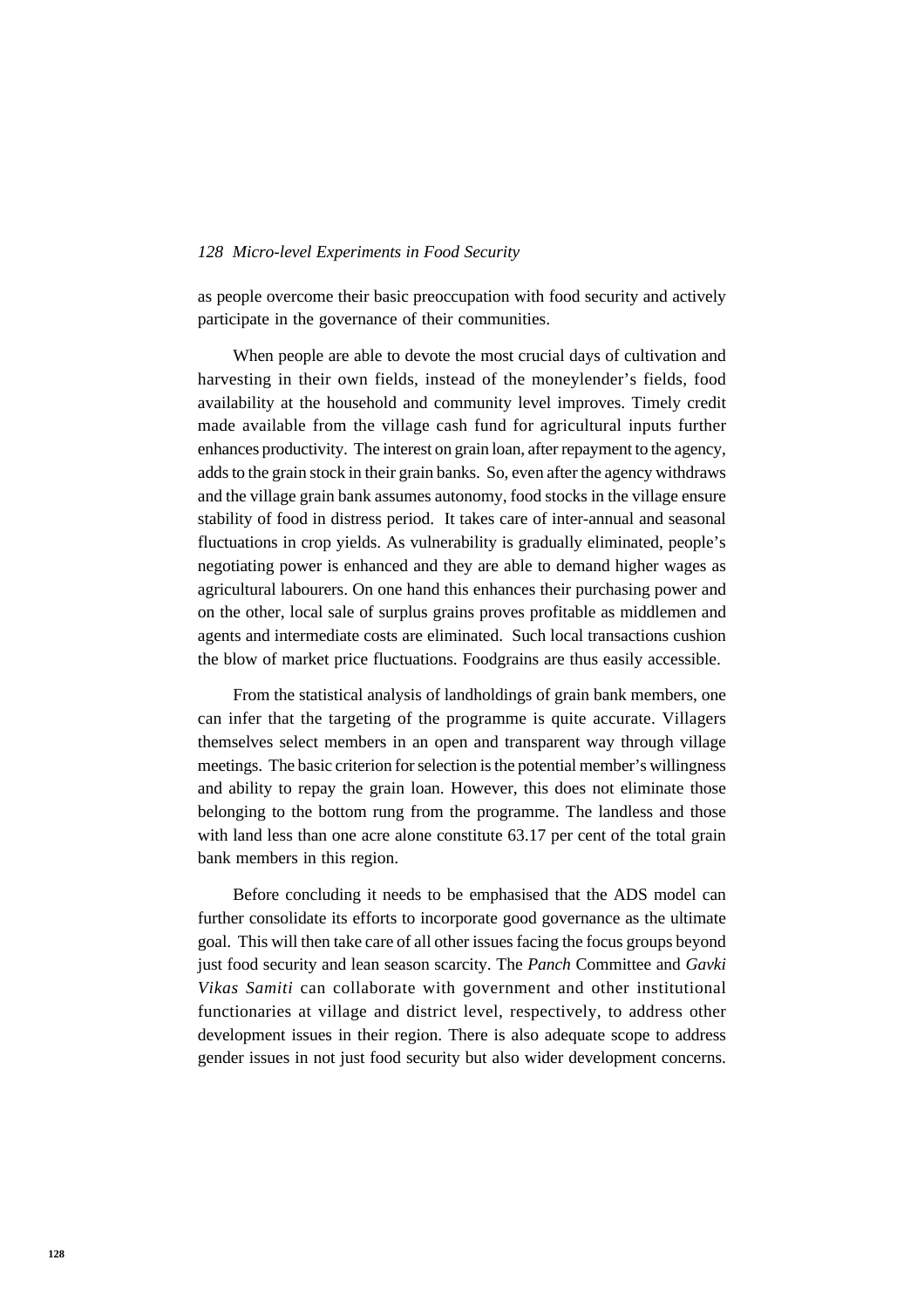Ensuring adequate women's participation in the People's Institutions will help incorporate their perspective and vision in development issues.

#### **Rupantar, Chhattisgarh**

Rupantar promotes decentralised food security system in ensuring food security on sustainable basis in the study area.

Firstly, it emphasised food security by preserving the bio-diversity in the area or region. Chhattisgarh region is known to have grown amazing diversity of rice of indigenous varieties. These indigenous rice varieties are capable of giving the equivalent of or even higher than green revolution varieties without use of chemicals in the field conditions of simple tribals farmers having low resource base and a little formal education. It was possible to maintain high yields through using indigenous seeds, local resources and skills. Thus, local self-reliance technology was to be propagated and recommended to the farmers. Rupantar has set up its own bio-diversity programme to propagate indigenous technology. Rupantar collected and grew 270 varieties of foodgrains. They have set up two demonstration plant-cum-seed multiplication centres to train and propagate to tribal farmers. Emphasis was given on growing rice varieties in rainfed conditions. They also emphasised good quality of seeds so that farmers can be self-reliant. It also promotes organic farming among the tribal farmers and help the small and marginal farmers increasing their yields through local varieties of seeds. Rupantar, therefore, emphasises local crop bio-diversity depending on local variation of soil, climate, water, and cultural patterns. A large number of crops and varieties are grown. Farmers of Chhattisgarh have been utilising bio-diversity resource in agricultural production, crop protection, sustaining and promoting soil fertility, food collections, etc. The large number of agricultural inputs is based on bio-diversity resources. These patterns of internal agricultural inputs promote a self-reliant and sustainable agriculture and food security for the local people. Preservation of bio-diversity will help maintaining food security of the people. Secondly, the tribal people depend on a diversity of food resources, both cultivated and uncultivated. People depend largely on forest and bio-diversity for their sustenance and livelihood from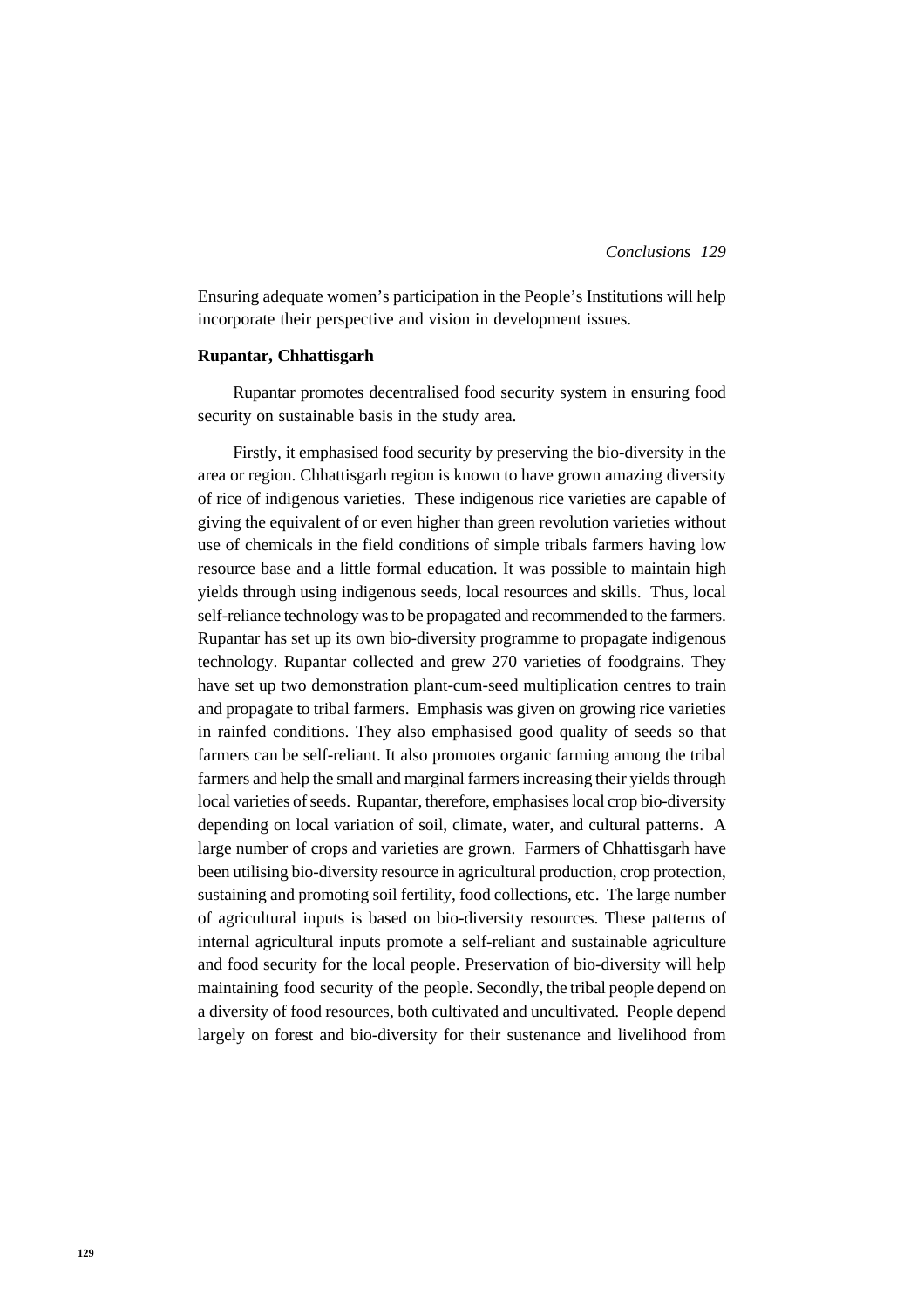natural and common property resources. Rupantar promotes to preserve these resources through community control.

The existing food security system include a wide bio-diversity of cereals, pulses, oilseeds, indigenous fruits, flowers, vegetables, greens tubers and mushrooms. These foods are getting commercialised and a larger number of community are deprived of this diversed food. Rupantar intervenes to protect this diversified food for the food security of tribal and other people.

## **Traditional food security system**

Thirdly, people in the study village depend for 4 to 5 months on their own land for food. Another four months they depend on the forest. They also go for wage labour for few months. In critical months the Charjaniha is much helpful as the entire community contribute and participate in it.

Rupantar helps in strengthening the traditional culture of food security system known as Charjaniha (char-four, jan-person, Charjaniha - village collective). This is an important traditional customary institution in tribal society. The Charjaniha plays a central role in the collection of central processes of village life. It provides a fit platform for decentralised food security system under community control. This acts as a grain bank of the community. Procurement is through voluntary contributions and preferential collection from affluent families and through donating to public fund. Community collection is through rituals or through group of women dancing in the village to build up the collection. The *Charjaniha* resources can be held in paddy, in minor millets and even NTFP product like *Mahula.* These resources are used for community functions as well as for distribution to the needy households in lean months from June to September and in drought years. In *Charjaniha* there has been individual contribution by households. The members return the grain as per the period fixed by the group with additional money or grain as per the rate fixed by the community. Over the years quantity of grain has been increased with *'Charjaniha'* by taking up collective farming activity and output added to *'Charjaniha'*. Even labour households contribute certain part of the monetary income through government employment programmes to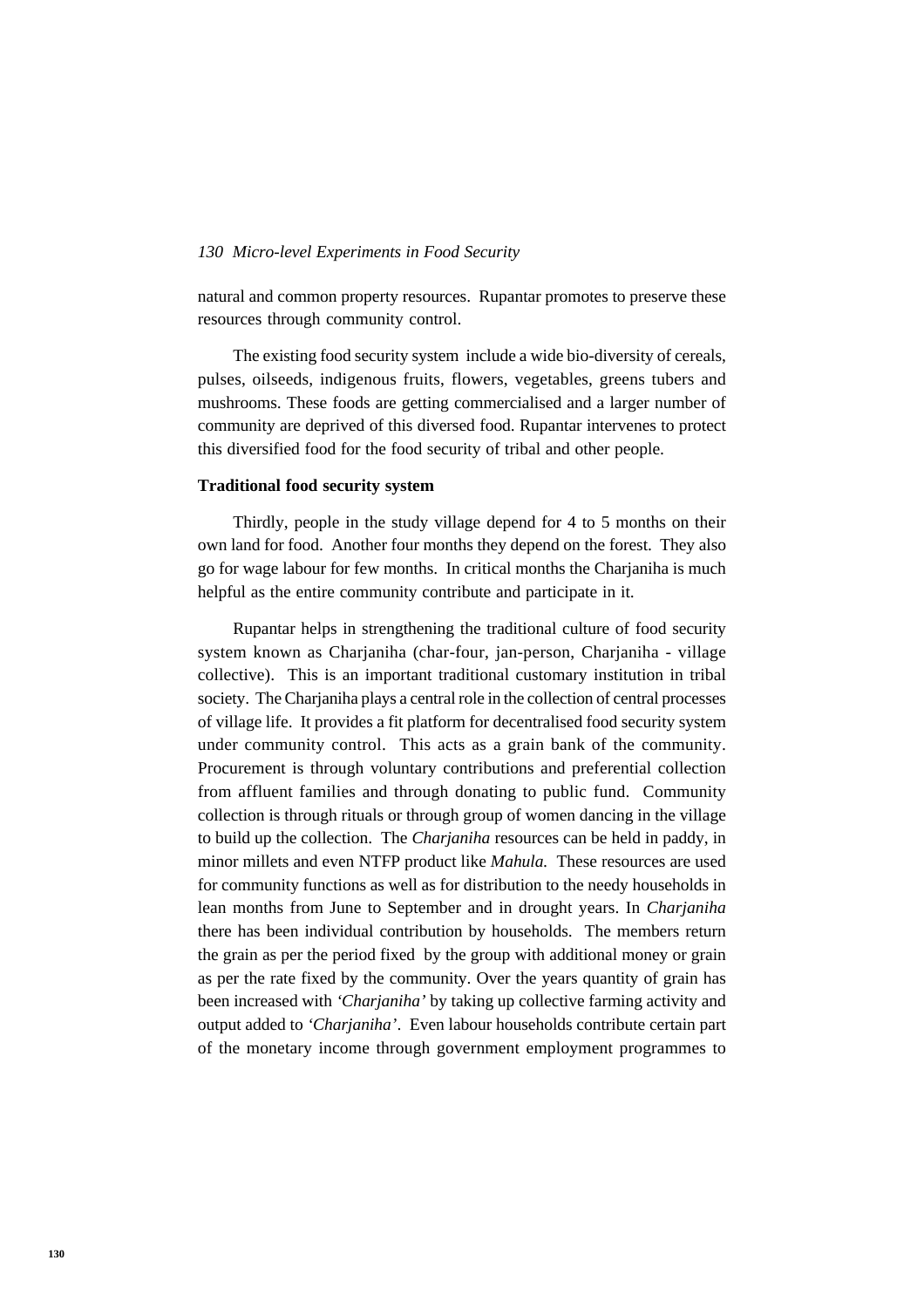#### *131 Conclusions*

Charjaniha. The period to return grain was six months to one year normally. The interest rate varied from 2 to 15 per cent in the study villages. The repayment was on time in the study villages. All households were members in Charjaniha system of grain bank. It helps the village people in critical hunger months. They do not go to moneylender during this period. These institutions are weakened in some of the villages. Rupantar intervened in construction of community storage system and by contributing 20-30 qtls of grain, by helping them in maintaining proper records and capacity building. Besides, a seed bank is also set up for ensuring availability of seeds to the farmers in each village in the study area. Farmers exchange seeds from the seed bank. This is very much helpful to the villagers for increasing their productivity. In the study villages both grain bank and seed bank were working very efficiently. This way community- managed food security system through procurement and distribution has been strengthened by involving the community in decision making in all functional aspects of grain bank and seed bank in their villages.

Women play a major role in all aspects of cultivation in the study area. They work in ploughing the fields, sowing, weeding, harvesting and the care of sown fields. The common taboo on ploughing by women does not seem to be rigid here. Post-harvest operations are entirely controlled by women. Therefore, women should be further empowered to play a central role in community-based food security system like *Charjaniha.*

PDS is not effective in the area because of their distant location of fair price shops, about 10-15 kms. Secondly, BPL families lacked the purchasing power to pay for grains and other items at even the subsidised rates. Some strategy has to be thought of to improve access to PDS ration items. Rupantar helped to establish alternative PDS shops in the study villages to meet their essential items from the shops.

Rupantar's intervention increased the production levels in the villages. By strengthening traditional system by contribution of foodgrains up to 20-30 qts in each grain bank improved the food security of the people in critical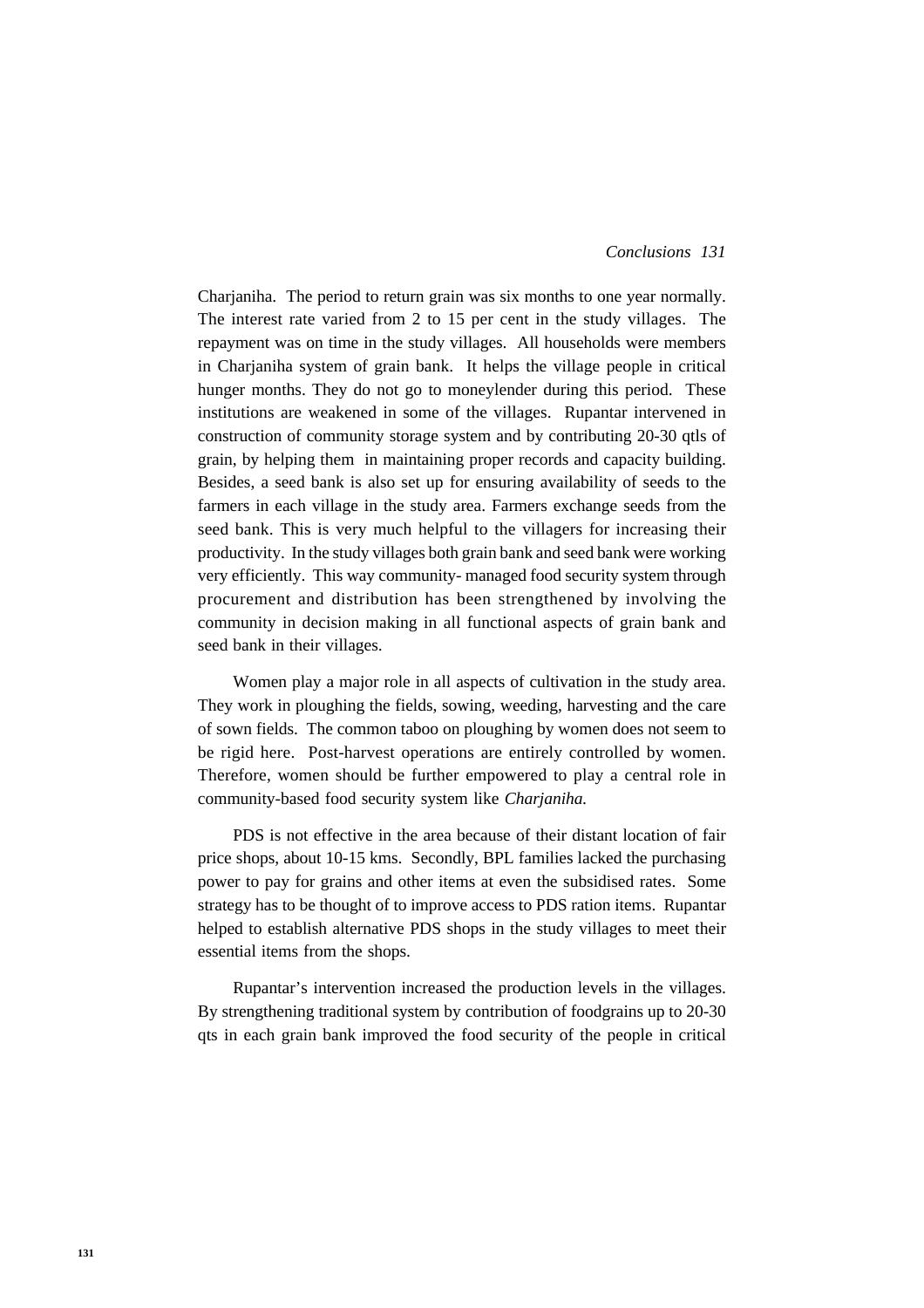times. Community storage system is also established by financial help and the awareness about health and education increased to take up other development issues in their villages.

#### **Prepare, Orissa**

Prepare, as NGO approached the problem of Food Security at micro level with multi-dimensional way of problems and solutions. This approach is helpful to all types of people in the tribal area. Since forest is the major source of livelihood to tribals, they go to forest almost daily for either to collect firewood or tendu leaf or some fruits or tamarind or mangos or to do cultivation as per the seasonal availability. Living on forest along with only forest produce is difficult and are vulnerable to the food insecurity. Therefore, Prepare studied the tribal people in-depth and came with solutions like 1. Grain Bank wherever required, 2. Giving small loans on easy terms to cultivate some assigned cultivable lands in the midst of the forest or to purchase livestock such as goats, pigs, etc., which is part and parcel of their life. The loans are extended to the tune of Rs.500 to Rs.2000 for various purposes such as for land development, livestock, even to provide to purchase lands to the extent of half to two acres.

To effectively attend to their food security problem, people are organised into Self-Help Groups and extended all the facilities with effective supervision and monitoring. Such close monitoring is not possible with the government machinery. Particularly in the rain season, they suffer from food shortage and also forest produce. The grain banks help in the months of June to September. As a long-term approach, all rainfed cultivation is encouraged without using any chemical fertiliser. Awareness camps and short duration training were conducted to know and maintain health and sanitary conditions in the study villages–Chitkapanga, Sankhilapadar and Minajhola.

The land development and irrigation works were taken up which encouraged the tribals to develop their own land and they are paid wages and also sometimes grains for working in their own fields for development. Consumption loans were also extended to them so that they need not go to the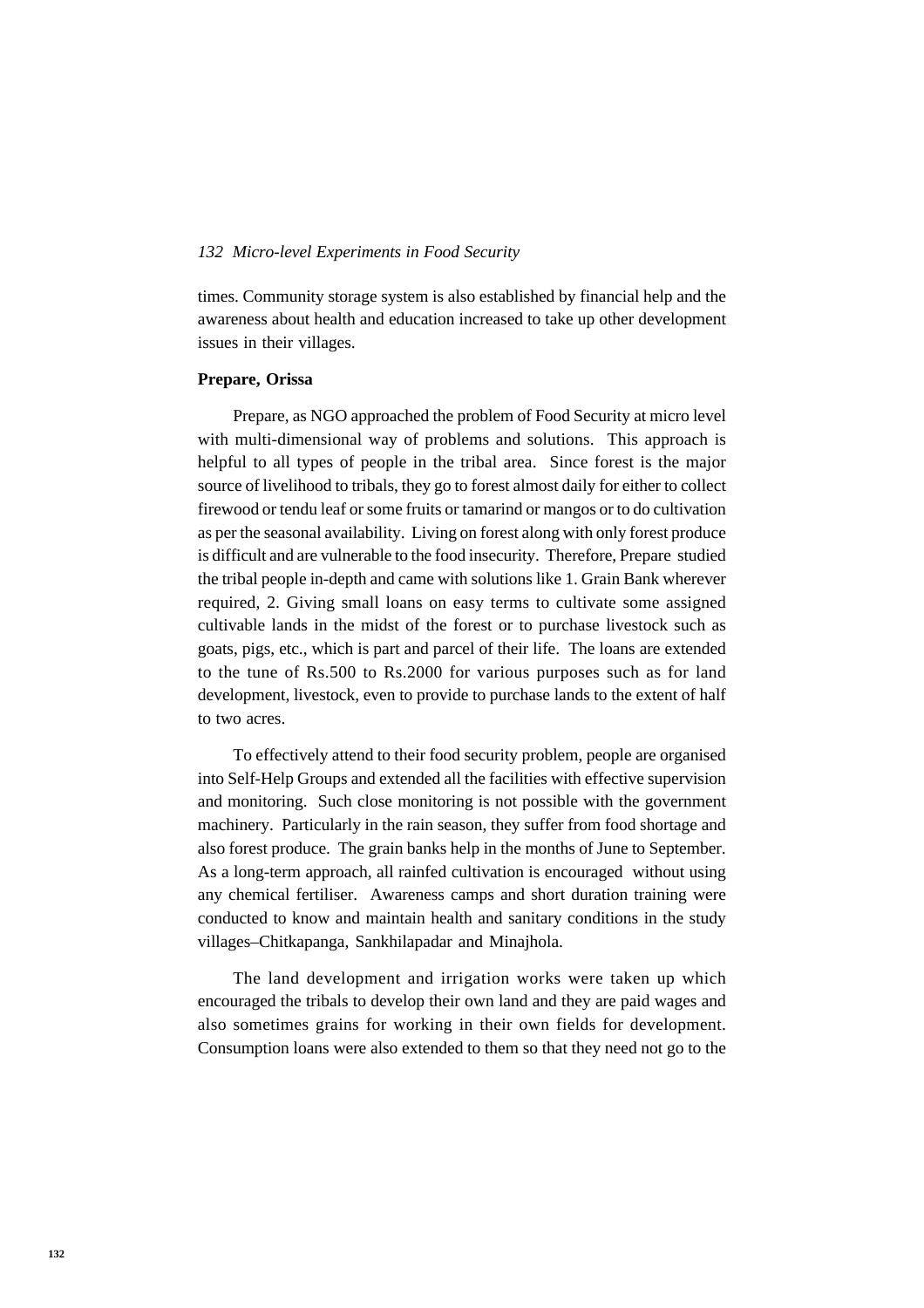#### *133 Conclusions*

moneylender. Their forest produce has been graded and was a person arranged to procure and sell competitively from their own community.

The grain banks were working as an alternative PDS and are helpful to the needy. Though TPDS extended the facility, the location and maintenance of Fair Price Shops could not help much. However, they also try to avail of the facility. It would have been more helpful if the FPS were available nearby their settlements and all are extended with BPL cards. Seed banks are also functioning very well and useful to the tribal communities to exchange seeds.

With the intervention of Prepare, the yields of the crops increased and could support them atleast 4-5 months. The wage labour could give them 3-4 months food and forest produce could support them for 2-3 months. But all the sources could support only for 8-9 months. Therefore, the grain banks introduced by Prepare and the schemes to enhance the production, wage employment for land development, livestock schemes and other schemes were very helpful to combat the struggle for living and overall help in food security.

#### **DDS, Andhra Pradesh**

The community food security programme implemented by DDS, also known as Alternative Public Distribution System (APDS) through community grain fund is one of the core programmes around which a range of activities are organised at the community level. This is an innovative programme where foodgrain production, procurement, storage and distribution are done at the local community (village) level and are entirely managed by the women *Sangham* members. The project, conceptually, is construed as an alternative development strategy with special reference to public distribution of low-cost grains by reducing the dependency on the State.

DDS in Medak started the APDS in the year 1995 in 32 villages. The second phase of the programme started in 2000 in 11 villages and the third phase in the year 2001 in 8 villages. This programme is successful in converting fallow lands into cultivable lands and also improving the soil fertility through application of farm yard manure and deep ploughing by tractor /bullocks which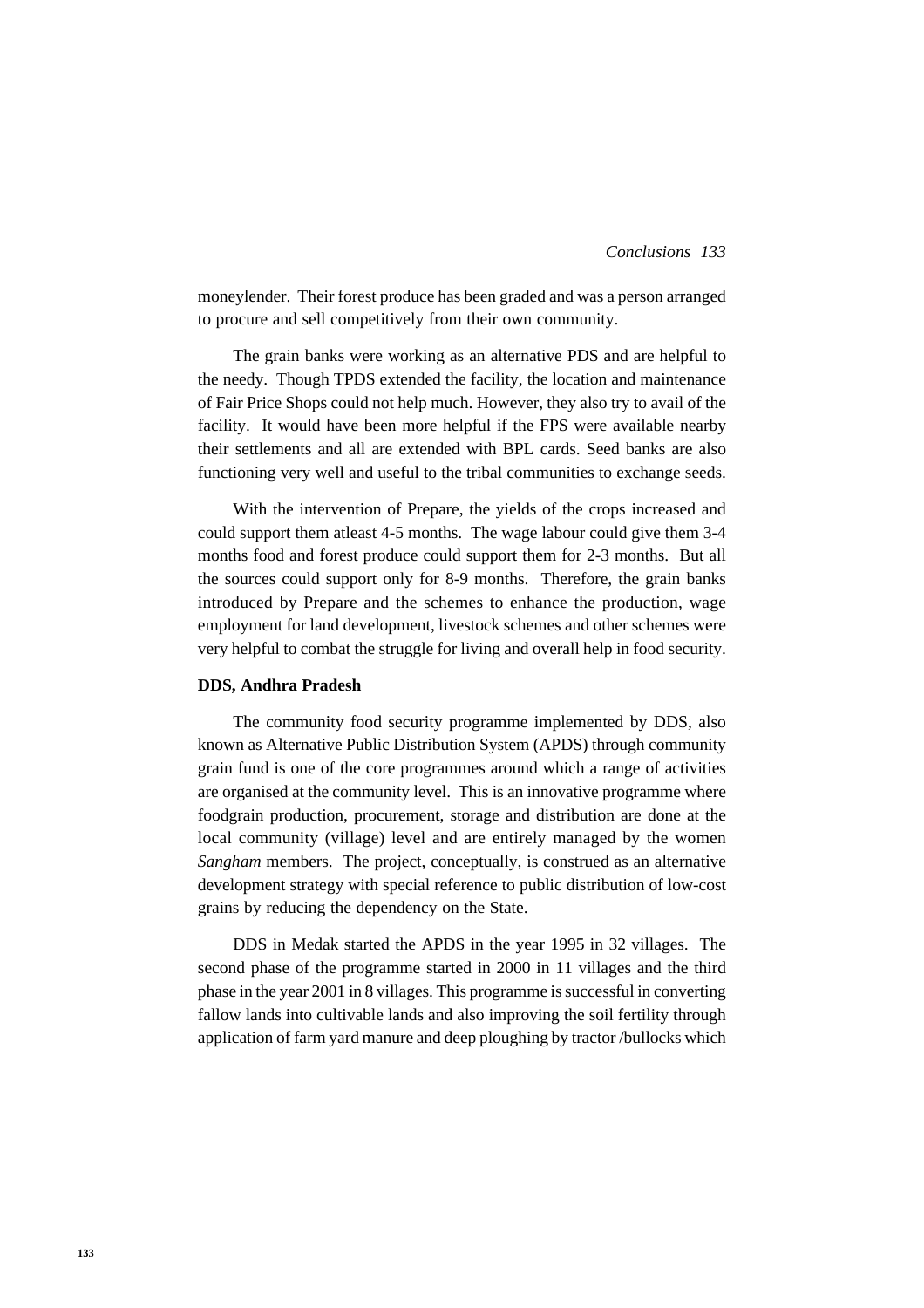increase the yields of crops in the fallow lands of the poor households .This process of development of fallow lands created an additional employment in the farms of poor households. The awareness of bio-diversity and its importance increased. People in these areas are growing diverse crops in the same field and they started maintaining community seed bank also. The decentralised distribution network through community grain bank is able to meet the hunger needs of the people during the lean season. The increase in the production and income enabled the people to lift the items supplied to them through Fair Price Shops of public distribution system. The production of variety of crops in the fields has not only provided nutritional security but also acts as crop insurance.

Though there are some lacunae in the distribution programme because of the poor repayment of grains due to crop losses sometimes, the programme is successful in production aspects and also in creating the awareness among the people about bio-diversity and also the importance of its conservation. The programme is also successful in empowering poor marginal farmers, especially women. However, successful the programme may be in some aspects, the replicability and sustainability of the programme ultimately depends upon the people who are benefited under this programme.

For the success of these experiments, several factors are responsible. These include: understanding and analysing the food insecurity situation of the marginal groups in the specific context, examining their vulnerability factors, organising, mobilising the people and involving the community in the process of decision-making, utilising the local resources, unifying their collective strength and contribution, enhancing their collective bargaining power and finally building a community-based institution i.e. grain bank to meet lean season scarcity situation.

These experiments have an effect on various aspects.

#### **Economic**

The availability of foodgrains through grain bank provided by the agency as well as by contribution of members during lean season period ensured food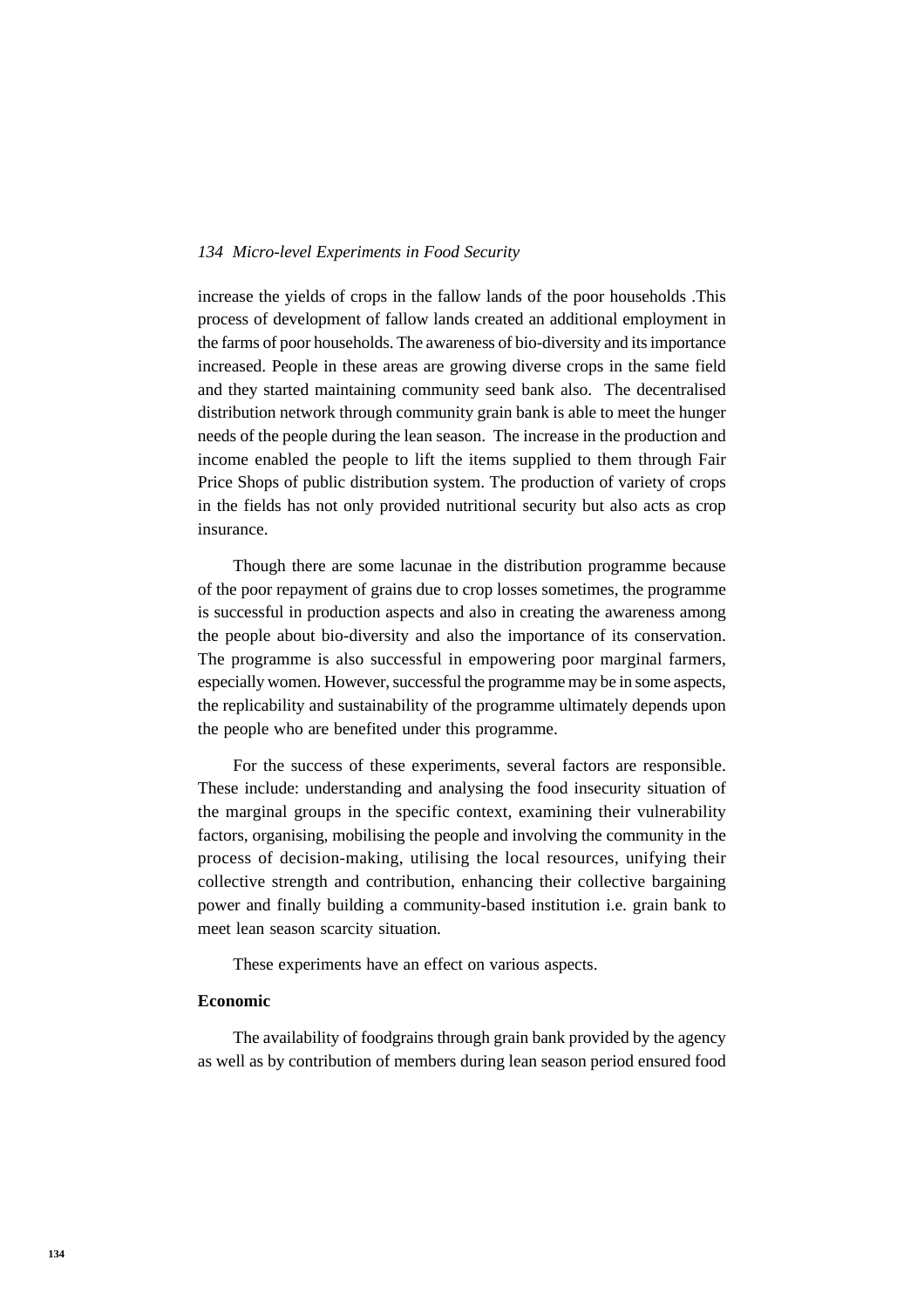#### *135 Conclusions*

security. The stock of grain accumulated as a result of repayment after returning the loan amount transforms into a community asset owned by the village. The surplus grain stock sold to other villagers builds into village cash fund. The cash fund is utilised to meet the credit needs of the members and meets the food requirements of members in case of crop failures. The grain bank protects people against rise in prices of foodgrains in the open market during lean season period. In a sense, primarily it alleviates lean season scarcity by eliminating the exploitation of moneylender. Food security achieved through grain bank resulted in achievement of economic empowerment through increasing asset base and increasing in negotiating and bargaining power. In some cases community grain fund brought back sub-marginal land into cultivation. It helped in reducing migration by encouraging labour-intensive land development activities thereby increasing the production and consumption of coarse cereals as per the food habit of the people thereby improving their nutrition status. This helped the benefits of crop diversity and acted as insurance against fluctuating weather condition. This approach further helped in meeting the needs in terms of food, fuel, fodder, fencing and fertility of the soil. This also further helped in maintaining community grain bank and organic farming. Further, a multi-prong approach through land development, minor irrigation, horticulture and livestock rearing also helped in improving food security of the people in remote areas. Further, consumption loan extended through SHG in some cases helped the people from protecting them from going to moneylender during the critical hunger period. Besides, procurement of forest produce by the community and marketing them improved their economic condition. Grain bank operation acted as an alternative PDS providing food to the needy. Besides, seed bank and seed exchange system helped the farmers to increase their productivity ensuring food security. The traditional grain bank acted as a safety-net for the people during the critical hunger months. The seed exchange system through grain bank reduced their dependence on the market as well as on moneylender. This approach helped people to identify, and preserve a range of uncultivated bio-diverse food available locally as well as preserving a wide variety of local indigenous paddy seeds in the area and ensured food security of the people.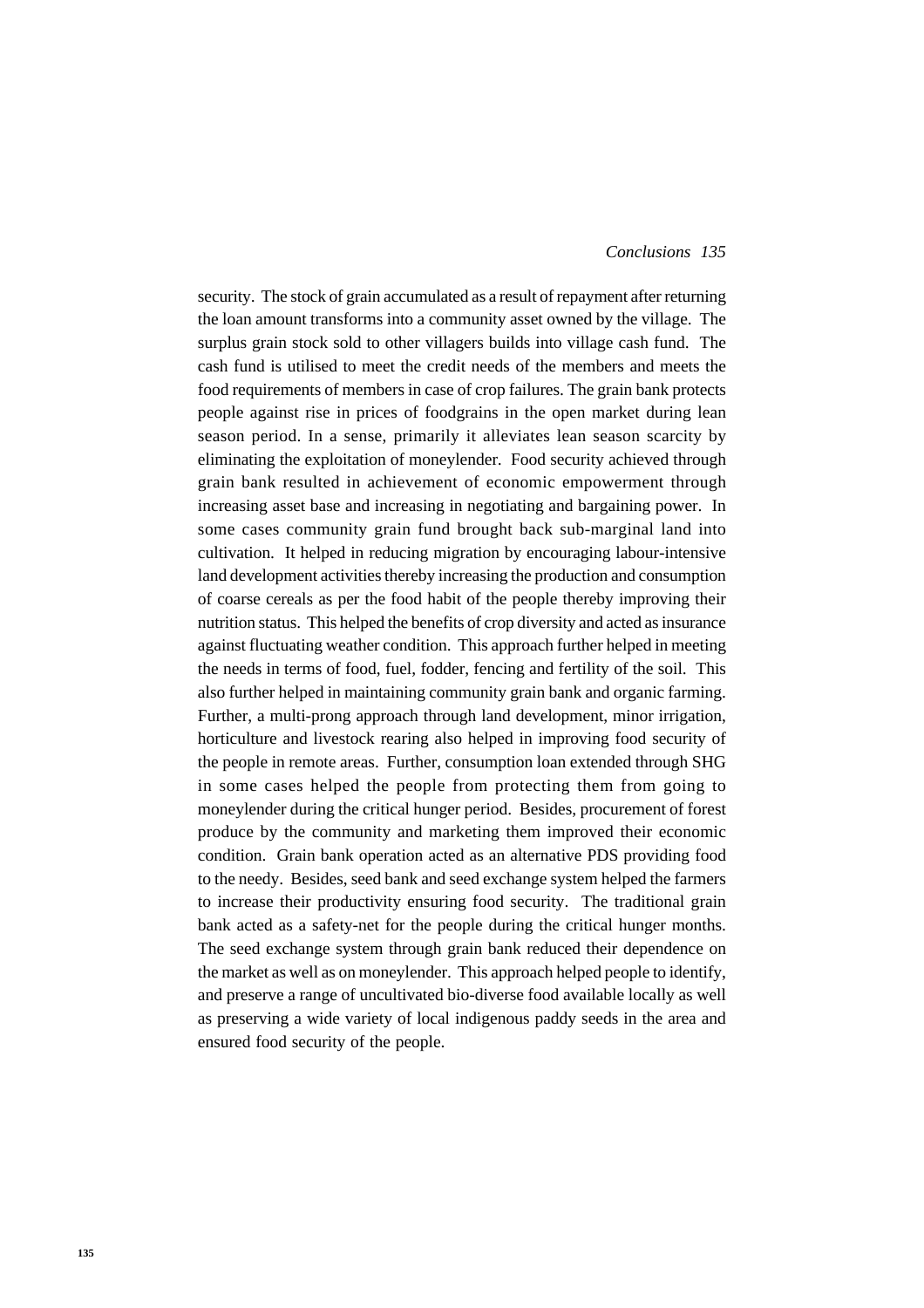## **Social**

Self-sufficiency in meeting the basic food needs has given a sense of dignity to overcome the situation of helplessness during the lean season scarcity period. The involvement of people in social and resource management processes helped them in building confidence/self-reliance and meeting challenge unitedly. This system helped reliance on the community through developing mutual cooperation among them. Functioning through SHG strengthened social mobilisation which is key to empower the community. In some cases the programme encouraged massive participation of women in management of food production, distribution and record keeping making them economically and socially empowered.

#### **Political**

Participation of the entire community in decision-making processes of functioning of grain bank was visible and it ensured transparency and accountability showing the spirit of oneness and self-reliance and resolving conflicts amicably together. Besides, the participation was ensured through formation of villages committees representing all sections at various levels. Sometimes participation in planning and implementation of grain bank ensured holding gram sabha and organising SHGs at village level. Participation of women in some cases was massive to take care of the entire process of grain banks management. Reviving traditional grain banks helped them to ensure food security in critical period. Collective decision-making and participation of the community is visible in monitoring and supervision of activities.

The intervention of micro level food security efforts along with grain banks alleviates lean season scarcity of foodgrains by eliminating the role of moneylenders. Once the exploitation of local moneylender/middle men have been dealt with, the vicious circle of poverty breaks. The intervention of grain banks protects their purchasing power to repay their loans and proves effective in countering food prices in the market. The pull away from the moneylenders and the push to repay the grain loan motivates them to invest labour in their own fields. This shift from the role of labourer to cultivator is significant.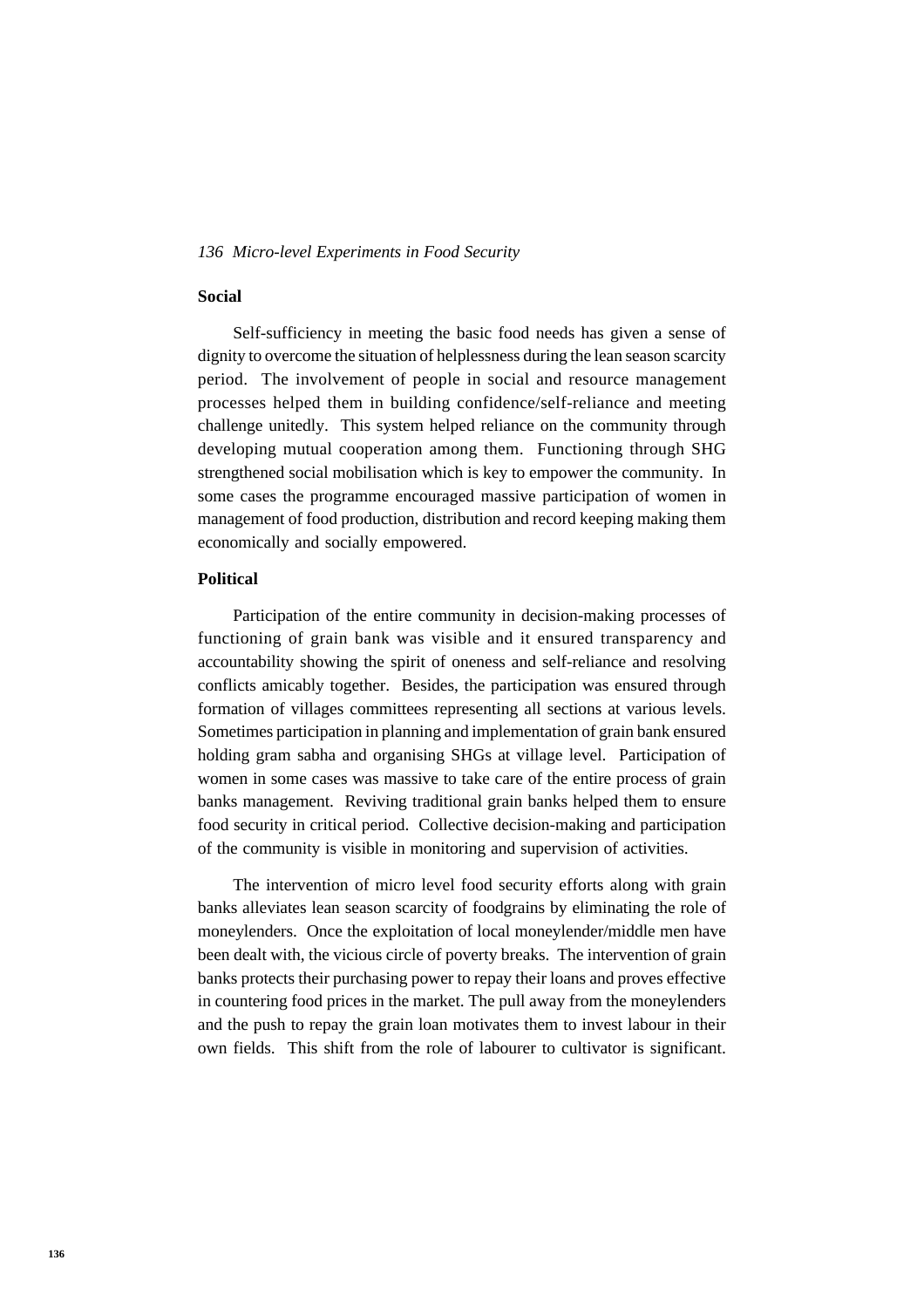#### *137 Conclusions*

Having overcome their pre-occupation with survival needs they look towards meeting larger goals of development in their village, block and district. Therefore, this kind of intervention is necessary in large scale suiting to the local variations in drylands, tribal and remote areas of the country.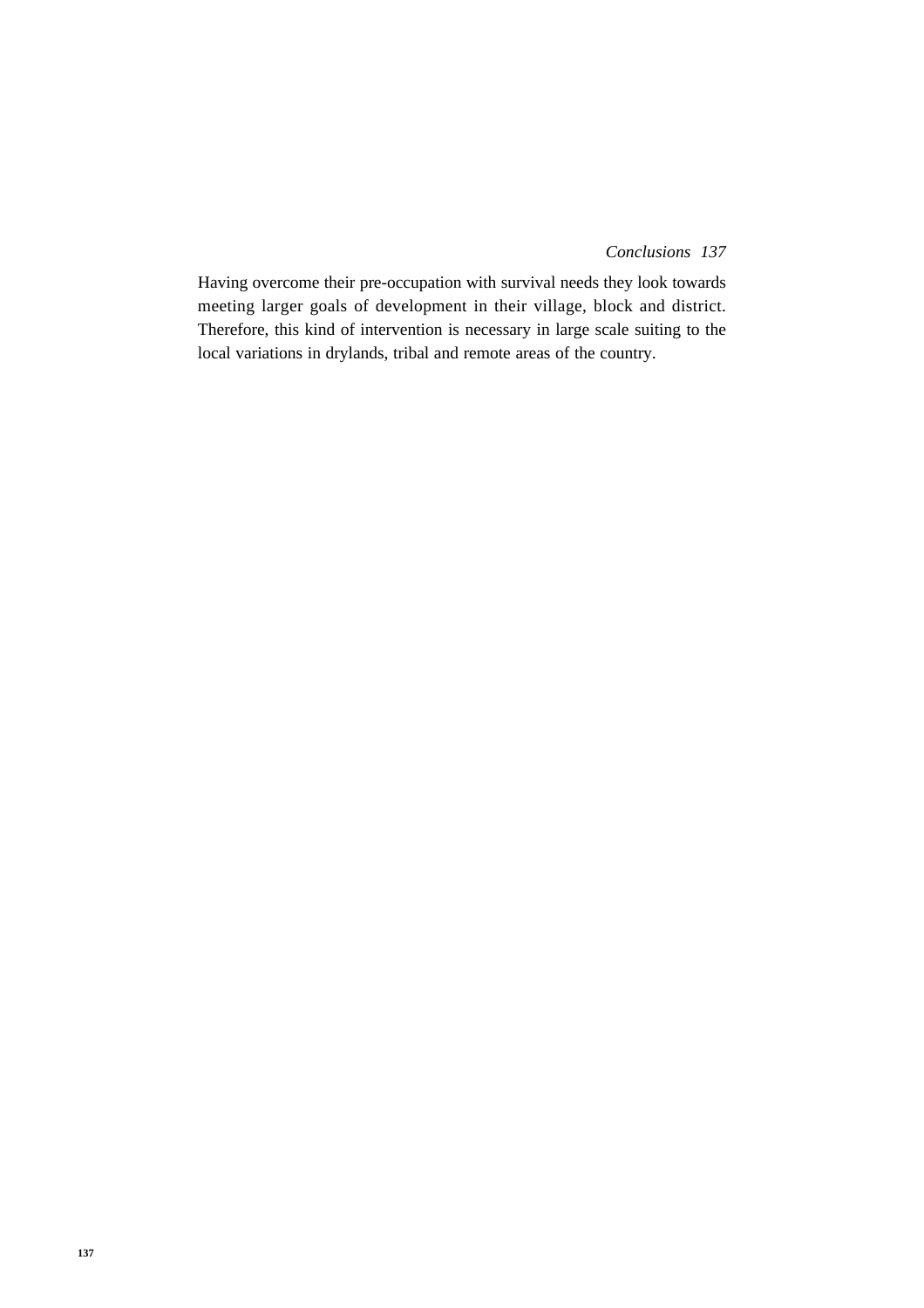#### **References**

- \* Ahluwalia, Deepak, 1993 "Public Distribution of Food in India : Coverage, Targeting and Leakages," *Food Policy,* Vol.18, No.2:33-54.
- \* Alagh, Yoginder K., n.d., Decision Support Systems for Food Security.
- Amitab Mukherjee, The Hunger Theory Perspectives and Reality, Concept Publishing Company, New Delhi, 2002.
- \* Ashish Bose, Hunger Free India by 2007, *Economic and Political Weekly,* March 20-26, 2004, pp. 1196-1198.
- \* Government of India (2002): Long-Term Grain Policy, Department of Food and Public Distribution.
- \* Jayati Ghosh, "The unfulfilled Potential of ICDS", *Deccan Chronicle,* March 3, 2005.
- Jena AC, Public Distribution System, (Impact, Status and Future Programme), *Kurukshetra,* October 2002.
- \* N. Krishnaji and T.N. Krishnan (Eds.), Public Support for Food Security, SAGE Publications India Private Limited, New Delhi, 2000.
- \* Kripa Shankar, How Efficient is TPDS in Tribal Areas, *Economic and Political Weekly,* May 22-28, 2004, pp. 2093-2096.
- \* Kumaran K.P., Jaya Kumar EC and Sikligar PC, National Social Assistance Programme in Karnataka, Maharashtra and Rajasthan.
- Mathew C. Kunnumkal, Jena AC and Ramachandraiah G, Functioning, Performance and Leakages in Public Distribution System (A Study in three States), NIRD, Hyderabad, January 2003.
- \* Mathew C. Kunnumkal, AC Jena and G. Ramachandraiah, Management of Public Distribution System in Two States (Kerala and Orissa), National Institute of Rural Development, Hyderabad, December 2001.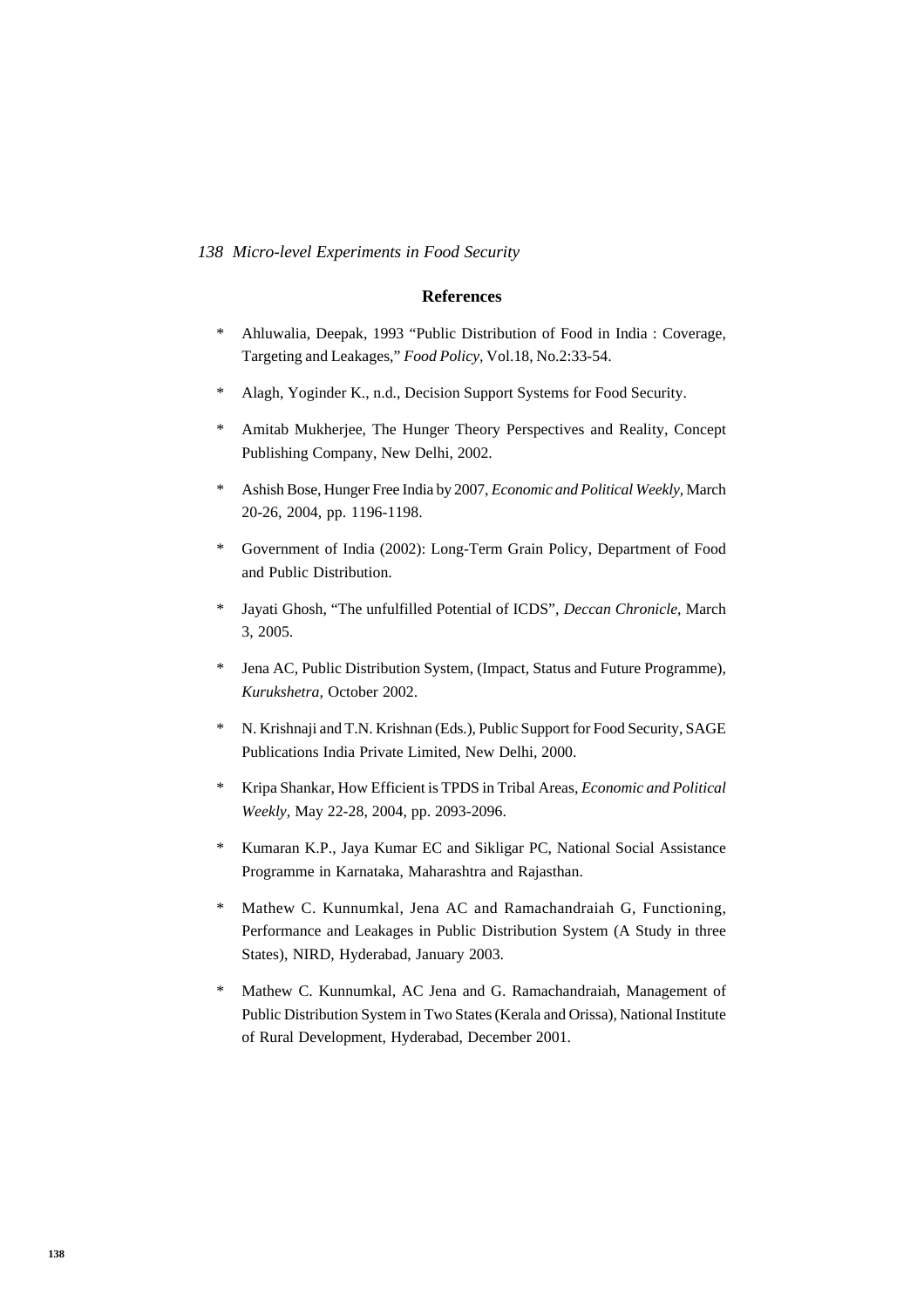- \* Nanwani, NP; Indian Experience on Household Food and Nutrition Security, FAO, 1994.
- \* Parikh, Kirit, S. (Ed), 1997, India Development Report 1997, Delhi Oxford University Press.
- Patnaik, Utsa, 1997, "Political Economy of State Intervention in Food Economy, *Economic and Political Weekly,* Vol.32, No.20 & 21, pp1105-1112.
- \* Patnaik, U. 2004; 'The Republic of Hunger', Public Lecture on the Occasion of the Birth day of Safdar Hashmi, 10 April, 2004.
- \* Rao, C.H. Hanumantha, and R.Radhakrisha, R, n.d., National Food Security: A Policy Perspective for India, Centre for Economic and Social Studies, Hyderabad.
- \* Rao, J.Mohan, 1998, "Food Agriculture and Reforms—Change and Continuity, *Economic and Political Weekly,* Delhi.
- \* Radhakrishna R, Hanumantha Rao K, Ravi C., and Sambi Reddy B, Chronic Poverty and Malnutrition in 1990s, *Economic and Political Weekly,* July 10-16, 2004, pp. 3121 - 3130.
- \* Radhakrishna R, "Food and Nutrition Security of the Poor Emerging Perspectives and Policy Issues", *Economic and Political Weekly,* April 30, 2005.
- \* Sambi Reddy B and Hanumantha Rao K (2004): "Assessment of Targeted Public Distribution System", National Institute of Rural Development, Hyderabad.
- Sen, Amartya "Poverty and Famines : An Essay on Entitlement and Deprivation", Clarendon Press, Oxford, 1981.
- \* Tenth Five Year Plan 2002-2007, Vol-II, Food and Nutrition Security and Public Distribution System.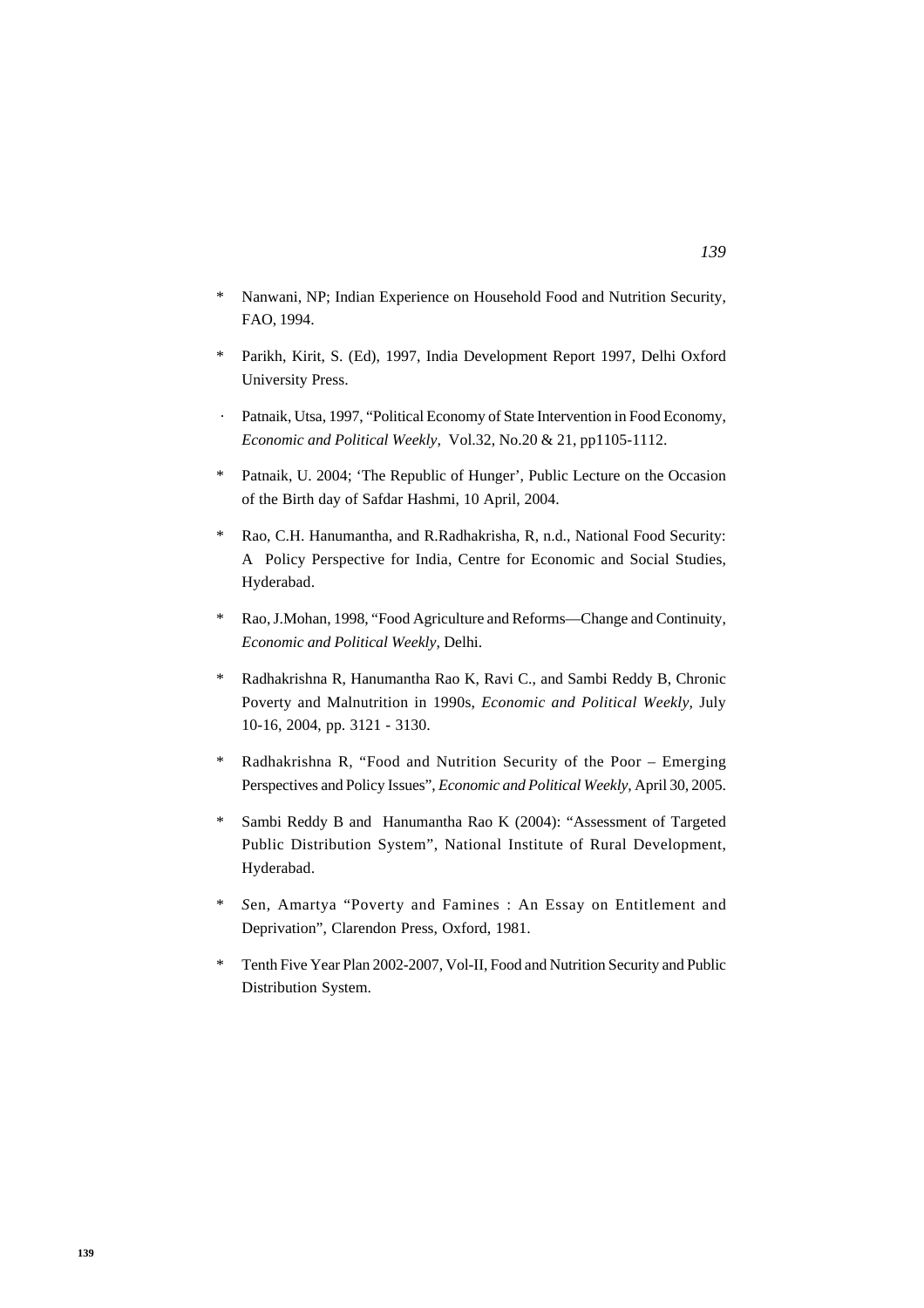**Research Reports Series - 74**

# **MICRO-LEVEL EXPERIMENTS IN FOOD SECURITY – A STUDY ACROSS STATES**

**A.C. JENA CH. RADHIKA RANI G. RAMACHANDRAIAH**



## **NATIONAL INSTITUTE OF RURAL DEVELOPMENT**

*(Ministry of Rural Development, Government of India)* Rajendranagar, Hyderabad - 500 030.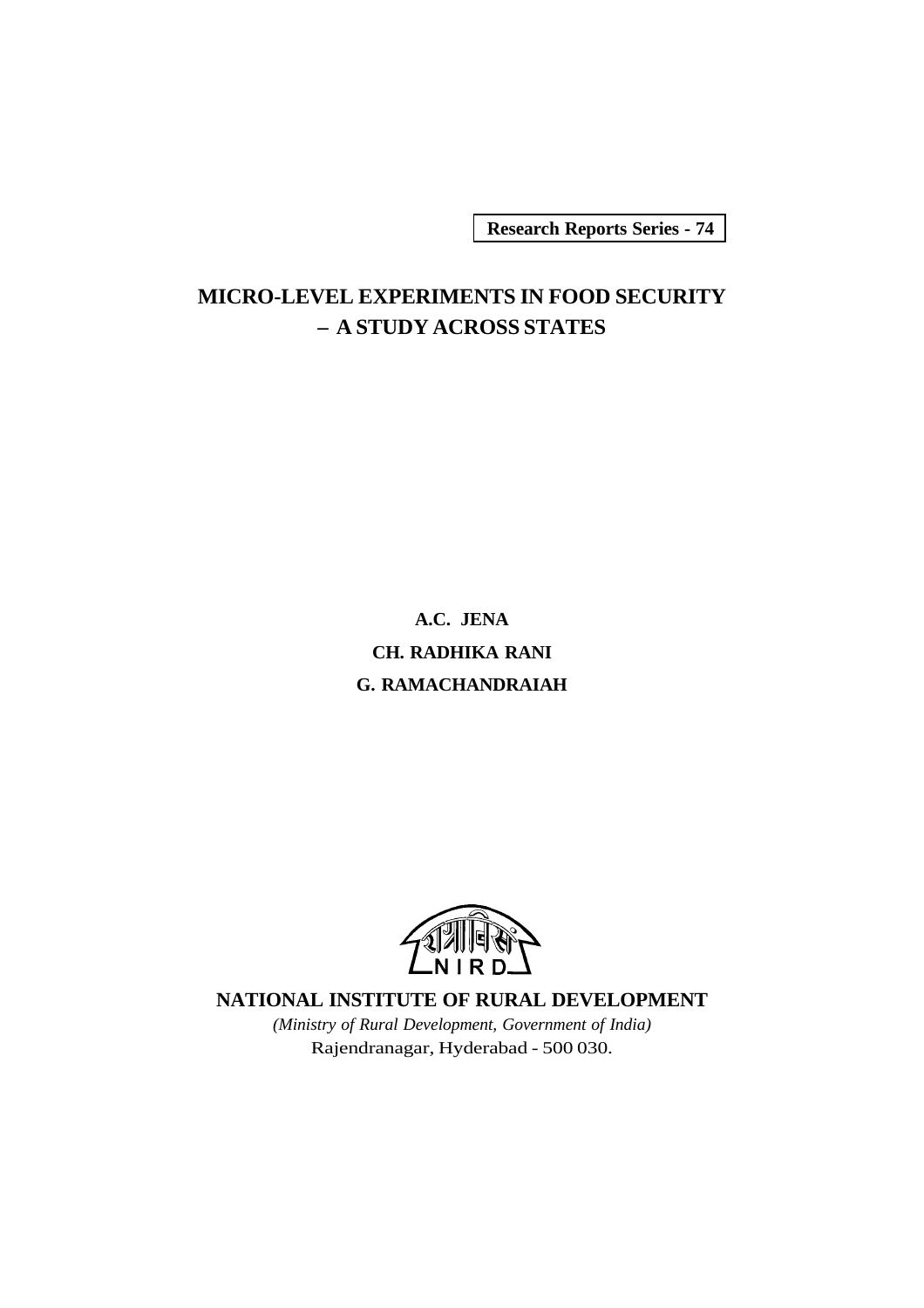# **CONTENTS**

| L        | Introduction                                                          |     |
|----------|-----------------------------------------------------------------------|-----|
| $\rm II$ | Socio-economic Features and Performance of<br>Food Security System    | 17  |
| Ш        | The ADS Grain Bank and Food Security<br>Model, Maharashtra            | 31  |
| IV.      | <b>RUPANTAR Grain Bank and Food Security</b><br>Model in Chhattisgarh | 63  |
| V        | PREPARE Grain Bank and Food Security<br>Model in Orissa               | 82  |
| VI       | DDS Community Grain Bank and<br>Food Security Model in AP             | 97  |
| VII      | Conclusions                                                           | 126 |